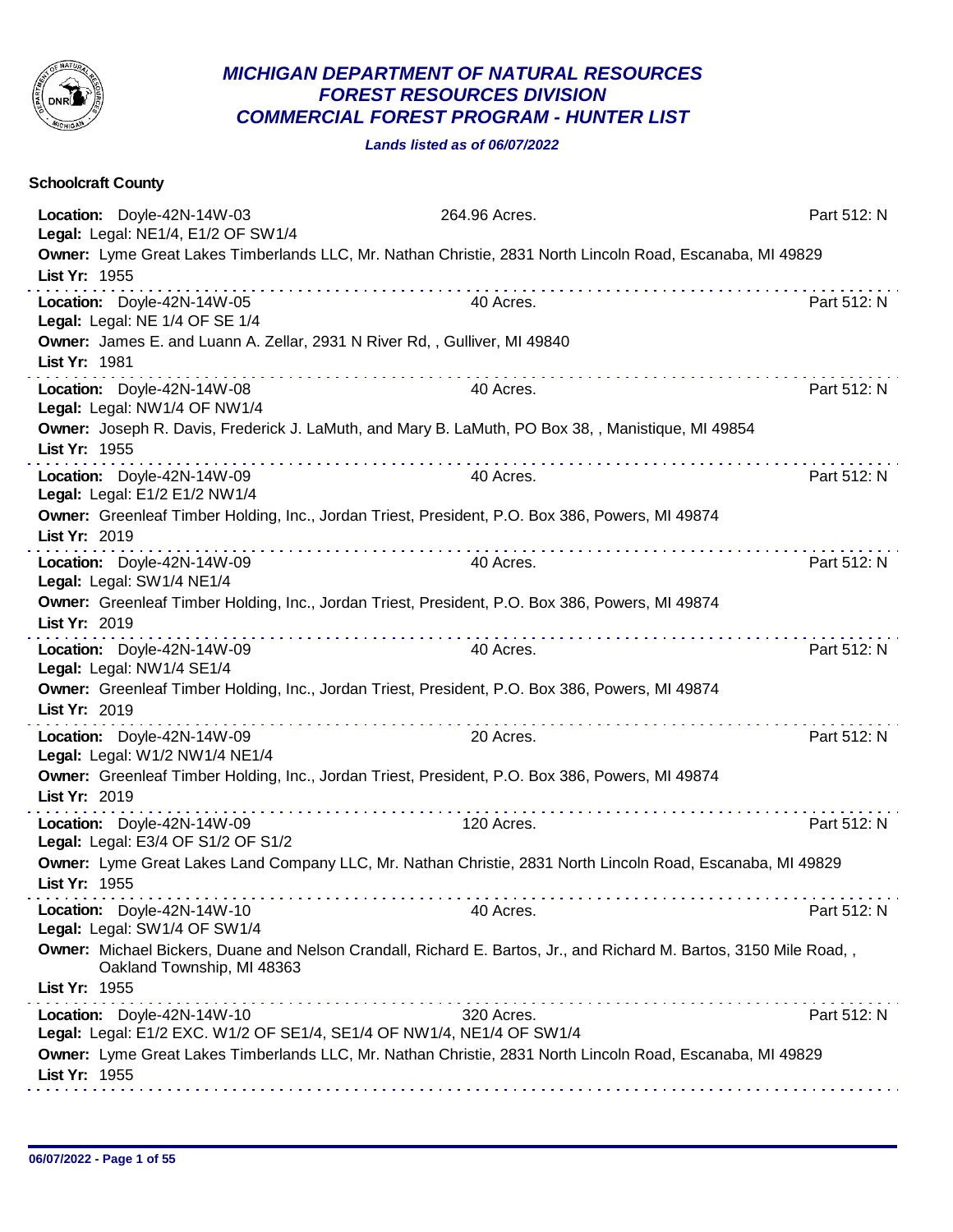| Location: Doyle-42N-14W-11<br>Legal: Legal: SW1/4                                                                                                                                                                                                                                                                                                                                                                                | 160 Acres.      | Part 512: N |
|----------------------------------------------------------------------------------------------------------------------------------------------------------------------------------------------------------------------------------------------------------------------------------------------------------------------------------------------------------------------------------------------------------------------------------|-----------------|-------------|
| Owner: Lyme Great Lakes Timberlands LLC, Mr. Nathan Christie, 2831 North Lincoln Road, Escanaba, MI 49829<br>List Yr: 1955                                                                                                                                                                                                                                                                                                       |                 |             |
| Location: Doyle-42N-14W-12<br>Legal: Legal: SE1/4                                                                                                                                                                                                                                                                                                                                                                                | 160 Acres.      | Part 512: N |
| Owner: Lyme Great Lakes Timberlands LLC, Mr. Nathan Christie, 2831 North Lincoln Road, Escanaba, MI 49829<br>List Yr: 1955                                                                                                                                                                                                                                                                                                       |                 |             |
| Location: Doyle-42N-14W-13<br>Legal: Legal: E1/2, SW1/4 EXC NW1/4 OF SW1/4                                                                                                                                                                                                                                                                                                                                                       | .<br>440 Acres. | Part 512: N |
| Owner: Lyme Great Lakes Timberlands LLC, Mr. Nathan Christie, 2831 North Lincoln Road, Escanaba, MI 49829<br>List Yr: 1955                                                                                                                                                                                                                                                                                                       |                 |             |
| .<br>Location: Doyle-42N-14W-14<br>Legal: Legal: SW1/4 EXC NW1/4 OF SW1/4, SW1/4 OF SE1/4                                                                                                                                                                                                                                                                                                                                        | 160 Acres.      | Part 512: N |
| Owner: Lyme Great Lakes Timberlands LLC, Mr. Nathan Christie, 2831 North Lincoln Road, Escanaba, MI 49829<br>List Yr: 1955                                                                                                                                                                                                                                                                                                       |                 |             |
| Location: Doyle-42N-14W-15<br>Legal: Legal: S1/2 OF NE1/4; AND SE1/4 OF SE1/4                                                                                                                                                                                                                                                                                                                                                    | 120 Acres.      | Part 512: N |
| Owner: Lyme Great Lakes Timberlands LLC, Mr. Nathan Christie, 2831 North Lincoln Road, Escanaba, MI 49829<br>List Yr: 1955                                                                                                                                                                                                                                                                                                       |                 |             |
| Location: Doyle-42N-14W-16<br>Legal: Legal: SE1/4 OF SE1/4                                                                                                                                                                                                                                                                                                                                                                       | 40 Acres.       | Part 512: N |
| Owner: Lyme Great Lakes Timberlands LLC, Mr. Nathan Christie, 2831 North Lincoln Road, Escanaba, MI 49829<br>List Yr: 1955                                                                                                                                                                                                                                                                                                       |                 |             |
| Location: Doyle-42N-14W-16<br>Legal: Legal: NW1/4 SE1/4                                                                                                                                                                                                                                                                                                                                                                          | 40 Acres.       | Part 512: N |
| Owner: Lyme Great Lakes Timberlands LLC, Mr. Nathan Christie, 2831 North Lincoln Road, Escanaba, MI 49829<br>List Yr: 1955                                                                                                                                                                                                                                                                                                       |                 |             |
| Location: Doyle-42N-14W-16<br>Legal: Legal: N1/2 NE1/4; SE1/4 NW1/4                                                                                                                                                                                                                                                                                                                                                              | .<br>120 Acres. | Part 512: N |
| Owner: Lyme Great Lakes Land Company LLC, Mr. Nathan Christie, 2831 North Lincoln Road, Escanaba, MI 49829<br>List Yr: 1955                                                                                                                                                                                                                                                                                                      |                 |             |
| Location: Doyle-42N-14W-18<br>Legal: Legal: NE1/4 OF SW1/4                                                                                                                                                                                                                                                                                                                                                                       | 40 Acres.       | Part 512: N |
| Owner: Lyme Great Lakes Timberlands LLC, Mr. Nathan Christie, 2831 North Lincoln Road, Escanaba, MI 49829<br>List Yr: 1955                                                                                                                                                                                                                                                                                                       |                 |             |
| $\label{eq:reduced} \begin{split} \mathbf{u}^{\prime} & = \mathbf{u}^{\prime} + \mathbf{u}^{\prime} + \mathbf{u}^{\prime} + \mathbf{u}^{\prime} + \mathbf{u}^{\prime} + \mathbf{u}^{\prime} + \mathbf{u}^{\prime} + \mathbf{u}^{\prime} + \mathbf{u}^{\prime} + \mathbf{u}^{\prime} + \mathbf{u}^{\prime} + \mathbf{u}^{\prime} + \mathbf{u}^{\prime} \end{split}$<br>Location: Doyle-42N-14W-19<br>Legal: Legal: SE1/4 OF SE1/4 | 40 Acres.       | Part 512: N |
| Owner: Mr. and Mrs. Gary Sancrant, 574 East Indian Lake,, Gladwin, MI 48624<br>List Yr: 1955                                                                                                                                                                                                                                                                                                                                     |                 |             |
| Location: Doyle-42N-14W-20<br>Legal: Legal: SW1/4 OF SW1/4                                                                                                                                                                                                                                                                                                                                                                       | 40 Acres.       | Part 512: N |
| Owner: Mr. and Mrs. Gary Sancrant, 574 East Indian Lake,, Gladwin, MI 48624<br>List Yr: 1955                                                                                                                                                                                                                                                                                                                                     |                 |             |
| Location: Doyle-42N-14W-22<br>Legal: Legal: SE1/4 OF SE1/4                                                                                                                                                                                                                                                                                                                                                                       | 40 Acres.       | Part 512: N |
| Owner: Lyme Great Lakes Timberlands LLC, Mr. Nathan Christie, 2831 North Lincoln Road, Escanaba, MI 49829<br>List Yr: 1997                                                                                                                                                                                                                                                                                                       |                 |             |
|                                                                                                                                                                                                                                                                                                                                                                                                                                  |                 |             |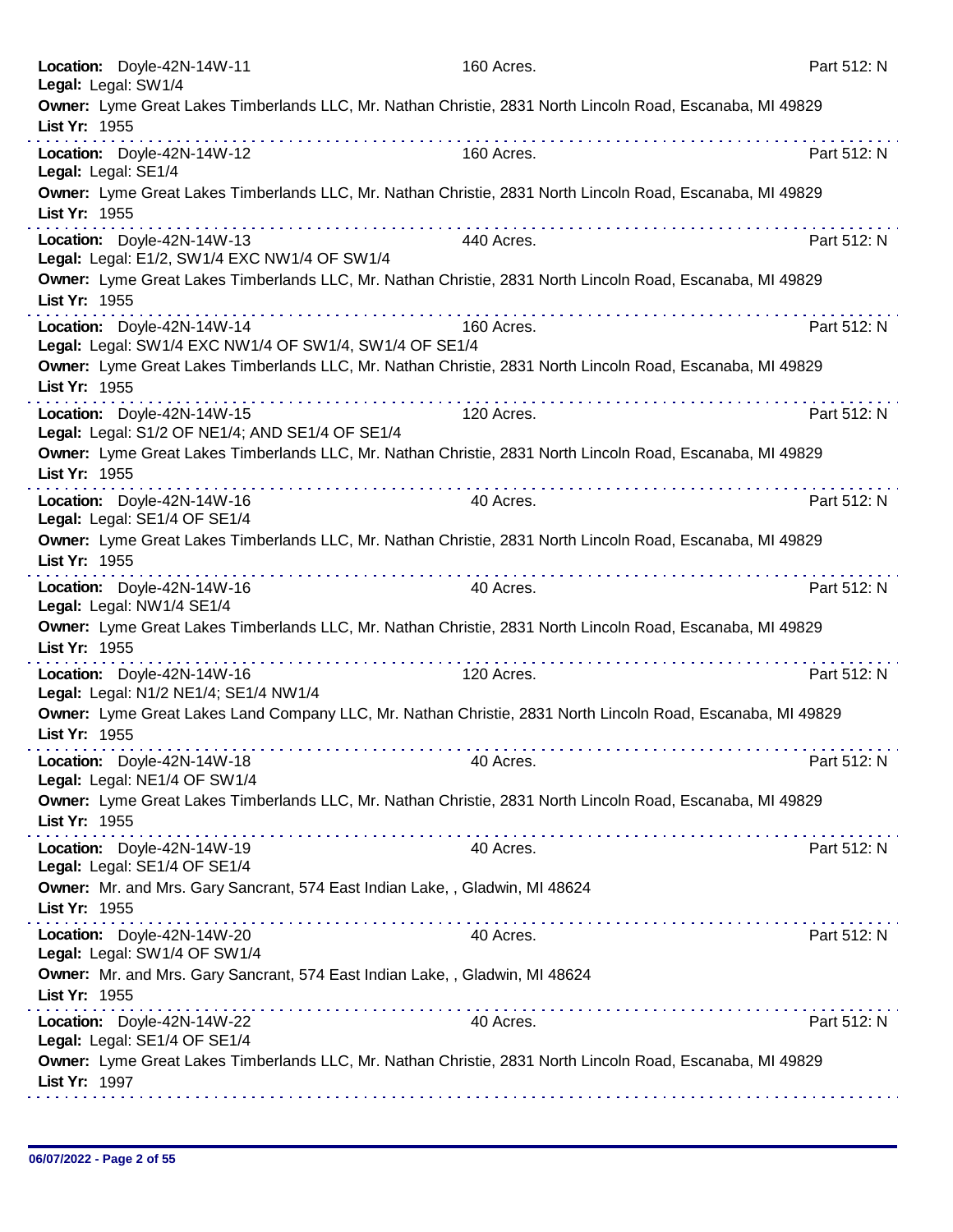| Location: Doyle-42N-14W-22<br>Legal: Legal: NE 1/4 OF SW 1/4              |                                                                          | 40 Acres.                                                                                                      | Part 512: N |
|---------------------------------------------------------------------------|--------------------------------------------------------------------------|----------------------------------------------------------------------------------------------------------------|-------------|
| List Yr: 1983                                                             |                                                                          | Owner: Lyme Great Lakes Timberlands LLC, Mr. Nathan Christie, 2831 North Lincoln Road, Escanaba, MI 49829      |             |
| Location: Doyle-42N-14W-22<br>Legal: Legal: NW1/4 OF SW1/4                |                                                                          | 40 Acres.                                                                                                      | Part 512: N |
| List Yr: 1960                                                             |                                                                          | Owner: Lyme Great Lakes Timberlands LLC, Mr. Nathan Christie, 2831 North Lincoln Road, Escanaba, MI 49829      |             |
| Location: Doyle-42N-14W-22                                                | Legal: Legal: E1/2 EXC SE1/4 OF SE1/4, SE1/4 OF NW1/4, SE1/4 OF SW1/4    | 360 Acres.                                                                                                     | Part 512: N |
| List Yr: 1955                                                             |                                                                          | Owner: Lyme Great Lakes Timberlands LLC, Mr. Nathan Christie, 2831 North Lincoln Road, Escanaba, MI 49829<br>. |             |
| Location: Doyle-42N-14W-23<br>Legal: Legal: SW1/4 OF NW1/4                |                                                                          | 40 Acres.                                                                                                      | Part 512: N |
| List Yr: 1997                                                             |                                                                          | Owner: Lyme Great Lakes Timberlands LLC, Mr. Nathan Christie, 2831 North Lincoln Road, Escanaba, MI 49829      |             |
| Location: Doyle-42N-14W-23<br>Legal: Legal: NW1/4 OF SW1/4                |                                                                          | 40 Acres.                                                                                                      | Part 512: N |
| List Yr: 1997                                                             |                                                                          | Owner: Lyme Great Lakes Timberlands LLC, Mr. Nathan Christie, 2831 North Lincoln Road, Escanaba, MI 49829      |             |
| Location: Doyle-42N-14W-23<br>Legal: Legal: SW1/4 OF SW1/4                |                                                                          | 40 Acres.                                                                                                      | Part 512: N |
| List Yr: 1997                                                             |                                                                          | Owner: Lyme Great Lakes Timberlands LLC, Mr. Nathan Christie, 2831 North Lincoln Road, Escanaba, MI 49829      |             |
| Location: Doyle-42N-14W-23<br>Legal: Legal: N1/2 OF NE1/4, NW1/4 OF NW1/4 |                                                                          | 120 Acres.                                                                                                     | Part 512: N |
| List Yr: 1955                                                             |                                                                          | Owner: Lyme Great Lakes Timberlands LLC, Mr. Nathan Christie, 2831 North Lincoln Road, Escanaba, MI 49829      |             |
| Location: Doyle-42N-14W-24<br>Legal: Legal: NE1/4, E1/2 OF NW1/4          |                                                                          | 240 Acres.                                                                                                     | Part 512: N |
| List Yr: 1955                                                             |                                                                          | Owner: Lyme Great Lakes Timberlands LLC, Mr. Nathan Christie, 2831 North Lincoln Road, Escanaba, MI 49829      |             |
| Location: Doyle-42N-14W-24<br>Legal: Legal: NW1/4 OF NW1/4                |                                                                          | 40 Acres.                                                                                                      | Part 512: N |
| List Yr: 1959                                                             |                                                                          | Owner: Lyme Great Lakes Timberlands LLC, Mr. Nathan Christie, 2831 North Lincoln Road, Escanaba, MI 49829      |             |
| Location: Doyle-42N-14W-25<br>Legal: Legal: W1/2 OF NE1/4 OF SE1/4        |                                                                          | 20 Acres.                                                                                                      | Part 512: N |
| List Yr: 1994                                                             | Owner: James Gehrcke, PO Box 845, Standish, MI 48658<br>.                |                                                                                                                |             |
| Location: Doyle-42N-14W-25                                                | Legal: Legal: S1/2 OF NE1/4 EXC. SW1/4 OF NW1/4 LYING NW OF HWY US-2 ROW | 58 Acres.                                                                                                      | Part 512: N |
| List Yr: 1955                                                             | Owner: James Gehrcke, PO Box 845, Standish, MI 48658                     |                                                                                                                |             |
| Location: Doyle-42N-14W-27<br>Legal: Legal: S1/2 OF NE1/4                 |                                                                          | 80 Acres.                                                                                                      | Part 512: N |
| List Yr: 1955                                                             | Owner: James and Wendy Nord, 1091 N Lex Nelson Road, Gulliver, MI 49840  |                                                                                                                |             |
|                                                                           |                                                                          |                                                                                                                |             |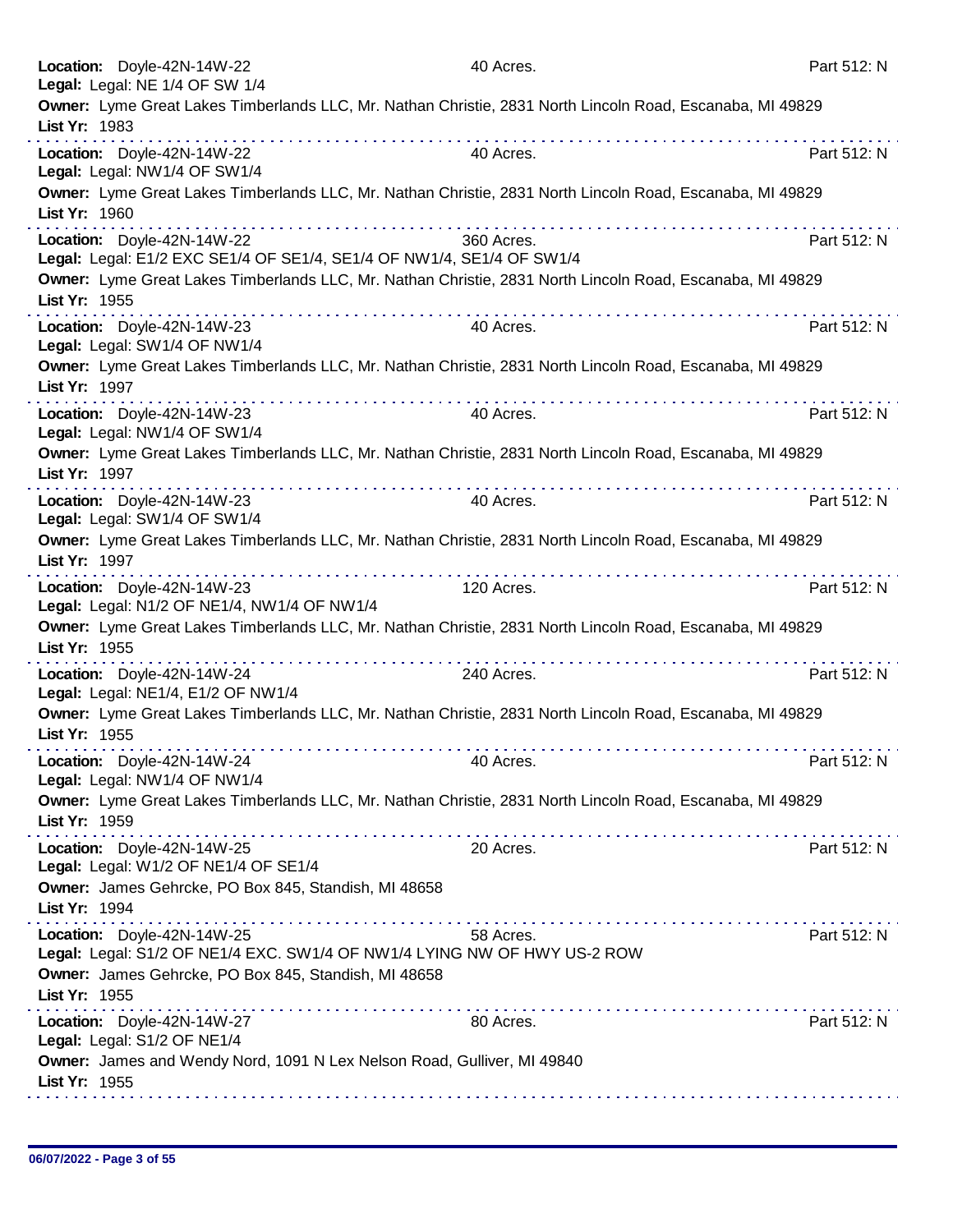| Location: Doyle-42N-14W-29<br>Legal: Legal: W1/2 SE1/4                                                                          | 80 Acres.     | Part 512: N |
|---------------------------------------------------------------------------------------------------------------------------------|---------------|-------------|
| Owner: Lyme Great Lakes Timberlands LLC, Mr. Nathan Christie, 2831 North Lincoln Road, Escanaba, MI 49829<br>List Yr: 1955      |               |             |
| Location: Doyle-42N-14W-29<br>Legal: Legal: NW1/4 NW1/4                                                                         | 40 Acres.     | Part 512: N |
| Owner: Gary Sancrant, 574 E Indian Lake Drive, Gladwin, MI 48624<br>List Yr: 1955                                               |               |             |
| Location: Doyle-42N-14W-36<br>Legal: Legal: S1/2 OF NE1/4; GOV LOT 2                                                            | 119.8 Acres.  | Part 512: N |
| Owner: Zellar Excavating, Inc., 2725W US Hwy 2, , Gulliver, MI 49840<br>List Yr: 1955                                           |               |             |
| Location: Doyle-43N-14W-15<br>Legal: Legal: NW1/4 SE1/4                                                                         | 40 Acres.     | Part 512: N |
| Owner: Lyme Great Lakes Timberlands LLC, Mr. Nathan Christie, 2831 North Lincoln Road, Escanaba, MI 49829<br>List Yr: 1955      |               |             |
| Location: Doyle-43N-14W-22<br>Legal: Legal: NE1/4 OF NE1/4                                                                      | 40 Acres.     | Part 512: N |
| Owner: Mr. and Mrs. William C. Heiden III, 15401 N 500 E, Macy, IN 46951<br>List Yr: 1955                                       |               |             |
| Location: Doyle-43N-14W-26<br>Legal: Legal: SW1/4 OF NW1/4                                                                      | 40 Acres.     | Part 512: N |
| Owner: Lyme Great Lakes Timberlands LLC, Mr. Nathan Christie, 2831 North Lincoln Road, Escanaba, MI 49829<br>List Yr: 1955<br>. |               |             |
| Location: Doyle-43N-14W-27<br>Legal: Legal: GOV. LOT 2, SE1/4 OF NE1/4, NW1/4 OF SE1/4                                          | 130.75 Acres. | Part 512: N |
| Owner: Lyme Great Lakes Timberlands LLC, Mr. Nathan Christie, 2831 North Lincoln Road, Escanaba, MI 49829<br>List Yr: 1955      |               |             |
| Location: Germfask-44N-13W-11<br>Legal: Legal: SW1/4 OF SW1/4                                                                   | 40 Acres.     | Part 512: N |
| Owner: Lyme Great Lakes Timberlands LLC, Mr. Nathan Christie, 2831 North Lincoln Road, Escanaba, MI 49829<br>List Yr: 1953      |               |             |
| Location: Germfask-44N-13W-13<br>Legal: Legal: SW1/4 OF SE1/4                                                                   | 40 Acres.     | Part 512: N |
| Owner: Lyme Great Lakes Timberlands LLC, Mr. Nathan Christie, 2831 North Lincoln Road, Escanaba, MI 49829<br>List Yr: 1967      |               |             |
| Location: Germfask-44N-13W-13<br>Legal: Legal: SE1/4 OF SE1/4                                                                   | 40 Acres.     | Part 512: N |
| Owner: Lyme Great Lakes Timberlands LLC, Mr. Nathan Christie, 2831 North Lincoln Road, Escanaba, MI 49829<br>List Yr: 1953      |               |             |
| Location: Germfask-44N-13W-14<br>Legal: Legal: SW1/4 OF NW1/4, SW1/4 EXC. NE1/4 OF SW1/4, SW1/4 OF SE1/4                        | 200 Acres.    | Part 512: N |
| Owner: Lyme Great Lakes Timberlands LLC, Mr. Nathan Christie, 2831 North Lincoln Road, Escanaba, MI 49829<br>List Yr: 1953      |               |             |
| Location: Germfask-44N-13W-15<br>Legal: Legal: SE1/4 OF NE1/4, E1/2 OF SE1/4                                                    | 120 Acres.    | Part 512: N |
| Owner: Robert E. Schilling, 5127 Naomi Rd, , Eau Claire, MI 49111<br>List Yr: 1953                                              |               |             |
|                                                                                                                                 |               |             |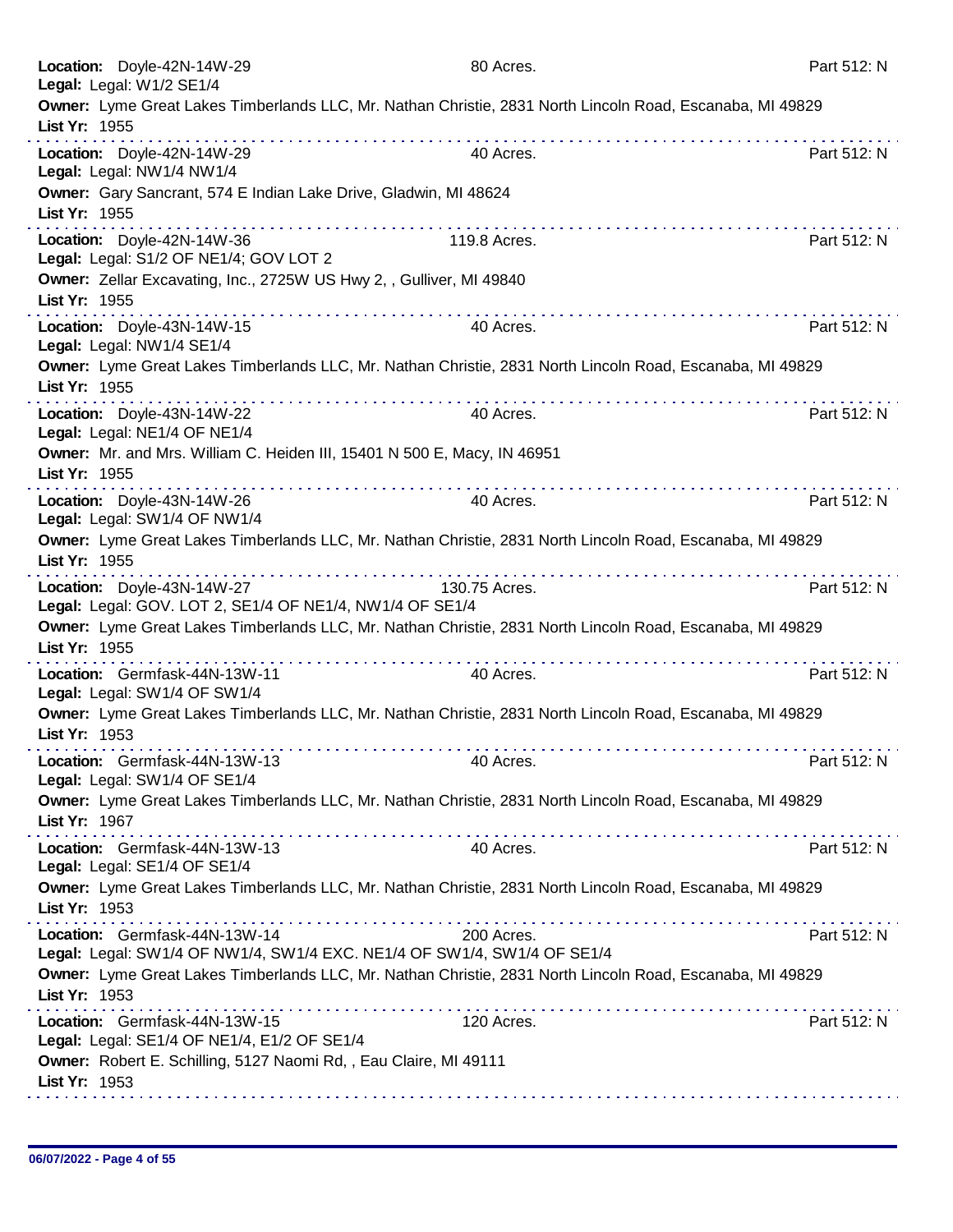|               | Location: Germfask-44N-13W-17<br>Legal: Legal: E1/2 OF SE1/4                     | 80 Acres.                                                                                                      | Part 512: N |
|---------------|----------------------------------------------------------------------------------|----------------------------------------------------------------------------------------------------------------|-------------|
|               | Owner: Mark Moser, E2703 M-67, , Trenary, MI 49891                               |                                                                                                                |             |
| List Yr: 1953 |                                                                                  |                                                                                                                |             |
|               | Location: Germfask-44N-13W-20<br>Legal: Legal: N1/2 OF NW1/4                     | 80 Acres.                                                                                                      | Part 512: N |
| List Yr: 1953 |                                                                                  | Owner: Lyme Great Lakes Timberlands LLC, Mr. Nathan Christie, 2831 North Lincoln Road, Escanaba, MI 49829      |             |
|               | Location: Germfask-44N-13W-21                                                    | 145 Acres.<br>Legal: Legal: SW1/4 OF NE1/4; NE1/4 OF SW1/4; SE1/4 OF NW1/4; AND NORTH 825 FT OF SW1/4 OF NW1/4 | Part 512: N |
| List Yr: 2009 |                                                                                  | Owner: Greenleaf Timber Holding, Inc., Jordan Triest, President, P.O. Box 386, Powers, MI 49874                |             |
|               | Location: Germfask-44N-13W-21                                                    | 102.5 Acres.<br>Legal: Legal: SE1/4 OF NE1/4; N1/2 OF NE1/4 OF SE1/4; AND NW1/4 OF SE1/4                       | Part 512: N |
| List Yr: 1953 |                                                                                  | Owner: Lyme Great Lakes Timberlands LLC, Mr. Nathan Christie, 2831 North Lincoln Road, Escanaba, MI 49829      |             |
|               | Location: Germfask-44N-13W-22<br>Legal: Legal: E1/2 OF NE1/4; AND SW1/4 OF NE1/4 | 115 Acres.                                                                                                     | Part 512: N |
| List Yr: 1953 |                                                                                  | Owner: Lyme Great Lakes Timberlands LLC, Mr. Nathan Christie, 2831 North Lincoln Road, Escanaba, MI 49829      |             |
|               | Location: Germfask-44N-13W-22<br>Legal: Legal: NW1/4 OF NE1/4                    | 40 Acres.                                                                                                      | Part 512: N |
| List Yr: 1955 |                                                                                  | Owner: Lyme Great Lakes Timberlands LLC, Mr. Nathan Christie, 2831 North Lincoln Road, Escanaba, MI 49829      |             |
|               | Location: Germfask-44N-13W-23<br>Legal: Legal: FRL NE1/4                         | .<br>150.75 Acres.                                                                                             | Part 512: N |
| List Yr: 1953 |                                                                                  | Owner: Lyme Great Lakes Timberlands LLC, Mr. Nathan Christie, 2831 North Lincoln Road, Escanaba, MI 49829      |             |
|               | Location: Germfask-44N-13W-23<br>Legal: Legal: Govt Lot 1                        | 41.6 Acres.                                                                                                    | Part 512: N |
| List Yr: 1953 |                                                                                  | Owner: Lyme Great Lakes Timberlands LLC, Mr. Nathan Christie, 2831 North Lincoln Road, Escanaba, MI 49829      |             |
|               | Location: Germfask-44N-13W-23<br>Legal: Legal: Govt Lot 5                        | 47 Acres.                                                                                                      | Part 512: N |
| List Yr: 1953 |                                                                                  | Owner: Lyme Great Lakes Land Company LLC, Mr. Nathan Christie, 2831 North Lincoln Road, Escanaba, MI 49829     |             |
|               | Location: Germfask-44N-13W-24                                                    | 495 Acres.<br>Legal: Legal: N1/2, E1/2 OF SW1/4, N1/2 OF SE1/4, SW1/4 OF SE1/4 NORTH OF COUNTY RD              | Part 512: N |
| List Yr: 1953 |                                                                                  | Owner: Lyme Great Lakes Timberlands LLC, Mr. Nathan Christie, 2831 North Lincoln Road, Escanaba, MI 49829      |             |
|               | Location: Germfask-44N-13W-24<br>Legal: Legal: SE1/4 OF SE1/4                    | 40 Acres.                                                                                                      | Part 512: N |
| List Yr: 1969 |                                                                                  | Owner: Lyme Great Lakes Timberlands LLC, Mr. Nathan Christie, 2831 North Lincoln Road, Escanaba, MI 49829      |             |
|               | Location: Germfask-44N-13W-25<br>Legal: Legal: E1/2 OF E1/2                      | 160 Acres.                                                                                                     | Part 512: N |
| List Yr: 1953 |                                                                                  | Owner: Lyme Great Lakes Timberlands LLC, Mr. Nathan Christie, 2831 North Lincoln Road, Escanaba, MI 49829      |             |
|               |                                                                                  |                                                                                                                |             |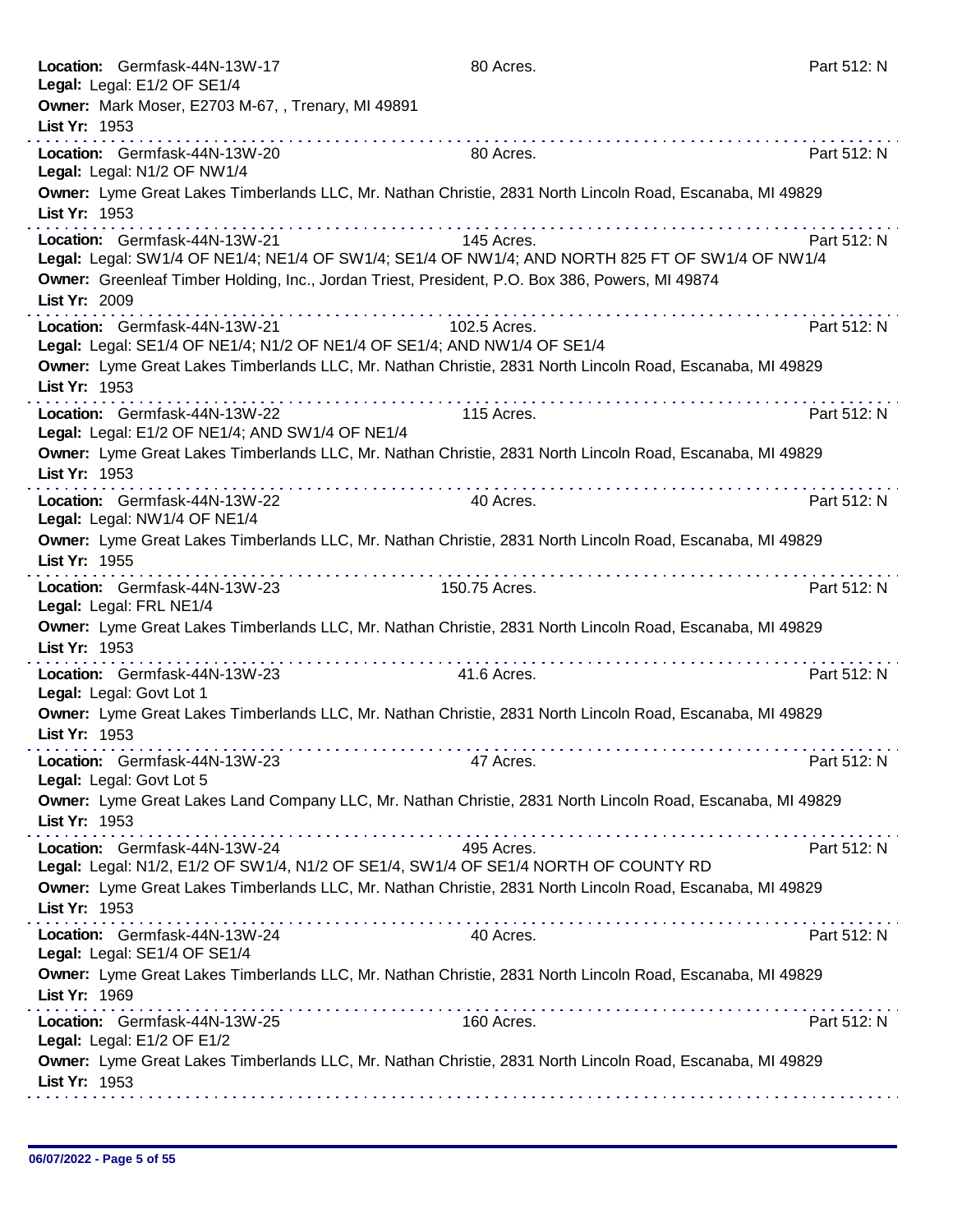| Location: Germfask-44N-13W-26<br>Legal: Legal: NE1/4 OF SW1/4, S1/2 OF S1/2                                                     | 200 Acres.   | Part 512: N |
|---------------------------------------------------------------------------------------------------------------------------------|--------------|-------------|
| Owner: Lyme Great Lakes Timberlands LLC, Mr. Nathan Christie, 2831 North Lincoln Road, Escanaba, MI 49829<br>List Yr: 1953      |              |             |
| <u>.</u><br>Location: Germfask-44N-13W-28<br>Legal: Legal: SW1/4 EXC. NE1/4 SW1/4; SW1/4 SE1/4                                  | 160 Acres.   | Part 512: N |
| Owner: Lyme Great Lakes Timberlands LLC, Mr. Nathan Christie, 2831 North Lincoln Road, Escanaba, MI 49829<br>List Yr: 1953      |              |             |
| Location: Germfask-44N-13W-28<br>Legal: Legal: S1/2 NE1/4; E1/2 NW1/4                                                           | 160 Acres.   | Part 512: N |
| Owner: Lyme Great Lakes Land Company LLC, Mr. Nathan Christie, 2831 North Lincoln Road, Escanaba, MI 49829<br>List Yr: 1953     |              |             |
| Location: Germfask-44N-13W-29<br>Legal: Legal: W1/2 OF NE1/4, NW1/4 EXC. SW1/4 OF NW1/4, SE1/4 EXC. SW1/4 OF SE1/4              | 320 Acres.   | Part 512: N |
| Owner: Lyme Great Lakes Timberlands LLC, Mr. Nathan Christie, 2831 North Lincoln Road, Escanaba, MI 49829<br>List Yr: 1953<br>. |              |             |
| Location: Germfask-44N-13W-31<br>Legal: Legal: N1/2 OF NW1/4                                                                    | 79.74 Acres. | Part 512: N |
| Owner: Lyme Great Lakes Timberlands LLC, Mr. Nathan Christie, 2831 North Lincoln Road, Escanaba, MI 49829<br>List Yr: 1955      |              |             |
| .<br>Location: Germfask-44N-13W-33<br>Legal: Legal: N1/2 OF N1/2, N1/2 OF SE1/4 OF NE1/4                                        | 180 Acres.   | Part 512: N |
| Owner: Lyme Great Lakes Timberlands LLC, Mr. Nathan Christie, 2831 North Lincoln Road, Escanaba, MI 49829<br>List Yr: 1953      |              |             |
| Location: Germfask-44N-13W-34<br>Legal: Legal: NE1/4                                                                            | 160 Acres.   | Part 512: N |
| Owner: Lyme Great Lakes Timberlands LLC, Mr. Nathan Christie, 2831 North Lincoln Road, Escanaba, MI 49829<br>List Yr: 1953<br>. |              |             |
| Location: Germfask-44N-13W-35<br>Legal: Legal: SE1/4 OF SE1/4                                                                   | 40 Acres.    | Part 512: N |
| Owner: Lyme Great Lakes Timberlands LLC, Mr. Nathan Christie, 2831 North Lincoln Road, Escanaba, MI 49829<br>List Yr: 1953      |              |             |
| Location: Germfask-44N-13W-36<br>Legal: Legal: W1/2 OF NW1/4 AND N1/2 OF SW1/4                                                  | 160 Acres.   | Part 512: N |
| Owner: Scott and Helen Johnson, 461 East Edge Road, , Germfask, MI 49836<br>List Yr: 1953                                       |              |             |
| Location: Germfask-44N-13W-36<br>Legal: Legal: ENTIRE EXC NW 1/4, AND N1/2 OF SW1/4                                             | 400 Acres.   | Part 512: N |
| Owner: Lyme Great Lakes Timberlands LLC, Mr. Nathan Christie, 2831 North Lincoln Road, Escanaba, MI 49829<br>List Yr: 1953      |              |             |
| Location: Germfask-45N-13W-34<br>Legal: Legal: SW1/4 OF SE1/4                                                                   | 40 Acres.    | Part 512: N |
| Owner: Duberville Holdings, LLC, Mr. Jake Duberville, W16683 Sandtown Rd, Curtis, MI 49820<br>List Yr: 2018                     |              |             |
|                                                                                                                                 |              |             |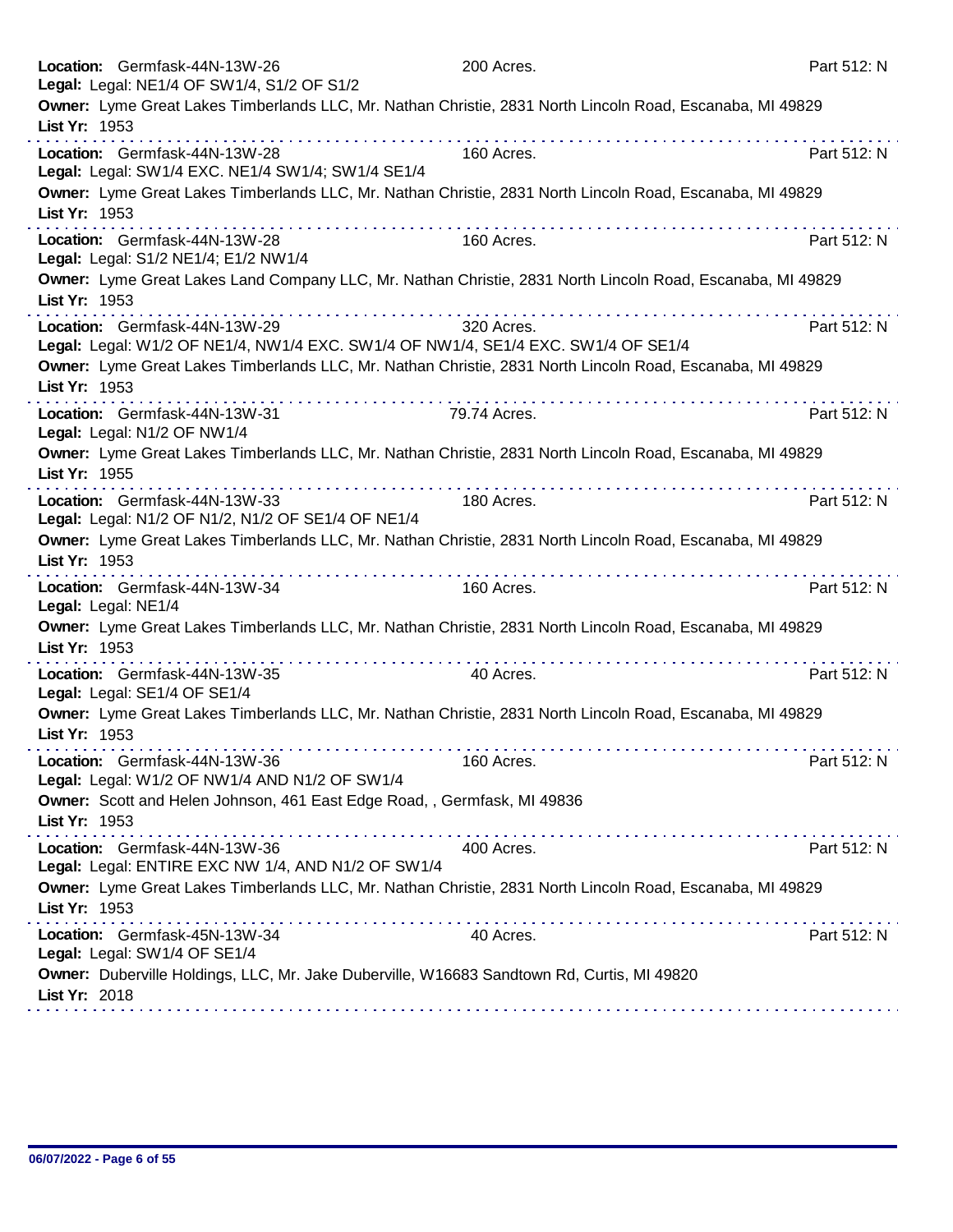| Location: Germfask-45N-13W-34<br>Legal: Legal: THAT PART OF E1/2 OF SE1/4 LYING WEST OF A LINE LOCATED 660 FT WEST OF & PARALLEL TO<br>SEC LINE A DIST OF 233 FT; THENCE EAST A DIST OF 460 F TO THE POB;<br>Owner: Duberville Holdings, LLC, Mr. Jake Duberville, W16683 Sandtown Rd, Curtis, MI 49820 | 38.4 Acres.<br>THE EAST LINE OF THE SE1/4, EXCEPTING THEREFROM ANY PORTION THEREOF LYING WITHIN THE<br>FOLLOWING DESC PARCEL: BEG AT A POINT ON THE SOUTH LINE OF SD SEC 500 FT WEST FROM THE<br>SE COR OF SD SEC; THENCE NORTH & PARALLEL WITH EAST SEC LINE A DIST OF 233 FEET; THENCE<br>WEST & PARALLEL WITH SOUTH SEC LINE, A DIST OF 460 FT; THENCE SOUTH & PARALLEL WITH EAST | Part 512: N |
|---------------------------------------------------------------------------------------------------------------------------------------------------------------------------------------------------------------------------------------------------------------------------------------------------------|--------------------------------------------------------------------------------------------------------------------------------------------------------------------------------------------------------------------------------------------------------------------------------------------------------------------------------------------------------------------------------------|-------------|
| List Yr: 2018                                                                                                                                                                                                                                                                                           |                                                                                                                                                                                                                                                                                                                                                                                      |             |
| Location: Hiawatha-41N-16W-02<br>Legal: Legal: NW1/4 OF SW1/4                                                                                                                                                                                                                                           | 40 Acres.                                                                                                                                                                                                                                                                                                                                                                            | Part 512: N |
| Owner: Lyme Great Lakes Timberlands LLC, Mr. Nathan Christie, 2831 North Lincoln Road, Escanaba, MI 49829<br>List Yr: 1980                                                                                                                                                                              |                                                                                                                                                                                                                                                                                                                                                                                      |             |
| Location: Hiawatha-41N-16W-03<br>Legal: Legal: SW 1/4 OF SW 1/4                                                                                                                                                                                                                                         | 40 Acres.                                                                                                                                                                                                                                                                                                                                                                            | Part 512: N |
| Owner: William C. and Elizabeth C. Orr, 3009 Fondren Dr,, Dallas, TX 75205<br>List Yr: 1985                                                                                                                                                                                                             |                                                                                                                                                                                                                                                                                                                                                                                      |             |
| Location: Hiawatha-41N-16W-03<br>Legal: Legal: NW 1/4 OF SW 1/4                                                                                                                                                                                                                                         | 40 Acres.                                                                                                                                                                                                                                                                                                                                                                            | Part 512: N |
| Owner: Wesley B. and Cheryl A. Orr, III, 216 Plantation Dr, , Lexington, SC 29072<br>List Yr: 1985                                                                                                                                                                                                      |                                                                                                                                                                                                                                                                                                                                                                                      |             |
| Location: Hiawatha-41N-16W-03<br>Legal: Legal: SW1/4 OF NE1/4, NE1/4 OF SE1/4, SW1/4 OF SE1/4                                                                                                                                                                                                           | 120 Acres.                                                                                                                                                                                                                                                                                                                                                                           | Part 512: N |
| Owner: Lyme Great Lakes Timberlands LLC, Mr. Nathan Christie, 2831 North Lincoln Road, Escanaba, MI 49829<br>List Yr: 1955                                                                                                                                                                              |                                                                                                                                                                                                                                                                                                                                                                                      |             |
| Location: Hiawatha-41N-16W-03<br>Legal: Legal: NW1/4 OF SE1/4, SE1/4 OF SW1/4                                                                                                                                                                                                                           | 80 Acres.                                                                                                                                                                                                                                                                                                                                                                            | Part 512: N |
| Owner: Lyme Great Lakes Timberlands LLC, Mr. Nathan Christie, 2831 North Lincoln Road, Escanaba, MI 49829<br>List Yr: 1980                                                                                                                                                                              |                                                                                                                                                                                                                                                                                                                                                                                      |             |
| Location: Hiawatha-41N-16W-03<br>Legal: Legal: NE 1/4 OF SW 1/4                                                                                                                                                                                                                                         | 40 Acres.                                                                                                                                                                                                                                                                                                                                                                            | Part 512: N |
| Owner: Adam Flaster, 807 Maplegrove Avenue, Royal Oak, MI 48067<br>List Yr: 1985                                                                                                                                                                                                                        |                                                                                                                                                                                                                                                                                                                                                                                      |             |
| .<br>Location: Hiawatha-42N-16W-01<br>Legal: Legal: SE1/4 OF NW1/4 & SW1/4 OF SE1/4                                                                                                                                                                                                                     | .<br>79.92 Acres.                                                                                                                                                                                                                                                                                                                                                                    | Part 512: N |
| Owner: Lyme Great Lakes Timberlands LLC, Mr. Nathan Christie, 2831 North Lincoln Road, Escanaba, MI 49829<br>List Yr: 1955                                                                                                                                                                              |                                                                                                                                                                                                                                                                                                                                                                                      |             |
| Location: Hiawatha-42N-16W-12<br>Legal: Legal: S1/2 OF NE1/4, N1/2 OF SE1/4, SW1/4 OF SE1/4 EXC W1/2 OF SW1/4 OF SW1/4 OF SE1/4<br>Owner: Scott A. Marble, 4535 Bard Rd, , Beaverton, MI 48612<br>List Yr: 1955                                                                                         | 195 Acres.                                                                                                                                                                                                                                                                                                                                                                           | Part 512: N |
| Location: Hiawatha-42N-16W-12<br>Legal: Legal: SE1/4 OF SE1/4<br>Owner: Scott A. Marble, 4535 Bard Rd, , Beaverton, MI 48612                                                                                                                                                                            | 40 Acres.                                                                                                                                                                                                                                                                                                                                                                            | Part 512: N |
| List Yr: 1956                                                                                                                                                                                                                                                                                           |                                                                                                                                                                                                                                                                                                                                                                                      |             |
| Location: Hiawatha-42N-16W-13<br>Legal: Legal: NE1/4 OF NW1/4; E1/2 OF SE1/4;                                                                                                                                                                                                                           | 120 Acres.                                                                                                                                                                                                                                                                                                                                                                           | Part 512: N |
| Owner: Robert J. Urban, 1409n Country Club Dr, , Manistique, MI 49854<br>List Yr: 1955                                                                                                                                                                                                                  |                                                                                                                                                                                                                                                                                                                                                                                      |             |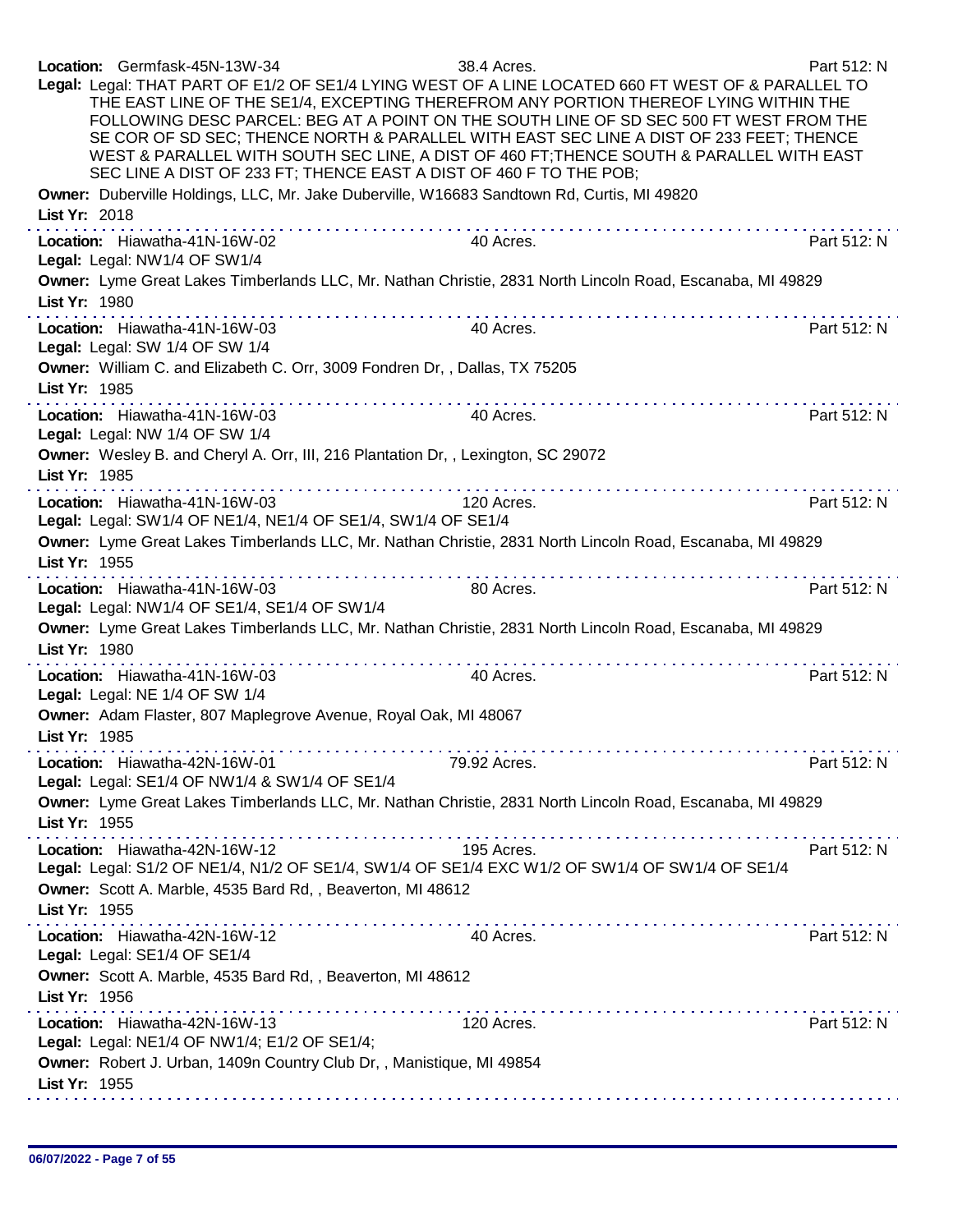| Location: Hiawatha-42N-16W-13<br>Legal: Legal: W1/2 OF NE1/4 EXCEPT COMMENCING AT THE EAST 1/4 CORNER BETWEEN SECTION 18, T42N,<br>R15W AND SECTION 13, T42N, R16W THENCE NORTH ALONG EAST SIDE OF SECTION 13, 357 FT;<br>THENCE N89DEGW 1743 FT TO POB; THENCE N10DEG30'W 264 FT; THENCE S79DEG30'W 165 FT;<br>THENCE S10DEG30'E 264 FT; THENCE 79DEG30'E 165 FT TOPOB CONTAINING ONE ACRE (MAGNETIC<br>Owner: Robert J. Urban, 1409n Country Club Dr,, Manistique, MI 49854                                                                             | 79 Acres.     | Part 512: N |
|-----------------------------------------------------------------------------------------------------------------------------------------------------------------------------------------------------------------------------------------------------------------------------------------------------------------------------------------------------------------------------------------------------------------------------------------------------------------------------------------------------------------------------------------------------------|---------------|-------------|
| List Yr: 1955                                                                                                                                                                                                                                                                                                                                                                                                                                                                                                                                             |               |             |
| Location: Hiawatha-42N-16W-13<br>Legal: Legal: NE1/4 OF NE1/4                                                                                                                                                                                                                                                                                                                                                                                                                                                                                             | 40 Acres.     | Part 512: N |
| Owner: Robert J. Urban Trust, 1409 N Country Club Dr, , Manistique, MI 49854<br>List Yr: 1956                                                                                                                                                                                                                                                                                                                                                                                                                                                             |               |             |
| Location: Hiawatha-42N-16W-13<br>Legal: Legal: SE1/4 OF NE1/4 EXCEPT A PARCEL DESCRIBED AS BEGINNING AT THE E1/4 CORNER OF SAID SEC<br>13, THENCE S 90 DEG00'00" W 660.00 FT ALONG THE E-W 1/4 LINE; THENCE N 00DEG00'00" W 330.00FT;<br>THENCE N 90DEG00'00"E 660.00 FT; THENCE S 00DEG00'00" E 660.00 FT ALONG EAST LINE OF SAID SEC<br>13 TO POB                                                                                                                                                                                                       | 35 Acres.     | Part 512: N |
| Owner: Robert J. Urban Trust, 1409 N Country Club Dr,, Manistique, MI 49854<br>List Yr: 1955<br>$\label{eq:2.1} \begin{array}{lllllllllllllllllllll} \mathbf{1}_{\mathbf{1}} & \mathbf{1}_{\mathbf{1}} & \mathbf{1}_{\mathbf{1}} & \mathbf{1}_{\mathbf{1}} & \mathbf{1}_{\mathbf{1}} & \mathbf{1}_{\mathbf{1}} & \mathbf{1}_{\mathbf{1}} & \mathbf{1}_{\mathbf{1}} & \mathbf{1}_{\mathbf{1}} & \mathbf{1}_{\mathbf{1}} & \mathbf{1}_{\mathbf{1}} & \mathbf{1}_{\mathbf{1}} & \mathbf{1}_{\mathbf{1}} & \mathbf{1}_{\mathbf{1}} & \mathbf{1}_{\mathbf{1}}$ |               |             |
| Location: Hiawatha-42N-16W-13<br>Legal: Legal: SE1/4 OF SW1/4 EXC. RAILROAD R/W                                                                                                                                                                                                                                                                                                                                                                                                                                                                           | 30.48 Acres.  | Part 512: N |
| Owner: Lyme Great Lakes Timberlands LLC, Mr. Nathan Christie, 2831 North Lincoln Road, Escanaba, MI 49829<br>List Yr: 1956                                                                                                                                                                                                                                                                                                                                                                                                                                |               |             |
| Location: Hiawatha-42N-16W-13<br>Legal: Legal: NE1/4 OF SW1/4                                                                                                                                                                                                                                                                                                                                                                                                                                                                                             | 40 Acres.     | Part 512: N |
| Owner: Lyme Great Lakes Timberlands LLC, Mr. Nathan Christie, 2831 North Lincoln Road, Escanaba, MI 49829<br>List Yr: 1955                                                                                                                                                                                                                                                                                                                                                                                                                                |               |             |
| . <b>.</b><br>Location: Hiawatha-42N-16W-15<br>Legal: Legal: SW1/4 OF NE1/4, E1/2 OF NW1/4                                                                                                                                                                                                                                                                                                                                                                                                                                                                | 120 Acres.    | Part 512: N |
| Owner: Lyme Great Lakes Timberlands LLC, Mr. Nathan Christie, 2831 North Lincoln Road, Escanaba, MI 49829<br>List Yr: 1955                                                                                                                                                                                                                                                                                                                                                                                                                                |               |             |
| Location: Hiawatha-42N-16W-24<br>Legal: Legal: NE1/4 OF NE1/4                                                                                                                                                                                                                                                                                                                                                                                                                                                                                             | 40 Acres.     | Part 512: N |
| Owner: Robert J. Urban, 1409n Country Club Dr, , Manistique, MI 49854<br>List Yr: 1955                                                                                                                                                                                                                                                                                                                                                                                                                                                                    |               |             |
| Location: Hiawatha-42N-16W-24<br>Legal: Legal: N1/2 OF NW1/4 EXCEPT RR R/W                                                                                                                                                                                                                                                                                                                                                                                                                                                                                | 76.93 Acres.  | Part 512: N |
| Owner: Mr. Ronnie Whitman, 7461 W Frankovich Rd, , Manistique, MI 49854<br>List Yr: 1955                                                                                                                                                                                                                                                                                                                                                                                                                                                                  |               |             |
| Location: Hiawatha-42N-16W-36<br>Legal: Legal: NE1/4 OF NW1/4 EXCEPT RAILROAD R/W                                                                                                                                                                                                                                                                                                                                                                                                                                                                         | 36.85 Acres.  | Part 512: N |
| Owner: Zellar MPI Real Estate, Inc., Mr. Stanley E. Zellar, 2725W US Highway 2, Gulliver, MI 49840<br>List Yr: 1955                                                                                                                                                                                                                                                                                                                                                                                                                                       |               |             |
| Location: Hiawatha-43N-16W-03<br>Legal: Legal: NE1/4 OF NW1/4                                                                                                                                                                                                                                                                                                                                                                                                                                                                                             | 43.63 Acres.  | Part 512: N |
| Owner: Lyme Great Lakes Timberlands LLC, Mr. Nathan Christie, 2831 North Lincoln Road, Escanaba, MI 49829<br>List Yr: 1955                                                                                                                                                                                                                                                                                                                                                                                                                                |               |             |
| Location: Hiawatha-43N-16W-08<br>Legal: Legal: N1/2 OF NE1/4, SE1/4 OF SW1/4 EXC RAILROAD R/W, SE1/4 OF SE1/4                                                                                                                                                                                                                                                                                                                                                                                                                                             | 162.72 Acres. | Part 512: N |
| Owner: Lyme Great Lakes Timberlands LLC, Mr. Nathan Christie, 2831 North Lincoln Road, Escanaba, MI 49829<br>List Yr: 1955                                                                                                                                                                                                                                                                                                                                                                                                                                |               |             |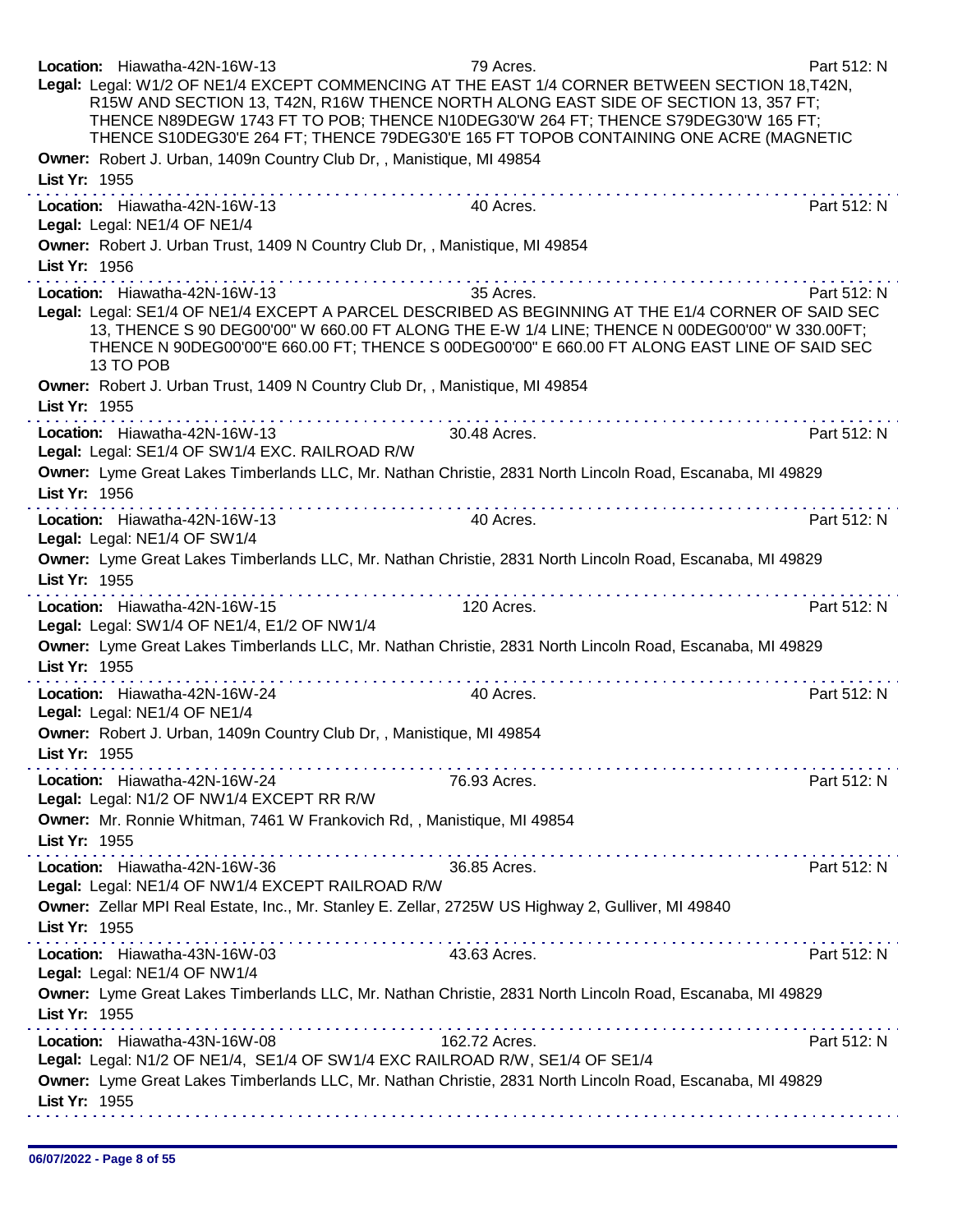| Location: Hiawatha-43N-16W-08<br>Legal: Legal: S1/2 OF NE1/4, N1/2 OF NE1/4, SW1/4 OF SE1/4      | 200 Acres.                                                                                                     | Part 512: N |
|--------------------------------------------------------------------------------------------------|----------------------------------------------------------------------------------------------------------------|-------------|
| List Yr: 1959                                                                                    | Owner: Lyme Great Lakes Timberlands LLC, Mr. Nathan Christie, 2831 North Lincoln Road, Escanaba, MI 49829      |             |
| Location: Hiawatha-43N-16W-13<br>Legal: Legal: NW1/4 SE1/4                                       | 40 Acres.                                                                                                      | Part 512: N |
| List Yr: 2021                                                                                    | Owner: Greenleaf Timber Holding, Inc., Jordan Triest, President, P.O. Box 386, Powers, MI 49874                |             |
| Location: Hiawatha-43N-16W-13<br>Legal: Legal: NW1/4 OF NW1/4                                    | 40 Acres.                                                                                                      | Part 512: N |
| List Yr: 1959                                                                                    | Owner: Lyme Great Lakes Timberlands LLC, Mr. Nathan Christie, 2831 North Lincoln Road, Escanaba, MI 49829      |             |
| Location: Hiawatha-43N-16W-13<br>Legal: Legal: SW1/4 OF NW1/4                                    | 40 Acres.                                                                                                      | Part 512: N |
| List Yr: 1955                                                                                    | Owner: Lyme Great Lakes Timberlands LLC, Mr. Nathan Christie, 2831 North Lincoln Road, Escanaba, MI 49829      |             |
| Location: Hiawatha-43N-16W-16<br>Legal: Legal: SW1/4 OF SW1/4 EXC. RAILROAD R/W                  | 37.35 Acres.                                                                                                   | Part 512: N |
| List Yr: 1955                                                                                    | Owner: Lyme Great Lakes Timberlands LLC, Mr. Nathan Christie, 2831 North Lincoln Road, Escanaba, MI 49829      |             |
| Location: Hiawatha-43N-16W-17<br>Legal: Legal: SE 1/4 OF NW 1/4 EXC. M & L'S RAILROAD ROW        | 39.83 Acres.                                                                                                   | Part 512: N |
| List Yr: 1991                                                                                    | Owner: Lyme Great Lakes Timberlands LLC, Mr. Nathan Christie, 2831 North Lincoln Road, Escanaba, MI 49829<br>. |             |
| Location: Hiawatha-43N-16W-17<br>Legal: Legal: NE 1/4 OF SW 1/4                                  | 40 Acres.                                                                                                      | Part 512: N |
| List Yr: 1991                                                                                    | Owner: Lyme Great Lakes Timberlands LLC, Mr. Nathan Christie, 2831 North Lincoln Road, Escanaba, MI 49829      |             |
| Location: Hiawatha-43N-16W-17<br>Legal: Legal: S 1/2 OF SE 1/4 EXC. M & L'S RAILROAD ROW         | 78.6 Acres.                                                                                                    | Part 512: N |
| List Yr: 1991                                                                                    | Owner: Lyme Great Lakes Timberlands LLC, Mr. Nathan Christie, 2831 North Lincoln Road, Escanaba, MI 49829      |             |
| Location: Hiawatha-43N-16W-17<br>Legal: Legal: N1/2 OF NE1/4 OF NE1/4 OF NW1/4 EXC. RAILROAD R/W | 116.2 Acres.                                                                                                   | Part 512: N |
| List Yr: 1959                                                                                    | Owner: Lyme Great Lakes Timberlands LLC, Mr. Nathan Christie, 2831 North Lincoln Road, Escanaba, MI 49829      |             |
| Location: Hiawatha-43N-16W-17<br>Legal: Legal: S1/2 OF NE1/4 EXC. RAILROAD R/W, N1/2 OF SE1/4    | 151.88 Acres.                                                                                                  | Part 512: N |
| List Yr: 1955                                                                                    | Owner: Lyme Great Lakes Timberlands LLC, Mr. Nathan Christie, 2831 North Lincoln Road, Escanaba, MI 49829      |             |
| Location: Hiawatha-43N-16W-21<br>Legal: Legal: NE1/4 OF NW1/4 EXC. RR R/W                        | 37.82 Acres.                                                                                                   | Part 512: N |
| List Yr: 1955                                                                                    | Owner: Lyme Great Lakes Timberlands LLC, Mr. Nathan Christie, 2831 North Lincoln Road, Escanaba, MI 49829<br>. |             |
| Location: Hiawatha-43N-16W-22<br>Legal: Legal: SW1/4 SW1/4 Except railroad r/w                   | 39.31 Acres.                                                                                                   | Part 512: N |
| List Yr: 2021                                                                                    | Owner: Greenleaf Timber Holding, Inc., Jordan Triest, President, P.O. Box 386, Powers, MI 49874                |             |
|                                                                                                  |                                                                                                                |             |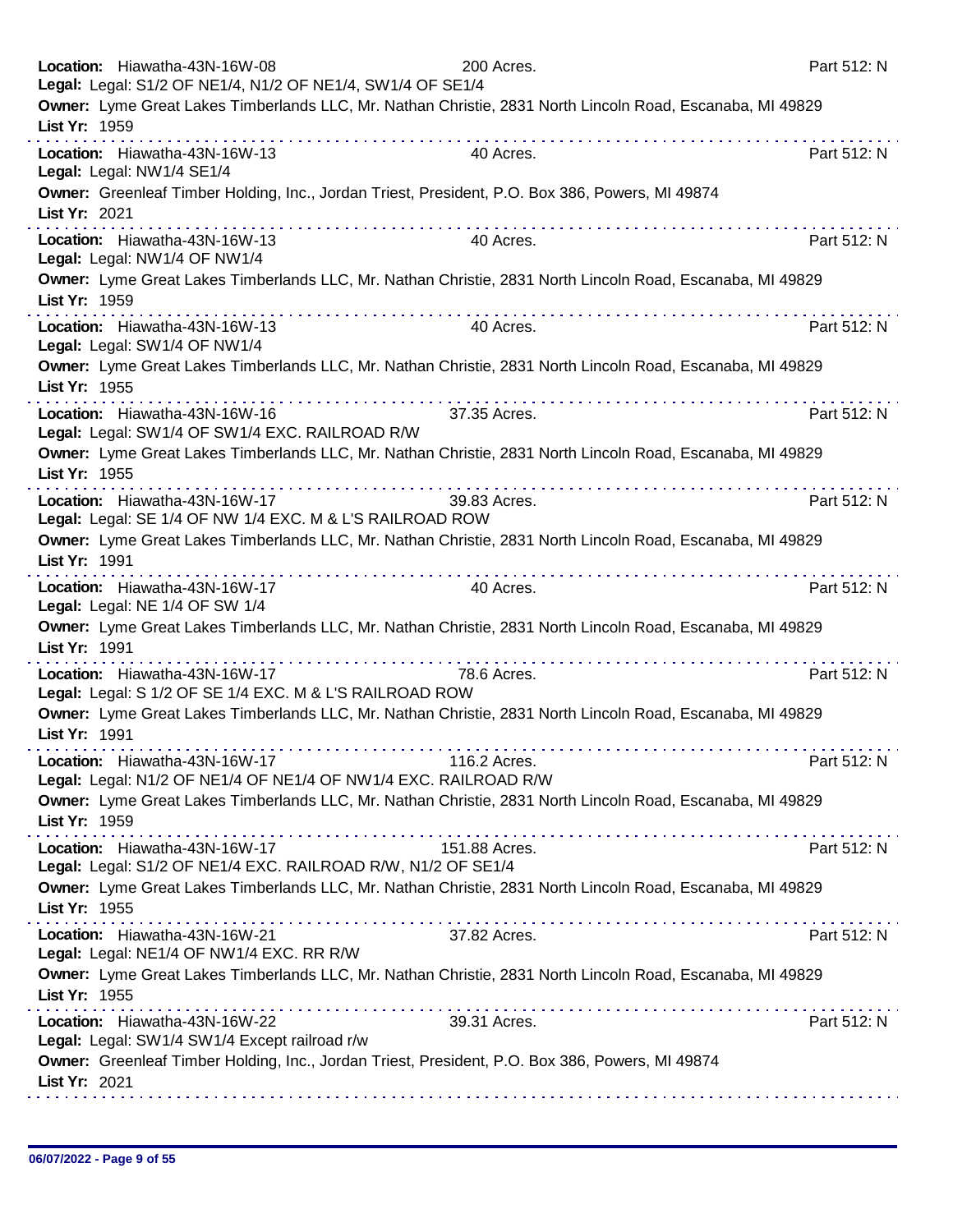| Location: Hiawatha-43N-16W-22<br>Legal: Legal: SE1/4 SW1/4                                    | 40 Acres.                                                                                                 | Part 512: N |
|-----------------------------------------------------------------------------------------------|-----------------------------------------------------------------------------------------------------------|-------------|
| List Yr: 2021                                                                                 | Owner: Greenleaf Timber Holding, Inc., Jordan Triest, President, P.O. Box 386, Powers, MI 49874           |             |
| Location: Hiawatha-43N-16W-22<br>Legal: Legal: SW1/4 OF SE1/4                                 | 40 Acres.                                                                                                 | Part 512: N |
| List Yr: 1994                                                                                 | Owner: Lyme Great Lakes Timberlands LLC, Mr. Nathan Christie, 2831 North Lincoln Road, Escanaba, MI 49829 |             |
| Location: Hiawatha-43N-16W-28<br>Legal: Legal: SW1/4 OF NE1/4, NW1/4, NE1/4 OF SW1/4          | 240 Acres.                                                                                                | Part 512: N |
| List Yr: 1955                                                                                 | Owner: Lyme Great Lakes Timberlands LLC, Mr. Nathan Christie, 2831 North Lincoln Road, Escanaba, MI 49829 |             |
| Location: Hiawatha-44N-16W-03<br>Legal: Legal: S1/2 OF SE1/4                                  | .<br>80 Acres.                                                                                            | Part 512: N |
| List Yr: 1955                                                                                 | Owner: Justin and Rachael Lipscomb, 3922 South Brennan Road, Hemlock, MI 48626                            |             |
| Location: Hiawatha-44N-16W-10<br>Legal: Legal: W1/2 OF NE1/4; SE1/4 OF NE1/4; NE1/4 OF NW1/4; | 160 Acres.                                                                                                | Part 512: N |
| List Yr: 2013                                                                                 | Owner: Justin and Rachael Lipscomb, 3922 South Brennan Road, Hemlock, MI 48626                            |             |
| Location: Hiawatha-44N-16W-10<br>Legal: Legal: E1/2 OF SE1/4                                  | 80 Acres.                                                                                                 | Part 512: N |
| List Yr: 1955                                                                                 | Owner: Justin and Rachael Lipscomb, 3922 South Brennan Road, Hemlock, MI 48626                            |             |
| Location: Hiawatha-44N-16W-10<br>Legal: Legal: NE1/4 OF NE1/4                                 | 40 Acres.                                                                                                 | Part 512: N |
| List Yr: 1955                                                                                 | Owner: Justin and Rachael Lipscomb, 3922 South Brennan Road, Hemlock, MI 48626                            |             |
| Location: Hiawatha-44N-16W-13<br>Legal: Legal: SE1/4                                          | 160 Acres.                                                                                                | Part 512: N |
| Owner: Michael J. and Delores A. Lund, PO Box 41, , Gulliver, MI 49840<br>List Yr: 1955       |                                                                                                           |             |
| Location: Hiawatha-44N-16W-13<br>Legal: Legal: SW1/4 OF NE1/4                                 | 40 Acres.                                                                                                 | Part 512: N |
| List Yr: 1955                                                                                 | Owner: Milford R. and Glenda J. Helton, 2334 Louis Keller Rd,, West Point, MS 39773                       |             |
| Location: Hiawatha-44N-16W-14<br>Legal: Legal: NW 1/4 EXC. NE1/4 OF NW1/4, N1/2 OF SW1/4      | 200 Acres.                                                                                                | Part 512: N |
| List Yr: 1955                                                                                 | Owner: Justin and Rachael Lipscomb, 3922 South Brennan Road, Hemlock, MI 48626                            |             |
| Location: Hiawatha-44N-16W-15<br>Legal: Legal: SE1/4 OF NE1/4                                 | 40 Acres.                                                                                                 | Part 512: N |
| List Yr: 1955                                                                                 | Owner: Justin and Rachael Lipscomb, 3922 South Brennan Road, Hemlock, MI 48626                            |             |
| Location: Hiawatha-44N-16W-17<br>Legal: Legal: SE1/4 OF SW1/4, SW1/4 OF SE1/4                 | 80 Acres.                                                                                                 | Part 512: N |
| List Yr: 1955                                                                                 | Owner: Lyme Great Lakes Timberlands LLC, Mr. Nathan Christie, 2831 North Lincoln Road, Escanaba, MI 49829 |             |
|                                                                                               |                                                                                                           |             |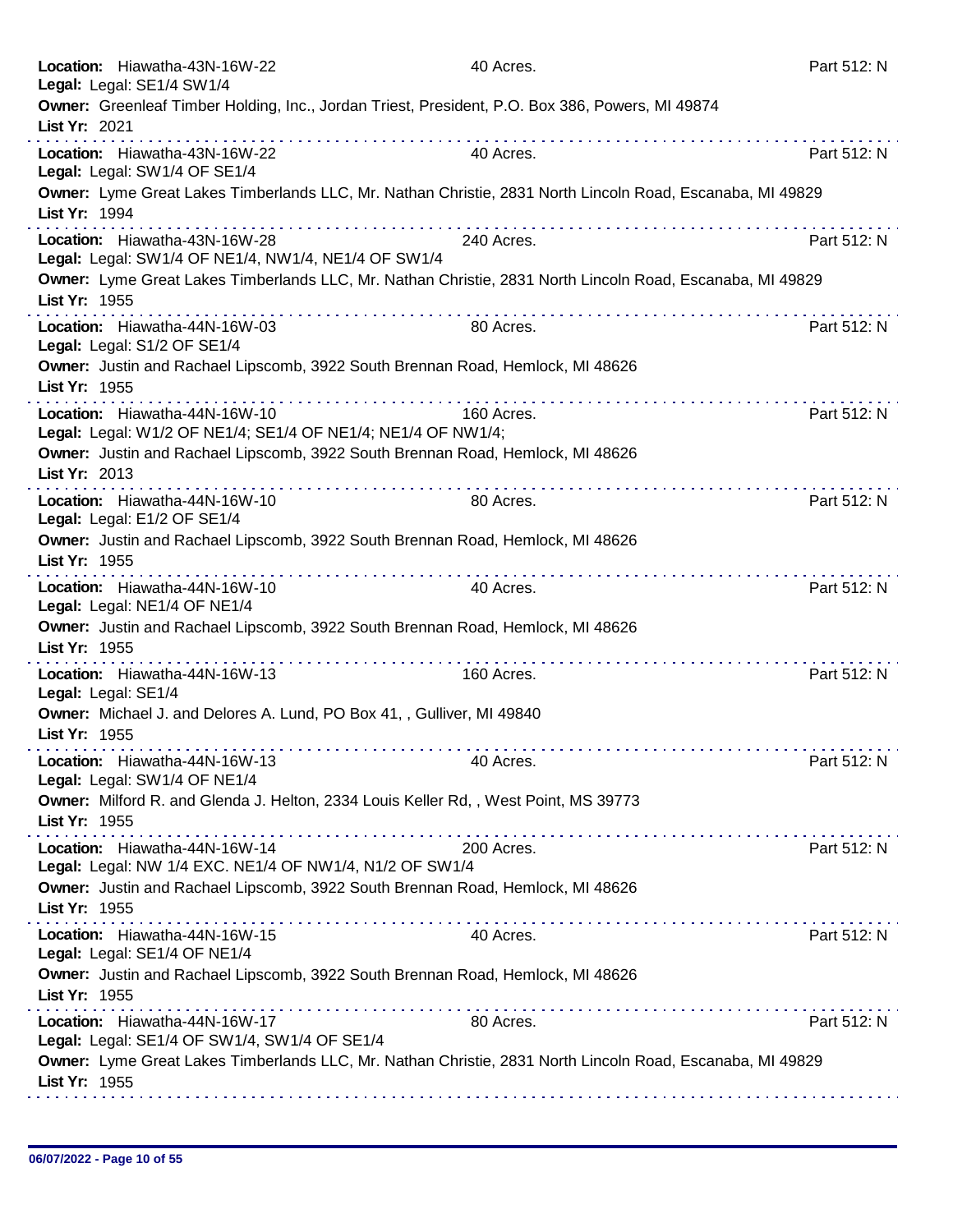| Location: Hiawatha-44N-16W-24<br>Legal: Legal: E1/2 OF NE1/4                                                                    | 80 Acres.            | Part 512: N |
|---------------------------------------------------------------------------------------------------------------------------------|----------------------|-------------|
| Owner: Michael J. and Delores A. Lund, PO Box 41, , Gulliver, MI 49840<br>List Yr: 1955                                         |                      |             |
| Location: Hiawatha-44N-16W-33                                                                                                   | 120 Acres.           | Part 512: N |
| Legal: Legal: NE1/4 EXCEPT W1/2 OF NE1/4; NE1/4 OF SE1/4                                                                        |                      |             |
| Owner: Lyme Great Lakes Timberlands LLC, Mr. Nathan Christie, 2831 North Lincoln Road, Escanaba, MI 49829<br>List Yr: 1955      |                      |             |
|                                                                                                                                 |                      |             |
| Location: Hiawatha-44N-16W-34<br>Legal: Legal: NW 1/4 EXC. NE1/4 OF NW1/4, E 3/4 OF S1/2                                        | 360 Acres.           | Part 512: N |
| Owner: Lyme Great Lakes Timberlands LLC, Mr. Nathan Christie, 2831 North Lincoln Road, Escanaba, MI 49829                       |                      |             |
| List Yr: 1955                                                                                                                   |                      |             |
| Location: Hiawatha-45N-16W-20<br>Legal: Legal: W1/2 OF SW1/4                                                                    | 80 Acres.            | Part 512: N |
| Owner: Munising Lands, Inc., Mr. Charles Nebel, 100 East Superior Street, Munising, MI 49862<br>List Yr: 2000                   | .                    |             |
| Location: Hiawatha-45N-16W-28<br>Legal: Legal: E1/2 OF SW1/4 AND SW1/4 OF SE1/4                                                 | 120 Acres.           | Part 512: N |
| Owner: Munising Lands, Inc., Mr. Charles Nebel, 100 East Superior Street, Munising, MI 49862<br>List Yr: 2000<br>. <b>.</b>     |                      |             |
| Location: Hiawatha-45N-16W-33<br>Legal: Legal: NE1/4 OF NE1/4                                                                   | 40 Acres.            | Part 512: N |
| Owner: Munising Lands, Inc., Mr. Charles Nebel, 100 East Superior Street, Munising, MI 49862<br>List Yr: 2000                   |                      |             |
| Location: Hiawatha-45N-16W-34<br>Legal: Legal: N1/2 OF NE1/4 AND SW1/4 OF NE1/4                                                 | 120 Acres.           | Part 512: N |
| Owner: Munising Lands, Inc., Mr. Charles Nebel, 100 East Superior Street, Munising, MI 49862<br>List Yr: 2000                   | and and and analysis |             |
| Location: Hiawatha-45N-17W-05<br>Legal: Legal: SE1/4 OF NE1/4 AND NE1/4 OF SE1/4                                                | 80 Acres.            | Part 512: N |
| Owner: Munising Lands, Inc., Mr. Charles Nebel, 100 East Superior Street, Munising, MI 49862<br>List Yr: 2000                   |                      |             |
| Location: Hiawatha-46N-16W-06<br>Legal: Legal: NE 1/4                                                                           | 160.12 Acres.        | Part 512: Y |
| Owner: Manulife Investment Management, Annie Hussa, Lakes States Region Manager, 11932N Breezy Point Road,<br>Hayward, WI 54843 |                      |             |
| List Yr: 1981                                                                                                                   |                      |             |
| Location: Hiawatha-46N-16W-06<br>Legal: Legal: N 1/2 OF NW 1/4                                                                  | 72.03 Acres.         | Part 512: Y |
| Owner: Manulife Investment Management, Annie Hussa, Lakes States Region Manager, 11932N Breezy Point Road,<br>Hayward, WI 54843 |                      |             |
| List Yr: 1981                                                                                                                   |                      |             |
| Location: Hiawatha-46N-16W-06<br>Legal: Legal: SW 1/4                                                                           | 143.88 Acres.        | Part 512: Y |
| Owner: Manulife Investment Management, Annie Hussa, Lakes States Region Manager, 11932N Breezy Point Road,<br>Hayward, WI 54843 |                      |             |
| List Yr: 1981                                                                                                                   |                      |             |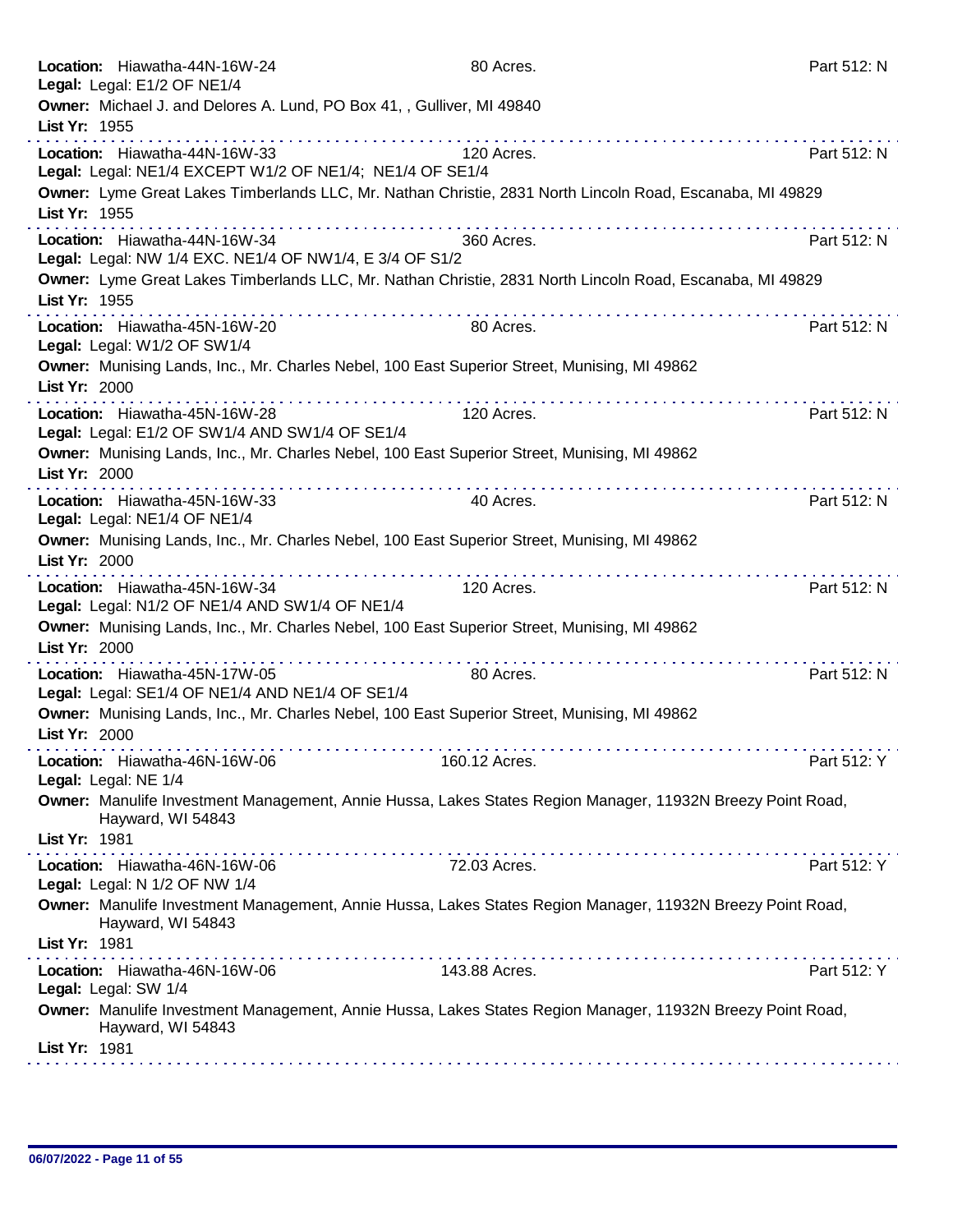|               | Location: Hiawatha-46N-16W-06<br>Legal: Legal: S 1/2 OF NW 1/4                       | 71.97 Acres.                                                                                               | Part 512: Y |
|---------------|--------------------------------------------------------------------------------------|------------------------------------------------------------------------------------------------------------|-------------|
|               |                                                                                      | Owner: Manulife Investment Management, Annie Hussa, Lakes States Region Manager, 11932N Breezy Point Road, |             |
| List Yr: 1982 | Hayward, WI 54843                                                                    |                                                                                                            |             |
|               | Location: Hiawatha-46N-16W-06<br>Legal: Legal: SE 1/4                                | 160 Acres.                                                                                                 | Part 512: Y |
|               | Hayward, WI 54843                                                                    | Owner: Manulife Investment Management, Annie Hussa, Lakes States Region Manager, 11932N Breezy Point Road, |             |
| List Yr: 1982 |                                                                                      |                                                                                                            |             |
|               | Location: Hiawatha-46N-16W-07<br>Legal: Legal: SE 1/4 OF NW 1/4                      | 40 Acres.                                                                                                  | Part 512: Y |
|               | Hayward, WI 54843                                                                    | Owner: Manulife Investment Management, Annie Hussa, Lakes States Region Manager, 11932N Breezy Point Road, |             |
| List Yr: 1981 |                                                                                      |                                                                                                            |             |
|               | Location: Hiawatha-46N-16W-07<br>Legal: Legal: NE 1/4                                | 160 Acres.                                                                                                 | Part 512: Y |
|               | Hayward, WI 54843                                                                    | Owner: Manulife Investment Management, Annie Hussa, Lakes States Region Manager, 11932N Breezy Point Road, |             |
| List Yr: 1982 |                                                                                      |                                                                                                            |             |
|               | Location: Hiawatha-46N-16W-07<br>Legal: Legal: N 1/2 OF NW 1/4                       | 71.78 Acres.                                                                                               | Part 512: Y |
|               | Hayward, WI 54843                                                                    | Owner: Manulife Investment Management, Annie Hussa, Lakes States Region Manager, 11932N Breezy Point Road, |             |
| List Yr: 1982 |                                                                                      |                                                                                                            |             |
|               | Location: Hiawatha-46N-16W-07<br>Legal: Legal: SW 1/4 OF NW 1/4                      | 31.5 Acres.                                                                                                | Part 512: Y |
|               | Hayward, WI 54843                                                                    | Owner: Manulife Investment Management, Annie Hussa, Lakes States Region Manager, 11932N Breezy Point Road, |             |
| List Yr: 1982 |                                                                                      |                                                                                                            |             |
|               | Location: Hiawatha-46N-16W-15<br>Legal: Legal: SE1/4 OF SW1/4 AND SW1/4 OF SW1/4     | 80 Acres.                                                                                                  | Part 512: N |
| List Yr: 2017 |                                                                                      | Owner: Greenleaf Timber Holding, Inc., Jordan Triest, President, P.O. Box 386, Powers, MI 49874            |             |
|               | Location: Hiawatha-47N-16W-01<br>Legal: Legal: N 1/2 OF N 1/2 OF N 1/2               | 153.6 Acres.                                                                                               | Part 512: N |
|               | Hayward, WI 54843                                                                    | Owner: Manulife Investment Management, Annie Hussa, Lake States Region Manager, 11932N Breezy Point Road,  |             |
| List Yr: 1981 |                                                                                      |                                                                                                            |             |
|               | Location: Hiawatha-47N-16W-01<br>Legal: Legal: ENTIRE EXCEPT N 1/2 OF N 1/2 OF N 1/2 | 480 Acres.                                                                                                 | Part 512: Y |
|               | Hayward, WI 54843                                                                    | Owner: Manulife Investment Management, Annie Hussa, Lakes States Region Manager, 11932N Breezy Point Road, |             |
| List Yr: 1981 |                                                                                      |                                                                                                            |             |
|               | Location: Hiawatha-47N-16W-02 50.85 Acres.                                           | Legal: Legal: NW 1/4 OF NE 1/4; N 1/2 OF SW 1/4 OF NE 1/4 NORTH OF CROOKED LAKE ROAD; E 1/2 OF OF NW 1/4   | Part 512: N |
|               | LYING EAS T OF CROOKED LAKE RD.                                                      | Owner: Manulife Investment Management, Annie Hussa, Lake States Region Manager, 11932N Breezy Point Road,  |             |
| List Yr: 1981 | Hayward, WI 54843                                                                    |                                                                                                            |             |
|               |                                                                                      |                                                                                                            |             |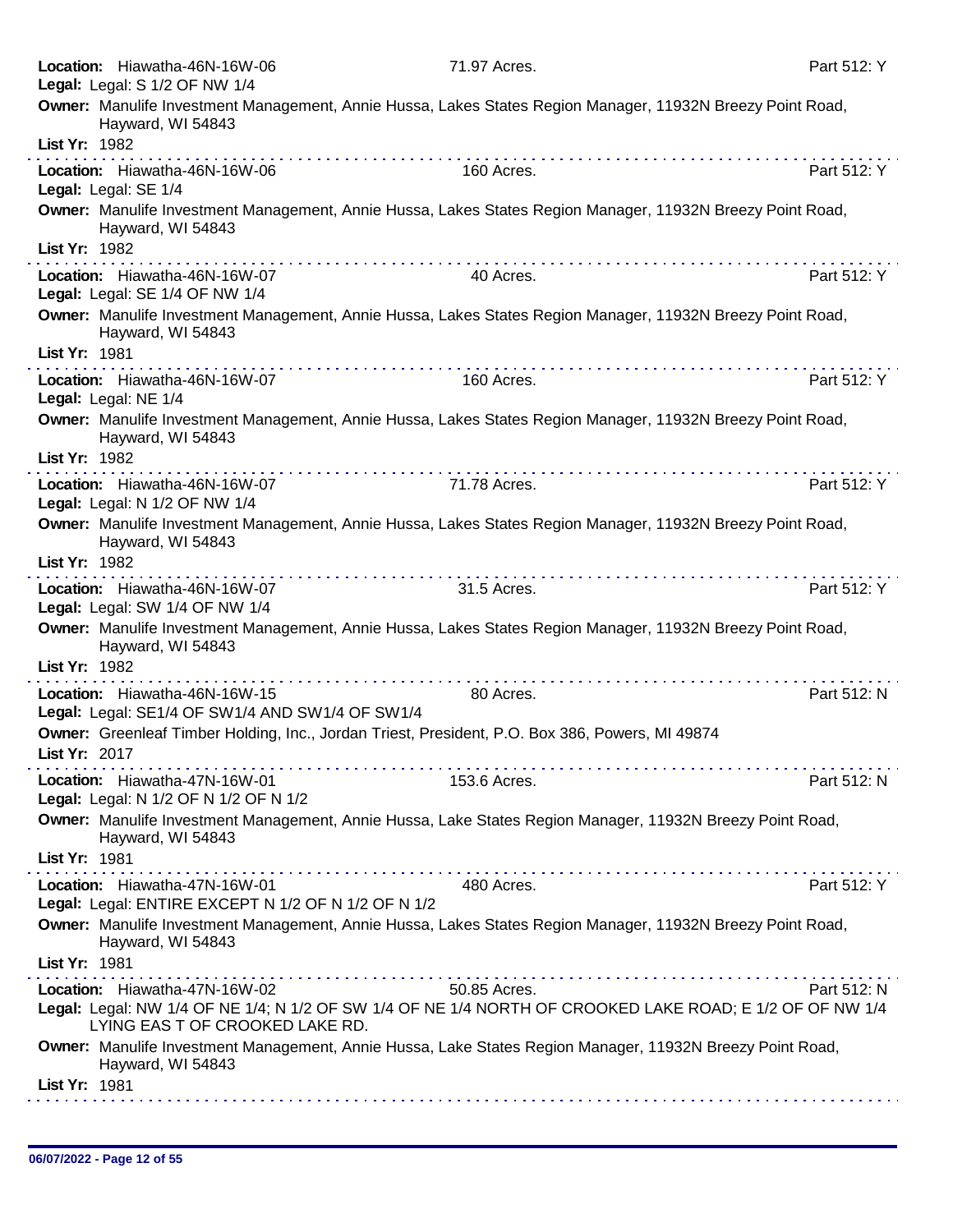|               | Location: Hiawatha-47N-16W-02<br>Legal: Legal: NE1/4 OF SE1/4                                                                                                                                                                                                                                                                                                                                                                     | 39.84 Acres.                       | Part 512: Y |
|---------------|-----------------------------------------------------------------------------------------------------------------------------------------------------------------------------------------------------------------------------------------------------------------------------------------------------------------------------------------------------------------------------------------------------------------------------------|------------------------------------|-------------|
|               | Owner: Manulife Investment Management, Annie Hussa, Lakes States Region Manager, 11932N Breezy Point Road,<br>Hayward, WI 54843                                                                                                                                                                                                                                                                                                   |                                    |             |
| List Yr: 1994 |                                                                                                                                                                                                                                                                                                                                                                                                                                   | and a series of the company of the |             |
|               | Location: Hiawatha-47N-16W-02<br>Legal: Legal: ENTIRE EXC. NE 1/4 OF SE 1/4 AND NW 1/4 OF NE 1/4 AND N 1/2 OF SW 1/4 OF NE 1/4 NORTH OF<br>CROOKED LAK E ROAD AND E 1/2 OF OF NW 1/4 LYING EAST OF CROOKED LAKE RD.                                                                                                                                                                                                               | 533.7 Acres.                       | Part 512: Y |
|               | Owner: Manulife Investment Management, Annie Hussa, Lakes States Region Manager, 11932N Breezy Point Road,<br>Hayward, WI 54843                                                                                                                                                                                                                                                                                                   |                                    |             |
| List Yr: 1981 |                                                                                                                                                                                                                                                                                                                                                                                                                                   |                                    |             |
|               | Location: Hiawatha-47N-16W-03                                                                                                                                                                                                                                                                                                                                                                                                     | 520 Acres.                         | Part 512: Y |
|               | Legal: Legal: ENTIRE EXC. THE W1/2 OF W1/2 OF NE1/4, ONLY THAT PART LYING SOUTH OF THE CENTERLINE<br>OF SUNRISE RAILR OAD BED AND THE NW1/4, ONLY THAT PART LYING SOUTH OF THE CENTERLINE OF<br>THE SUNRISE RAILROAD BED, ALL IN SECTION 3, T47N R16W.                                                                                                                                                                            |                                    |             |
|               | Owner: Manulife Investment Management, Annie Hussa, Lakes States Region Manager, 11932N Breezy Point Road,<br>Hayward, WI 54843                                                                                                                                                                                                                                                                                                   |                                    |             |
| List Yr: 1981 |                                                                                                                                                                                                                                                                                                                                                                                                                                   |                                    |             |
|               | Location: Hiawatha-47N-16W-04<br>Legal: Legal: E1/2 OF NE1/4                                                                                                                                                                                                                                                                                                                                                                      | 80 Acres.                          | Part 512: Y |
|               | Owner: Manulife Investment Management, Annie Hussa, Lakes States Region Manager, 11932N Breezy Point Road,<br>Hayward, WI 54843                                                                                                                                                                                                                                                                                                   |                                    |             |
| List Yr: 1981 |                                                                                                                                                                                                                                                                                                                                                                                                                                   |                                    |             |
|               | Location: Hiawatha-47N-16W-04<br>Legal: Legal: NE 1/4 OF SE 1/4                                                                                                                                                                                                                                                                                                                                                                   | 40 Acres.                          | Part 512: Y |
|               | Owner: Manulife Investment Management, Annie Hussa, Lakes States Region Manager, 11932N Breezy Point Road,<br>Hayward, WI 54843                                                                                                                                                                                                                                                                                                   |                                    |             |
| List Yr: 1981 | $\label{eq:2.1} \begin{array}{lllllllllllllllllllll} \hline \textbf{1} & \textbf{1} & \textbf{1} & \textbf{1} & \textbf{1} & \textbf{1} & \textbf{1} & \textbf{1} & \textbf{1} & \textbf{1} & \textbf{1} & \textbf{1} & \textbf{1} & \textbf{1} & \textbf{1} & \textbf{1} & \textbf{1} & \textbf{1} & \textbf{1} & \textbf{1} & \textbf{1} & \textbf{1} & \textbf{1} & \textbf{1} & \textbf{1} & \textbf{1} & \textbf{1} & \text$ |                                    |             |
|               | Location: Hiawatha-47N-16W-05<br>Legal: Legal: NE 1/4                                                                                                                                                                                                                                                                                                                                                                             | 160 Acres.                         | Part 512: Y |
|               | Owner: Manulife Investment Management, Annie Hussa, Lakes States Region Manager, 11932N Breezy Point Road,<br>Hayward, WI 54843                                                                                                                                                                                                                                                                                                   |                                    |             |
| List Yr: 1981 |                                                                                                                                                                                                                                                                                                                                                                                                                                   |                                    |             |
|               | Location: Hiawatha-47N-16W-05<br>Legal: Legal: N 1/2 OF NW 1/4                                                                                                                                                                                                                                                                                                                                                                    | 80 Acres.                          | Part 512: Y |
|               | Owner: Manulife Investment Management, Annie Hussa, Lakes States Region Manager, 11932N Breezy Point Road,<br>Hayward, WI 54843                                                                                                                                                                                                                                                                                                   |                                    |             |
| List Yr: 1981 |                                                                                                                                                                                                                                                                                                                                                                                                                                   |                                    |             |
|               | Location: Hiawatha-47N-16W-05<br>Legal: Legal: SE 1/4 OF SE 1/4                                                                                                                                                                                                                                                                                                                                                                   | 40 Acres.                          | Part 512: Y |
|               | Owner: Manulife Investment Management, Annie Hussa, Lakes States Region Manager, 11932N Breezy Point Road,<br>Hayward, WI 54843                                                                                                                                                                                                                                                                                                   |                                    |             |
| List Yr: 1981 |                                                                                                                                                                                                                                                                                                                                                                                                                                   |                                    |             |
|               | Location: Hiawatha-47N-16W-10<br>Legal: Legal: SE 1/4 OF SW 1/4                                                                                                                                                                                                                                                                                                                                                                   | 40 Acres.                          | Part 512: Y |
|               | Owner: Manulife Investment Management, Annie Hussa, Lakes States Region Manager, 11932N Breezy Point Road,<br>Hayward, WI 54843                                                                                                                                                                                                                                                                                                   |                                    |             |
| List Yr: 1981 |                                                                                                                                                                                                                                                                                                                                                                                                                                   |                                    |             |
|               |                                                                                                                                                                                                                                                                                                                                                                                                                                   |                                    |             |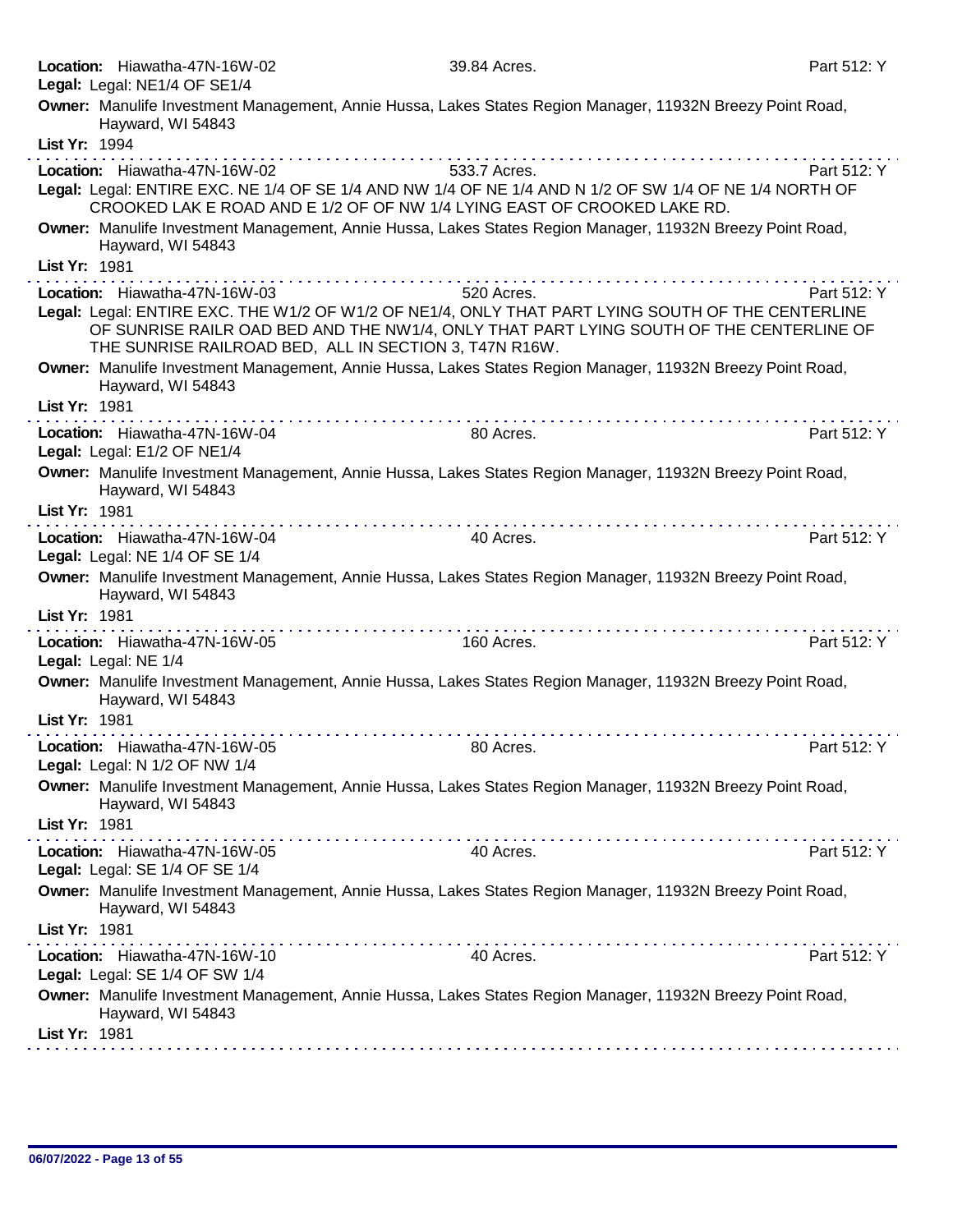| Location: Hiawatha-47N-16W-10<br>Legal: Legal: E 1/2                                                                                                               | 320 Acres.                                                                                                                                                                                                                                                                                                                                                                                                                                                | Part 512: Y |
|--------------------------------------------------------------------------------------------------------------------------------------------------------------------|-----------------------------------------------------------------------------------------------------------------------------------------------------------------------------------------------------------------------------------------------------------------------------------------------------------------------------------------------------------------------------------------------------------------------------------------------------------|-------------|
| Owner: Manulife Investment Management, Annie Hussa, Lakes States Region Manager, 11932N Breezy Point Road,<br>Hayward, WI 54843<br>List Yr: 1981                   |                                                                                                                                                                                                                                                                                                                                                                                                                                                           |             |
| Location: Hiawatha-47N-16W-10<br>Legal: Legal: E1/2 OF NW1/4 OF NW1/4 (E 660 FT OF GOVT LOT 1)                                                                     | 18.2 Acres.                                                                                                                                                                                                                                                                                                                                                                                                                                               | Part 512: Y |
| Owner: Robert Sutherland and Pooja Dhiren Thakrar, 13580 Braemar Drive, Elm Grove, WI 53122<br>List Yr: 1981                                                       | $\mathcal{L}^{\mathcal{A}}(\mathcal{A}^{\mathcal{A}}(\mathcal{A}^{\mathcal{A}}(\mathcal{A}^{\mathcal{A}}(\mathcal{A}^{\mathcal{A}}(\mathcal{A}^{\mathcal{A}}(\mathcal{A}^{\mathcal{A}}(\mathcal{A}^{\mathcal{A}}(\mathcal{A}^{\mathcal{A}}(\mathcal{A}^{\mathcal{A}}(\mathcal{A}^{\mathcal{A}}(\mathcal{A}^{\mathcal{A}}(\mathcal{A}^{\mathcal{A}}(\mathcal{A}^{\mathcal{A}}(\mathcal{A}^{\mathcal{A}}(\mathcal{A}^{\mathcal{A}}(\mathcal{A}^{\mathcal{A$ |             |
| Location: Hiawatha-47N-16W-10<br>Legal: Legal: S 1/2 OF NW 1/4, GOV.LOT 2                                                                                          | 56 Acres.                                                                                                                                                                                                                                                                                                                                                                                                                                                 | Part 512: Y |
| Owner: Robert Sutherland and Pooja Dhiren Thakrar, 13580 Braemar Drive, Elm Grove, WI 53122<br>List Yr: 1981                                                       |                                                                                                                                                                                                                                                                                                                                                                                                                                                           |             |
| Location: Hiawatha-47N-16W-10<br>Legal: Legal: NE 1/4 OF SW 1/4                                                                                                    | 40 Acres.                                                                                                                                                                                                                                                                                                                                                                                                                                                 | Part 512: Y |
| Owner: Robert Sutherland and Pooja Dhiren Thakrar, 13580 Braemar Drive, Elm Grove, WI 53122<br>List Yr: 1981                                                       |                                                                                                                                                                                                                                                                                                                                                                                                                                                           |             |
| Location: Hiawatha-47N-16W-10<br>Legal: Legal: NW 1/4 OF SW1/4, GOV. LOT 3                                                                                         | 36.6 Acres.                                                                                                                                                                                                                                                                                                                                                                                                                                               | Part 512: Y |
| Owner: Robert Sutherland and Pooja Dhiren Thakrar, 13580 Braemar Drive, Elm Grove, WI 53122<br>List Yr: 1981                                                       |                                                                                                                                                                                                                                                                                                                                                                                                                                                           |             |
| Location: Hiawatha-47N-16W-10<br>Legal: Legal: NE 1/4 OF NW 1/4<br>Owner: Robert Sutherland and Pooja Dhiren Thakrar, 13580 Braemar Drive, Elm Grove, WI 53122     | 40 Acres.                                                                                                                                                                                                                                                                                                                                                                                                                                                 | Part 512: Y |
| List Yr: 1982                                                                                                                                                      |                                                                                                                                                                                                                                                                                                                                                                                                                                                           |             |
| Location: Hiawatha-47N-16W-11<br>Legal: Legal: W 1/2<br>Owner: Manulife Investment Management, Annie Hussa, Lakes States Region Manager, 11932N Breezy Point Road, | 320 Acres.                                                                                                                                                                                                                                                                                                                                                                                                                                                | Part 512: Y |
| Hayward, WI 54843<br>List Yr: 1981                                                                                                                                 |                                                                                                                                                                                                                                                                                                                                                                                                                                                           |             |
| Location: Hiawatha-47N-16W-11<br>Legal: Legal: SW 1/4 OF SE 1/4                                                                                                    | .<br>40 Acres.                                                                                                                                                                                                                                                                                                                                                                                                                                            | Part 512: Y |
| Owner: Manulife Investment Management, Annie Hussa, Lakes States Region Manager, 11932N Breezy Point Road,<br>Hayward, WI 54843<br>List Yr: 1981                   |                                                                                                                                                                                                                                                                                                                                                                                                                                                           |             |
| Location: Hiawatha-47N-16W-11<br>Legal: Legal: SE1/4 OF SE1/4, GOV.LOT 3 EXC. E1/2 OF E1/2 OF GOV.LOT 3                                                            | 30.2 Acres.                                                                                                                                                                                                                                                                                                                                                                                                                                               | Part 512: Y |
| Owner: Manulife Investment Management, Annie Hussa, Lakes States Region Manager, 11932N Breezy Point Road,<br>Hayward, WI 54843                                    |                                                                                                                                                                                                                                                                                                                                                                                                                                                           |             |
| List Yr: 1981<br>Location: Hiawatha-47N-16W-11                                                                                                                     | 51.35 Acres.                                                                                                                                                                                                                                                                                                                                                                                                                                              | Part 512: Y |
| Legal: Legal: N 1/2 OF SE 1/4, GOV. LOT 2                                                                                                                          |                                                                                                                                                                                                                                                                                                                                                                                                                                                           |             |
| Owner: Manulife Investment Management, Annie Hussa, Lakes States Region Manager, 11932N Breezy Point Road,<br>Hayward, WI 54843<br>List Yr: 1981                   |                                                                                                                                                                                                                                                                                                                                                                                                                                                           |             |
| Location: Hiawatha-47N-16W-12<br>Legal: Legal: PORTION OF GOV. LOT 1 IN THE SW1/4 OF NW1/4                                                                         | .<br>32.34 Acres.                                                                                                                                                                                                                                                                                                                                                                                                                                         | Part 512: Y |
| Owner: Manulife Investment Management, Annie Hussa, Lakes States Region Manager, 11932N Breezy Point Road,<br>Hayward, WI 54843                                    |                                                                                                                                                                                                                                                                                                                                                                                                                                                           |             |
| List Yr: 1981                                                                                                                                                      |                                                                                                                                                                                                                                                                                                                                                                                                                                                           |             |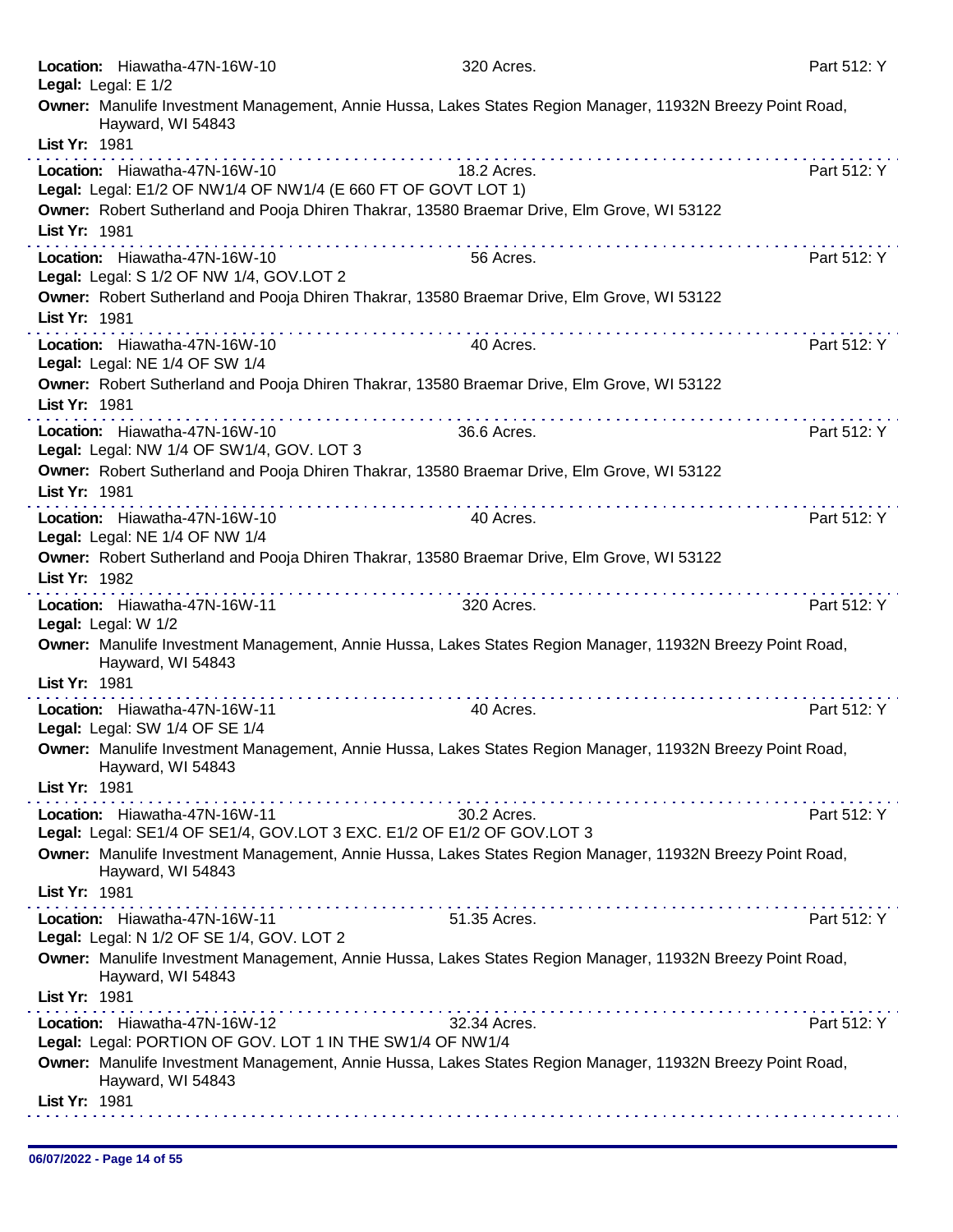|               | Location: Hiawatha-47N-16W-12                                                              | 2.96 Acres.                                                                                                | Part 512: N |
|---------------|--------------------------------------------------------------------------------------------|------------------------------------------------------------------------------------------------------------|-------------|
|               | Legal: Legal: PORTION OF GOV. LOT 1 IN THE NW1/4 OF SW1/4                                  |                                                                                                            |             |
|               | Hayward, WI 54843                                                                          | Owner: Manulife Investment Management, Annie Hussa, Lakes States Region Manager, 11932N Breezy Point Road, |             |
| List Yr: 1981 |                                                                                            |                                                                                                            |             |
|               | Location: Hiawatha-47N-16W-12<br>Legal: Legal: PORTION OF GOV. LOT 2 IN THE NW1/4 OF SE1/4 | 40 Acres.                                                                                                  | Part 512: Y |
|               |                                                                                            | Owner: Manulife Investment Management, Annie Hussa, Lakes States Region Manager, 11932N Breezy Point Road, |             |
|               | Hayward, WI 54843                                                                          |                                                                                                            |             |
| List Yr: 1981 |                                                                                            |                                                                                                            |             |
|               | Location: Hiawatha-47N-16W-12<br>Legal: Legal: PORTION OF GOV. LOT 2 IN THE NE1/4 OF SW1/4 | 18.85 Acres.                                                                                               | Part 512: N |
|               |                                                                                            |                                                                                                            |             |
|               | Hayward, WI 54843                                                                          | Owner: Manulife Investment Management, Annie Hussa, Lakes States Region Manager, 11932N Breezy Point Road, |             |
| List Yr: 1981 |                                                                                            |                                                                                                            |             |
|               | Location: Hiawatha-47N-16W-12                                                              | 32.55 Acres.                                                                                               | Part 512: Y |
|               | Legal: Legal: PORTION OF GOV. LOT 3 IN THE SW1/4 OF SE1/4                                  |                                                                                                            |             |
|               |                                                                                            | Owner: Manulife Investment Management, Annie Hussa, Lakes States Region Manager, 11932N Breezy Point Road, |             |
| List Yr: 1981 | Hayward, WI 54843                                                                          |                                                                                                            |             |
|               |                                                                                            |                                                                                                            |             |
|               | Location: Hiawatha-47N-16W-12                                                              | 1.1 Acres.                                                                                                 | Part 512: N |
|               | Legal: Legal: PORTION OF GOV. LOT 3 IN THE SE1/4 OF SW1/4                                  |                                                                                                            |             |
|               | Hayward, WI 54843                                                                          | Owner: Manulife Investment Management, Annie Hussa, Lakes States Region Manager, 11932N Breezy Point Road, |             |
| List Yr: 1981 |                                                                                            |                                                                                                            |             |
|               | Location: Hiawatha-47N-16W-12<br>Legal: Legal: NE 1/4                                      | 160 Acres.                                                                                                 | Part 512: Y |
|               | Hayward, WI 54843                                                                          | Owner: Manulife Investment Management, Annie Hussa, Lakes States Region Manager, 11932N Breezy Point Road, |             |
| List Yr: 1981 |                                                                                            |                                                                                                            |             |
|               | Location: Hiawatha-47N-16W-12                                                              | 80 Acres.                                                                                                  | Part 512: Y |
|               | Legal: Legal: N 1/2 OF NW 1/4                                                              |                                                                                                            |             |
|               | Hayward, WI 54843                                                                          | Owner: Manulife Investment Management, Annie Hussa, Lakes States Region Manager, 11932N Breezy Point Road, |             |
| List Yr: 1981 |                                                                                            |                                                                                                            |             |
|               | Location: Hiawatha-47N-16W-12<br>Legal: Legal: SE 1/4 OF NW 1/4                            | 40 Acres.                                                                                                  | Part 512: Y |
|               |                                                                                            | Owner: Manulife Investment Management, Annie Hussa, Lakes States Region Manager, 11932N Breezy Point Road, |             |
|               | Hayward, WI 54843                                                                          |                                                                                                            |             |
| List Yr: 1981 |                                                                                            |                                                                                                            |             |
|               | Location: Hiawatha-47N-16W-12                                                              | 80 Acres.                                                                                                  | Part 512: Y |
|               | Legal: Legal: E 1/2 OF SE 1/4                                                              |                                                                                                            |             |
|               | Hayward, WI 54843                                                                          | Owner: Manulife Investment Management, Annie Hussa, Lakes States Region Manager, 11932N Breezy Point Road, |             |
| List Yr: 1981 |                                                                                            |                                                                                                            |             |
|               | Location: Hiawatha-47N-16W-13                                                              | 40 Acres.                                                                                                  | Part 512: Y |
|               | Legal: Legal: NE 1/4 OF NE 1/4                                                             |                                                                                                            |             |
|               | Hayward, WI 54843                                                                          | Owner: Manulife Investment Management, Annie Hussa, Lakes States Region Manager, 11932N Breezy Point Road, |             |
| List Yr: 1981 |                                                                                            |                                                                                                            |             |
|               |                                                                                            |                                                                                                            |             |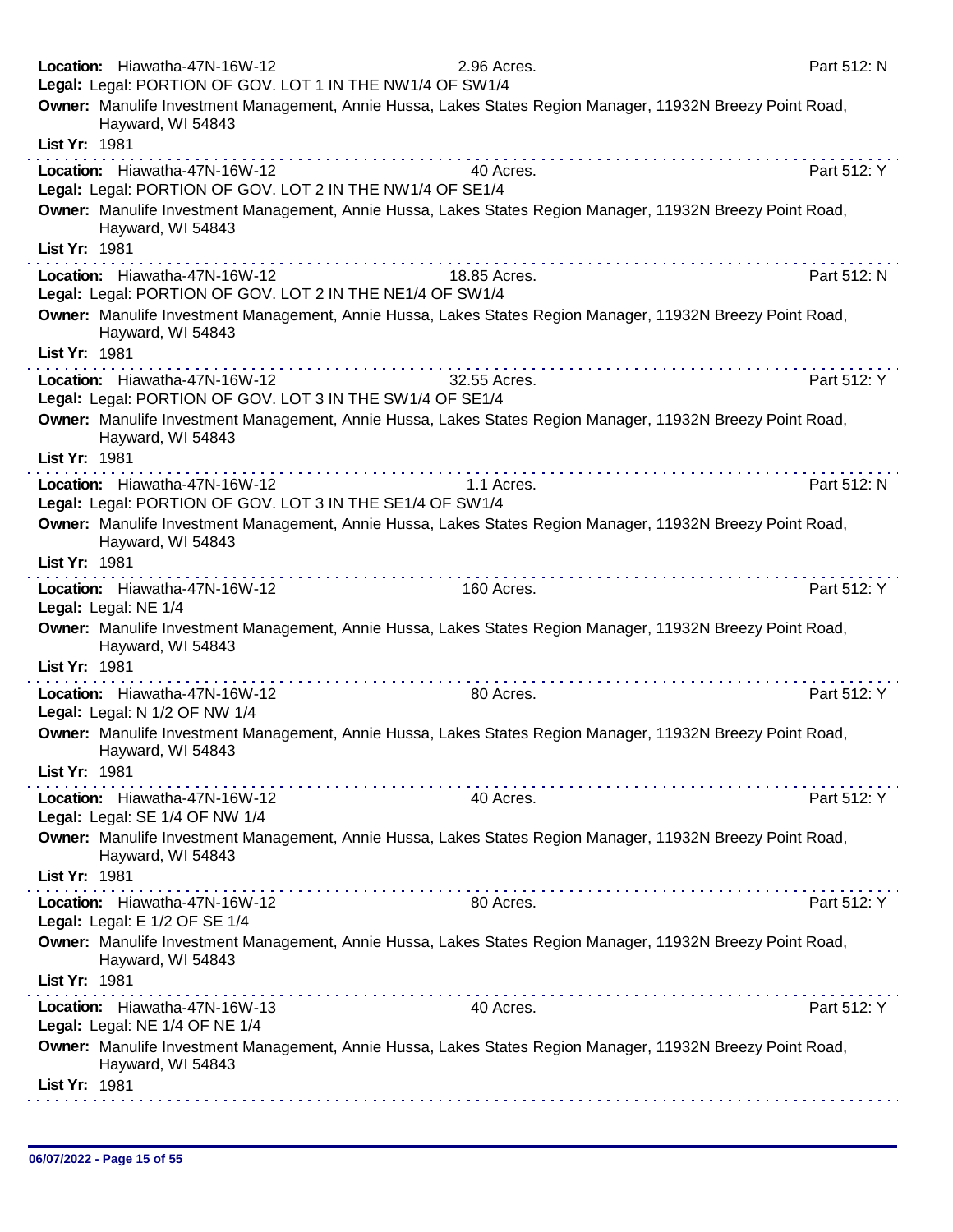|               | Location: Hiawatha-47N-16W-13                                                              | 37.5 Acres.                                                                                                | Part 512: Y |
|---------------|--------------------------------------------------------------------------------------------|------------------------------------------------------------------------------------------------------------|-------------|
|               | Legal: Legal: NW 1/4 OF NE 1/4 GOV. LOT 1                                                  |                                                                                                            |             |
|               | Hayward, WI 54843                                                                          | Owner: Manulife Investment Management, Annie Hussa, Lakes States Region Manager, 11932N Breezy Point Road, |             |
| List Yr: 1981 |                                                                                            |                                                                                                            |             |
|               | Location: Hiawatha-47N-16W-13<br>Legal: Legal: S 1/2 OF N 1/2                              | 160 Acres.                                                                                                 | Part 512: Y |
|               | Hayward, WI 54843                                                                          | Owner: Manulife Investment Management, Annie Hussa, Lakes States Region Manager, 11932N Breezy Point Road, |             |
| List Yr: 1981 |                                                                                            |                                                                                                            |             |
|               | Location: Hiawatha-47N-16W-13<br>Legal: Legal: SW 1/4                                      | 160 Acres.                                                                                                 | Part 512: Y |
|               | Hayward, WI 54843                                                                          | Owner: Manulife Investment Management, Annie Hussa, Lakes States Region Manager, 11932N Breezy Point Road, |             |
| List Yr: 1981 |                                                                                            | .                                                                                                          |             |
|               | Location: Hiawatha-47N-16W-13<br>Legal: Legal: W 1/2 OF SE 1/4                             | 80 Acres.                                                                                                  | Part 512: Y |
|               | Hayward, WI 54843                                                                          | Owner: Manulife Investment Management, Annie Hussa, Lakes States Region Manager, 11932N Breezy Point Road, |             |
| List Yr: 1981 |                                                                                            |                                                                                                            |             |
|               | Location: Hiawatha-47N-16W-15                                                              | 40 Acres.                                                                                                  | Part 512: Y |
|               | Legal: Legal: NE 1/4 OF NW 1/4                                                             |                                                                                                            |             |
|               | Hayward, WI 54843                                                                          | Owner: Manulife Investment Management, Annie Hussa, Lakes States Region Manager, 11932N Breezy Point Road, |             |
| List Yr: 1981 |                                                                                            |                                                                                                            |             |
|               | Location: Hiawatha-47N-16W-15<br>Legal: Legal: W 1/2 OF SW 1/4                             | 80 Acres.                                                                                                  | Part 512: Y |
|               | Hayward, WI 54843                                                                          | Owner: Manulife Investment Management, Annie Hussa, Lakes States Region Manager, 11932N Breezy Point Road, |             |
| List Yr: 1981 |                                                                                            |                                                                                                            |             |
|               | Location: Hiawatha-47N-16W-15<br>Legal: Legal: N 1/2 OF SE 1/4                             | 80 Acres.                                                                                                  | Part 512: Y |
|               | Hayward, WI 54843                                                                          | Owner: Manulife Investment Management, Annie Hussa, Lakes States Region Manager, 11932N Breezy Point Road, |             |
| List Yr: 1981 |                                                                                            | .                                                                                                          |             |
|               | Location: Hiawatha-47N-16W-15<br>Legal: Legal: SE 1/4 OF SE 1/4                            | 40 Acres.                                                                                                  | Part 512: Y |
|               | Hayward, WI 54843                                                                          | Owner: Manulife Investment Management, Annie Hussa, Lakes States Region Manager, 11932N Breezy Point Road, |             |
| List Yr: 1981 |                                                                                            | . <b>.</b>                                                                                                 |             |
|               | Location: Hiawatha-47N-16W-15<br>Legal: Legal: NE 1/4                                      | 160 Acres.                                                                                                 | Part 512: Y |
|               | Hayward, WI 54843                                                                          | Owner: Manulife Investment Management, Annie Hussa, Lakes States Region Manager, 11932N Breezy Point Road, |             |
| List Yr: 1981 |                                                                                            |                                                                                                            |             |
|               | Location: Hiawatha-47N-16W-16<br>Legal: Legal: SE 1/4 OF SE 1/4 EXC. THE E 412 FT. THEREOF | 27.52 Acres.                                                                                               | Part 512: Y |
|               | Hayward, WI 54843                                                                          | Owner: Manulife Investment Management, Annie Hussa, Lakes States Region Manager, 11932N Breezy Point Road, |             |
| List Yr: 1986 |                                                                                            |                                                                                                            |             |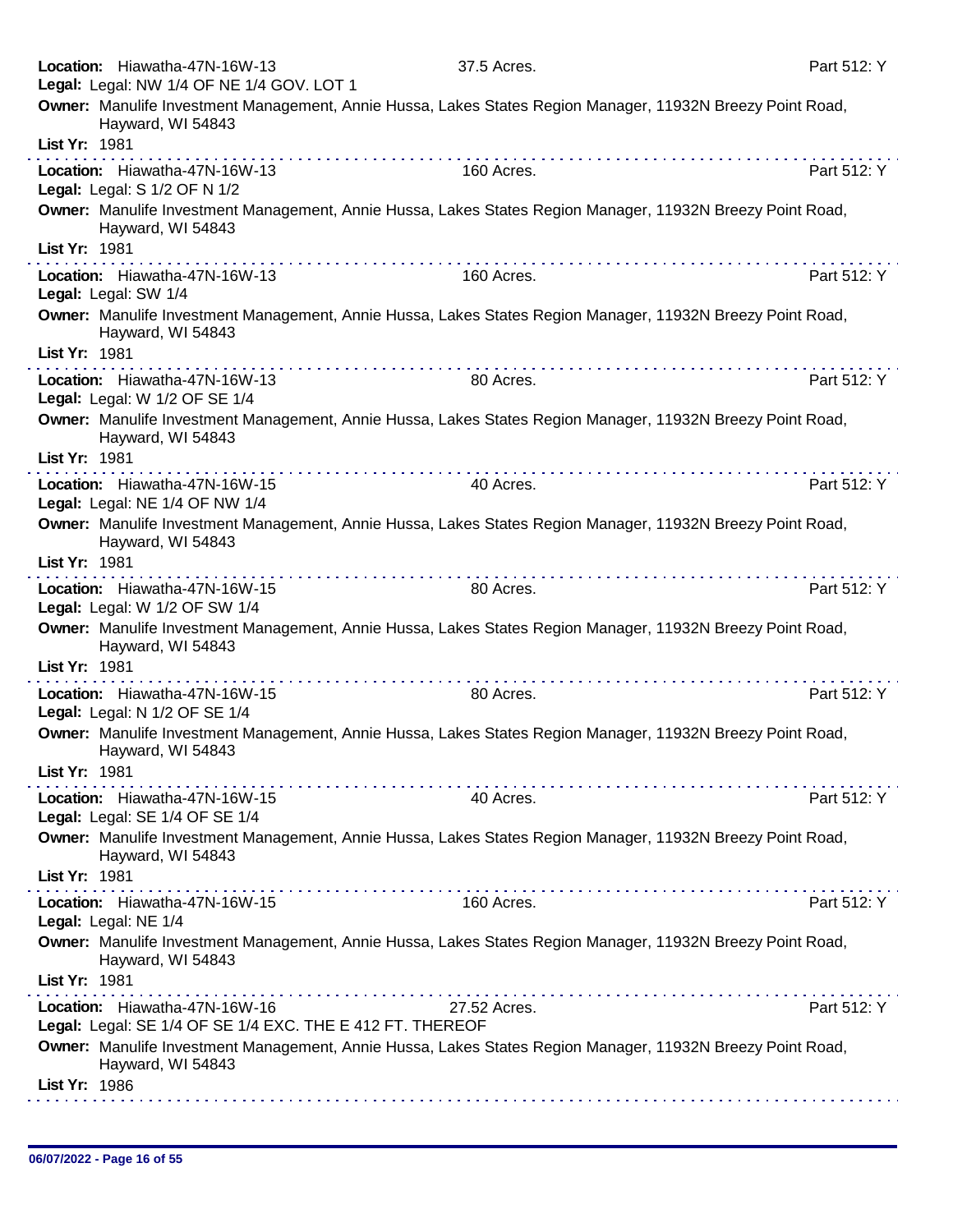| Location: Hiawatha-47N-16W-16<br>Legal: Legal: E 1/2 OF NE 1/4                                      | 80 Acres.                                                                                                                                                                                                                                                                                                                                                                                                                                                                                                                                                                                                                                     | Part 512: Y |
|-----------------------------------------------------------------------------------------------------|-----------------------------------------------------------------------------------------------------------------------------------------------------------------------------------------------------------------------------------------------------------------------------------------------------------------------------------------------------------------------------------------------------------------------------------------------------------------------------------------------------------------------------------------------------------------------------------------------------------------------------------------------|-------------|
| Hayward, WI 54843                                                                                   | Owner: Manulife Investment Management, Annie Hussa, Lakes States Region Manager, 11932N Breezy Point Road,                                                                                                                                                                                                                                                                                                                                                                                                                                                                                                                                    |             |
| List Yr: 1981                                                                                       | $\mathcal{L}^{\mathcal{A}}(\mathcal{A}^{\mathcal{A}}(\mathcal{A}^{\mathcal{A}}(\mathcal{A}^{\mathcal{A}}(\mathcal{A}^{\mathcal{A}}(\mathcal{A}^{\mathcal{A}}(\mathcal{A}^{\mathcal{A}}(\mathcal{A}^{\mathcal{A}}(\mathcal{A}^{\mathcal{A}}(\mathcal{A}^{\mathcal{A}}(\mathcal{A}^{\mathcal{A}}(\mathcal{A}^{\mathcal{A}}(\mathcal{A}^{\mathcal{A}}(\mathcal{A}^{\mathcal{A}}(\mathcal{A}^{\mathcal{A}}(\mathcal{A}^{\mathcal{A}}(\mathcal{A}^{\mathcal{A$                                                                                                                                                                                     |             |
| Location: Hiawatha-47N-16W-16<br>Legal: Legal: N 1/2 OF SE 1/4                                      | 80 Acres.                                                                                                                                                                                                                                                                                                                                                                                                                                                                                                                                                                                                                                     | Part 512: Y |
| Hayward, WI 54843                                                                                   | Owner: Manulife Investment Management, Annie Hussa, Lakes States Region Manager, 11932N Breezy Point Road,                                                                                                                                                                                                                                                                                                                                                                                                                                                                                                                                    |             |
| List Yr: 1981                                                                                       | .                                                                                                                                                                                                                                                                                                                                                                                                                                                                                                                                                                                                                                             |             |
| Location: Hiawatha-47N-16W-16<br>Legal: Legal: E 412' OF SE 1/4 OF SE 1/4                           | 12.48 Acres.                                                                                                                                                                                                                                                                                                                                                                                                                                                                                                                                                                                                                                  | Part 512: Y |
| Hayward, WI 54843<br>List Yr: 1982                                                                  | Owner: Manulife Investment Management, Annie Hussa, Lakes States Region Manager, 11932N Breezy Point Road,                                                                                                                                                                                                                                                                                                                                                                                                                                                                                                                                    |             |
| Location: Hiawatha-47N-16W-18                                                                       | 281.25 Acres.                                                                                                                                                                                                                                                                                                                                                                                                                                                                                                                                                                                                                                 | Part 512: Y |
| Legal: Legal: W 1/2                                                                                 |                                                                                                                                                                                                                                                                                                                                                                                                                                                                                                                                                                                                                                               |             |
| Hayward, WI 54843                                                                                   | Owner: Manulife Investment Management, Annie Hussa, Lakes States Region Manager, 11932N Breezy Point Road,                                                                                                                                                                                                                                                                                                                                                                                                                                                                                                                                    |             |
| List Yr: 1981                                                                                       | $\label{eq:2.1} \begin{array}{lllllllllllllllllllll} \mathbf{1}_{\mathbf{1}} & \mathbf{1}_{\mathbf{1}} & \mathbf{1}_{\mathbf{1}} & \mathbf{1}_{\mathbf{1}} & \mathbf{1}_{\mathbf{1}} & \mathbf{1}_{\mathbf{1}} & \mathbf{1}_{\mathbf{1}} & \mathbf{1}_{\mathbf{1}} & \mathbf{1}_{\mathbf{1}} & \mathbf{1}_{\mathbf{1}} & \mathbf{1}_{\mathbf{1}} & \mathbf{1}_{\mathbf{1}} & \mathbf{1}_{\mathbf{1}} & \mathbf{1}_{\mathbf{1}} & \mathbf{1}_{\mathbf{1}}$                                                                                                                                                                                     |             |
| Location: Hiawatha-47N-16W-22<br>Legal: Legal: SW 1/4 OF SE 1/4                                     | 40 Acres.                                                                                                                                                                                                                                                                                                                                                                                                                                                                                                                                                                                                                                     | Part 512: Y |
| Hayward, WI 54843                                                                                   | Owner: Manulife Investment Management, Annie Hussa, Lakes States Region Manager, 11932N Breezy Point Road,                                                                                                                                                                                                                                                                                                                                                                                                                                                                                                                                    |             |
| List Yr: 1982                                                                                       | .                                                                                                                                                                                                                                                                                                                                                                                                                                                                                                                                                                                                                                             |             |
| Location: Hiawatha-47N-16W-23<br>Legal: Legal: SW 1/4 OF SW 1/4, ONLY THAT PART NORTH OF COUNTY RD. | 25 Acres.                                                                                                                                                                                                                                                                                                                                                                                                                                                                                                                                                                                                                                     | Part 512: Y |
| Hayward, WI 54843                                                                                   | Owner: Manulife Investment Management, Annie Hussa, Lakes States Region Manager, 11932N Breezy Point Road,                                                                                                                                                                                                                                                                                                                                                                                                                                                                                                                                    |             |
| List Yr: 1988                                                                                       |                                                                                                                                                                                                                                                                                                                                                                                                                                                                                                                                                                                                                                               |             |
| Location: Hiawatha-47N-16W-23<br>Legal: Legal: SE1/4 OF SE1/4 OF SW1/4                              | 10 Acres.                                                                                                                                                                                                                                                                                                                                                                                                                                                                                                                                                                                                                                     | Part 512: Y |
| Hayward, WI 54843                                                                                   | Owner: Manulife Investment Management, Annie Hussa, Lakes States Region Manager, 11932N Breezy Point Road,                                                                                                                                                                                                                                                                                                                                                                                                                                                                                                                                    |             |
| List Yr: 2007                                                                                       |                                                                                                                                                                                                                                                                                                                                                                                                                                                                                                                                                                                                                                               |             |
| Location: Hiawatha-47N-16W-23                                                                       | 5.85 Acres.<br>Legal: Legal: GOV'T LOT 4 SOUTH OF COUNTY ROAD, EXCEPT PART OF GOV'T LOT 4 MORE PARTICULARLY<br>DESCRIBED AS: BEGINNI NG AT A POINT 1749.72 FT. SOUTH AND 200.00 FT EAST OF THE 1/4 SECTION<br>CORNER COMMON TO SECTIONS 22 AND 23; THENCE SOUTH 453.2 FT MORE OR LESS TO THE SHORE<br>OF WORCHESTER LAKE; THENCE EASTERLY ALONG SAID SHORE OF WORCHESTER LAKE 340 FT MORE<br>OR LESS TO THE MOUTH OF AN EXISTING CREEK; THENCE ALONG THE CENTERLINE OF CREEK<br>NORTHEASTERLY 390 FEET MORE OR LESS TO THE CENTERLINE OF COUNTY ROAD; THENCE NORTH<br>53*16'07" WEST, 686.29 ALONG SAID CENTERLINE TO THE POINT OF BEGINNING. | Part 512: Y |
| Hayward, WI 54843<br>List Yr: 2007                                                                  | Owner: Manulife Investment Management, Annie Hussa, Lakes States Region Manager, 11932N Breezy Point Road,                                                                                                                                                                                                                                                                                                                                                                                                                                                                                                                                    |             |
| Location: Hiawatha-47N-16W-23                                                                       | 20 Acres.                                                                                                                                                                                                                                                                                                                                                                                                                                                                                                                                                                                                                                     | Part 512: Y |
| Legal: Legal: N1/2 OF SE1/4 OF SW1/4                                                                |                                                                                                                                                                                                                                                                                                                                                                                                                                                                                                                                                                                                                                               |             |
| Hayward, WI 54843                                                                                   | Owner: Manulife Investment Management, Annie Hussa, Lakes States Region Manager, 11932N Breezy Point Road,                                                                                                                                                                                                                                                                                                                                                                                                                                                                                                                                    |             |
| List Yr: 1986<br>.                                                                                  | <u>.</u>                                                                                                                                                                                                                                                                                                                                                                                                                                                                                                                                                                                                                                      |             |
|                                                                                                     |                                                                                                                                                                                                                                                                                                                                                                                                                                                                                                                                                                                                                                               |             |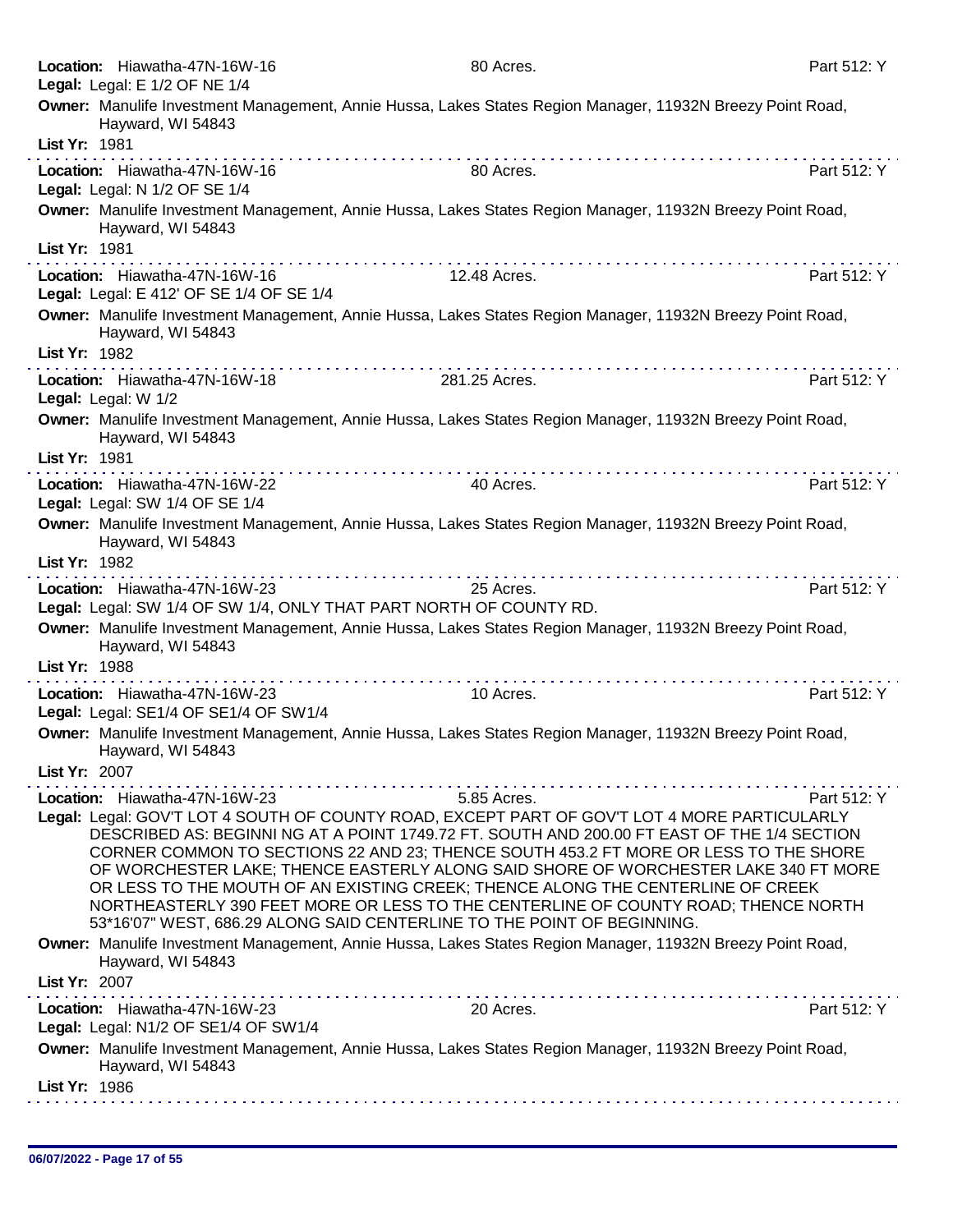| Location: Hiawatha-47N-16W-23                                                                                                   | 256.6 Acres. | Part 512: Y |
|---------------------------------------------------------------------------------------------------------------------------------|--------------|-------------|
| Legal: Legal: N 1/2 EXC.SW 1/4 OF NW 1/4                                                                                        |              |             |
| Owner: Manulife Investment Management, Annie Hussa, Lakes States Region Manager, 11932N Breezy Point Road,<br>Hayward, WI 54843 |              |             |
| List Yr: 1981                                                                                                                   |              |             |
| Location: Hiawatha-47N-16W-23<br>Legal: Legal: NE 1/4 OF SW 1/4                                                                 | 40 Acres.    | Part 512: Y |
| Owner: Manulife Investment Management, Annie Hussa, Lakes States Region Manager, 11932N Breezy Point Road,<br>Hayward, WI 54843 |              |             |
| List Yr: 1981                                                                                                                   |              |             |
| Location: Hiawatha-47N-16W-23                                                                                                   | 26.55 Acres. | Part 512: Y |
| Legal: Legal: NE 1/4 OF SE 1/4, GOV.LOT 2                                                                                       |              |             |
|                                                                                                                                 |              |             |
| Owner: Manulife Investment Management, Annie Hussa, Lakes States Region Manager, 11932N Breezy Point Road,<br>Hayward, WI 54843 |              |             |
| List Yr: 1981                                                                                                                   |              |             |
| Location: Hiawatha-47N-16W-23<br>Legal: Legal: W 1/2 OF SE 1/4                                                                  | 80 Acres.    | Part 512: Y |
| Owner: Manulife Investment Management, Annie Hussa, Lakes States Region Manager, 11932N Breezy Point Road,                      |              |             |
| Hayward, WI 54843                                                                                                               |              |             |
| List Yr: 1981                                                                                                                   |              |             |
| Location: Hiawatha-47N-16W-23                                                                                                   | 39.9 Acres.  | Part 512: Y |
| Legal: Legal: SE 1/4 OF SE 1/4, GOV.LOT 3                                                                                       |              |             |
| Owner: Manulife Investment Management, Annie Hussa, Lakes States Region Manager, 11932N Breezy Point Road,<br>Hayward, WI 54843 |              |             |
| List Yr: 1981                                                                                                                   |              |             |
| Location: Hiawatha-47N-16W-24                                                                                                   | 32.3 Acres.  | Part 512: Y |
| Legal: Legal: SE 1/4 OF NW 1/4, GOV.LOT 2                                                                                       |              |             |
| Owner: Manulife Investment Management, Annie Hussa, Lakes States Region Manager, 11932N Breezy Point Road,                      |              |             |
| Hayward, WI 54843                                                                                                               |              |             |
| List Yr: 1982                                                                                                                   |              |             |
| .<br>Location: Hiawatha-47N-16W-24                                                                                              | 33.4 Acres.  | Part 512: Y |
| Legal: Legal: NE 1/4 OF SW 1/4, GOV.LOT 3                                                                                       |              |             |
| Owner: Manulife Investment Management, Annie Hussa, Lakes States Region Manager, 11932N Breezy Point Road,<br>Hayward, WI 54843 |              |             |
| List Yr: 1982                                                                                                                   |              |             |
|                                                                                                                                 | .            |             |
| Location: Hiawatha-47N-16W-24                                                                                                   | 31.4 Acres.  | Part 512: Y |
| Legal: Legal: SW 1/4 OF SW 1/4, GOV.LOT 5                                                                                       |              |             |
| Owner: Manulife Investment Management, Annie Hussa, Lakes States Region Manager, 11932N Breezy Point Road,                      |              |             |
| Hayward, WI 54843<br>List Yr: 1982                                                                                              |              |             |
|                                                                                                                                 |              |             |
| Location: Hiawatha-47N-16W-24<br>Legal: Legal: SE 1/4 OF SW 1/4, GOV.LOT 4                                                      | 37.5 Acres.  | Part 512: Y |
| Owner: Manulife Investment Management, Annie Hussa, Lakes States Region Manager, 11932N Breezy Point Road,<br>Hayward, WI 54843 |              |             |
| List Yr: 1982                                                                                                                   |              |             |
| Location: Hiawatha-47N-16W-25                                                                                                   | 80 Acres.    | Part 512: Y |
| Legal: Legal: W 1/2 OF NE 1/4                                                                                                   |              |             |
| Owner: Manulife Investment Management, Annie Hussa, Lakes States Region Manager, 11932N Breezy Point Road,<br>Hayward, WI 54843 |              |             |
| List Yr: 1981                                                                                                                   |              |             |
|                                                                                                                                 |              |             |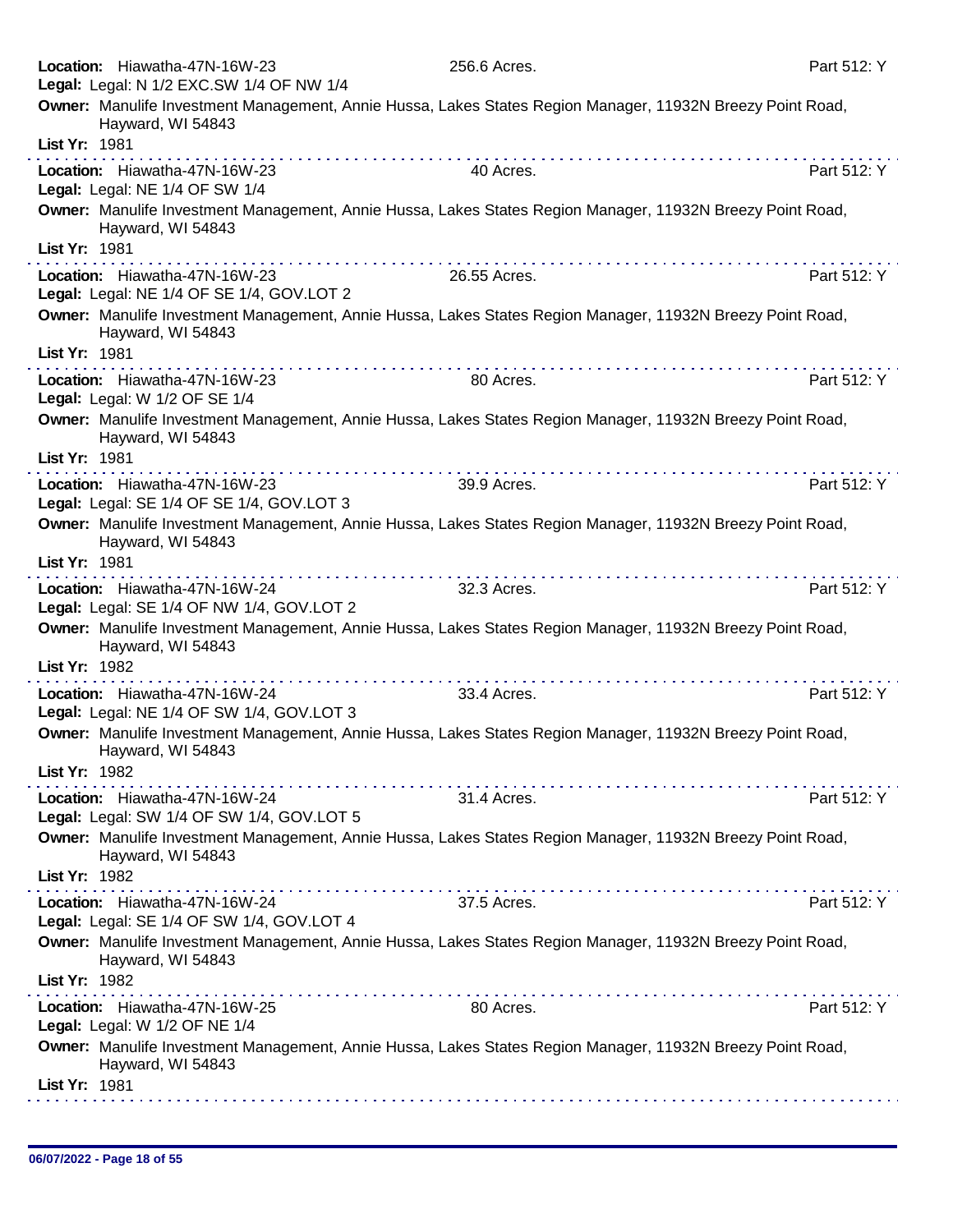| Location: Hiawatha-47N-16W-25<br>Legal: Legal: W 1/2                      | 320 Acres.                                                                                                                                                                                                                                                                                                                                                                                                                                                   | Part 512: Y |
|---------------------------------------------------------------------------|--------------------------------------------------------------------------------------------------------------------------------------------------------------------------------------------------------------------------------------------------------------------------------------------------------------------------------------------------------------------------------------------------------------------------------------------------------------|-------------|
| Hayward, WI 54843                                                         | Owner: Manulife Investment Management, Annie Hussa, Lakes States Region Manager, 11932N Breezy Point Road,                                                                                                                                                                                                                                                                                                                                                   |             |
| List Yr: 1981                                                             |                                                                                                                                                                                                                                                                                                                                                                                                                                                              |             |
| Location: Hiawatha-47N-16W-26<br>Legal: Legal: S 1/2 OF NW 1/4, GOV.LOT 2 | 52.6 Acres.                                                                                                                                                                                                                                                                                                                                                                                                                                                  | Part 512: Y |
| Hayward, WI 54843                                                         | Owner: Manulife Investment Management, Annie Hussa, Lakes States Region Manager, 11932N Breezy Point Road,                                                                                                                                                                                                                                                                                                                                                   |             |
| List Yr: 1981                                                             | $\mathcal{L}^{\mathcal{A}}(\mathcal{A},\mathcal{A},\mathcal{A},\mathcal{A},\mathcal{A},\mathcal{A},\mathcal{A},\mathcal{A},\mathcal{A},\mathcal{A},\mathcal{A},\mathcal{A},\mathcal{A},\mathcal{A},\mathcal{A},\mathcal{A},\mathcal{A},\mathcal{A},\mathcal{A},\mathcal{A},\mathcal{A},\mathcal{A},\mathcal{A},\mathcal{A},\mathcal{A},\mathcal{A},\mathcal{A},\mathcal{A},\mathcal{A},\mathcal{A},\mathcal{A},\mathcal{A},\mathcal{A},\mathcal{A},\mathcal$ |             |
| Location: Hiawatha-47N-16W-26<br>Legal: Legal: SW 1/4                     | 158.5 Acres.                                                                                                                                                                                                                                                                                                                                                                                                                                                 | Part 512: Y |
| Hayward, WI 54843                                                         | Owner: Manulife Investment Management, Annie Hussa, Lakes States Region Manager, 11932N Breezy Point Road,                                                                                                                                                                                                                                                                                                                                                   |             |
| List Yr: 1981                                                             |                                                                                                                                                                                                                                                                                                                                                                                                                                                              |             |
| Location: Hiawatha-47N-16W-26<br>Legal: Legal: E 1/2                      | 320 Acres.                                                                                                                                                                                                                                                                                                                                                                                                                                                   | Part 512: Y |
| Hayward, WI 54843<br>List Yr: 1982                                        | Owner: Manulife Investment Management, Annie Hussa, Lakes States Region Manager, 11932N Breezy Point Road,                                                                                                                                                                                                                                                                                                                                                   |             |
|                                                                           | .                                                                                                                                                                                                                                                                                                                                                                                                                                                            |             |
| Location: Hiawatha-47N-16W-27<br>Legal: Legal: N 1/2 OF NE 1/4, GOV.LOT 1 | 51.6 Acres.                                                                                                                                                                                                                                                                                                                                                                                                                                                  | Part 512: Y |
|                                                                           | Owner: Manulife Investment Management, Annie Hussa, Lakes States Region Manager, 11932N Breezy Point Road,                                                                                                                                                                                                                                                                                                                                                   |             |
| Hayward, WI 54843<br>List Yr: 1981                                        |                                                                                                                                                                                                                                                                                                                                                                                                                                                              |             |
| Location: Hiawatha-47N-16W-28                                             | 40 Acres.                                                                                                                                                                                                                                                                                                                                                                                                                                                    | Part 512: Y |
| Legal: Legal: SW 1/4 OF NE 1/4                                            |                                                                                                                                                                                                                                                                                                                                                                                                                                                              |             |
| Hayward, WI 54843                                                         | Owner: Manulife Investment Management, Annie Hussa, Lakes States Region Manager, 11932N Breezy Point Road,                                                                                                                                                                                                                                                                                                                                                   |             |
| List Yr: 1981                                                             |                                                                                                                                                                                                                                                                                                                                                                                                                                                              |             |
| Location: Hiawatha-47N-16W-28<br>Legal: Legal: SW 1/4 OF SE 1/4           | 40 Acres.                                                                                                                                                                                                                                                                                                                                                                                                                                                    | Part 512: Y |
| Hayward, WI 54843<br>List Yr: 1981                                        | Owner: Manulife Investment Management, Annie Hussa, Lakes States Region Manager, 11932N Breezy Point Road,                                                                                                                                                                                                                                                                                                                                                   |             |
|                                                                           | .                                                                                                                                                                                                                                                                                                                                                                                                                                                            |             |
| Location: Hiawatha-47N-16W-32<br>Legal: Legal: S 1/2 OF SW 1/4            | 80 Acres.                                                                                                                                                                                                                                                                                                                                                                                                                                                    | Part 512: Y |
| Hayward, WI 54843                                                         | Owner: Manulife Investment Management, Annie Hussa, Lakes States Region Manager, 11932N Breezy Point Road,                                                                                                                                                                                                                                                                                                                                                   |             |
| List Yr: 1981                                                             | $\mathcal{L}^{\mathcal{A}}(\mathcal{A}^{\mathcal{A}}(\mathcal{A}^{\mathcal{A}}(\mathcal{A}^{\mathcal{A}}(\mathcal{A}^{\mathcal{A}}(\mathcal{A}^{\mathcal{A}}(\mathcal{A}^{\mathcal{A}}(\mathcal{A}^{\mathcal{A}}(\mathcal{A}^{\mathcal{A}}(\mathcal{A}^{\mathcal{A}}(\mathcal{A}^{\mathcal{A}}(\mathcal{A}^{\mathcal{A}}(\mathcal{A}^{\mathcal{A}}(\mathcal{A}^{\mathcal{A}}(\mathcal{A}^{\mathcal{A}}(\mathcal{A}^{\mathcal{A}}(\mathcal{A}^{\mathcal{A$    |             |
| Location: Hiawatha-47N-16W-35<br>Legal: Legal: N 1/2 OF N 1/2             | 160 Acres.                                                                                                                                                                                                                                                                                                                                                                                                                                                   | Part 512: Y |
| Hayward, WI 54843                                                         | Owner: Manulife Investment Management, Annie Hussa, Lakes States Region Manager, 11932N Breezy Point Road,                                                                                                                                                                                                                                                                                                                                                   |             |
| List Yr: 1981                                                             | $\label{eq:2.1} \begin{array}{lllllllllllllllllllll} \hline \textbf{1} & \textbf{1} & \textbf{1} & \textbf{1} & \textbf{1} & \textbf{1} & \textbf{1} & \textbf{1} & \textbf{1} & \textbf{1} & \textbf{1} & \textbf{1} & \textbf{1} & \textbf{1} & \textbf{1} & \textbf{1} & \textbf{1} & \textbf{1} & \textbf{1} & \textbf{1} & \textbf{1} & \textbf{1} & \textbf{1} & \textbf{1} & \textbf{1} & \textbf{1} & \textbf{1} & \text$                            |             |
| Location: Hiawatha-47N-16W-36<br>Legal: Legal: E 1/2 OF NE 1/4            | 80 Acres.                                                                                                                                                                                                                                                                                                                                                                                                                                                    | Part 512: Y |
| Hayward, WI 54843                                                         | Owner: Manulife Investment Management, Annie Hussa, Lakes States Region Manager, 11932N Breezy Point Road,                                                                                                                                                                                                                                                                                                                                                   |             |
| List Yr: 1981                                                             |                                                                                                                                                                                                                                                                                                                                                                                                                                                              |             |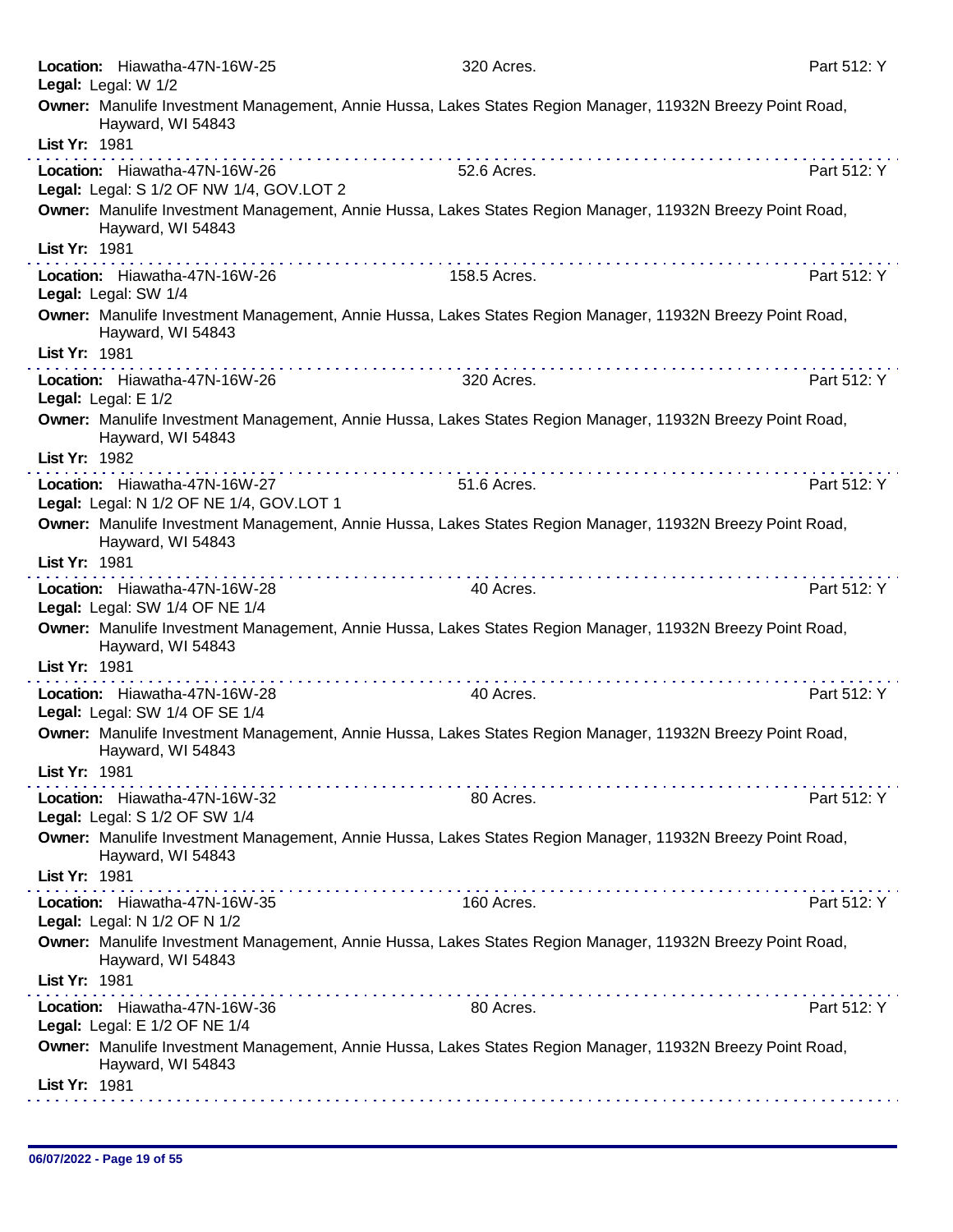|               | Location: Hiawatha-47N-16W-36<br>Legal: Legal: N 1/2 OF NW 1/4                                                          | 80 Acres.                                                                                                             | Part 512: Y |
|---------------|-------------------------------------------------------------------------------------------------------------------------|-----------------------------------------------------------------------------------------------------------------------|-------------|
| List Yr: 1981 | Hayward, WI 54843                                                                                                       | Owner: Manulife Investment Management, Annie Hussa, Lakes States Region Manager, 11932N Breezy Point Road,            |             |
|               | Location: Inwood-41N-17W-03                                                                                             | 162.39 Acres.                                                                                                         | Part 512: N |
|               | of East 660'; Also Except W1/2 SE1/4 SE1/4                                                                              | Legal: Legal: E1/2 Except South 1720' of East 660'; Also Except W1/2 SE1/4; Also Except NE1/4 SE1/4 Except South 400' |             |
| List Yr: 1966 |                                                                                                                         | Owner: Lyme Great Lakes Timberlands LLC, Mr. Nathan Christie, 2831 North Lincoln Road, Escanaba, MI 49829             |             |
|               | Location: Inwood-41N-17W-03<br>Legal: Legal: W1/2 SE1/4                                                                 | 80 Acres.                                                                                                             | Part 512: N |
| List Yr: 1966 | Owner: Peter J. Jacobs and Gail Hoholik, 102 South Cedar Street, Manistique, MI 49854                                   |                                                                                                                       |             |
|               | Location: Inwood-41N-17W-03<br>Legal: Legal: NE1/4 SE1/4 Except South 400' of East 660'                                 | .<br>33.94 Acres.                                                                                                     | Part 512: N |
| List Yr: 1966 | Owner: Marshall H. Bradley and Susan K. Bradley, 423N State Highway M-149, Cooks, MI 49817                              |                                                                                                                       |             |
|               | Location: Inwood-41N-17W-03<br>Legal: Legal: W1/2 SE1/4 SE1/4                                                           | 20 Acres.                                                                                                             | Part 512: N |
| List Yr: 1966 | Owner: Marshall H. Bradley and Susan K. Bradley, 423N State Highway M-149, Cooks, MI 49817                              |                                                                                                                       |             |
|               | Location: Inwood-41N-17W-06<br>Legal: Legal: N1/2 OF N1/2                                                               | 164.18 Acres.                                                                                                         | Part 512: N |
| List Yr: 1991 |                                                                                                                         | Owner: Lyme Great Lakes Timberlands LLC, Mr. Nathan Christie, 2831 North Lincoln Road, Escanaba, MI 49829             |             |
|               | Location: Inwood-41N-17W-20<br>Legal: Legal: NE1/4 OF NW1/4; & NE1/4 EXC SE1/4 OF SE1/4 OF NE1/4 AND EXC NE1/4 OF NE1/4 | 150 Acres.                                                                                                            | Part 512: N |
| List Yr: 2018 | Owner: Greenleaf Timber Holding, Inc., Jordan Triest, President, P.O. Box 386, Powers, MI 49874                         |                                                                                                                       |             |
|               | Location: Inwood-41N-17W-20<br>Legal: Legal: NE1/4 NE1/4                                                                | 40 Acres.                                                                                                             | Part 512: N |
| List Yr: 2019 | Owner: Greenleaf Timber Holding, Inc., Jordan Triest, President, P.O. Box 386, Powers, MI 49874                         |                                                                                                                       |             |
|               | Location: Inwood-41N-17W-20<br>Legal: Legal: SW1/4 OF SE1/4                                                             | 40 Acres.                                                                                                             | Part 512: N |
| List Yr: 1994 |                                                                                                                         | Owner: Lyme Great Lakes Timberlands LLC, Mr. Nathan Christie, 2831 North Lincoln Road, Escanaba, MI 49829             |             |
|               | Location: Inwood-41N-17W-20<br>Legal: Legal: NW1/4 OF SE1/4                                                             | 40 Acres.                                                                                                             | Part 512: N |
| List Yr: 1988 |                                                                                                                         | Owner: Lyme Great Lakes Timberlands LLC, Mr. Nathan Christie, 2831 North Lincoln Road, Escanaba, MI 49829             |             |
|               | Location: Inwood-41N-17W-29<br>Legal: Legal: NE1/4 OF NE1/4                                                             | 40 Acres.                                                                                                             | Part 512: N |
| List Yr: 1994 |                                                                                                                         | Owner: Lyme Great Lakes Timberlands LLC, Mr. Nathan Christie, 2831 North Lincoln Road, Escanaba, MI 49829             |             |
|               | Location: Inwood-41N-17W-29<br>Legal: Legal: SE1/4 OF NE1/4                                                             | 40 Acres.                                                                                                             | Part 512: N |
| List Yr: 1988 |                                                                                                                         | Owner: Lyme Great Lakes Timberlands LLC, Mr. Nathan Christie, 2831 North Lincoln Road, Escanaba, MI 49829             |             |
|               |                                                                                                                         |                                                                                                                       |             |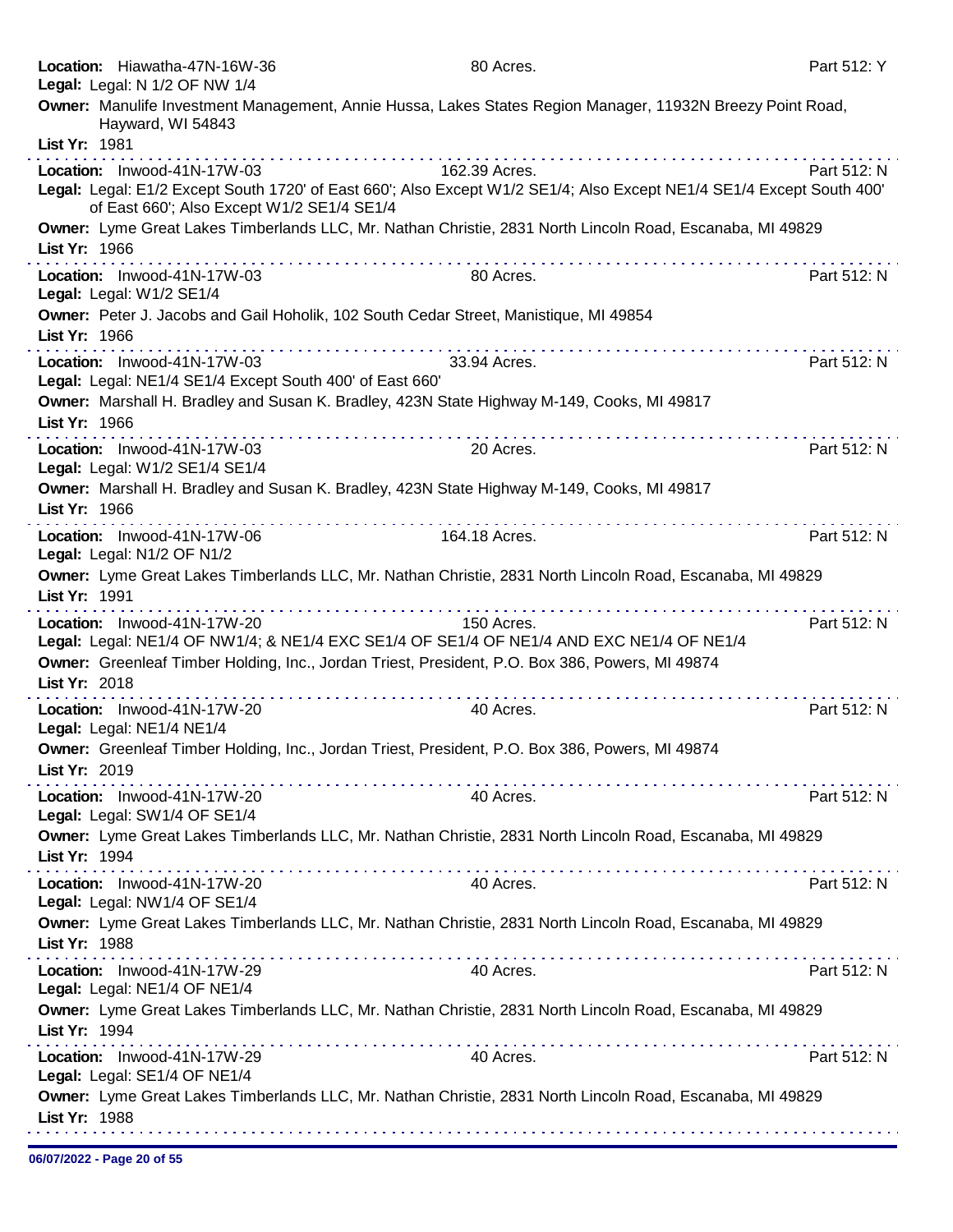| Location: Inwood-41N-17W-29                                                                               | 40 Acres.                                                                                 | Part 512: N |
|-----------------------------------------------------------------------------------------------------------|-------------------------------------------------------------------------------------------|-------------|
| Legal: Legal: NW1/4 OF NE1/4                                                                              |                                                                                           |             |
| Owner: Don C. and Marcia L. Prater, 10320 East Mt. Morris Road, Davison, MI 48423                         |                                                                                           |             |
| List Yr: 1994                                                                                             |                                                                                           |             |
| Location: Inwood-42N-17W-32                                                                               | 280 Acres.                                                                                | Part 512: N |
| Legal: Legal: NE 1/4 OF NW 1/4, S 1/2 OF NW 1/4 & SW 1/4                                                  |                                                                                           |             |
| Owner: Lyme Great Lakes Timberlands LLC, Mr. Nathan Christie, 2831 North Lincoln Road, Escanaba, MI 49829 |                                                                                           |             |
| List Yr: 1991                                                                                             |                                                                                           |             |
|                                                                                                           |                                                                                           |             |
| Location: Manistique-42N-15W-08<br>Legal: Legal: SW1/4 OF SW1/4                                           | 40 Acres.                                                                                 | Part 512: N |
| Owner: Lyme Great Lakes Timberlands LLC, Mr. Nathan Christie, 2831 North Lincoln Road, Escanaba, MI 49829 |                                                                                           |             |
| List Yr: 1955                                                                                             |                                                                                           |             |
|                                                                                                           |                                                                                           |             |
| Location: Manistique-42N-15W-09                                                                           | 40 Acres.                                                                                 | Part 512: N |
| Legal: Legal: NW1/4 OF SE1/4                                                                              |                                                                                           |             |
| Owner: Lyme Great Lakes Timberlands LLC, Mr. Nathan Christie, 2831 North Lincoln Road, Escanaba, MI 49829 |                                                                                           |             |
| List Yr: 1955                                                                                             |                                                                                           |             |
| Location: Manistique-42N-15W-16                                                                           | 148.85 Acres.                                                                             | Part 512: N |
| Legal: Legal: GOV. LOTS 4 AND 5; S1/2 OF SW1/4                                                            |                                                                                           |             |
| Owner: Lyme Great Lakes Timberlands LLC, Mr. Nathan Christie, 2831 North Lincoln Road, Escanaba, MI 49829 |                                                                                           |             |
| List Yr: 1955                                                                                             |                                                                                           |             |
|                                                                                                           |                                                                                           |             |
| Location: Manistique-42N-15W-17                                                                           | 68 Acres.                                                                                 | Part 512: N |
| Legal: Legal: GOV LOT 4                                                                                   |                                                                                           |             |
| Owner: Lyme Great Lakes Timberlands LLC, Mr. Nathan Christie, 2831 North Lincoln Road, Escanaba, MI 49829 |                                                                                           |             |
| List Yr: 2017                                                                                             |                                                                                           |             |
| Location: Manistique-42N-15W-17                                                                           | 120 Acres.                                                                                | Part 512: N |
| Legal: Legal: N1/2 NW1/4; NE1/4 SE1/4                                                                     |                                                                                           |             |
| Owner: Lyme Great Lakes Timberlands LLC, Mr. Nathan Christie, 2831 North Lincoln Road, Escanaba, MI 49829 |                                                                                           |             |
| List Yr: 1955                                                                                             | <u>a la sera a la sera a la sera a la</u> s                                               |             |
| Location: Manistique-42N-15W-17                                                                           | 40 Acres.                                                                                 | Part 512: N |
| Legal: Legal: SE1/4 OF SE1/4                                                                              |                                                                                           |             |
| Owner: Lyme Great Lakes Timberlands LLC, Mr. Nathan Christie, 2831 North Lincoln Road, Escanaba, MI 49829 |                                                                                           |             |
| List Yr: 1991                                                                                             |                                                                                           |             |
|                                                                                                           |                                                                                           |             |
| Location: Manistique-42N-15W-18<br>Legal: Legal: NW1/4 OF SW1/4                                           | 40.6 Acres.                                                                               | Part 512: N |
|                                                                                                           |                                                                                           |             |
| Owner: Robert J. Urban, 1409n Country Club Dr,, Manistique, MI 49854                                      |                                                                                           |             |
| List Yr: 1955                                                                                             |                                                                                           |             |
| Location: Manistique-42N-15W-18                                                                           | 36.24 Acres.                                                                              | Part 512: N |
| Legal: Legal: SW1/4 OF NW1/4 EXCEPT A PARCEL OF LAND IN THE S1/2 OF SW1/4 OF NW1/4 DESCRIBED AS           |                                                                                           |             |
|                                                                                                           | BEGINNING AT THE 1/4 CORNER COMMON TO SECTION 13 OF T42N, R16W AND SECTION 18 OF T42N,    |             |
|                                                                                                           | R15W; THENCE EAST 660 FT; THENCE NORTH 330 FT; THENCE WEST 660 FT; THENCE SOUTH 330 FT TO |             |
| <b>POB</b>                                                                                                |                                                                                           |             |
| Owner: Robert J. Urban Trust, 1409 N Country Club Dr,, Manistique, MI 49854                               |                                                                                           |             |
| List Yr: 1955                                                                                             |                                                                                           |             |
| Location: Manistique-42N-15W-18                                                                           | 41.88 Acres.                                                                              | Part 512: N |
| Legal: Legal: NW1/4 OF NW1/4                                                                              |                                                                                           |             |
| Owner: Robert J. Urban Trust, 1409 N Country Club Dr,, Manistique, MI 49854                               |                                                                                           |             |
| List Yr: 1956                                                                                             |                                                                                           |             |
|                                                                                                           |                                                                                           |             |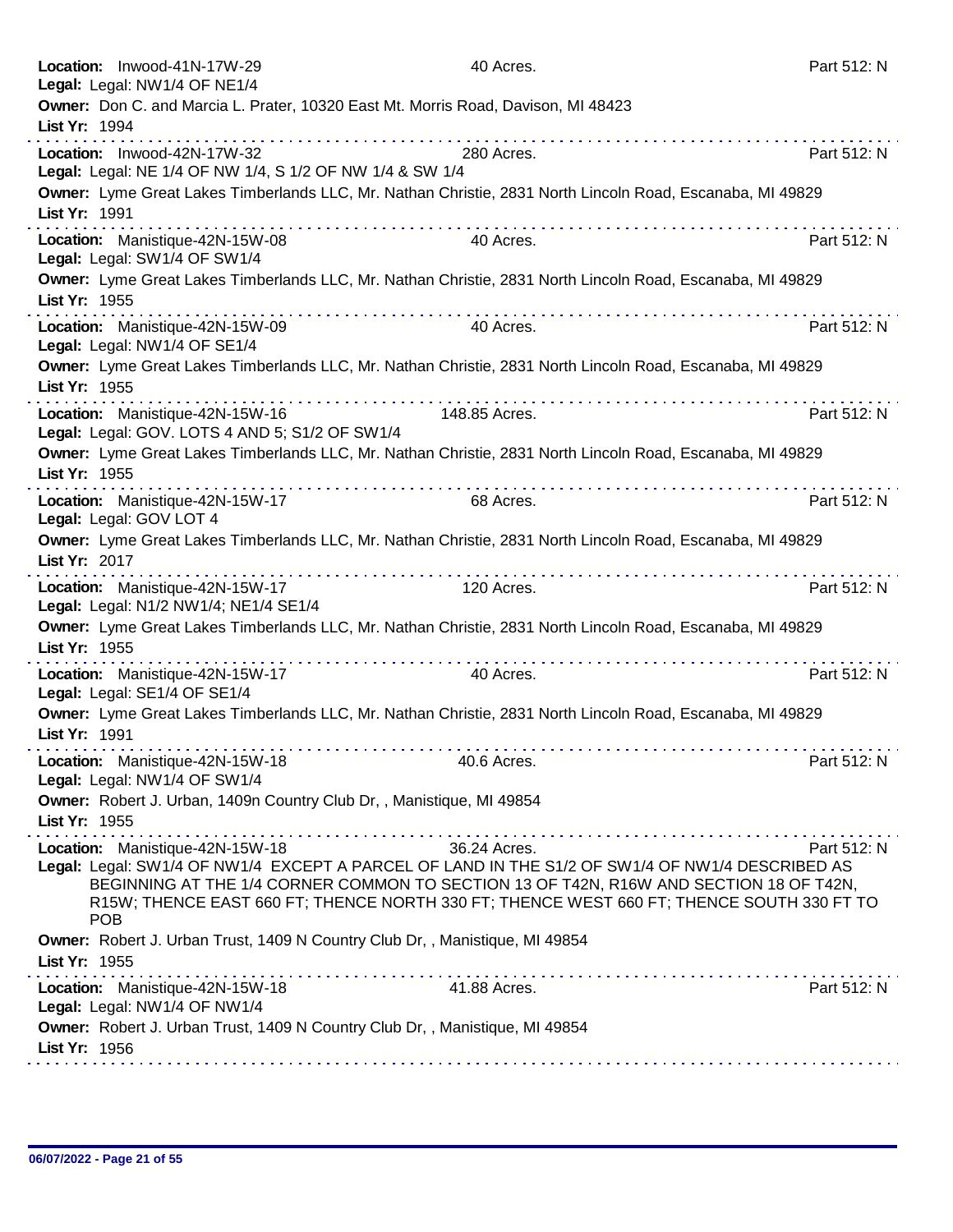|               | Location: Manistique-42N-15W-20<br>Legal: Legal: E1/2 OF NE1/4                                                                                                                                                                                                                                                                              | 80 Acres.   | Part 512: N |
|---------------|---------------------------------------------------------------------------------------------------------------------------------------------------------------------------------------------------------------------------------------------------------------------------------------------------------------------------------------------|-------------|-------------|
| List Yr: 1991 | Owner: Lyme Great Lakes Timberlands LLC, Mr. Nathan Christie, 2831 North Lincoln Road, Escanaba, MI 49829                                                                                                                                                                                                                                   |             |             |
|               | Location: Manistique-42N-15W-20<br>Legal: Legal: N1/2 OF SE1/4                                                                                                                                                                                                                                                                              | 80 Acres.   | Part 512: N |
| List Yr: 1991 | Owner: Lyme Great Lakes Timberlands LLC, Mr. Nathan Christie, 2831 North Lincoln Road, Escanaba, MI 49829<br>.                                                                                                                                                                                                                              |             |             |
|               | Location: Manistique-42N-15W-21<br>Legal: Legal: NE1/4 OF SW1/4                                                                                                                                                                                                                                                                             | 40 Acres.   | Part 512: N |
| List Yr: 1994 | Owner: Lyme Great Lakes Timberlands LLC, Mr. Nathan Christie, 2831 North Lincoln Road, Escanaba, MI 49829                                                                                                                                                                                                                                   |             |             |
|               | Location: Manistique-42N-15W-21<br>Legal: Legal: NW1/4 OF SE1/4                                                                                                                                                                                                                                                                             | 40 Acres.   | Part 512: N |
| List Yr: 1994 | Owner: Lyme Great Lakes Timberlands LLC, Mr. Nathan Christie, 2831 North Lincoln Road, Escanaba, MI 49829                                                                                                                                                                                                                                   |             |             |
|               | Location: Manistique-42N-15W-21<br>Legal: Legal: N1/2 OF S1/2 OF SE1/4 EXCEPT THE EAST 264 FT OF NORTH 627 FT                                                                                                                                                                                                                               | 36.2 Acres. | Part 512: N |
| List Yr: 1994 | Owner: Lyme Great Lakes Timberlands LLC, Mr. Nathan Christie, 2831 North Lincoln Road, Escanaba, MI 49829                                                                                                                                                                                                                                   |             |             |
|               | Location: Manistique-42N-15W-21<br>Legal: Legal: SW1/4 OF NW1/4                                                                                                                                                                                                                                                                             | 40 Acres.   | Part 512: N |
| List Yr: 1991 | Owner: Lyme Great Lakes Timberlands LLC, Mr. Nathan Christie, 2831 North Lincoln Road, Escanaba, MI 49829<br>the second complete state in the second complete state of the second complete state of the second complete state of the second complete state of the second complete state of the second complete state of the second complete |             |             |
|               | Location: Manistique-42N-15W-21<br>Legal: Legal: NW1/4 OF SW1/4                                                                                                                                                                                                                                                                             | 40 Acres.   | Part 512: N |
| List Yr: 1991 | Owner: Lyme Great Lakes Timberlands LLC, Mr. Nathan Christie, 2831 North Lincoln Road, Escanaba, MI 49829                                                                                                                                                                                                                                   |             |             |
|               | Location: Manistique-42N-15W-21<br>Legal: Legal: W1/2 OF NE1/4; N1/2 OF NW1/4; AND SE1/4 OF NW1/4                                                                                                                                                                                                                                           | 200 Acres.  | Part 512: N |
| List Yr: 1955 | Owner: Lyme Great Lakes Timberlands LLC, Mr. Nathan Christie, 2831 North Lincoln Road, Escanaba, MI 49829                                                                                                                                                                                                                                   |             |             |
|               | Location: Manistique-42N-15W-27<br>Legal: Legal: SW1/4 OF NE1/4                                                                                                                                                                                                                                                                             | 40 Acres.   | Part 512: N |
| List Yr: 1955 | Owner: Lyme Great Lakes Land Company LLC, Mr. Nathan Christie, 2831 North Lincoln Road, Escanaba, MI 49829                                                                                                                                                                                                                                  |             |             |
|               | Location: Manistique-42N-15W-28<br>Legal: Legal: W1/2 OF NW1/4                                                                                                                                                                                                                                                                              | 80 Acres.   | Part 512: N |
| List Yr: 1955 | Owner: Lyme Great Lakes Timberlands LLC, Mr. Nathan Christie, 2831 North Lincoln Road, Escanaba, MI 49829                                                                                                                                                                                                                                   |             |             |
|               | Location: Manistique-42N-15W-33<br>Legal: Legal: NE1/4 OF SE1/4                                                                                                                                                                                                                                                                             | 40 Acres.   | Part 512: N |
| List Yr: 1955 | Owner: Lyme Great Lakes Timberlands LLC, Mr. Nathan Christie, 2831 North Lincoln Road, Escanaba, MI 49829                                                                                                                                                                                                                                   |             |             |
|               | Location: Manistique-43N-15W-03<br>Legal: Legal: NW1/4 OF SW1/4                                                                                                                                                                                                                                                                             | 40 Acres.   | Part 512: N |
| List Yr: 1955 | Owner: Lyme Great Lakes Timberlands LLC, Mr. Nathan Christie, 2831 North Lincoln Road, Escanaba, MI 49829                                                                                                                                                                                                                                   |             |             |
|               |                                                                                                                                                                                                                                                                                                                                             |             |             |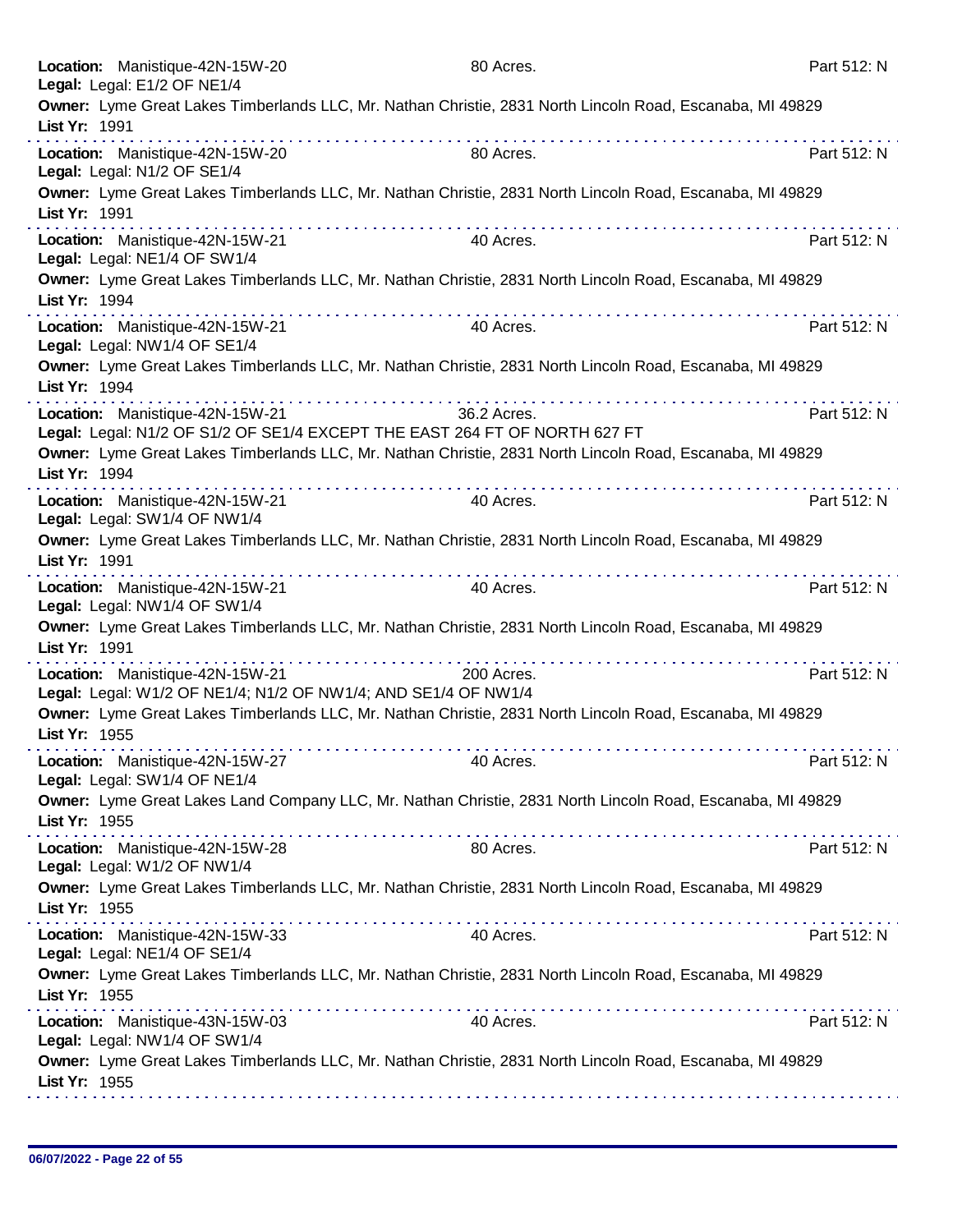|               | Location: Manistique-43N-15W-04<br>Legal: Legal: SW1/4 SW1/4                    | 40 Acres.                                                                                                       | Part 512: N |
|---------------|---------------------------------------------------------------------------------|-----------------------------------------------------------------------------------------------------------------|-------------|
| List Yr: 1955 |                                                                                 | Owner: Robert Vertz and Deborah Dougovito, 1822 South Flodin Road, Manistique, MI 49854                         |             |
|               | Location: Manistique-43N-15W-04<br>Legal: Legal: S1/2 NE1/4; NE1/4 SE1/4        | .<br>dia ara-dia ara-dia ara-dia ara-dia<br>120 Acres.                                                          | Part 512: N |
| List Yr: 1955 |                                                                                 | Owner: Lyme Great Lakes Timberlands LLC, Mr. Nathan Christie, 2831 North Lincoln Road, Escanaba, MI 49829       |             |
|               | Location: Manistique-43N-15W-05<br>Legal: Legal: E1/2 OF NE1/4                  | .<br>82.48 Acres.                                                                                               | Part 512: N |
| List Yr: 1955 |                                                                                 | Owner: Lyme Great Lakes Land Company LLC, Mr. Nathan Christie, 2831 North Lincoln Road, Escanaba, MI 49829<br>. |             |
|               | Location: Manistique-43N-15W-09<br>Legal: Legal: SW1/4 OF SW1/4                 | 40 Acres.                                                                                                       | Part 512: N |
| List Yr: 1955 |                                                                                 | Owner: Lyme Great Lakes Timberlands LLC, Mr. Nathan Christie, 2831 North Lincoln Road, Escanaba, MI 49829       |             |
|               | Location: Manistique-43N-15W-10                                                 | 240 Acres.<br>Legal: Legal: W1/2 OF NE1/4, NE1/4 OF NW1/4, SE1/4 EXC. NW1/4 OF SE1/4                            | Part 512: N |
| List Yr: 1955 |                                                                                 | Owner: Lyme Great Lakes Timberlands LLC, Mr. Nathan Christie, 2831 North Lincoln Road, Escanaba, MI 49829       |             |
|               | Location: Manistique-43N-15W-15<br>Legal: Legal: NW 1/4 OF NE 1/4               | 40 Acres.                                                                                                       | Part 512: N |
| List Yr: 1986 |                                                                                 | Owner: Lyme Great Lakes Timberlands LLC, Mr. Nathan Christie, 2831 North Lincoln Road, Escanaba, MI 49829       |             |
|               | Location: Manistique-43N-15W-15<br>Legal: Legal: NE1/4 OF NE1/4, SW1/4 OF SW1/4 | 80 Acres.                                                                                                       | Part 512: N |
| List Yr: 1955 |                                                                                 | Owner: Lyme Great Lakes Timberlands LLC, Mr. Nathan Christie, 2831 North Lincoln Road, Escanaba, MI 49829       |             |
|               | Location: Manistique-43N-15W-16                                                 | 188.1 Acres.<br>Legal: Legal: GOV. LOTS 7; W1/2 OF SW1/4 EXC. W1/2 OF NW1/4 OF SW1/4 OF SW1/4; E1/2 OF SE1/4    | Part 512: N |
| List Yr: 1955 |                                                                                 | Owner: Lyme Great Lakes Timberlands LLC, Mr. Nathan Christie, 2831 North Lincoln Road, Escanaba, MI 49829       |             |
|               | Location: Manistique-43N-15W-17<br>Legal: Legal: NE1/4 OF SE1/4                 | 40 Acres.                                                                                                       | Part 512: N |
| List Yr: 1955 |                                                                                 | Owner: Lyme Great Lakes Timberlands LLC, Mr. Nathan Christie, 2831 North Lincoln Road, Escanaba, MI 49829       |             |
|               | Location: Manistique-43N-15W-20                                                 | 70 Acres.<br>Legal: Legal: NW1/4 OF SE1/4 & NE1/4 OF SW1/4 EXC S 600 FT OF W 740 FT OF NE1/4 OF SW1/4           | Part 512: N |
| List Yr: 2017 |                                                                                 | Owner: Greenleaf Timber Holding, Inc., Jordan Triest, President, P.O. Box 386, Powers, MI 49874                 |             |
|               | Location: Manistique-43N-15W-21                                                 | 253.05 Acres.<br>Legal: Legal: NE1/4 OF NE1/4, GOV. LOTS 1, 2 3, & 6, NW1/4 OF NW1/4, SE1/4 OF NW1/4            | Part 512: N |
| List Yr: 1955 |                                                                                 | Owner: Lyme Great Lakes Timberlands LLC, Mr. Nathan Christie, 2831 North Lincoln Road, Escanaba, MI 49829       |             |
|               | Location: Manistique-43N-15W-22<br>Legal: Legal: W1/2 OF E1/2, SE1/4 OF NE1/4   | 200 Acres.                                                                                                      | Part 512: N |
| List Yr: 1955 |                                                                                 | Owner: Lyme Great Lakes Timberlands LLC, Mr. Nathan Christie, 2831 North Lincoln Road, Escanaba, MI 49829       |             |
|               |                                                                                 |                                                                                                                 |             |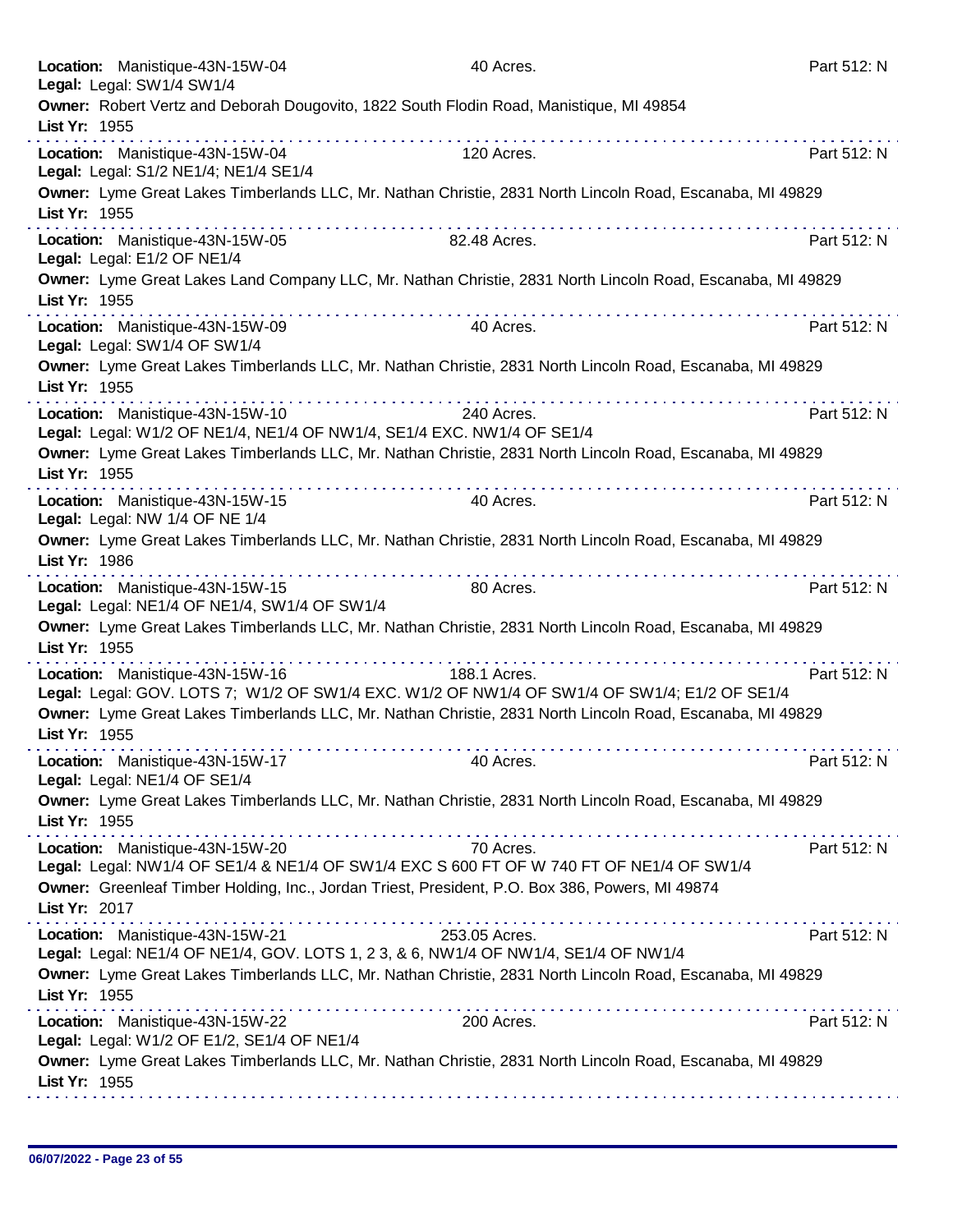|               | Location: Manistique-43N-15W-22<br>Legal: Legal: SE1/4 SE1/4                                                                                                                                                                                                                                                              |                    | 40 Acres.    |                                                                                                                                                                                                                                | Part 512: N |
|---------------|---------------------------------------------------------------------------------------------------------------------------------------------------------------------------------------------------------------------------------------------------------------------------------------------------------------------------|--------------------|--------------|--------------------------------------------------------------------------------------------------------------------------------------------------------------------------------------------------------------------------------|-------------|
|               | Owner: Lyme Great Lakes Timberlands LLC, Mr. Nathan Christie, 2831 North Lincoln Road, Escanaba, MI 49829                                                                                                                                                                                                                 |                    |              |                                                                                                                                                                                                                                |             |
| List Yr: 1978 |                                                                                                                                                                                                                                                                                                                           |                    |              |                                                                                                                                                                                                                                |             |
|               | Location: Manistique-43N-15W-27 281.31 Acres.                                                                                                                                                                                                                                                                             |                    |              |                                                                                                                                                                                                                                | Part 512: N |
|               | Legal: Legal: NE FRL 1/4 EXC E1/2 OF GOV LOT 10 OF SE1/4 OF NE1/4 LYING WEST OF MANISTIQUE RIVER; GOV.<br>LOT 5; NW1/ 4 OF SW1/4; AND SE1/4 OF SW1/4                                                                                                                                                                      |                    |              |                                                                                                                                                                                                                                |             |
| List Yr: 1955 | Owner: Lyme Great Lakes Timberlands LLC, Mr. Nathan Christie, 2831 North Lincoln Road, Escanaba, MI 49829                                                                                                                                                                                                                 |                    |              |                                                                                                                                                                                                                                |             |
|               | Location: Manistique-44N-15W-19                                                                                                                                                                                                                                                                                           | .<br>201.21 Acres. |              |                                                                                                                                                                                                                                | Part 512: N |
|               | Legal: Legal: NW 1/4 EXC. NE1/4 OF NW1/4, W1/2 OF SE1/4                                                                                                                                                                                                                                                                   |                    |              |                                                                                                                                                                                                                                |             |
| List Yr: 1955 | Owner: Lyme Great Lakes Timberlands LLC, Mr. Nathan Christie, 2831 North Lincoln Road, Escanaba, MI 49829                                                                                                                                                                                                                 |                    |              |                                                                                                                                                                                                                                |             |
|               |                                                                                                                                                                                                                                                                                                                           |                    |              |                                                                                                                                                                                                                                |             |
|               | Location: Manistique-44N-15W-28<br>Legal: Legal: SW1/4 OF NW1/4, NW1/4 OF SW1/4 EXCEPT PART OF THE NW1/4 OF SW1/4 COMMENCING AT THE<br>NE CORNER; THEN WEST ALONG NORTH SECTION LINE 600 FT TO POB; THEN CONTINUE WEST 361.49<br>FT; THEN SOUTH 361.49 FT; THEN EAST 361.49 FT; THEN NORTH 361.49 FT TO POB (3 ACRES M/L) |                    | 77 Acres.    |                                                                                                                                                                                                                                | Part 512: N |
|               | Owner: Donald and Kathleen Schuetter, 7670 W Rivers Bend Dr, , Manistique, MI 49854                                                                                                                                                                                                                                       |                    |              |                                                                                                                                                                                                                                |             |
| List Yr: 1955 |                                                                                                                                                                                                                                                                                                                           |                    |              |                                                                                                                                                                                                                                |             |
|               | Location: Manistique-44N-15W-33<br>Legal: Legal: SE1/4 OF SW1/4, W1/2 OF SE1/4                                                                                                                                                                                                                                            |                    | 120 Acres.   |                                                                                                                                                                                                                                | Part 512: N |
| List Yr: 1955 | Owner: Lyme Great Lakes Timberlands LLC, Mr. Nathan Christie, 2831 North Lincoln Road, Escanaba, MI 49829                                                                                                                                                                                                                 |                    |              |                                                                                                                                                                                                                                |             |
|               | Location: Mueller-42N-13W-05<br>Legal: Legal: S1/2 OF NE1/4 AND N1/2 OF SE1/4                                                                                                                                                                                                                                             | .                  | 160 Acres.   | .                                                                                                                                                                                                                              | Part 512: N |
| List Yr: 2017 | Owner: Greenleaf Timber Holding, Inc., Jordan Triest, President, P.O. Box 386, Powers, MI 49874                                                                                                                                                                                                                           |                    |              |                                                                                                                                                                                                                                |             |
|               | Location: Mueller-42N-13W-05                                                                                                                                                                                                                                                                                              |                    | 85.01 Acres. |                                                                                                                                                                                                                                | Part 512: N |
|               | Legal: Legal: W1/2 FRL NW1/4, EXCEPT a parcel described as commencing at NE corner of NW1/4 FRL NW1/4; th West<br>10 rods; th South 16 rods, th East 10 rods; th North 16 rods to POB.                                                                                                                                    |                    |              |                                                                                                                                                                                                                                |             |
| List Yr: 2019 | Owner: Greenleaf Timber Holding, Inc., Jordan Triest, President, P.O. Box 386, Powers, MI 49874                                                                                                                                                                                                                           |                    |              |                                                                                                                                                                                                                                |             |
|               | Location: Mueller-42N-13W-06                                                                                                                                                                                                                                                                                              |                    | 4.88 Acres.  | the state of the state of the state of the state of the state of the state of the state of the state of the state of the state of the state of the state of the state of the state of the state of the state of the state of t | Part 512: N |
|               | Legal: Legal: SW1/4 OF NW1/4, Except that portion lying south of the centerline of Little Bear Creek<br>Owner: Mr. and Mrs. Stanley Zellar, 612-N W Gulliver Lake Road, , Gulliver, MI 49840                                                                                                                              |                    |              |                                                                                                                                                                                                                                |             |
| List Yr: 1982 |                                                                                                                                                                                                                                                                                                                           |                    |              |                                                                                                                                                                                                                                |             |
|               | Location: Mueller-42N-13W-06<br>Legal: Legal: SW1/4 NE1/4; SE1/4 NW1/4 except that portion lying South of c/l of Little Bear creek; NE1/4 SW1/4 except<br>that portion lying South of c/l of Little Bear creek; NW1/4 SE1/4 except that portion lying South of c/l of Little Bear<br>creek                                |                    | 92.13 Acres. |                                                                                                                                                                                                                                | Part 512: N |
| List Yr: 1982 | Owner: Mr. and Mrs. Stanley Zellar, 612-N W Gulliver Lake Road, , Gulliver, MI 49840                                                                                                                                                                                                                                      |                    |              |                                                                                                                                                                                                                                |             |
| List Yr: 1982 | Location: Mueller-42N-13W-06<br>Legal: Legal: SW1/4 OF NW1/4 lying south of the centerline of Little Bear Creek<br>Owner: Mr. and Mrs. William Stockwell, 2351W Quarry Rd, , Gulliver, MI 49840                                                                                                                           |                    | 36.4 Acres.  | .                                                                                                                                                                                                                              | Part 512: N |
| List Yr: 1982 | Location: Mueller-42N-13W-06<br>Legal: Legal: NW1/4 SW1/4 (Foot access is East 100' of SW1/4 SW1/4)<br>Owner: Mr. and Mrs. William Stockwell, 2351W Quarry Rd, , Gulliver, MI 49840                                                                                                                                       |                    | 41.48 Acres. |                                                                                                                                                                                                                                | Part 512: N |
|               |                                                                                                                                                                                                                                                                                                                           |                    |              |                                                                                                                                                                                                                                |             |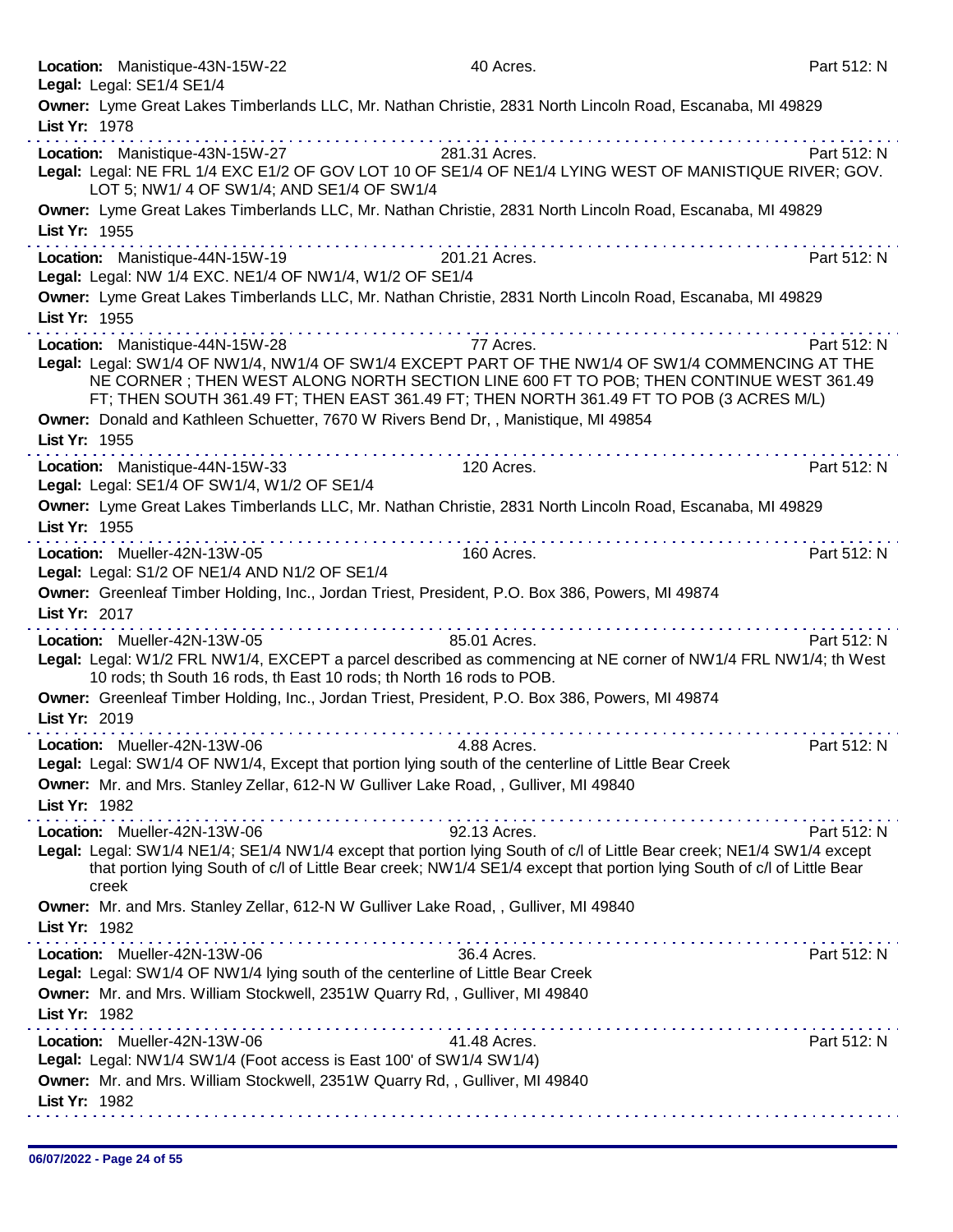|               | Location: Mueller-42N-13W-06                                                                    | 40 Acres.                                                                                                               | Part 512: N |
|---------------|-------------------------------------------------------------------------------------------------|-------------------------------------------------------------------------------------------------------------------------|-------------|
|               | Legal: Legal: SE1/4 OF SE1/4                                                                    |                                                                                                                         |             |
| List Yr: 1955 |                                                                                                 | Owner: Lyme Great Lakes Timberlands LLC, Mr. Nathan Christie, 2831 North Lincoln Road, Escanaba, MI 49829               |             |
|               | Location: Mueller-42N-13W-06                                                                    | 67.87 Acres.                                                                                                            | Part 512: N |
|               | NW1/4 SE1/4 lying South of c/l of Little Bear creek                                             | Legal: Legal: SE1/4 NW1/4 lying South of c/l of Little Bear creek; NE1/4 SW1/4 lying South of c/l of Little Bear creek; |             |
|               | Owner: Mr. and Mrs. Ryan Hoffman, 1846W US Highway 2, Gulliver, MI 49840                        |                                                                                                                         |             |
| List Yr: 1982 |                                                                                                 |                                                                                                                         |             |
|               | Location: Mueller-42N-13W-07<br>Legal: Legal: SW1/4 OF NW1/4, NW1/4 OF SW1/4                    | 83.89 Acres.                                                                                                            | Part 512: N |
|               |                                                                                                 | Owner: Lyme Great Lakes Timberlands LLC, Mr. Nathan Christie, 2831 North Lincoln Road, Escanaba, MI 49829               |             |
| List Yr: 1955 |                                                                                                 |                                                                                                                         |             |
|               | Location: Mueller-42N-13W-08                                                                    | 270 Acres.                                                                                                              | Part 512: N |
|               | Legal: Legal: SE1/4 OF NE1/4, SW1/4 OF SW1/4 SOUTH 30 ACRES, SE1/4 OF SW1/4, SE1/4              |                                                                                                                         |             |
|               |                                                                                                 | Owner: Lyme Great Lakes Timberlands LLC, Mr. Nathan Christie, 2831 North Lincoln Road, Escanaba, MI 49829               |             |
| List Yr: 1972 |                                                                                                 |                                                                                                                         |             |
|               | Location: Mueller-42N-13W-09                                                                    | 520 Acres.                                                                                                              | Part 512: N |
|               | Legal: Legal: W1/2 OF NE1/4, NE1/4 OF NW1/4, S1/2 OF NW1/4, S1/2                                |                                                                                                                         |             |
|               |                                                                                                 | Owner: Lyme Great Lakes Timberlands LLC, Mr. Nathan Christie, 2831 North Lincoln Road, Escanaba, MI 49829               |             |
| List Yr: 1972 |                                                                                                 |                                                                                                                         |             |
|               | Location: Mueller-42N-13W-16                                                                    | 160 Acres.                                                                                                              | Part 512: N |
|               | Legal: Legal: N1/2 OF NE1/4, E1/2 OF NW1/4                                                      |                                                                                                                         |             |
|               |                                                                                                 | Owner: Lyme Great Lakes Timberlands LLC, Mr. Nathan Christie, 2831 North Lincoln Road, Escanaba, MI 49829               |             |
| List Yr: 1956 |                                                                                                 |                                                                                                                         |             |
|               | . <b>.</b><br>Location: Mueller-42N-13W-16                                                      | 400 Acres.                                                                                                              | Part 512: N |
|               | Legal: Legal: S1/2 OF NE1/4, S1/2                                                               |                                                                                                                         |             |
|               |                                                                                                 | Owner: Lyme Great Lakes Timberlands LLC, Mr. Nathan Christie, 2831 North Lincoln Road, Escanaba, MI 49829               |             |
| List Yr: 1959 | .                                                                                               | .                                                                                                                       |             |
|               | Location: Mueller-42N-13W-16                                                                    | 40 Acres.                                                                                                               | Part 512: N |
|               | Legal: Legal: NW1/4 OF NW1/4                                                                    |                                                                                                                         |             |
|               |                                                                                                 | Owner: Lyme Great Lakes Timberlands LLC, Mr. Nathan Christie, 2831 North Lincoln Road, Escanaba, MI 49829               |             |
| List Yr: 1969 |                                                                                                 |                                                                                                                         |             |
|               | Location: Mueller-42N-13W-16                                                                    | 40 Acres.                                                                                                               | Part 512: N |
|               | Legal: Legal: SW1/4 OF NW1/4                                                                    |                                                                                                                         |             |
|               |                                                                                                 | Owner: Lyme Great Lakes Timberlands LLC, Mr. Nathan Christie, 2831 North Lincoln Road, Escanaba, MI 49829               |             |
| List Yr: 1960 |                                                                                                 |                                                                                                                         |             |
|               | Location: Mueller-42N-13W-17                                                                    | 80 Acres.                                                                                                               | Part 512: N |
|               | Legal: Legal: S1/2 OF SE1/4                                                                     |                                                                                                                         |             |
|               | Owner: Mr. and Mrs. Kenneth F. Gamble, 814 Westlawn, , Harrison, MI 48625                       |                                                                                                                         |             |
| List Yr: 2002 |                                                                                                 |                                                                                                                         |             |
|               | Location: Mueller-42N-13W-17                                                                    | 440 Acres.                                                                                                              | Part 512: N |
|               | Legal: Legal: N1/2, N1/2 OF SW1/4, NW1/4 OF SE1/4                                               |                                                                                                                         |             |
|               |                                                                                                 | Owner: Lyme Great Lakes Timberlands LLC, Mr. Nathan Christie, 2831 North Lincoln Road, Escanaba, MI 49829               |             |
| List Yr: 1972 |                                                                                                 |                                                                                                                         |             |
|               | Location: Mueller-42N-13W-18                                                                    | 63 Acres.                                                                                                               | Part 512: N |
|               | Legal: Legal: SW1/4 OF SW1/4 AND N3/4 OF SE1/4 OF SW1/4 LYING WEST OF HWY US-2 ROW              |                                                                                                                         |             |
|               | Owner: Greenleaf Timber Holding, Inc., Jordan Triest, President, P.O. Box 386, Powers, MI 49874 |                                                                                                                         |             |
| List Yr: 1955 |                                                                                                 |                                                                                                                         |             |
|               |                                                                                                 |                                                                                                                         |             |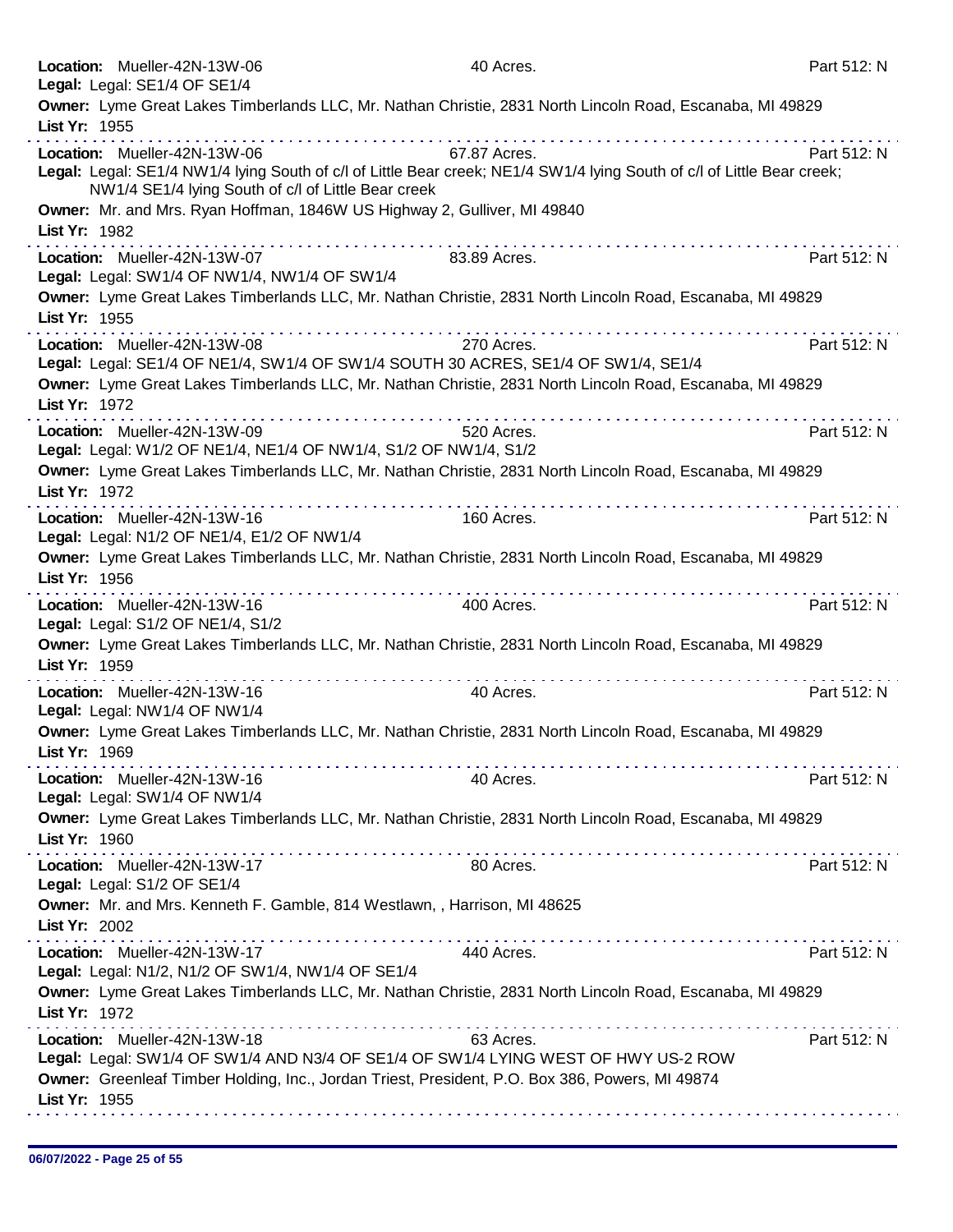|               | Location: Mueller-42N-13W-18<br>Legal: Legal: N3/4 OF SE1/4 OF SW1/4 LYING EAST OF HWY US 2 ROW             | 8.7 Acres.                                                                                                                                                                                                                                                                                                                                                                                                                    | Part 512: N |
|---------------|-------------------------------------------------------------------------------------------------------------|-------------------------------------------------------------------------------------------------------------------------------------------------------------------------------------------------------------------------------------------------------------------------------------------------------------------------------------------------------------------------------------------------------------------------------|-------------|
| List Yr: 1955 |                                                                                                             | Owner: Lyme Great Lakes Timberlands LLC, Mr. Nathan Christie, 2831 North Lincoln Road, Escanaba, MI 49829                                                                                                                                                                                                                                                                                                                     |             |
|               | Location: Mueller-42N-13W-18<br>Legal: Legal: E1/2 EXC. NE1/4 OF NE1/4                                      | .<br>280 Acres.                                                                                                                                                                                                                                                                                                                                                                                                               | Part 512: N |
| List Yr: 1955 |                                                                                                             | Owner: Lyme Great Lakes Timberlands LLC, Mr. Nathan Christie, 2831 North Lincoln Road, Escanaba, MI 49829                                                                                                                                                                                                                                                                                                                     |             |
| List Yr: 1972 | Location: Mueller-42N-13W-18                                                                                | .<br>245.82 Acres.<br>Legal: Legal: E1/2 OF NW1/4, NW1/4 OF NW1/4, SW1/4 OF NW1/4, NE1/4 OF SW1/4, NW1/4 OF SW1/4<br>Owner: Lyme Great Lakes Timberlands LLC, Mr. Nathan Christie, 2831 North Lincoln Road, Escanaba, MI 49829                                                                                                                                                                                                | Part 512: N |
|               | Location: Mueller-42N-13W-19<br>Legal: Legal: S1/2 OF NE1/4 EXCEPT NW1/4 OF SE1/4 OF NE1/4                  | 70 Acres.                                                                                                                                                                                                                                                                                                                                                                                                                     | Part 512: N |
| List Yr: 1979 | Owner: Mrs. Sylvia C. Verdusco, 740 St. Andrews Road, , Saginaw, MI 48638                                   |                                                                                                                                                                                                                                                                                                                                                                                                                               |             |
|               | Location: Mueller-42N-13W-19<br>Legal: Legal: N1/2 OF NE1/4, SE1/4 OF NW1/4, N1/2 OF SW 1/4, SW1/4 OF SW1/4 | dia analahana analahana sa tana<br>236.23 Acres.<br>Owner: American Forest Management, Mr. Eric E. Stier, 850 W Sharon Ave Ste 2, Houghton, MI 49931                                                                                                                                                                                                                                                                          | Part 512: N |
| List Yr: 1955 |                                                                                                             |                                                                                                                                                                                                                                                                                                                                                                                                                               |             |
|               | Location: Mueller-42N-13W-19<br>Legal: Legal: NW1/4 OF SW1/4 LYING WEST OF HWY US-2                         | 7 Acres.                                                                                                                                                                                                                                                                                                                                                                                                                      | Part 512: N |
| List Yr: 1955 | . <b>.</b>                                                                                                  | Owner: Greenleaf Timber Holding, Inc., Jordan Triest, President, P.O. Box 386, Powers, MI 49874                                                                                                                                                                                                                                                                                                                               |             |
|               | Location: Mueller-42N-13W-19<br>Legal: Legal: FRL SW 1/4 OF NW 1/4 LYING WEST OF HWY US 2 ROW               | 26 Acres.                                                                                                                                                                                                                                                                                                                                                                                                                     | Part 512: N |
| List Yr: 1982 |                                                                                                             | Owner: Greenleaf Timber Holding, Inc., Jordan Triest, President, P.O. Box 386, Powers, MI 49874                                                                                                                                                                                                                                                                                                                               |             |
|               | Location: Mueller-42N-13W-19<br>Legal: Legal: FRL NW1/4 OF NW1/4 LYING WEST OF HWY US 2 ROW                 | 41 Acres.                                                                                                                                                                                                                                                                                                                                                                                                                     | Part 512: N |
| List Yr: 1955 |                                                                                                             | Owner: Greenleaf Timber Holding, Inc., Jordan Triest, President, P.O. Box 386, Powers, MI 49874                                                                                                                                                                                                                                                                                                                               |             |
|               | Location: Mueller-42N-13W-19<br>Legal: Legal: FRL SW 1/4 OF NW 1/4 LYING EAST OF HWY US 2 ROW               | 15.63 Acres.                                                                                                                                                                                                                                                                                                                                                                                                                  | Part 512: N |
| List Yr: 1982 |                                                                                                             | Owner: Lyme Great Lakes Timberlands LLC, Mr. Nathan Christie, 2831 North Lincoln Road, Escanaba, MI 49829                                                                                                                                                                                                                                                                                                                     |             |
|               | Location: Mueller-42N-13W-19<br>Legal: Legal: FRL NW1/4 OF NW1/4 LYING EAST OF HWY US2 ROW                  | 0.64 Acres.                                                                                                                                                                                                                                                                                                                                                                                                                   | Part 512: N |
| List Yr: 1955 |                                                                                                             | Owner: Lyme Great Lakes Timberlands LLC, Mr. Nathan Christie, 2831 North Lincoln Road, Escanaba, MI 49829                                                                                                                                                                                                                                                                                                                     |             |
|               | Location: Mueller-42N-13W-20<br>Legal: Legal: NE1/4 AND SE1/4 OF NW1/4                                      | the second complete state of the second complete state of the second complete state of the second complete state of the second complete state of the second complete state of the second complete state of the second complete<br>200 Acres.                                                                                                                                                                                  | Part 512: N |
| List Yr: 2002 | Owner: Mr. and Mrs. Kenneth F. Gamble, 814 Westlawn, , Harrison, MI 48625                                   | $\label{eq:2.1} \begin{array}{lllllllllllllllllllll} \mathbf{1}_{\mathbf{1}}&\mathbf{1}_{\mathbf{1}}&\mathbf{1}_{\mathbf{1}}&\mathbf{1}_{\mathbf{1}}&\mathbf{1}_{\mathbf{1}}&\mathbf{1}_{\mathbf{1}}&\mathbf{1}_{\mathbf{1}}&\mathbf{1}_{\mathbf{1}}&\mathbf{1}_{\mathbf{1}}&\mathbf{1}_{\mathbf{1}}&\mathbf{1}_{\mathbf{1}}&\mathbf{1}_{\mathbf{1}}&\mathbf{1}_{\mathbf{1}}&\mathbf{1}_{\mathbf{1}}&\mathbf{1}_{\mathbf{1}}$ |             |
|               | Location: Mueller-42N-13W-20<br>Legal: Legal: NE1/4 OF SE1/4                                                | 40 Acres.                                                                                                                                                                                                                                                                                                                                                                                                                     | Part 512: N |
| List Yr: 2009 | Owner: Mr. and Mrs. Kenneth F. Gamble, 814 Westlawn, , Harrison, MI 48625                                   |                                                                                                                                                                                                                                                                                                                                                                                                                               |             |
|               |                                                                                                             |                                                                                                                                                                                                                                                                                                                                                                                                                               |             |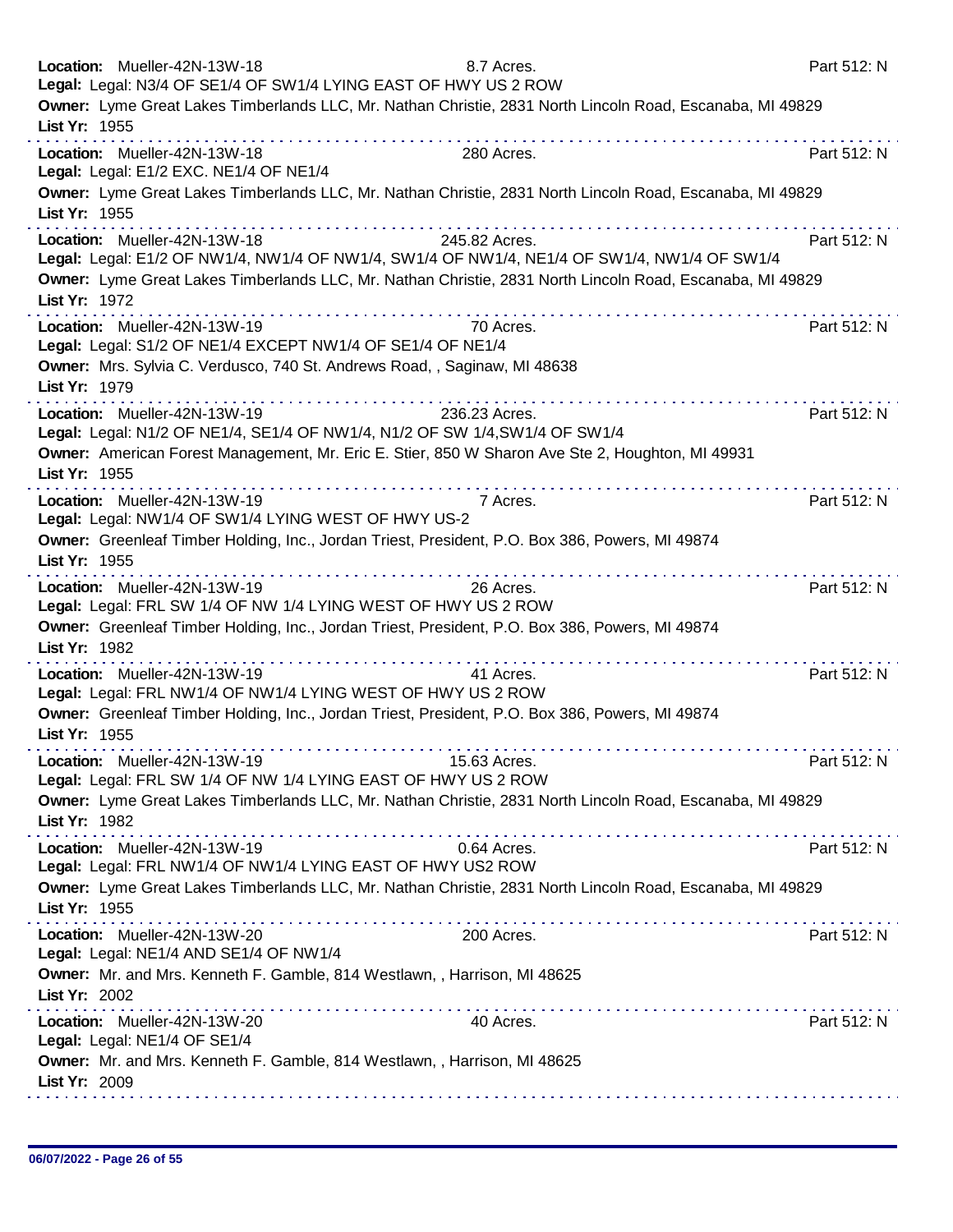| Location: Mueller-42N-13W-21<br>260 Acres.<br>Legal: Legal: SW1/4 EXCEPT S1/2 OF SW1/4 OF SW1/4; W1/2 OF NW1/4 AND SE1/4 OF NW1/4                                                                                                                                                                                                                                                                                                                                                                                                                                                          | Part 512: N |
|--------------------------------------------------------------------------------------------------------------------------------------------------------------------------------------------------------------------------------------------------------------------------------------------------------------------------------------------------------------------------------------------------------------------------------------------------------------------------------------------------------------------------------------------------------------------------------------------|-------------|
| Owner: Mr. and Mrs. Kenneth F. Gamble, 814 Westlawn, , Harrison, MI 48625<br>List Yr: 2002                                                                                                                                                                                                                                                                                                                                                                                                                                                                                                 |             |
| .<br>Location: Mueller-42N-13W-21<br>20 Acres.<br>Legal: Legal: S1/2 OF SW1/4 OF SW1/4                                                                                                                                                                                                                                                                                                                                                                                                                                                                                                     | Part 512: N |
| Owner: Mr. and Mrs. Kenneth F. Gamble, 814 Westlawn, , Harrison, MI 48625<br>List Yr: 2009                                                                                                                                                                                                                                                                                                                                                                                                                                                                                                 |             |
| Location: Mueller-42N-13W-21<br>352.92 Acres.<br>Legal: Legal: E1/2 EXC. RAILROAD R/W, NE1/4 OF NW1/4                                                                                                                                                                                                                                                                                                                                                                                                                                                                                      | Part 512: N |
| Owner: Lyme Great Lakes Timberlands LLC, Mr. Nathan Christie, 2831 North Lincoln Road, Escanaba, MI 49829<br>List Yr: 1955                                                                                                                                                                                                                                                                                                                                                                                                                                                                 |             |
| Location: Mueller-42N-13W-22<br>332.8 Acres.<br>Legal: Legal: NW1/4 OF NE1/4 EXC. RAILROAD R/W, NE1/4 OF NW1/4, SW1/4 OF NW1/4, SE1/4 OF NW1/4 NORTH<br>OF RR ROW, SW1/4 EXC. SW1/4 OF SW1/4, S1/4 OF SE1/4, S1/4 OF NW1/4 OF SE1/4                                                                                                                                                                                                                                                                                                                                                        | Part 512: N |
| Owner: Lyme Great Lakes Timberlands LLC, Mr. Nathan Christie, 2831 North Lincoln Road, Escanaba, MI 49829<br>List Yr: 1955                                                                                                                                                                                                                                                                                                                                                                                                                                                                 |             |
| Location: Mueller-42N-13W-22<br>40 Acres.<br>Legal: Legal: NW 1/4 OF NW 1/4                                                                                                                                                                                                                                                                                                                                                                                                                                                                                                                | Part 512: N |
| Owner: Lyme Great Lakes Timberlands LLC, Mr. Nathan Christie, 2831 North Lincoln Road, Escanaba, MI 49829<br>List Yr: 1986<br>$\mathcal{L}^{\mathcal{A}}(\mathcal{A},\mathcal{A},\mathcal{A},\mathcal{A},\mathcal{A},\mathcal{A},\mathcal{A},\mathcal{A},\mathcal{A},\mathcal{A},\mathcal{A},\mathcal{A},\mathcal{A},\mathcal{A},\mathcal{A},\mathcal{A},\mathcal{A},\mathcal{A},\mathcal{A},\mathcal{A},\mathcal{A},\mathcal{A},\mathcal{A},\mathcal{A},\mathcal{A},\mathcal{A},\mathcal{A},\mathcal{A},\mathcal{A},\mathcal{A},\mathcal{A},\mathcal{A},\mathcal{A},\mathcal{A},\mathcal$ |             |
| Location: Mueller-42N-13W-22<br>40 Acres.<br>Legal: Legal: SW 1/4 OF SW 1/4                                                                                                                                                                                                                                                                                                                                                                                                                                                                                                                | Part 512: N |
| Owner: Lyme Great Lakes Timberlands LLC, Mr. Nathan Christie, 2831 North Lincoln Road, Escanaba, MI 49829<br>List Yr: 1983                                                                                                                                                                                                                                                                                                                                                                                                                                                                 |             |
| Location: Mueller-42N-13W-23<br>40 Acres.<br>Legal: Legal: SW1/4 OF SW1/4                                                                                                                                                                                                                                                                                                                                                                                                                                                                                                                  | Part 512: N |
| Owner: Lyme Great Lakes Timberlands LLC, Mr. Nathan Christie, 2831 North Lincoln Road, Escanaba, MI 49829<br>List Yr: 1955                                                                                                                                                                                                                                                                                                                                                                                                                                                                 |             |
| Location: Mueller-42N-13W-25<br>40 Acres.<br>Legal: Legal: NW1/4 OF SW1/4                                                                                                                                                                                                                                                                                                                                                                                                                                                                                                                  | Part 512: N |
| Owner: Lyme Great Lakes Timberlands LLC, Mr. Nathan Christie, 2831 North Lincoln Road, Escanaba, MI 49829<br>List Yr: 1998                                                                                                                                                                                                                                                                                                                                                                                                                                                                 |             |
| 40 Acres.<br>Location: Mueller-42N-13W-25<br>Legal: Legal: NE1/4 OF SW1/4                                                                                                                                                                                                                                                                                                                                                                                                                                                                                                                  | Part 512: N |
| Owner: Lyme Great Lakes Timberlands LLC, Mr. Nathan Christie, 2831 North Lincoln Road, Escanaba, MI 49829<br>List Yr: 2017                                                                                                                                                                                                                                                                                                                                                                                                                                                                 |             |
| Location: Mueller-42N-13W-25<br>40 Acres.<br>Legal: Legal: NW1/4 OF SE1/4                                                                                                                                                                                                                                                                                                                                                                                                                                                                                                                  | Part 512: N |
| Owner: Lyme Great Lakes Timberlands LLC, Mr. Nathan Christie, 2831 North Lincoln Road, Escanaba, MI 49829<br>List Yr: 1998                                                                                                                                                                                                                                                                                                                                                                                                                                                                 |             |
| Location: Mueller-42N-13W-25<br>120 Acres.<br>Legal: Legal: S1/2 OF SW1/4, SW1/4 OF SE1/4                                                                                                                                                                                                                                                                                                                                                                                                                                                                                                  | Part 512: N |
| Owner: Lyme Great Lakes Timberlands LLC, Mr. Nathan Christie, 2831 North Lincoln Road, Escanaba, MI 49829<br>List Yr: 1955                                                                                                                                                                                                                                                                                                                                                                                                                                                                 |             |
| Location: Mueller-42N-13W-26<br>640 Acres.<br>Legal: Legal: ENTIRE                                                                                                                                                                                                                                                                                                                                                                                                                                                                                                                         | Part 512: N |
| Owner: Lyme Great Lakes Timberlands LLC, Mr. Nathan Christie, 2831 North Lincoln Road, Escanaba, MI 49829<br>List Yr: 1955                                                                                                                                                                                                                                                                                                                                                                                                                                                                 |             |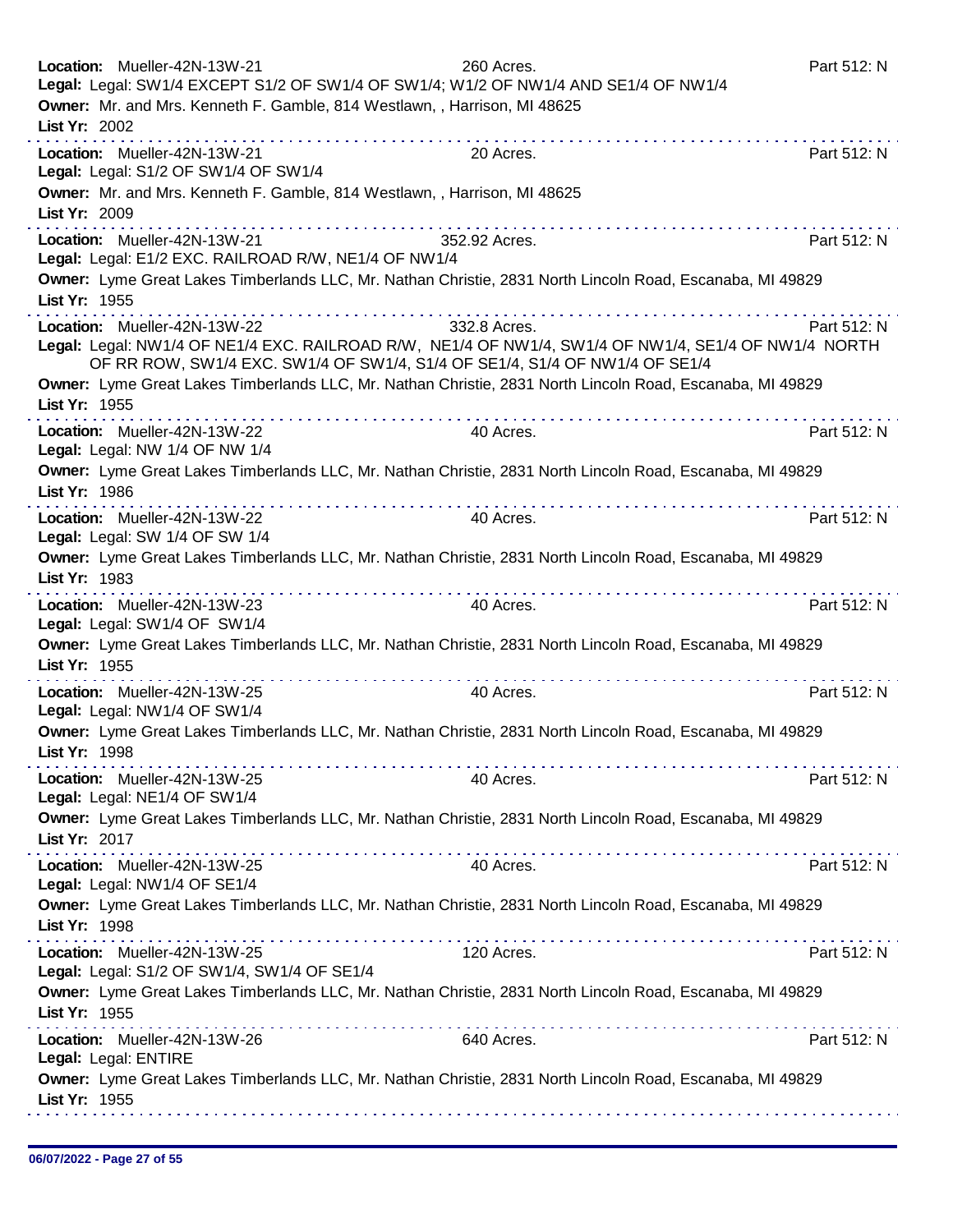| Location: Mueller-42N-13W-27<br>Legal: Legal: SE1/4                                                                                                                                                                   | 160 Acres.        | Part 512: N |
|-----------------------------------------------------------------------------------------------------------------------------------------------------------------------------------------------------------------------|-------------------|-------------|
| Owner: Mr. Edward G. Ginop, et al., 11637 Heilman Road, , Levering, MI 49755<br>List Yr: 1955                                                                                                                         |                   |             |
| Location: Mueller-42N-13W-27<br>Legal: Legal: N1/2                                                                                                                                                                    | .<br>319.6 Acres. | Part 512: N |
| Owner: Lyme Great Lakes Timberlands LLC, Mr. Nathan Christie, 2831 North Lincoln Road, Escanaba, MI 49829<br>List Yr: 1955                                                                                            |                   |             |
| Location: Mueller-42N-13W-27<br>Legal: Legal: N 1/2 OF SW 1/4                                                                                                                                                         | 80 Acres.         | Part 512: N |
| Owner: Lyme Great Lakes Timberlands LLC, Mr. Nathan Christie, 2831 North Lincoln Road, Escanaba, MI 49829<br>List Yr: 1983                                                                                            |                   |             |
| Location: Mueller-42N-13W-28<br>Legal: Legal: NE1/4, NE1/4 OF NW1/4, AND SE1/4 EXC. SW1/4 OF SE1/4                                                                                                                    | 320 Acres.        | Part 512: N |
| Owner: Lyme Great Lakes Timberlands LLC, Mr. Nathan Christie, 2831 North Lincoln Road, Escanaba, MI 49829<br>List Yr: 1955                                                                                            |                   |             |
| Location: Mueller-42N-13W-28<br>Legal: Legal: SW 1/4 OF SE 1/4                                                                                                                                                        | .<br>40 Acres.    | Part 512: N |
| Owner: Lyme Great Lakes Timberlands LLC, Mr. Nathan Christie, 2831 North Lincoln Road, Escanaba, MI 49829<br>List Yr: 1988                                                                                            |                   |             |
| Location: Mueller-42N-13W-30<br>Legal: Legal: NW1/4 OF NW1/4                                                                                                                                                          | 41.6 Acres.       | Part 512: N |
| Owner: Lyme Great Lakes Timberlands LLC, Mr. Nathan Christie, 2831 North Lincoln Road, Escanaba, MI 49829<br>List Yr: 1955                                                                                            |                   |             |
| Location: Mueller-42N-13W-34<br>Legal: Legal: GOV LOT 2 (NE1/4 OF NW1/4), SE1/4 OF NW1/4, GOV LOT 4 (NE1/4 OF SW1/4)<br>Owner: Mr. Edward G. Ginop, et al., 11637 Heilman Road, , Levering, MI 49755<br>List Yr: 1955 | 94 Acres.         | Part 512: N |
| Location: Mueller-42N-13W-35                                                                                                                                                                                          | 120 Acres.        | Part 512: N |
| Legal: Legal: SW1/4 OF NE1/4, NW1/4 OF NW1/4, SE1/4 OF NW1/4<br>Owner: Lyme Great Lakes Timberlands LLC, Mr. Nathan Christie, 2831 North Lincoln Road, Escanaba, MI 49829<br>List Yr: 1955                            |                   |             |
| Location: Mueller-43N-13W-01<br>Legal: Legal: NE 1/4 OF NE 1/4                                                                                                                                                        | 38.1 Acres.       | Part 512: N |
| Owner: Lyme Great Lakes Timberlands LLC, Mr. Nathan Christie, 2831 North Lincoln Road, Escanaba, MI 49829<br>List Yr: 1991                                                                                            |                   |             |
| Location: Seney-46N-14W-04<br>Legal: Legal: SW 1/4 OF SW 1/4                                                                                                                                                          | 40 Acres.         | Part 512: Y |
| Owner: Manulife Investment Management, Annie Hussa, Lakes States Region Manager, 11932N Breezy Point Road,<br>Hayward, WI 54843<br>List Yr: 1981                                                                      |                   |             |
| Location: Seney-46N-14W-05<br>Legal: Legal: SE 1/4                                                                                                                                                                    | 160 Acres.        | Part 512: Y |
| Owner: Manulife Investment Management, Annie Hussa, Lakes States Region Manager, 11932N Breezy Point Road,<br>Hayward, WI 54843                                                                                       |                   |             |
| List Yr: 1981                                                                                                                                                                                                         |                   |             |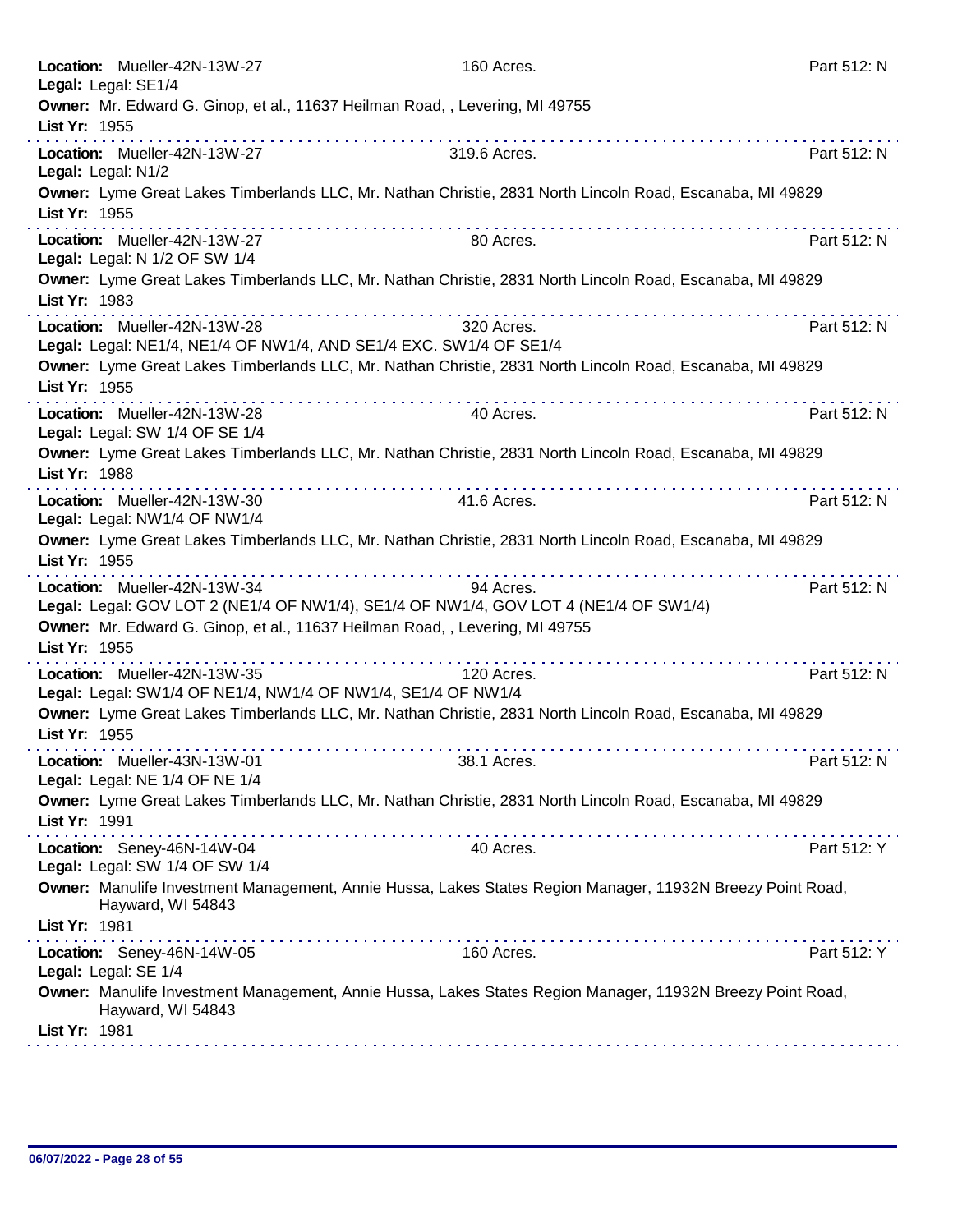| Location: Seney-46N-14W-08                                                                | 200 Acres.                                                                                                 | Part 512: Y |
|-------------------------------------------------------------------------------------------|------------------------------------------------------------------------------------------------------------|-------------|
| Legal: Legal: NE 1/4 OF SE 1/4, NE 1/4                                                    |                                                                                                            |             |
| Hayward, WI 54843                                                                         | Owner: Manulife Investment Management, Annie Hussa, Lakes States Region Manager, 11932N Breezy Point Road, |             |
| List Yr: 1981                                                                             |                                                                                                            |             |
| Location: Seney-46N-14W-09<br>Legal: Legal: NW 1/4 OF SW 1/4, NW 1/4                      | 200 Acres.                                                                                                 | Part 512: Y |
| Hayward, WI 54843                                                                         | Owner: Manulife Investment Management, Annie Hussa, Lakes States Region Manager, 11932N Breezy Point Road, |             |
| List Yr: 1981                                                                             |                                                                                                            |             |
| Location: Seney-46N-14W-14<br>Legal: Legal: W1/2 OF NE1/4, NE1/4 OF NW1/4                 | 120 Acres.                                                                                                 | Part 512: N |
| Owner: Mr. Larry E. Alber, 1680 West Santee Hwy, , Charlotte, MI 48813<br>List Yr: 1976   |                                                                                                            |             |
| Location: Seney-46N-15W-03<br>Legal: Legal: NW 1/4 OF NW 1/4                              | <u>.</u><br>39.85 Acres.                                                                                   | Part 512: Y |
| Hayward, WI 54843                                                                         | Owner: Manulife Investment Management, Annie Hussa, Lakes States Region Manager, 11932N Breezy Point Road, |             |
| List Yr: 1981                                                                             |                                                                                                            |             |
| Location: Seney-46N-15W-03<br>Legal: Legal: SW 1/4, S 1/2 OF NW 1/4                       | 240 Acres.                                                                                                 | Part 512: Y |
| Hayward, WI 54843                                                                         | Owner: Manulife Investment Management, Annie Hussa, Lakes States Region Manager, 11932N Breezy Point Road, |             |
| List Yr: 1981                                                                             | the companies of the companies of the companies of                                                         |             |
| Location: Seney-46N-15W-03<br>Legal: Legal: SW1/4 OF NE1/4, N1/2 OF SE1/4, SW1/4 OF SE1/4 | 160 Acres.                                                                                                 | Part 512: Y |
| Hayward, WI 54843                                                                         | Owner: Manulife Investment Management, Annie Hussa, Lakes States Region Manager, 11932N Breezy Point Road, |             |
| List Yr: 1977                                                                             |                                                                                                            |             |
| Location: Seney-46N-15W-04<br>Legal: Legal: N 1/2                                         | 318.96 Acres.                                                                                              | Part 512: Y |
| Hayward, WI 54843                                                                         | Owner: Manulife Investment Management, Annie Hussa, Lakes States Region Manager, 11932N Breezy Point Road, |             |
| List Yr: 1981                                                                             |                                                                                                            |             |
| Location: Seney-46N-15W-04<br>Legal: Legal: SE 1/4 OF SW 1/4, SE 1/4                      | 200 Acres.                                                                                                 | Part 512: Y |
| Hayward, WI 54843                                                                         | Owner: Manulife Investment Management, Annie Hussa, Lakes States Region Manager, 11932N Breezy Point Road, |             |
| List Yr: 1981                                                                             |                                                                                                            |             |
| Location: Seney-46N-15W-05<br>Legal: Legal: NE 1/4 OF NE 1/4                              | 39.69 Acres.                                                                                               | Part 512: Y |
| Hayward, WI 54843<br>List Yr: 1981                                                        | Owner: Manulife Investment Management, Annie Hussa, Lakes States Region Manager, 11932N Breezy Point Road, |             |
| Location: Seney-46N-15W-07                                                                | 160 Acres.                                                                                                 | Part 512: Y |
|                                                                                           | Legal: Legal: NE1/4 OF NW1/4, SE1/4 OF SE1/4, NW1/4 OF SE1/4, NE1/4 OF SW1/4                               |             |
| Hayward, WI 54843                                                                         | Owner: Manulife Investment Management, Annie Hussa, Lakes States Region Manager, 11932N Breezy Point Road, |             |
| List Yr: 1981                                                                             |                                                                                                            |             |
|                                                                                           |                                                                                                            |             |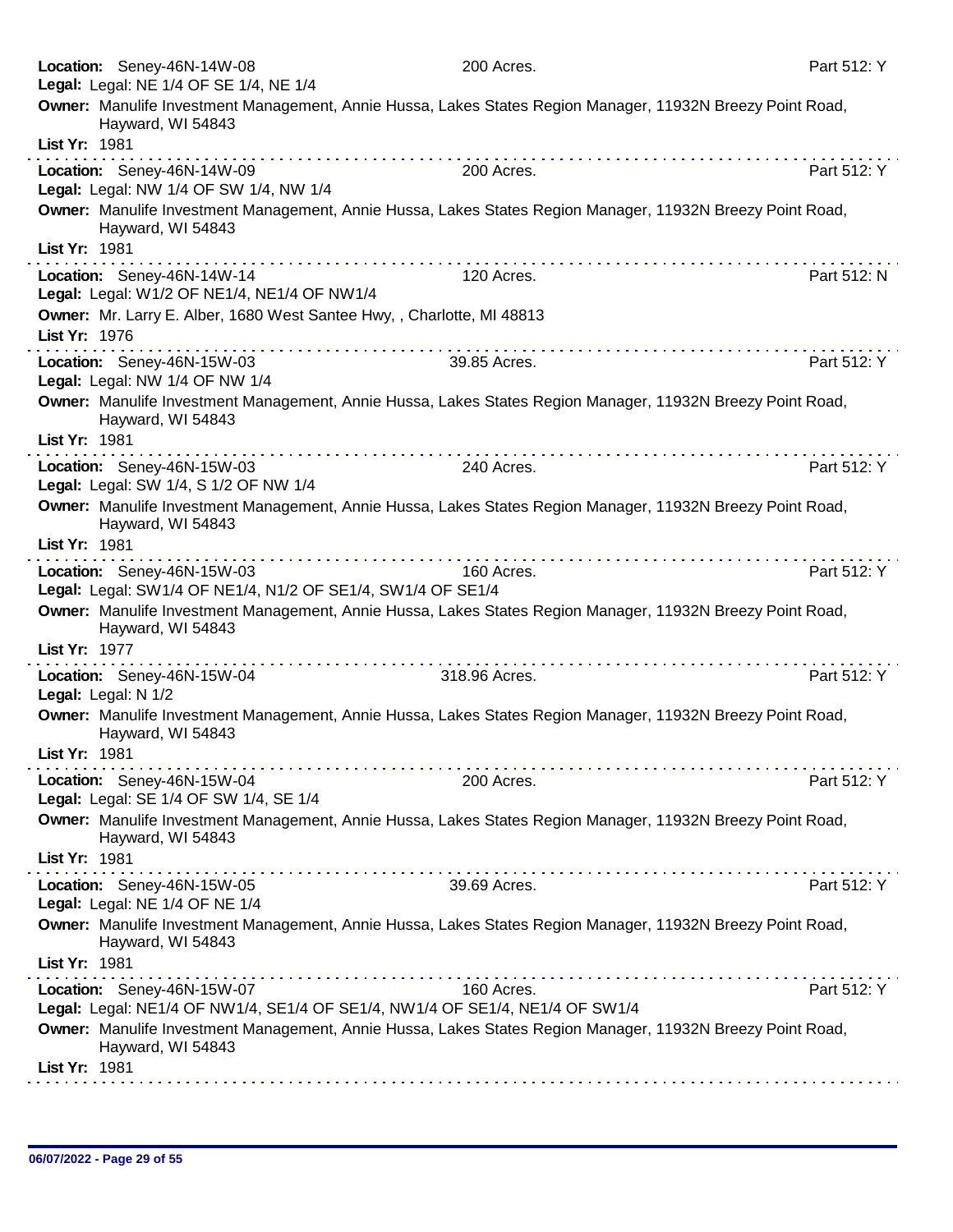|               | Location: Seney-46N-15W-07<br>Legal: Legal: SW 1/4 OF NW 1/4                                           | 37.08 Acres.                                                                                               | Part 512: Y |
|---------------|--------------------------------------------------------------------------------------------------------|------------------------------------------------------------------------------------------------------------|-------------|
|               |                                                                                                        | Owner: Manulife Investment Management, Annie Hussa, Lakes States Region Manager, 11932N Breezy Point Road, |             |
| List Yr: 1981 | Hayward, WI 54843                                                                                      |                                                                                                            |             |
|               | Location: Seney-46N-15W-08                                                                             | 120 Acres.                                                                                                 | Part 512: Y |
|               | Legal: Legal: NE1/4 OF SW1/4, S1/2 OF SW1/4                                                            |                                                                                                            |             |
|               | Hayward, WI 54843                                                                                      | Owner: Manulife Investment Management, Annie Hussa, Lakes States Region Manager, 11932N Breezy Point Road, |             |
| List Yr: 1981 |                                                                                                        |                                                                                                            |             |
|               | Location: Seney-46N-15W-09<br>Legal: Legal: E 1/2 OF E 1/2                                             | 160 Acres.                                                                                                 | Part 512: Y |
|               | Hayward, WI 54843                                                                                      | Owner: Manulife Investment Management, Annie Hussa, Lakes States Region Manager, 11932N Breezy Point Road, |             |
| List Yr: 1981 |                                                                                                        |                                                                                                            |             |
|               | Location: Seney-46N-15W-10<br>Legal: Legal: S1/2 OF NE1/4, NW1/4 OF NE1/4, SE1/4, S1/2 OF SW1/4, NW1/4 | 520 Acres.                                                                                                 | Part 512: Y |
|               | Hayward, WI 54843                                                                                      | Owner: Manulife Investment Management, Annie Hussa, Lakes States Region Manager, 11932N Breezy Point Road, |             |
| List Yr: 1981 | . <b>.</b>                                                                                             |                                                                                                            |             |
|               | Location: Seney-46N-15W-10                                                                             | 40 Acres.                                                                                                  | Part 512: Y |
|               | Legal: Legal: NE 1/4 OF SW 1/4                                                                         |                                                                                                            |             |
|               | Hayward, WI 54843                                                                                      | Owner: Manulife Investment Management, Annie Hussa, Lakes States Region Manager, 11932N Breezy Point Road, |             |
| List Yr: 1985 |                                                                                                        |                                                                                                            |             |
|               | Location: Seney-46N-15W-10<br>Legal: Legal: NW 1/4 OF SW 1/4                                           | 40 Acres.                                                                                                  | Part 512: Y |
| List Yr: 1985 | Hayward, WI 54843                                                                                      | Owner: Manulife Investment Management, Annie Hussa, Lakes States Region Manager, 11932N Breezy Point Road, |             |
|               | Location: Seney-46N-15W-11                                                                             | 40 Acres.                                                                                                  | Part 512: Y |
|               | Legal: Legal: NW 1/4 OF SW 1/4                                                                         |                                                                                                            |             |
|               | Hayward, WI 54843                                                                                      | Owner: Manulife Investment Management, Annie Hussa, Lakes States Region Manager, 11932N Breezy Point Road, |             |
| List Yr: 1981 |                                                                                                        |                                                                                                            |             |
|               | Location: Seney-46N-15W-14<br>Legal: Legal: W 1/2 OF NW 1/4                                            | 80 Acres.                                                                                                  | Part 512: Y |
|               | Hayward, WI 54843                                                                                      | Owner: Manulife Investment Management, Annie Hussa, Lakes States Region Manager, 11932N Breezy Point Road, |             |
| List Yr: 1981 | .                                                                                                      |                                                                                                            |             |
|               | Location: Seney-46N-15W-15<br>Legal: Legal: NW1/4, N1/2 OF S1/2                                        | 320 Acres.                                                                                                 | Part 512: Y |
|               | Hayward, WI 54843                                                                                      | Owner: Manulife Investment Management, Annie Hussa, Lakes States Region Manager, 11932N Breezy Point Road, |             |
| List Yr: 1981 |                                                                                                        |                                                                                                            |             |
|               | Location: Seney-46N-15W-16<br>Legal: Legal: W1/2 OF SW1/4 OF NW1/4                                     | 20 Acres.                                                                                                  | Part 512: Y |
|               | Hayward, WI 54843                                                                                      | Owner: Manulife Investment Management, Annie Hussa, Lakes States Region Manager, 11932N Breezy Point Road, |             |
| List Yr: 1994 |                                                                                                        |                                                                                                            |             |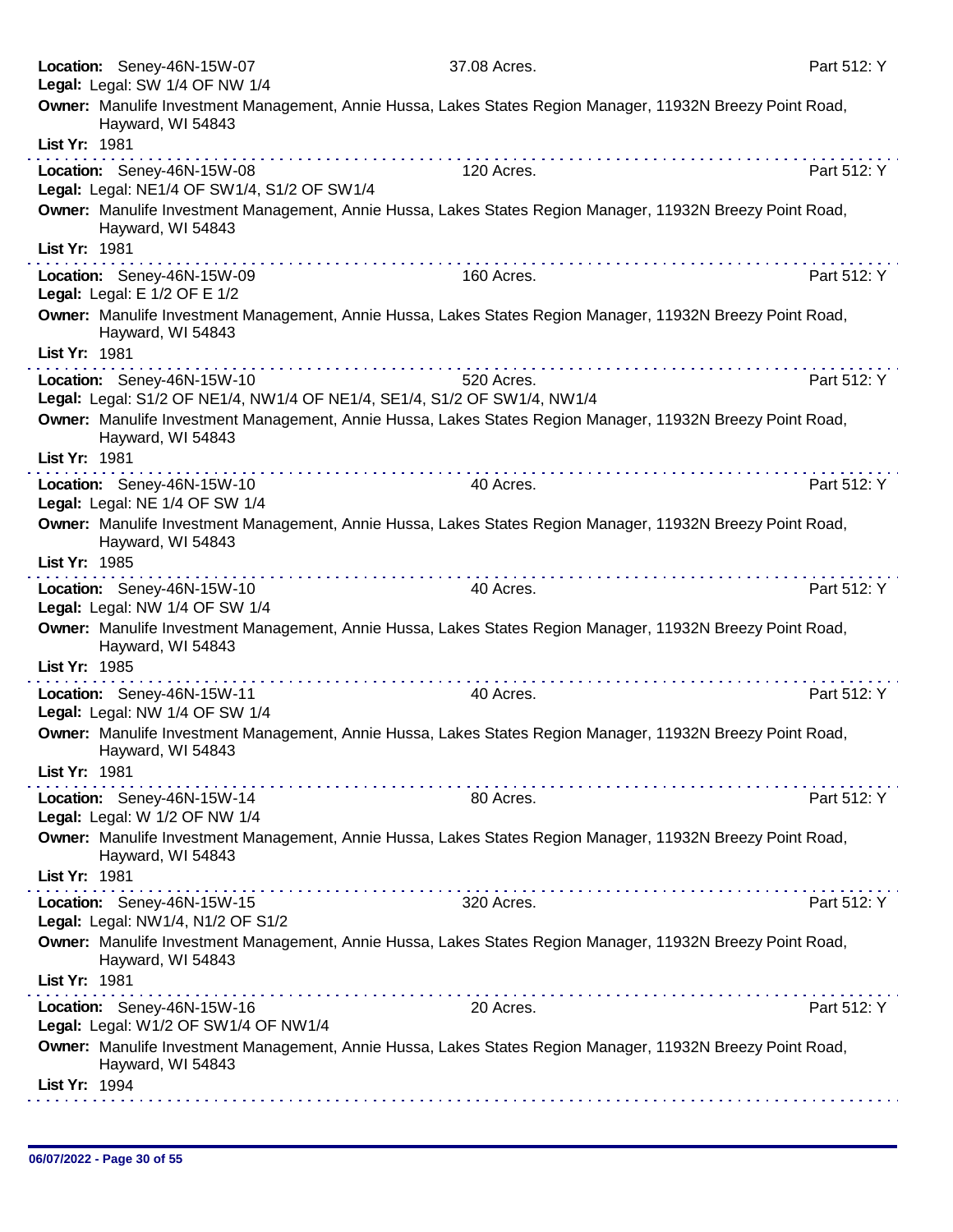|               | Location: Seney-46N-15W-16                                                                                      | 10 Acres.                                                                                                  | Part 512: Y |
|---------------|-----------------------------------------------------------------------------------------------------------------|------------------------------------------------------------------------------------------------------------|-------------|
|               | Legal: Legal: E1/2 OF E1/2 OF SW1/4 OF NW1/4                                                                    |                                                                                                            |             |
|               | Hayward, WI 54843                                                                                               | Owner: Manulife Investment Management, Annie Hussa, Lakes States Region Manager, 11932N Breezy Point Road, |             |
| List Yr: 1994 |                                                                                                                 |                                                                                                            |             |
|               | Location: Seney-46N-15W-16<br>Legal: Legal: N1/2 OF NE1/4, S1/2, NW1/4 OF NW1/4, SE1/4 OF NE1/4, SE1/4 OF NW1/4 | 520 Acres.                                                                                                 | Part 512: Y |
|               | Hayward, WI 54843                                                                                               | Owner: Manulife Investment Management, Annie Hussa, Lakes States Region Manager, 11932N Breezy Point Road, |             |
| List Yr: 1981 |                                                                                                                 |                                                                                                            |             |
|               | Location: Seney-46N-15W-16<br>Legal: Legal: SW 1/4 OF NE 1/4                                                    | 40 Acres.                                                                                                  | Part 512: Y |
|               | Hayward, WI 54843                                                                                               | Owner: Manulife Investment Management, Annie Hussa, Lakes States Region Manager, 11932N Breezy Point Road, |             |
| List Yr: 1982 |                                                                                                                 |                                                                                                            |             |
|               | Location: Seney-46N-15W-17<br>Legal: Legal: N1/2, SW1/4 OF SE1/4, N1/2 OF SE1/4, SE1/4 OF SW1/4, NW1/4 OF SW1/4 | 520 Acres.                                                                                                 | Part 512: Y |
|               | Hayward, WI 54843                                                                                               | Owner: Manulife Investment Management, Annie Hussa, Lakes States Region Manager, 11932N Breezy Point Road, |             |
| List Yr: 1981 |                                                                                                                 |                                                                                                            |             |
|               | Location: Seney-46N-15W-18                                                                                      | 80 Acres.                                                                                                  | Part 512: Y |
|               | Legal: Legal: E 1/2 OF NE 1/4                                                                                   |                                                                                                            |             |
| List Yr: 1981 | Hayward, WI 54843                                                                                               | Owner: Manulife Investment Management, Annie Hussa, Lakes States Region Manager, 11932N Breezy Point Road, |             |
|               |                                                                                                                 |                                                                                                            |             |
|               | Location: Seney-46N-15W-20<br>Legal: Legal: SW 1/4 OF NE 1/4, SE 1/4 OF SE 1/4                                  | 80 Acres.                                                                                                  | Part 512: Y |
| List Yr: 1981 | Hayward, WI 54843                                                                                               | Owner: Manulife Investment Management, Annie Hussa, Lakes States Region Manager, 11932N Breezy Point Road, |             |
|               |                                                                                                                 | 40 Acres.                                                                                                  | Part 512: Y |
|               | Location: Seney-46N-15W-21<br>Legal: Legal: SE1/4 OF NW1/4                                                      |                                                                                                            |             |
|               | Hayward, WI 54843                                                                                               | Owner: Manulife Investment Management, Annie Hussa, Lakes States Region Manager, 11932N Breezy Point Road, |             |
| List Yr: 1994 |                                                                                                                 |                                                                                                            |             |
|               | Location: Seney-46N-15W-21<br>Legal: Legal: S1/2 OF NE1/4, NE1/4 OF SE1/4, SW1/4 OF SW1/4                       | 160 Acres.                                                                                                 | Part 512: Y |
|               | Hayward, WI 54843                                                                                               | Owner: Manulife Investment Management, Annie Hussa, Lakes States Region Manager, 11932N Breezy Point Road, |             |
| List Yr: 1981 |                                                                                                                 |                                                                                                            |             |
|               | Location: Seney-46N-15W-22<br>Legal: Legal: N 1/2 OF S 1/2, S 1/2 OF N 1/2                                      | 320 Acres.                                                                                                 | Part 512: Y |
|               | Hayward, WI 54843                                                                                               | Owner: Manulife Investment Management, Annie Hussa, Lakes States Region Manager, 11932N Breezy Point Road, |             |
| List Yr: 1981 |                                                                                                                 |                                                                                                            |             |
|               | Location: Seney-47N-13W-01<br>Legal: Legal: W1/2                                                                | 313.48 Acres.                                                                                              | Part 512: Y |
|               | Hayward, WI 54843                                                                                               | Owner: Manulife Investment Management, Annie Hussa, Lake States Region Manager, 11932N Breezy Point Road,  |             |
| List Yr: 1981 |                                                                                                                 |                                                                                                            |             |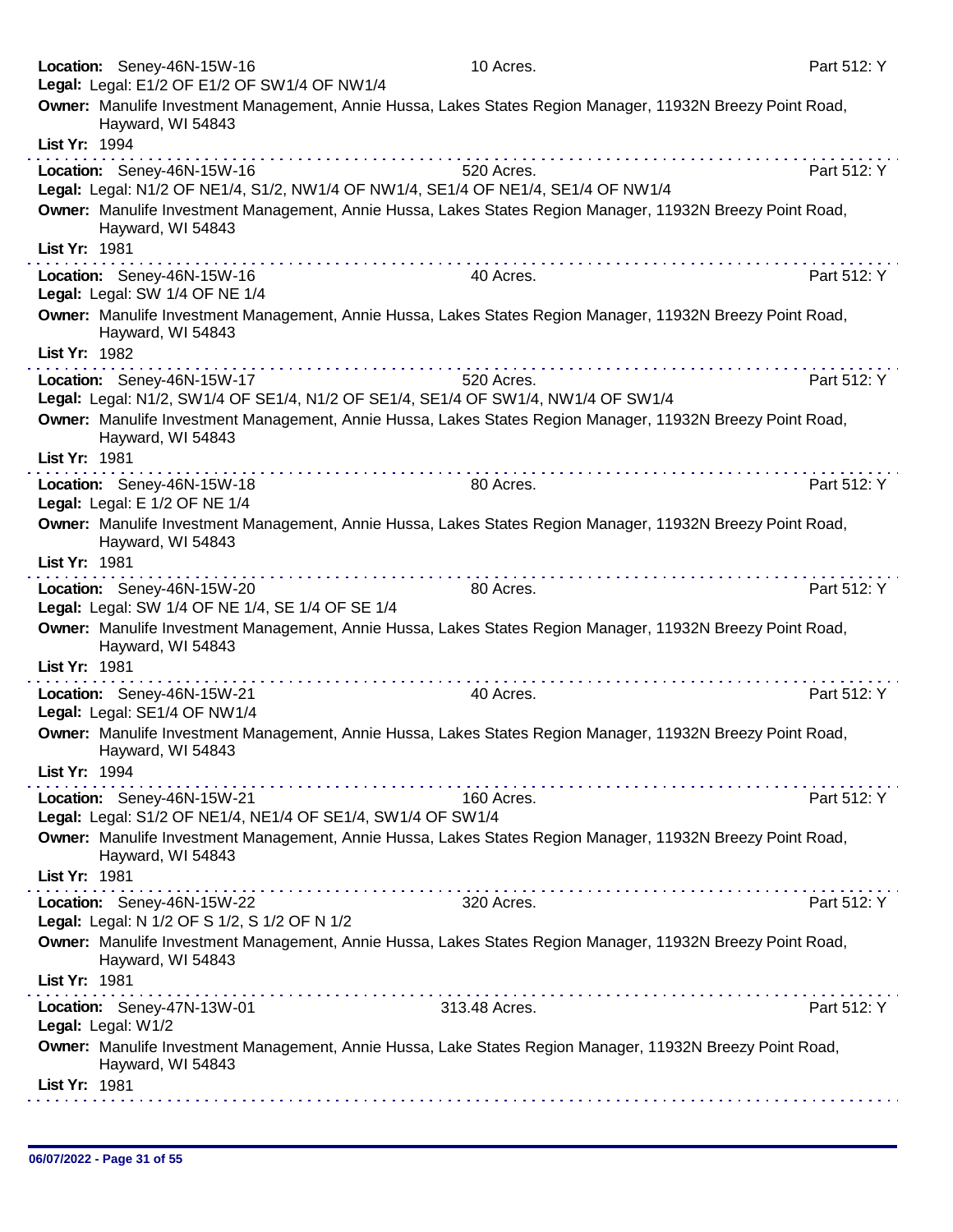|               | Location: Seney-47N-13W-01<br>Legal: Legal: E1/2                                             | 316.99 Acres.                                                                                                                                                                                                                                                                                                                                                                                                                                  | Part 512: Y |
|---------------|----------------------------------------------------------------------------------------------|------------------------------------------------------------------------------------------------------------------------------------------------------------------------------------------------------------------------------------------------------------------------------------------------------------------------------------------------------------------------------------------------------------------------------------------------|-------------|
|               | Hayward, WI 54843                                                                            | Owner: Manulife Investment Management, Annie Hussa, Lakes States Region Manager, 11932N Breezy Point Road,                                                                                                                                                                                                                                                                                                                                     |             |
| List Yr: 1981 |                                                                                              |                                                                                                                                                                                                                                                                                                                                                                                                                                                |             |
|               | Location: Seney-47N-13W-02<br>Legal: Legal: N 1/2                                            | 301.58 Acres.                                                                                                                                                                                                                                                                                                                                                                                                                                  | Part 512: Y |
|               | Hayward, WI 54843                                                                            | Owner: Manulife Investment Management, Annie Hussa, Lakes States Region Manager, 11932N Breezy Point Road,                                                                                                                                                                                                                                                                                                                                     |             |
| List Yr: 1981 | .                                                                                            |                                                                                                                                                                                                                                                                                                                                                                                                                                                |             |
|               | Location: Seney-47N-13W-02<br>Legal: Legal: N 1/2 OF SW 1/4, NW 1/4 OF SE 1/4                | 120 Acres.                                                                                                                                                                                                                                                                                                                                                                                                                                     | Part 512: Y |
|               | Hayward, WI 54843                                                                            | Owner: Manulife Investment Management, Annie Hussa, Lakes States Region Manager, 11932N Breezy Point Road,                                                                                                                                                                                                                                                                                                                                     |             |
| List Yr: 1981 |                                                                                              |                                                                                                                                                                                                                                                                                                                                                                                                                                                |             |
|               | Location: Seney-47N-13W-03<br>Legal: Legal: NE 1/4                                           | 150.39 Acres.                                                                                                                                                                                                                                                                                                                                                                                                                                  | Part 512: Y |
|               | Hayward, WI 54843                                                                            | Owner: Manulife Investment Management, Annie Hussa, Lakes States Region Manager, 11932N Breezy Point Road,                                                                                                                                                                                                                                                                                                                                     |             |
| List Yr: 1981 |                                                                                              |                                                                                                                                                                                                                                                                                                                                                                                                                                                |             |
|               | Location: Seney-47N-13W-03<br>Legal: Legal: NE 1/4 OF SE 1/4                                 | 40 Acres.                                                                                                                                                                                                                                                                                                                                                                                                                                      | Part 512: Y |
|               | Hayward, WI 54843                                                                            | Owner: Manulife Investment Management, Annie Hussa, Lakes States Region Manager, 11932N Breezy Point Road,                                                                                                                                                                                                                                                                                                                                     |             |
| List Yr: 1981 |                                                                                              |                                                                                                                                                                                                                                                                                                                                                                                                                                                |             |
|               | <u> A de alta de alta de alta de alta de alta de al</u><br>Location: Seney-47N-13W-04        | $\label{eq:2.1} \begin{array}{lllllllllllllllllllllll} \mathbf{1}_{\mathbf{1}}&\mathbf{1}_{\mathbf{1}}&\mathbf{1}_{\mathbf{1}}&\mathbf{1}_{\mathbf{1}}&\mathbf{1}_{\mathbf{1}}&\mathbf{1}_{\mathbf{1}}&\mathbf{1}_{\mathbf{1}}&\mathbf{1}_{\mathbf{1}}&\mathbf{1}_{\mathbf{1}}&\mathbf{1}_{\mathbf{1}}&\mathbf{1}_{\mathbf{1}}&\mathbf{1}_{\mathbf{1}}&\mathbf{1}_{\mathbf{1}}&\mathbf{1}_{\mathbf{1}}&\mathbf{1}_{\mathbf{1$<br>345.04 Acres. | Part 512: N |
|               | ROAD AND N1/2 OF SE 1/4                                                                      | Legal: Legal: FRACTIONAL NE1/4 AND FRACTIONAL W1/2 OF NW1/4 AND SE1/4 OF NW1/4 SOUTH OF COUNTY                                                                                                                                                                                                                                                                                                                                                 |             |
|               | Owner: Munising Lands, Inc., Mr. Charles Nebel, 100 East Superior Street, Munising, MI 49862 |                                                                                                                                                                                                                                                                                                                                                                                                                                                |             |
| List Yr: 2000 | .                                                                                            | .                                                                                                                                                                                                                                                                                                                                                                                                                                              |             |
|               | Location: Seney-47N-13W-04                                                                   | 90.76 Acres.                                                                                                                                                                                                                                                                                                                                                                                                                                   | Part 512: Y |
|               | OF SW 1/4)                                                                                   | Legal: Legal: N 1/2 OF SW 1/4 LYING SOUTH AND WEST OF M-77 ROW; SE 1/4 OF SW 1/4 LYING SOUTH AND<br>WEST OF M-77 ROW; NW 1/4 OF NE 1/4 OF GL 1; E 1/2 OF NE 1/4 OF GL 1 (WHICH IS LOCATED IN SW 1/4                                                                                                                                                                                                                                            |             |
|               | Hayward, WI 54843                                                                            | Owner: Manulife Investment Management, Annie Hussa, Lakes States Region Manager, 11932N Breezy Point Road,                                                                                                                                                                                                                                                                                                                                     |             |
| List Yr: 1981 |                                                                                              |                                                                                                                                                                                                                                                                                                                                                                                                                                                |             |
|               | Location: Seney-47N-13W-04                                                                   | 34.44 Acres.                                                                                                                                                                                                                                                                                                                                                                                                                                   | Part 512: N |
|               | SW 1/4 OF SW 1/4)                                                                            | Legal: Legal: N 1/2 OF SW 1/4 LYING NORTH AND EAST OF M-77 ROW; SE 1/4 OF SW 1/4 LYING NORTH AND EAST<br>OF M-77 ROW; NW 1/4 OF GL1; S 1/2 OF S 1/2 OF GL1; SW 1/4 OF NE 1/4 OF GL1 (WHICH IS LOCATED IN                                                                                                                                                                                                                                       |             |
|               | Hayward, WI 54843                                                                            | Owner: Manulife Investment Management, Annie Hussa, Lakes States Region Manager, 11932N Breezy Point Road,                                                                                                                                                                                                                                                                                                                                     |             |
| List Yr: 1981 |                                                                                              |                                                                                                                                                                                                                                                                                                                                                                                                                                                |             |
|               | Location: Seney-47N-13W-05<br>Legal: Legal: S 1/2 EXC FRL E 1/2 OF NE 1/4 OF SE1/4 SE1/4     | 312.8 Acres.                                                                                                                                                                                                                                                                                                                                                                                                                                   | Part 512: Y |
|               | Hayward, WI 54843                                                                            | Owner: Manulife Investment Management, Annie Hussa, Lakes States Region Manager, 11932N Breezy Point Road,                                                                                                                                                                                                                                                                                                                                     |             |
| List Yr: 1981 |                                                                                              |                                                                                                                                                                                                                                                                                                                                                                                                                                                |             |
|               |                                                                                              |                                                                                                                                                                                                                                                                                                                                                                                                                                                |             |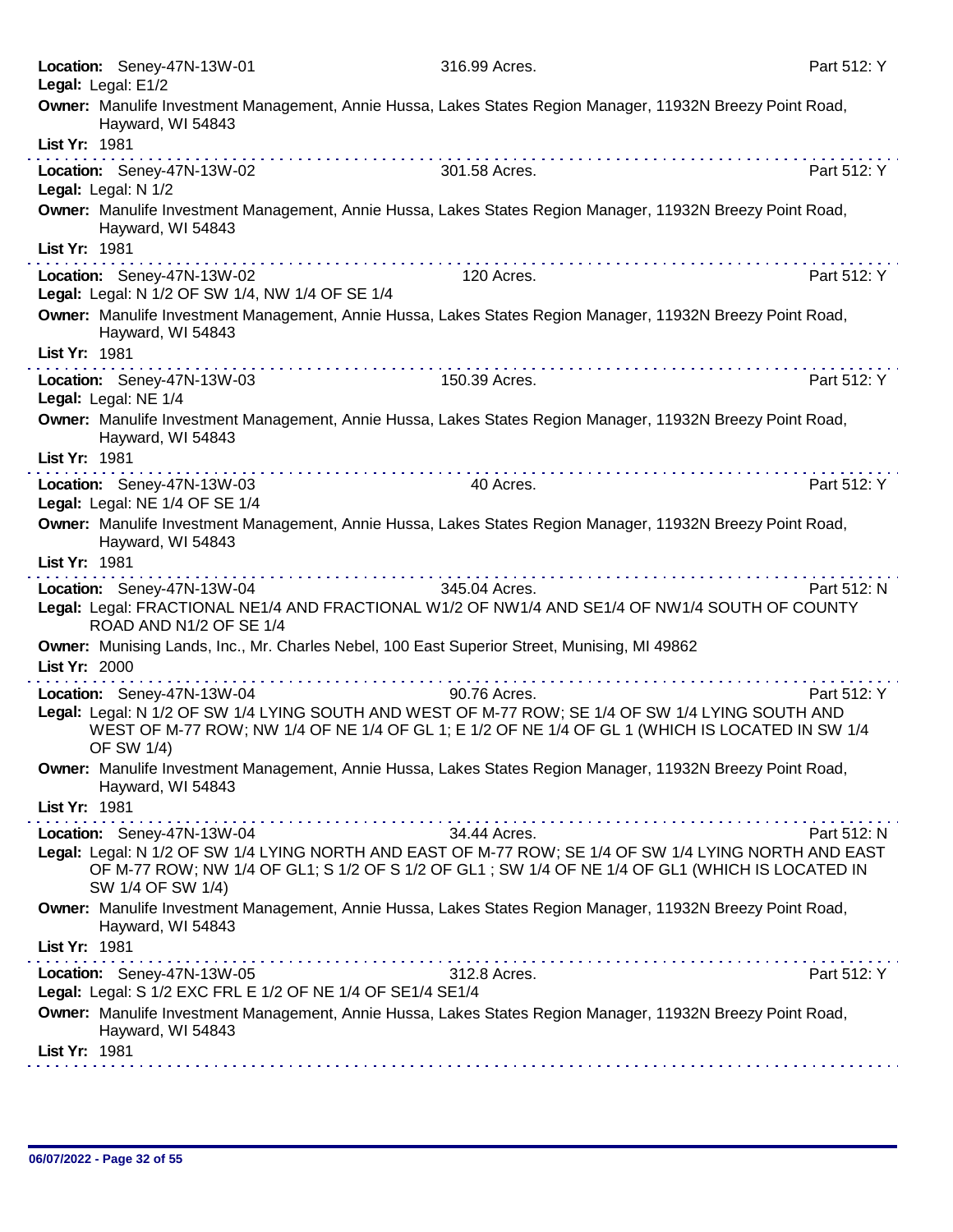| Location: Seney-47N-13W-05<br>Part 512: Y<br>68.39 Acres.<br>Legal: Legal: N 1/2 OF NE 1/4 EXCEPT THAT PART OF NW 1/4 OF NE 1/4 WHICH LIES SOUTHWESTERLY OF A LINE<br>275 FT NORTH EASTERLY OF, MEASURED AT RIGHT ANGLES AND PARALLEL TO, THE CENTERLINE OF<br>EXISTING HIGHWAY M-77 AND EXCEPT HIGHWAY ROW                                                                                                                                                                                                         |  |
|---------------------------------------------------------------------------------------------------------------------------------------------------------------------------------------------------------------------------------------------------------------------------------------------------------------------------------------------------------------------------------------------------------------------------------------------------------------------------------------------------------------------|--|
| Owner: Manulife Investment Management, Annie Hussa, Lakes States Region Manager, 11932N Breezy Point Road,<br>Hayward, WI 54843<br>List Yr: 1981                                                                                                                                                                                                                                                                                                                                                                    |  |
|                                                                                                                                                                                                                                                                                                                                                                                                                                                                                                                     |  |
| Location: Seney-47N-13W-06<br>35.57 Acres.<br>Part 512: N<br>Legal: Legal: SW 1/4 OF SW 1/4                                                                                                                                                                                                                                                                                                                                                                                                                         |  |
| Owner: Manulife Investment Management, Annie Hussa, Lake States Region Manager, 11932N Breezy Point Road,<br>Hayward, WI 54843                                                                                                                                                                                                                                                                                                                                                                                      |  |
| List Yr: 1981                                                                                                                                                                                                                                                                                                                                                                                                                                                                                                       |  |
| Location: Seney-47N-13W-06<br>Part 512: Y<br>20 Acres.                                                                                                                                                                                                                                                                                                                                                                                                                                                              |  |
| Legal: Legal: E1/2 OF NW1/4 OF SE1/4                                                                                                                                                                                                                                                                                                                                                                                                                                                                                |  |
| Owner: Manulife Investment Management, Annie Hussa, Lakes States Region Manager, 11932N Breezy Point Road,<br>Hayward, WI 54843<br>List Yr: 1988                                                                                                                                                                                                                                                                                                                                                                    |  |
|                                                                                                                                                                                                                                                                                                                                                                                                                                                                                                                     |  |
| Part 512: Y<br>Location: Seney-47N-13W-06<br>120 Acres.<br>Legal: Legal: S 1/2 OF SE 1/4, NE 1/4 OF SE 1/4                                                                                                                                                                                                                                                                                                                                                                                                          |  |
| Owner: Manulife Investment Management, Annie Hussa, Lakes States Region Manager, 11932N Breezy Point Road,<br>Hayward, WI 54843                                                                                                                                                                                                                                                                                                                                                                                     |  |
| List Yr: 1981                                                                                                                                                                                                                                                                                                                                                                                                                                                                                                       |  |
| 40 Acres.<br>Part 512: N<br>Location: Seney-47N-13W-07<br>Legal: Legal: SE1/4 OF NW1/4                                                                                                                                                                                                                                                                                                                                                                                                                              |  |
| Owner: Munising Lands, Inc., Mr. Charles Nebel, 100 East Superior Street, Munising, MI 49862                                                                                                                                                                                                                                                                                                                                                                                                                        |  |
| List Yr: 2000                                                                                                                                                                                                                                                                                                                                                                                                                                                                                                       |  |
| Part 512: N<br>Location: Seney-47N-13W-07<br>40 Acres.<br>Legal: Legal: NE1/4 OF SW1/4                                                                                                                                                                                                                                                                                                                                                                                                                              |  |
| Owner: Greenleaf Timber Holding, Inc., Jordan Triest, President, P.O. Box 386, Powers, MI 49874<br>List Yr: 2018                                                                                                                                                                                                                                                                                                                                                                                                    |  |
| .<br>Location: Seney-47N-13W-07<br>35.63 Acres.<br>Part 512: N                                                                                                                                                                                                                                                                                                                                                                                                                                                      |  |
| Legal: Legal: NW 1/4 OF NW 1/4                                                                                                                                                                                                                                                                                                                                                                                                                                                                                      |  |
| Owner: Manulife Investment Management, Annie Hussa, Lake States Region Manager, 11932N Breezy Point Road,<br>Hayward, WI 54843                                                                                                                                                                                                                                                                                                                                                                                      |  |
| List Yr: 1981<br>in a change and a change of<br>.                                                                                                                                                                                                                                                                                                                                                                                                                                                                   |  |
| Location: Seney-47N-13W-07<br>Part 512: Y<br>40 Acres.<br>Legal: Legal: SE 1/4 OF NE 1/4                                                                                                                                                                                                                                                                                                                                                                                                                            |  |
| Owner: Manulife Investment Management, Annie Hussa, Lakes States Region Manager, 11932N Breezy Point Road,                                                                                                                                                                                                                                                                                                                                                                                                          |  |
| Hayward, WI 54843                                                                                                                                                                                                                                                                                                                                                                                                                                                                                                   |  |
| List Yr: 1981                                                                                                                                                                                                                                                                                                                                                                                                                                                                                                       |  |
| 80 Acres.<br>Part 512: Y<br>Location: Seney-47N-13W-07<br>Legal: Legal: E 1/2 OF SE 1/4                                                                                                                                                                                                                                                                                                                                                                                                                             |  |
| Owner: Manulife Investment Management, Annie Hussa, Lakes States Region Manager, 11932N Breezy Point Road,<br>Hayward, WI 54843                                                                                                                                                                                                                                                                                                                                                                                     |  |
|                                                                                                                                                                                                                                                                                                                                                                                                                                                                                                                     |  |
| List Yr: 1981                                                                                                                                                                                                                                                                                                                                                                                                                                                                                                       |  |
| $\mathcal{L}^{\mathcal{A}}(\mathcal{A}^{\mathcal{A}}(\mathcal{A}^{\mathcal{A}}(\mathcal{A}^{\mathcal{A}}(\mathcal{A}^{\mathcal{A}}(\mathcal{A}^{\mathcal{A}}(\mathcal{A}^{\mathcal{A}}(\mathcal{A}^{\mathcal{A}}(\mathcal{A}^{\mathcal{A}}(\mathcal{A}^{\mathcal{A}}(\mathcal{A}^{\mathcal{A}}(\mathcal{A}^{\mathcal{A}}(\mathcal{A}^{\mathcal{A}}(\mathcal{A}^{\mathcal{A}}(\mathcal{A}^{\mathcal{A}}(\mathcal{A}^{\mathcal{A}}(\mathcal{A}^{\mathcal{A$<br>Part 512: Y<br>80 Acres.<br>Location: Seney-47N-13W-07 |  |
| Legal: Legal: N 1/2 OF NE 1/4                                                                                                                                                                                                                                                                                                                                                                                                                                                                                       |  |
| Owner: Manulife Investment Management, Annie Hussa, Lakes States Region Manager, 11932N Breezy Point Road,<br>Hayward, WI 54843                                                                                                                                                                                                                                                                                                                                                                                     |  |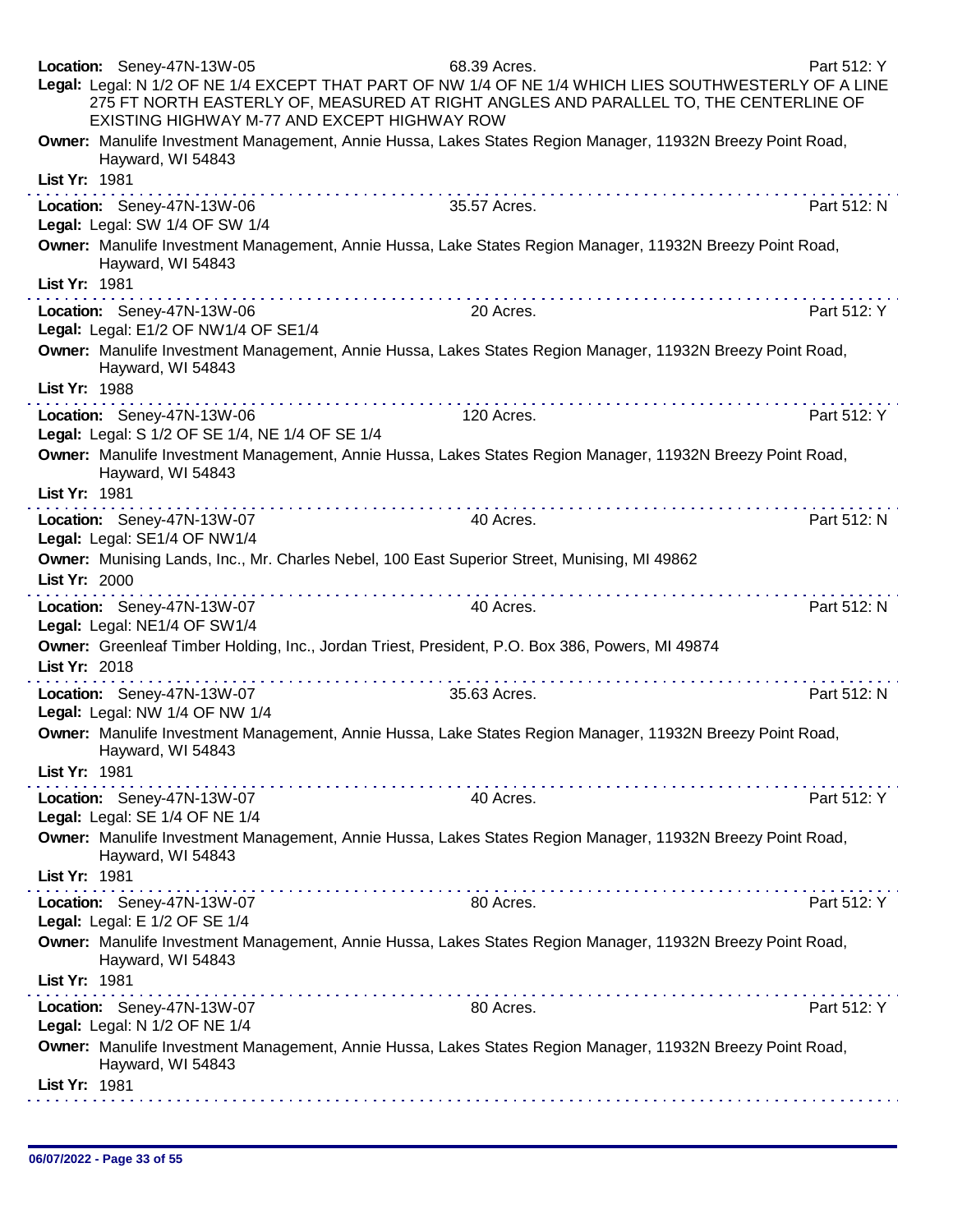|               | Location: Seney-47N-13W-08<br>Legal: Legal: ENTIRE                                              | 618.9 Acres.                                                                                                                                                                                         | Part 512: Y |
|---------------|-------------------------------------------------------------------------------------------------|------------------------------------------------------------------------------------------------------------------------------------------------------------------------------------------------------|-------------|
|               | Hayward, WI 54843                                                                               | Owner: Manulife Investment Management, Annie Hussa, Lakes States Region Manager, 11932N Breezy Point Road,                                                                                           |             |
| List Yr: 1981 |                                                                                                 |                                                                                                                                                                                                      |             |
|               | Location: Seney-47N-13W-09<br>Legal: Legal: SE1/4 OF SE1/4                                      | 40 Acres.                                                                                                                                                                                            | Part 512: N |
|               | Owner: Greenleaf Timber Holding, Inc., Jordan Triest, President, P.O. Box 386, Powers, MI 49874 |                                                                                                                                                                                                      |             |
| List Yr: 2017 |                                                                                                 |                                                                                                                                                                                                      |             |
|               | Location: Seney-47N-13W-09                                                                      | 72 Acres.<br>Legal: Legal: N1/2 SE1/4 Exc a strip of land 550' in width extending 275' each side of centerline of M-77                                                                               | Part 512: N |
|               | Owner: Greenleaf Timber Holding, Inc., Jordan Triest, President, P.O. Box 386, Powers, MI 49874 |                                                                                                                                                                                                      |             |
| List Yr: 2020 |                                                                                                 |                                                                                                                                                                                                      |             |
|               | Location: Seney-47N-13W-09                                                                      | 13.84 Acres.                                                                                                                                                                                         | Part 512: Y |
|               | OF SW1/4 OF NW1/4;                                                                              | Legal: Legal: PART OF GOV LOT 2 DESCRIBED AS E1/2 OF NE1/4 OF SW1/4 OF NW1/4; AND SE1/4 OF SW1/4 OF<br>NW1/4; AND FRA CTIONAL S1/2 OF SW1/4 OF SW1/4 OF NW1/4; AND FRACTIONAL S1/2 OF NE1/4 OF SW1/4 |             |
| List Yr: 1983 | Hayward, WI 54843                                                                               | Owner: Manulife Investment Management, Annie Hussa, Lakes States Region Manager, 11932N Breezy Point Road,                                                                                           |             |
|               | Location: Seney-47N-13W-09                                                                      | 5.46 Acres.                                                                                                                                                                                          | Part 512: N |
|               |                                                                                                 | Legal: Legal: PART OF GOV LOT 2 DESCRIBED AS W1/2 OF NE1/4 OF SW1/4 OF NW1/4; AND FRACTIONAL NE1/4<br>OF NW1/4 OF SW1 /4 OF NW1/4; AND FRACTIONAL N1/2 OF NE1/4 OF SW1/4 OF SW1/4 OF NW1/4;          |             |
|               | Hayward, WI 54843                                                                               | Owner: Manulife Investment Management, Annie Hussa, Lakes States Region Manager, 11932N Breezy Point Road,                                                                                           |             |
| List Yr: 1983 |                                                                                                 |                                                                                                                                                                                                      |             |
|               | Location: Seney-47N-13W-09<br>Legal: Legal: GOV. LOT 1, EXC. SOUTH 330 FT                       | 9.2 Acres.                                                                                                                                                                                           | Part 512: N |
|               | Hayward, WI 54843                                                                               | Owner: Manulife Investment Management, Annie Hussa, Lakes States Region Manager, 11932N Breezy Point Road,                                                                                           |             |
| List Yr: 1981 |                                                                                                 |                                                                                                                                                                                                      |             |
|               | Location: Seney-47N-13W-09<br>Legal: Legal: E 1/2 OF NW 1/4                                     | 80 Acres.                                                                                                                                                                                            | Part 512: Y |
|               | Hayward, WI 54843                                                                               | Owner: Manulife Investment Management, Annie Hussa, Lakes States Region Manager, 11932N Breezy Point Road,                                                                                           |             |
| List Yr: 1981 |                                                                                                 |                                                                                                                                                                                                      |             |
|               | Location: Seney-47N-13W-09<br>Legal: Legal: NE 1/4 OF SW 1/4                                    | 40 Acres.                                                                                                                                                                                            | Part 512: Y |
|               | Hayward, WI 54843                                                                               | Owner: Manulife Investment Management, Annie Hussa, Lakes States Region Manager, 11932N Breezy Point Road,                                                                                           |             |
| List Yr: 1981 |                                                                                                 |                                                                                                                                                                                                      |             |
|               | Location: Seney-47N-13W-09<br>Legal: Legal: NW 1/4 OF SW1/4, GOV. LOT 3                         | 35.3 Acres.                                                                                                                                                                                          | Part 512: Y |
| List Yr: 1981 | Hayward, WI 54843                                                                               | Owner: Manulife Investment Management, Annie Hussa, Lakes States Region Manager, 11932N Breezy Point Road,                                                                                           |             |
|               | Location: Seney-47N-13W-09                                                                      | 80 Acres.                                                                                                                                                                                            | Part 512: Y |
|               | Legal: Legal: S 1/2 OF SW 1/4                                                                   |                                                                                                                                                                                                      |             |
|               | Hayward, WI 54843                                                                               | Owner: Manulife Investment Management, Annie Hussa, Lakes States Region Manager, 11932N Breezy Point Road,                                                                                           |             |
| List Yr: 1981 |                                                                                                 |                                                                                                                                                                                                      |             |
|               |                                                                                                 |                                                                                                                                                                                                      |             |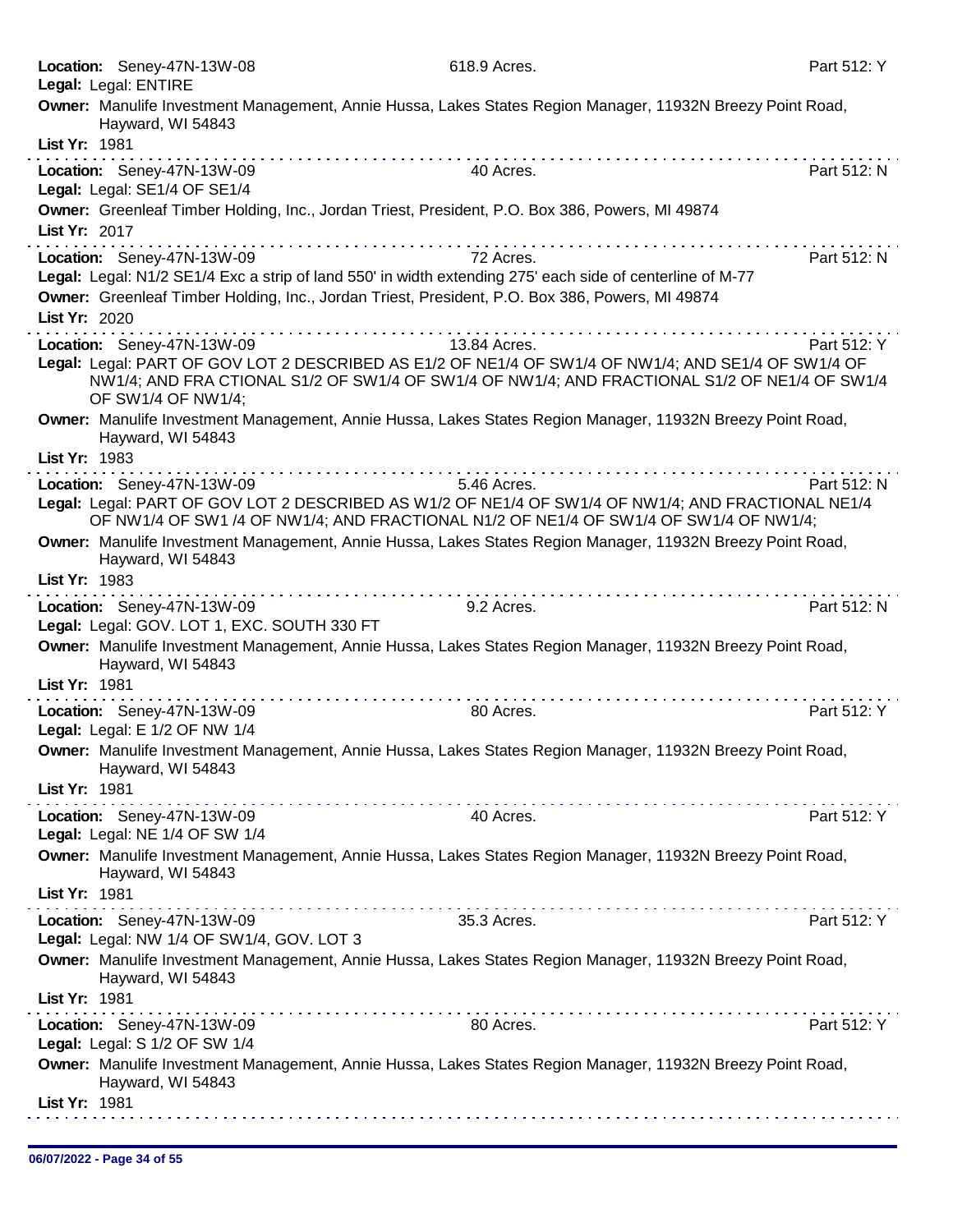| Location: Seney-47N-13W-10<br>40 Acres.<br>Legal: Legal: NW1/4 SW1/4                                                                                                                                                                                                                                                                                                                                                                                                                                    | Part 512: N |
|---------------------------------------------------------------------------------------------------------------------------------------------------------------------------------------------------------------------------------------------------------------------------------------------------------------------------------------------------------------------------------------------------------------------------------------------------------------------------------------------------------|-------------|
| Owner: Greenleaf Timber Holding, Inc., Jordan Triest, President, P.O. Box 386, Powers, MI 49874                                                                                                                                                                                                                                                                                                                                                                                                         |             |
| List Yr: 2020                                                                                                                                                                                                                                                                                                                                                                                                                                                                                           |             |
| Location: Seney-47N-13W-12<br>640 Acres.<br>Legal: Legal: ENTIRE                                                                                                                                                                                                                                                                                                                                                                                                                                        | Part 512: Y |
| Owner: Manulife Investment Management, Annie Hussa, Lakes States Region Manager, 11932N Breezy Point Road,<br>Hayward, WI 54843                                                                                                                                                                                                                                                                                                                                                                         |             |
| List Yr: 1981                                                                                                                                                                                                                                                                                                                                                                                                                                                                                           |             |
| Location: Seney-47N-13W-17<br>360 Acres.<br>Legal: Legal: N1/2 OF NE1/4, NW1/4, SW1/4 OF NE1/4, N1/2 OF SW1/4                                                                                                                                                                                                                                                                                                                                                                                           | Part 512: Y |
| Owner: Manulife Investment Management, Annie Hussa, Lakes States Region Manager, 11932N Breezy Point Road,<br>Hayward, WI 54843                                                                                                                                                                                                                                                                                                                                                                         |             |
| List Yr: 1981                                                                                                                                                                                                                                                                                                                                                                                                                                                                                           |             |
| 30 Acres.<br>Location: Seney-47N-13W-18<br>Legal: Legal: NE 1/4 OF NE 1/4 EXC. SW 1/4 OF NE 1/4 OF NE 1/4                                                                                                                                                                                                                                                                                                                                                                                               | Part 512: N |
| Owner: Manulife Investment Management, Annie Hussa, Lake States Region Manager, 11932N Breezy Point Road,<br>Hayward, WI 54843                                                                                                                                                                                                                                                                                                                                                                          |             |
| List Yr: 1988                                                                                                                                                                                                                                                                                                                                                                                                                                                                                           |             |
| 40 Acres.<br>Location: Seney-47N-13W-18<br>Legal: Legal: NE 1/4 OF SE 1/4                                                                                                                                                                                                                                                                                                                                                                                                                               | Part 512: Y |
| Owner: Manulife Investment Management, Annie Hussa, Lakes States Region Manager, 11932N Breezy Point Road,<br>Hayward, WI 54843                                                                                                                                                                                                                                                                                                                                                                         |             |
| List Yr: 1986                                                                                                                                                                                                                                                                                                                                                                                                                                                                                           |             |
| $\mathcal{L}^{\mathcal{A}}(\mathcal{A},\mathcal{A},\mathcal{A},\mathcal{A},\mathcal{A},\mathcal{A},\mathcal{A},\mathcal{A},\mathcal{A},\mathcal{A},\mathcal{A},\mathcal{A},\mathcal{A},\mathcal{A},\mathcal{A},\mathcal{A},\mathcal{A},\mathcal{A},\mathcal{A},\mathcal{A},\mathcal{A},\mathcal{A},\mathcal{A},\mathcal{A},\mathcal{A},\mathcal{A},\mathcal{A},\mathcal{A},\mathcal{A},\mathcal{A},\mathcal{A},\mathcal{A},\mathcal{A},\mathcal{A},\mathcal$<br>Location: Seney-47N-13W-18<br>30 Acres. | Part 512: Y |
| Legal: Legal: SE1/4 OF NE1/4 EXC. NW1/4 OF SE1/4 OF NE1/4                                                                                                                                                                                                                                                                                                                                                                                                                                               |             |
| Owner: Manulife Investment Management, Annie Hussa, Lakes States Region Manager, 11932N Breezy Point Road,<br>Hayward, WI 54843                                                                                                                                                                                                                                                                                                                                                                         |             |
| List Yr: 1981                                                                                                                                                                                                                                                                                                                                                                                                                                                                                           |             |
| Location: Seney-47N-14W-01<br>598.65 Acres.<br>Legal: Legal: ENTIRE, EXC. NE 1/4 OF NE 1/4                                                                                                                                                                                                                                                                                                                                                                                                              | Part 512: Y |
| Owner: Manulife Investment Management, Annie Hussa, Lakes States Region Manager, 11932N Breezy Point Road,<br>Hayward, WI 54843                                                                                                                                                                                                                                                                                                                                                                         |             |
| List Yr: 1981                                                                                                                                                                                                                                                                                                                                                                                                                                                                                           |             |
| Location: Seney-47N-14W-02<br>637.05 Acres.<br>Legal: Legal: ENTIRE                                                                                                                                                                                                                                                                                                                                                                                                                                     | Part 512: Y |
| Owner: Manulife Investment Management, Annie Hussa, Lakes States Region Manager, 11932N Breezy Point Road,<br>Hayward, WI 54843                                                                                                                                                                                                                                                                                                                                                                         |             |
| List Yr: 1981                                                                                                                                                                                                                                                                                                                                                                                                                                                                                           |             |
| 157.77 Acres.<br>Location: Seney-47N-14W-03<br>Legal: Legal: NE 1/4                                                                                                                                                                                                                                                                                                                                                                                                                                     | Part 512: Y |
| Owner: Manulife Investment Management, Annie Hussa, Lakes States Region Manager, 11932N Breezy Point Road,<br>Hayward, WI 54843                                                                                                                                                                                                                                                                                                                                                                         |             |
| List Yr: 1981<br>$\mathcal{L}^{\mathcal{A}}(\mathcal{A},\mathcal{A},\mathcal{A},\mathcal{A},\mathcal{A},\mathcal{A},\mathcal{A},\mathcal{A},\mathcal{A},\mathcal{A},\mathcal{A},\mathcal{A},\mathcal{A},\mathcal{A},\mathcal{A},\mathcal{A},\mathcal{A},\mathcal{A},\mathcal{A},\mathcal{A},\mathcal{A},\mathcal{A},\mathcal{A},\mathcal{A},\mathcal{A},\mathcal{A},\mathcal{A},\mathcal{A},\mathcal{A},\mathcal{A},\mathcal{A},\mathcal{A},\mathcal{A},\mathcal{A},\mathcal$                           |             |
| 39.08 Acres.<br>Location: Seney-47N-14W-03<br>Legal: Legal: NE 1/4 OF NW 1/4                                                                                                                                                                                                                                                                                                                                                                                                                            | Part 512: Y |
| Owner: Manulife Investment Management, Annie Hussa, Lakes States Region Manager, 11932N Breezy Point Road,<br>Hayward, WI 54843                                                                                                                                                                                                                                                                                                                                                                         |             |
| List Yr: 1981                                                                                                                                                                                                                                                                                                                                                                                                                                                                                           |             |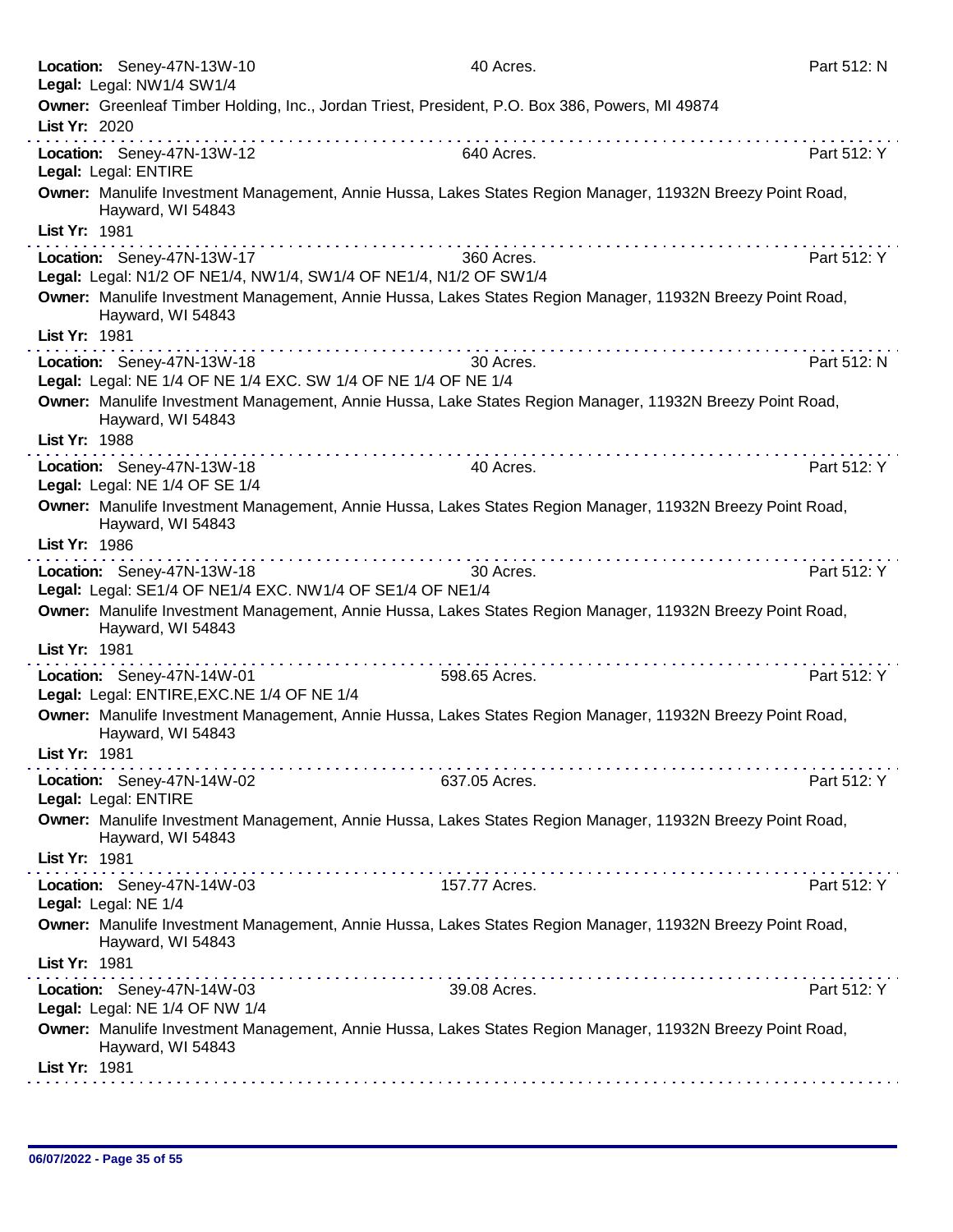|                      | Location: Seney-47N-14W-03<br>Legal: Legal: SE1/4, E1/2 OF SW1/4, S1/2 OF NW1/4           | 320 Acres.                                                                                                 | Part 512: Y |
|----------------------|-------------------------------------------------------------------------------------------|------------------------------------------------------------------------------------------------------------|-------------|
|                      | Hayward, WI 54843                                                                         | Owner: Manulife Investment Management, Annie Hussa, Lakes States Region Manager, 11932N Breezy Point Road, |             |
| List Yr: 1981        |                                                                                           |                                                                                                            |             |
|                      | Location: Seney-47N-14W-04<br>Legal: Legal: NW 1/4 OF NE 1/4 EXC. NW1/4 OF NW1/4 OF NE1/4 | 28.45 Acres.                                                                                               | Part 512: Y |
|                      | Hayward, WI 54843                                                                         | Owner: Manulife Investment Management, Annie Hussa, Lakes States Region Manager, 11932N Breezy Point Road, |             |
| List Yr: 1986        |                                                                                           |                                                                                                            |             |
|                      | Location: Seney-47N-14W-04<br>Legal: Legal: S 1/2 OF NE 1/4                               | 80 Acres.                                                                                                  | Part 512: Y |
|                      | Hayward, WI 54843                                                                         | Owner: Manulife Investment Management, Annie Hussa, Lakes States Region Manager, 11932N Breezy Point Road, |             |
| List Yr: 1981        |                                                                                           |                                                                                                            |             |
|                      | Location: Seney-47N-14W-04<br>Legal: Legal: E 1/2 OF NW 1/4                               | 78.86 Acres.                                                                                               | Part 512: Y |
|                      | Hayward, WI 54843                                                                         | Owner: Manulife Investment Management, Annie Hussa, Lakes States Region Manager, 11932N Breezy Point Road, |             |
| List Yr: 1981        |                                                                                           |                                                                                                            |             |
|                      | Location: Seney-47N-14W-05<br>Legal: Legal: NW 1/4 OF NE 1/4                              | 39.03 Acres.                                                                                               | Part 512: Y |
|                      | Hayward, WI 54843                                                                         | Owner: Manulife Investment Management, Annie Hussa, Lakes States Region Manager, 11932N Breezy Point Road, |             |
| List Yr: 1981        |                                                                                           |                                                                                                            |             |
| Legal: Legal: NW 1/4 | Location: Seney-47N-14W-05                                                                | 158.84 Acres.                                                                                              | Part 512: Y |
|                      | Hayward, WI 54843                                                                         | Owner: Manulife Investment Management, Annie Hussa, Lakes States Region Manager, 11932N Breezy Point Road, |             |
| List Yr: 1981        |                                                                                           |                                                                                                            |             |
|                      | Location: Seney-47N-14W-06<br>Legal: Legal: E 1/2 OF NE 1/4                               | 79.57 Acres.                                                                                               | Part 512: Y |
|                      | Hayward, WI 54843                                                                         | Owner: Manulife Investment Management, Annie Hussa, Lakes States Region Manager, 11932N Breezy Point Road, |             |
| List Yr: 1981        |                                                                                           |                                                                                                            |             |
|                      | Location: Seney-47N-14W-07<br>Legal: Legal: SE1/4 NE1/4                                   | 40 Acres.                                                                                                  | Part 512: N |
|                      |                                                                                           | Owner: Greenleaf Timber Holding, Inc., Jordan Triest, President, P.O. Box 386, Powers, MI 49874            |             |
| List Yr: 2020        |                                                                                           |                                                                                                            |             |
|                      | Location: Seney-47N-14W-08<br>Legal: Legal: SW 1/4 OF NE 1/4                              | 40 Acres.                                                                                                  | Part 512: Y |
| List Yr: 1987        | Hayward, WI 54843                                                                         | Owner: Manulife Investment Management, Annie Hussa, Lakes States Region Manager, 11932N Breezy Point Road, |             |
|                      | Location: Seney-47N-14W-08<br>Legal: Legal: W 1/2 OF NW 1/4                               | 80 Acres.                                                                                                  | Part 512: Y |
|                      | Hayward, WI 54843                                                                         | Owner: Manulife Investment Management, Annie Hussa, Lakes States Region Manager, 11932N Breezy Point Road, |             |
| List Yr: 1981        |                                                                                           |                                                                                                            |             |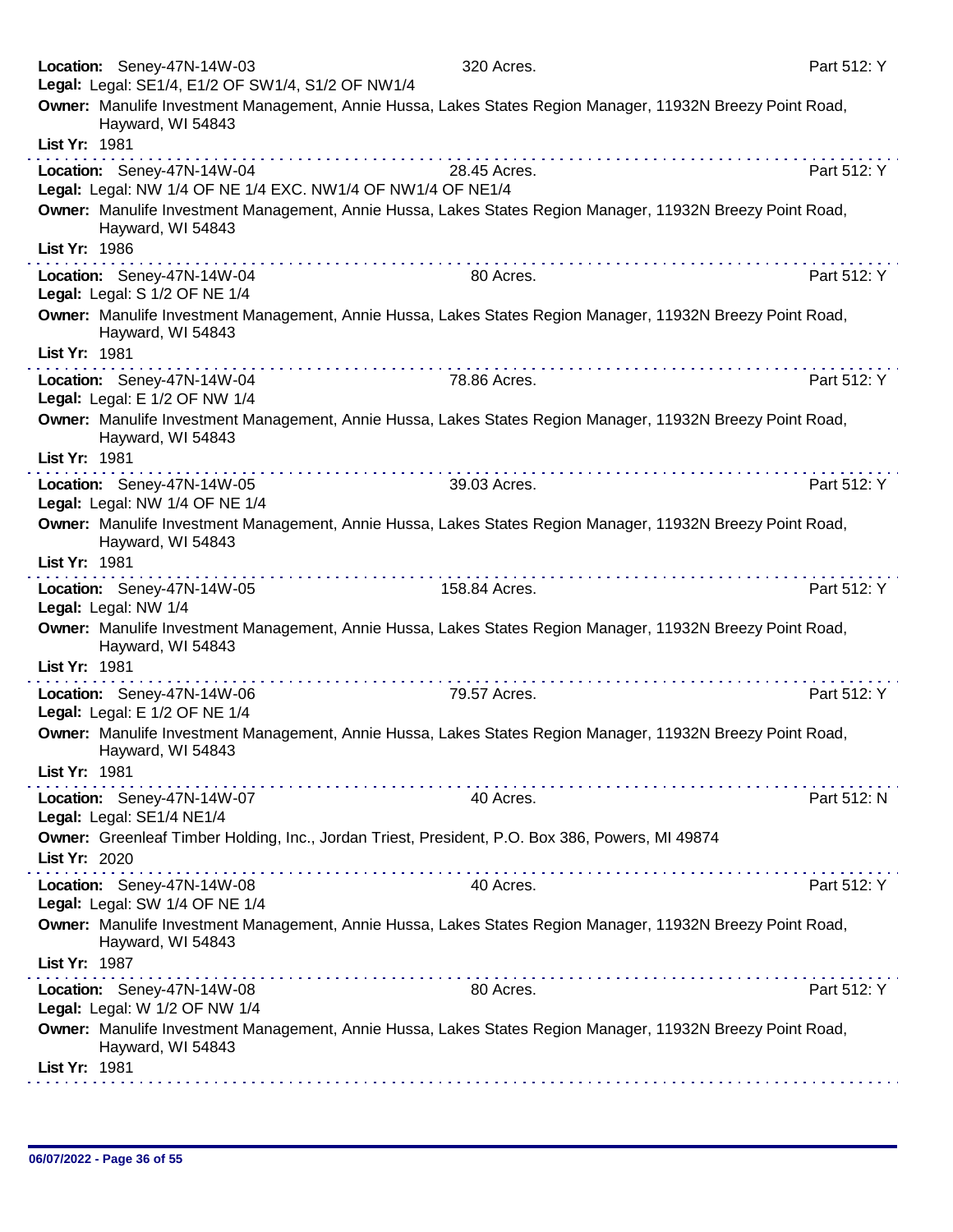| Location: Seney-47N-14W-09                                                                                                                                                                                                    | 20 Acres.                                                     | Part 512: Y |
|-------------------------------------------------------------------------------------------------------------------------------------------------------------------------------------------------------------------------------|---------------------------------------------------------------|-------------|
| Legal: Legal: SW1/4 SE1/4, Except that portion lying Easterly of Fox River<br>Owner: J. A. Woollam Foundation, Ms. Cathy Rustermier, 311 South 7th Street, Lincoln, NE 68508                                                  |                                                               |             |
| List Yr: 1981                                                                                                                                                                                                                 |                                                               |             |
| Location: Seney-47N-14W-09                                                                                                                                                                                                    | 135 Acres.                                                    | Part 512: Y |
| Legal: Legal: THAT PORTION OF NE1/4 LYING WEST OF FOX RIVER & SW1/4 OF NW1/4, N1/2 OF NW1/4                                                                                                                                   |                                                               |             |
| Owner: J. A. Woollam Foundation, Ms. Cathy Rustermier, 311 South 7th Street, Lincoln, NE 68508                                                                                                                                |                                                               |             |
| List Yr: 1981                                                                                                                                                                                                                 |                                                               |             |
|                                                                                                                                                                                                                               |                                                               |             |
| Location: Seney-47N-14W-09<br>Legal: Legal: SW 1/4 EXC. S1/2 OF S1/2 OF SW1/4 OF SW1/4                                                                                                                                        | 150 Acres.                                                    | Part 512: Y |
| Owner: J. A. Woollam Foundation, Ms. Cathy Rustermier, 311 South 7th Street, Lincoln, NE 68508                                                                                                                                |                                                               |             |
| List Yr: 1981                                                                                                                                                                                                                 |                                                               |             |
| Location: Seney-47N-14W-09                                                                                                                                                                                                    | 245 Acres.                                                    | Part 512: Y |
| Legal: Legal: That portion of NE1/4 lying East of Fox River; SE1/4 SE1/4; NE1/4 SE1/4; All that portion of SW1/4 SE1/4<br>lying East of Fox River                                                                             |                                                               |             |
| Owner: Manulife Investment Management, Annie Hussa, Lakes States Region Manager, 11932N Breezy Point Road,                                                                                                                    |                                                               |             |
| Hayward, WI 54843                                                                                                                                                                                                             |                                                               |             |
| List Yr: 1981                                                                                                                                                                                                                 |                                                               |             |
| Location: Seney-47N-14W-10                                                                                                                                                                                                    | 80 Acres.                                                     | Part 512: Y |
| Legal: Legal: E1/2 OF SE1/4                                                                                                                                                                                                   |                                                               |             |
| Owner: Manulife Investment Management, Annie Hussa, Lake States Region Manager, 11932N Breezy Point Road,                                                                                                                     |                                                               |             |
| Hayward, WI 54843<br>List Yr: 1981                                                                                                                                                                                            |                                                               |             |
| a construction of the construction of the construction of the construction of the construction of the construction of the construction of the construction of the construction of the construction of the construction of the | where the second contract of the second contract of the       |             |
| Location: Seney-47N-14W-10                                                                                                                                                                                                    | 520 Acres.                                                    | Part 512: Y |
| Legal: Legal: ENTIRE EXC SE1/4 OF SW1/4 & EXC E1/2 OF SE1/4                                                                                                                                                                   |                                                               |             |
| Owner: Manulife Investment Management, Annie Hussa, Lakes States Region Manager, 11932N Breezy Point Road,<br>Hayward, WI 54843                                                                                               |                                                               |             |
| List Yr: 1981                                                                                                                                                                                                                 |                                                               |             |
|                                                                                                                                                                                                                               |                                                               |             |
| Location: Seney-47N-14W-11<br>Legal: Legal: W1/2 OF SW1/4                                                                                                                                                                     | 80 Acres.                                                     | Part 512: Y |
| Owner: Manulife Investment Management, Annie Hussa, Lake States Region Manager, 11932N Breezy Point Road,                                                                                                                     |                                                               |             |
| Hayward, WI 54843                                                                                                                                                                                                             |                                                               |             |
| List Yr: 1981                                                                                                                                                                                                                 |                                                               |             |
| Location: Seney-47N-14W-11                                                                                                                                                                                                    | 520 Acres.                                                    | Part 512: Y |
| Legal: Legal: ENTIRE EXC SW1/4 OF NW1/4 & EXC W1/2 OF SW1/4                                                                                                                                                                   |                                                               |             |
| Owner: Manulife Investment Management, Annie Hussa, Lakes States Region Manager, 11932N Breezy Point Road,                                                                                                                    |                                                               |             |
| Hayward, WI 54843                                                                                                                                                                                                             |                                                               |             |
| List Yr: 1981                                                                                                                                                                                                                 |                                                               |             |
| Location: Seney-47N-14W-12                                                                                                                                                                                                    | 520 Acres.                                                    | Part 512: Y |
| Legal: Legal: N1/2, NW1/4 OF SE1/4, SW1/4                                                                                                                                                                                     |                                                               |             |
| Owner: Manulife Investment Management, Annie Hussa, Lakes States Region Manager, 11932N Breezy Point Road,<br>Hayward, WI 54843                                                                                               |                                                               |             |
| List Yr: 1981                                                                                                                                                                                                                 |                                                               |             |
| Location: Seney-47N-14W-13                                                                                                                                                                                                    | where the company of the company of the company<br>120 Acres. | Part 512: Y |
| Legal: Legal: SW1/4 OF NW1/4, N1/2 OF NW1/4                                                                                                                                                                                   |                                                               |             |
| Owner: Manulife Investment Management, Annie Hussa, Lakes States Region Manager, 11932N Breezy Point Road,                                                                                                                    |                                                               |             |
| Hayward, WI 54843                                                                                                                                                                                                             |                                                               |             |
| List Yr: 1981                                                                                                                                                                                                                 |                                                               |             |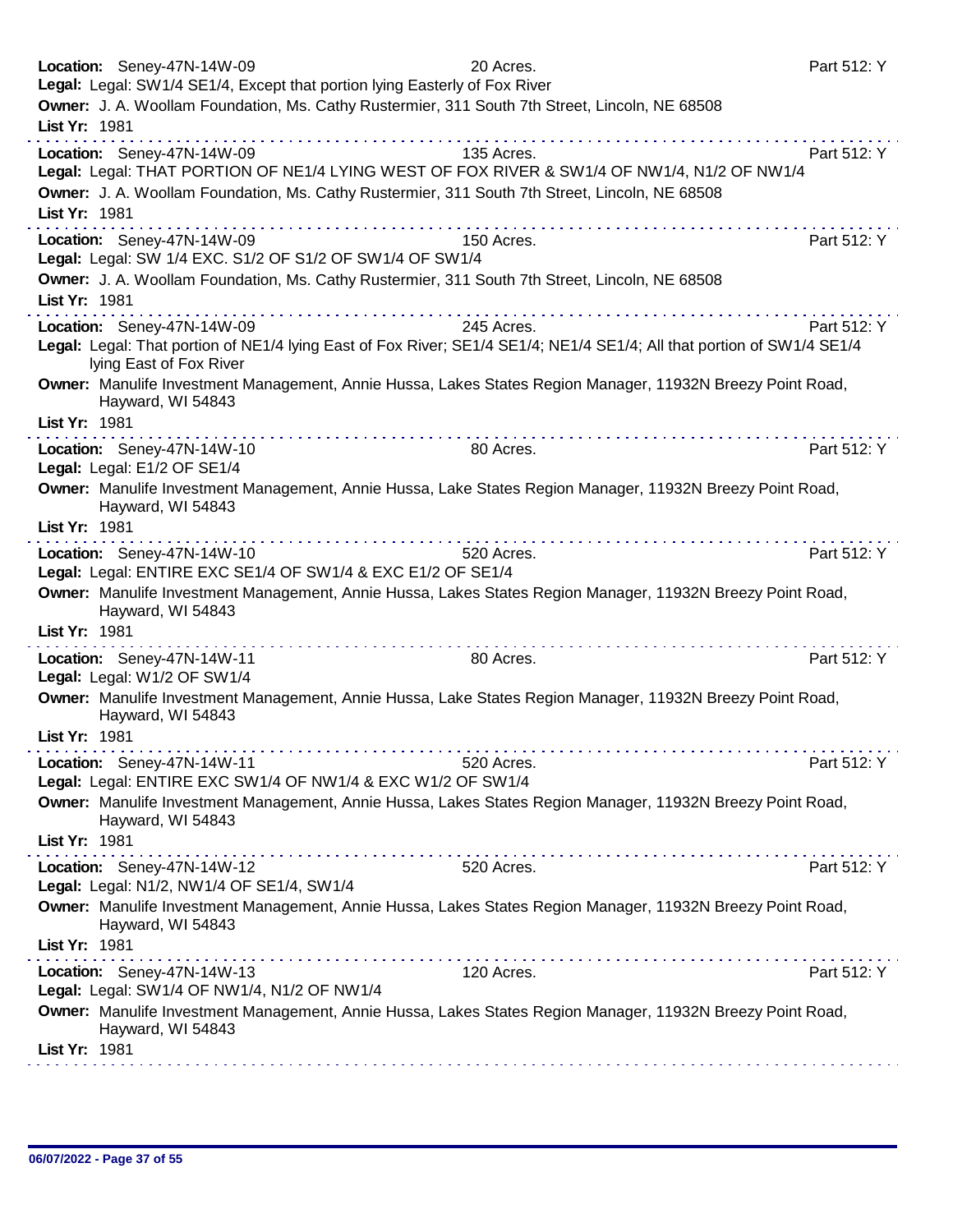|                     | Location: Seney-47N-14W-14<br>Legal: Legal: NW1/4 OF SW1/4, N1/2, NW1/4 OF SE1/4 | 400 Acres.                                                                                                                                                                                                                                                                                   | Part 512: Y |
|---------------------|----------------------------------------------------------------------------------|----------------------------------------------------------------------------------------------------------------------------------------------------------------------------------------------------------------------------------------------------------------------------------------------|-------------|
|                     | Hayward, WI 54843                                                                | Owner: Manulife Investment Management, Annie Hussa, Lakes States Region Manager, 11932N Breezy Point Road,                                                                                                                                                                                   |             |
| List Yr: 1981       |                                                                                  |                                                                                                                                                                                                                                                                                              |             |
|                     | Location: Seney-47N-14W-15<br>Legal: Legal: ENTIRE                               | 640 Acres.                                                                                                                                                                                                                                                                                   | Part 512: Y |
|                     | Hayward, WI 54843                                                                | Owner: Manulife Investment Management, Annie Hussa, Lakes States Region Manager, 11932N Breezy Point Road,                                                                                                                                                                                   |             |
| List Yr: 1981       |                                                                                  | a construction of the construction of the construction of the construction of the construction of the construction of the construction of the construction of the construction of the construction of the construction of the<br>a construir a construir a construir a construir a construir |             |
|                     | Location: Seney-47N-14W-16<br>Legal: Legal: E 1/2 OF SE 1/4                      | 80 Acres.                                                                                                                                                                                                                                                                                    | Part 512: Y |
|                     | Hayward, WI 54843                                                                | Owner: Manulife Investment Management, Annie Hussa, Lakes States Region Manager, 11932N Breezy Point Road,                                                                                                                                                                                   |             |
| List Yr: 1981       |                                                                                  |                                                                                                                                                                                                                                                                                              |             |
|                     | Location: Seney-47N-15W-03<br>Legal: Legal: NE 1/4                               | 155.39 Acres.                                                                                                                                                                                                                                                                                | Part 512: Y |
|                     | Hayward, WI 54843                                                                | Owner: Manulife Investment Management, Annie Hussa, Lakes States Region Manager, 11932N Breezy Point Road,                                                                                                                                                                                   |             |
| List Yr: 1981       |                                                                                  |                                                                                                                                                                                                                                                                                              |             |
|                     | Location: Seney-47N-15W-03                                                       | 37.16 Acres.                                                                                                                                                                                                                                                                                 | Part 512: Y |
|                     | Legal: Legal: NE 1/4 OF NW 1/4                                                   |                                                                                                                                                                                                                                                                                              |             |
|                     | Hayward, WI 54843                                                                | Owner: Manulife Investment Management, Annie Hussa, Lakes States Region Manager, 11932N Breezy Point Road,                                                                                                                                                                                   |             |
| List Yr: 1981       |                                                                                  |                                                                                                                                                                                                                                                                                              |             |
| Legal: Legal: N 1/2 | Location: Seney-47N-15W-04                                                       | 306.41 Acres.                                                                                                                                                                                                                                                                                | Part 512: Y |
|                     | Hayward, WI 54843                                                                | Owner: Manulife Investment Management, Annie Hussa, Lakes States Region Manager, 11932N Breezy Point Road,                                                                                                                                                                                   |             |
| List Yr: 1981       |                                                                                  |                                                                                                                                                                                                                                                                                              |             |
|                     | Location: Seney-47N-15W-04<br>Legal: Legal: SW 1/4                               | 160 Acres.                                                                                                                                                                                                                                                                                   | Part 512: Y |
|                     | Hayward, WI 54843                                                                | Owner: Manulife Investment Management, Annie Hussa, Lakes States Region Manager, 11932N Breezy Point Road,                                                                                                                                                                                   |             |
| List Yr: 1981       |                                                                                  |                                                                                                                                                                                                                                                                                              |             |
|                     | Location: Seney-47N-15W-05<br>Legal: Legal: E1/2 & E1/2 OF W1/2                  | 471.15 Acres.                                                                                                                                                                                                                                                                                | Part 512: Y |
|                     | Hayward, WI 54843                                                                | Owner: Manulife Investment Management, Annie Hussa, Lake States Region Manager, 11932N Breezy Point Road,                                                                                                                                                                                    |             |
| List Yr: 1981       |                                                                                  |                                                                                                                                                                                                                                                                                              |             |
|                     | Location: Seney-47N-15W-05<br>Legal: Legal: W1/2 OF W1/2                         | 157.66 Acres.                                                                                                                                                                                                                                                                                | Part 512: Y |
|                     | Hayward, WI 54843                                                                | Owner: Manulife Investment Management, Annie Hussa, Lakes States Region Manager, 11932N Breezy Point Road,                                                                                                                                                                                   |             |
| List Yr: 1981       |                                                                                  |                                                                                                                                                                                                                                                                                              |             |
|                     | Location: Seney-47N-15W-06<br>Legal: Legal: N1/2 OF SW1/4 OF SE1/4               | 20 Acres.                                                                                                                                                                                                                                                                                    | Part 512: Y |
|                     | Hayward, WI 54843                                                                | Owner: Manulife Investment Management, Annie Hussa, Lake States Region Manager, 11932N Breezy Point Road,                                                                                                                                                                                    |             |
| List Yr: 1990       |                                                                                  |                                                                                                                                                                                                                                                                                              |             |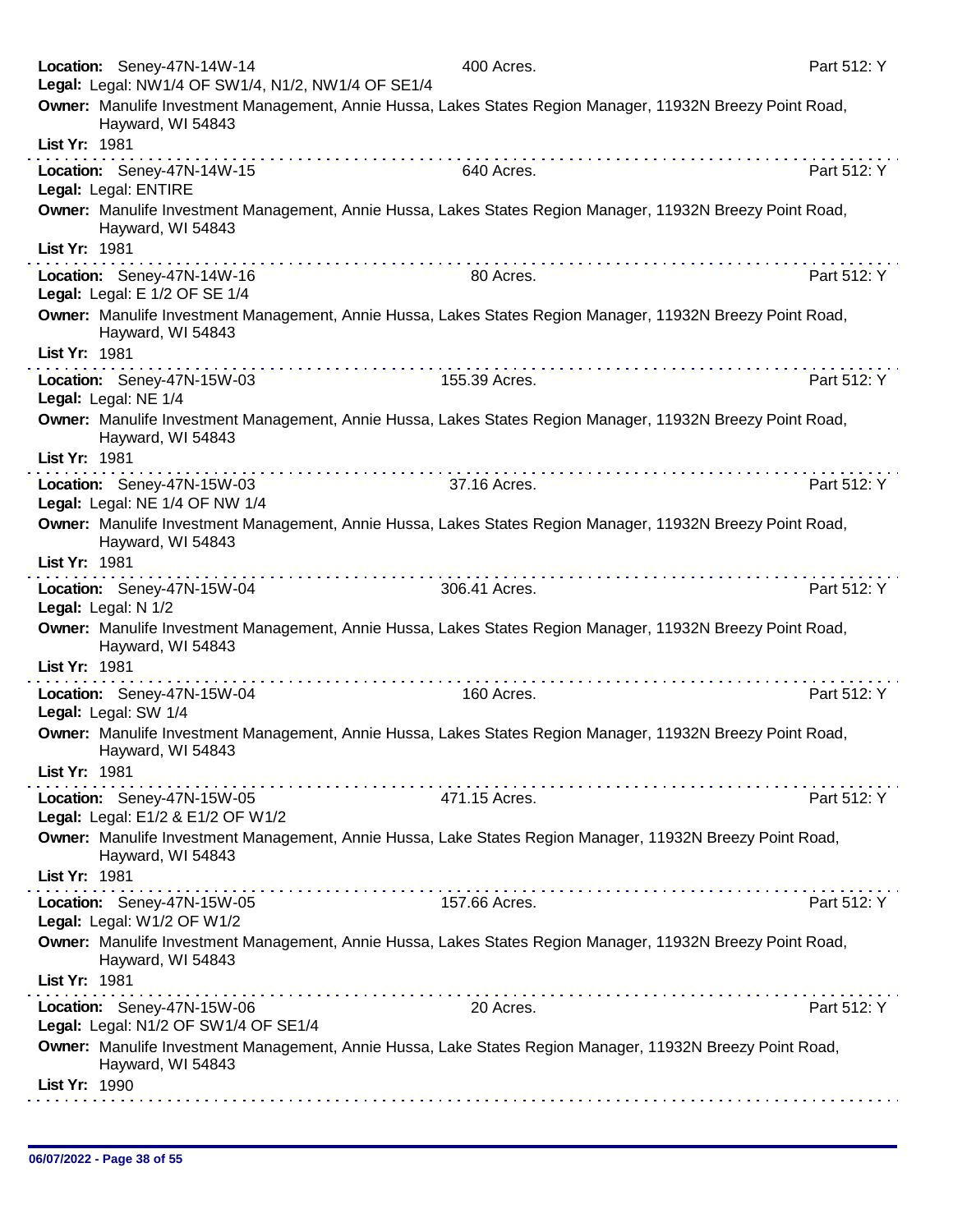| Location: Seney-47N-15W-06<br>Legal: Legal: W3/4 OF S1/4 OF N 1/2                                                                                                                                                                                                                                                                                                                                                                                                                 | 56.82 Acres.  | Part 512: Y |
|-----------------------------------------------------------------------------------------------------------------------------------------------------------------------------------------------------------------------------------------------------------------------------------------------------------------------------------------------------------------------------------------------------------------------------------------------------------------------------------|---------------|-------------|
| Owner: Manulife Investment Management, Annie Hussa, Lake States Region Manager, 11932N Breezy Point Road,<br>Hayward, WI 54843                                                                                                                                                                                                                                                                                                                                                    |               |             |
| List Yr: 1981                                                                                                                                                                                                                                                                                                                                                                                                                                                                     |               |             |
| Location: Seney-47N-15W-06<br>Legal: Legal: N1/2 OF SW 1/4 & N1/2 OF S1/2 OF SW1/4                                                                                                                                                                                                                                                                                                                                                                                                | 110.8 Acres.  | Part 512: Y |
| Owner: Manulife Investment Management, Annie Hussa, Lake States Region Manager, 11932N Breezy Point Road,<br>Hayward, WI 54843                                                                                                                                                                                                                                                                                                                                                    |               |             |
| List Yr: 1981                                                                                                                                                                                                                                                                                                                                                                                                                                                                     |               |             |
| Location: Seney-47N-15W-06<br>Legal: Legal: NW 1/4 OF SE 1/4 EXC. SE1/4 OF NW1/4 OF SE1/4                                                                                                                                                                                                                                                                                                                                                                                         | 30 Acres.     | Part 512: Y |
| Owner: Manulife Investment Management, Annie Hussa, Lake States Region Manager, 11932N Breezy Point Road,<br>Hayward, WI 54843                                                                                                                                                                                                                                                                                                                                                    |               |             |
| List Yr: 1986<br>$\label{eq:reduced} \begin{split} \mathbf{1}_{\mathbf{1}}\cdot\mathbf{1}_{\mathbf{2}}\cdot\mathbf{1}_{\mathbf{3}}\cdot\mathbf{1}_{\mathbf{3}}\cdot\mathbf{1}_{\mathbf{4}}\cdot\mathbf{1}_{\mathbf{4}}\cdot\mathbf{1}_{\mathbf{5}}\cdot\mathbf{1}_{\mathbf{5}}\cdot\mathbf{1}_{\mathbf{4}}\cdot\mathbf{1}_{\mathbf{5}}\cdot\mathbf{1}_{\mathbf{6}}\cdot\mathbf{1}_{\mathbf{6}}\cdot\mathbf{1}_{\mathbf{7}}\cdot\mathbf{1}_{\mathbf{8}}\cdot\mathbf{1}_{\mathbf{9$ |               |             |
| Location: Seney-47N-15W-06<br>Legal: Legal: SE1/4 OF NW1/4 OF SE1/4                                                                                                                                                                                                                                                                                                                                                                                                               | 10 Acres.     | Part 512: Y |
| Owner: Manulife Investment Management, Annie Hussa, Lake States Region Manager, 11932N Breezy Point Road,<br>Hayward, WI 54843<br>List Yr: 1994                                                                                                                                                                                                                                                                                                                                   |               |             |
| Location: Seney-47N-15W-06                                                                                                                                                                                                                                                                                                                                                                                                                                                        | 36.99 Acres.  | Part 512: Y |
| Legal: Legal: S1/2 OF S1/2 OF SW 1/4                                                                                                                                                                                                                                                                                                                                                                                                                                              |               |             |
| Owner: Manulife Investment Management, Annie Hussa, Lakes States Region Manager, 11932N Breezy Point Road,<br>Hayward, WI 54843<br>List Yr: 1981                                                                                                                                                                                                                                                                                                                                  |               |             |
|                                                                                                                                                                                                                                                                                                                                                                                                                                                                                   | .             |             |
| Location: Seney-47N-15W-06<br>Legal: Legal: SE1/4 EXC NW1/4 OF SE 1/4 & EXC N1/2 OF SW1/4 OF SE1/4                                                                                                                                                                                                                                                                                                                                                                                | 100 Acres.    | Part 512: Y |
| Owner: Manulife Investment Management, Annie Hussa, Lakes States Region Manager, 11932N Breezy Point Road,<br>Hayward, WI 54843                                                                                                                                                                                                                                                                                                                                                   |               |             |
| List Yr: 1990                                                                                                                                                                                                                                                                                                                                                                                                                                                                     |               |             |
| Location: Seney-47N-15W-06<br>Legal: Legal: W3/4 OF N3/4 OF N1/2 & NE1/4 OF NE1/4 & SE1/4 OF NE1/4                                                                                                                                                                                                                                                                                                                                                                                | 246.17 Acres. | Part 512: Y |
| Owner: Manulife Investment Management, Annie Hussa, Lakes States Region Manager, 11932N Breezy Point Road,<br>Hayward, WI 54843                                                                                                                                                                                                                                                                                                                                                   |               |             |
| List Yr: 1981                                                                                                                                                                                                                                                                                                                                                                                                                                                                     |               |             |
| Location: Seney-47N-15W-07<br>Legal: Legal: ENTIRE EXC.SE 1/4 OF SE 1/4                                                                                                                                                                                                                                                                                                                                                                                                           | 576.39 Acres. | Part 512: Y |
| Owner: Manulife Investment Management, Annie Hussa, Lakes States Region Manager, 11932N Breezy Point Road,<br>Hayward, WI 54843                                                                                                                                                                                                                                                                                                                                                   |               |             |
| List Yr: 1981                                                                                                                                                                                                                                                                                                                                                                                                                                                                     |               |             |
| Location: Seney-47N-15W-08<br>Legal: Legal: E 1/2 OF NE 1/4                                                                                                                                                                                                                                                                                                                                                                                                                       | 80 Acres.     | Part 512: Y |
| Owner: Manulife Investment Management, Annie Hussa, Lakes States Region Manager, 11932N Breezy Point Road,<br>Hayward, WI 54843                                                                                                                                                                                                                                                                                                                                                   |               |             |
| List Yr: 1981                                                                                                                                                                                                                                                                                                                                                                                                                                                                     |               |             |
| Location: Seney-47N-15W-08<br>Legal: Legal: SE 1/4 OF NW 1/4                                                                                                                                                                                                                                                                                                                                                                                                                      | 40 Acres.     | Part 512: Y |
| Owner: Manulife Investment Management, Annie Hussa, Lakes States Region Manager, 11932N Breezy Point Road,<br>Hayward, WI 54843                                                                                                                                                                                                                                                                                                                                                   |               |             |
| List Yr: 1981                                                                                                                                                                                                                                                                                                                                                                                                                                                                     |               |             |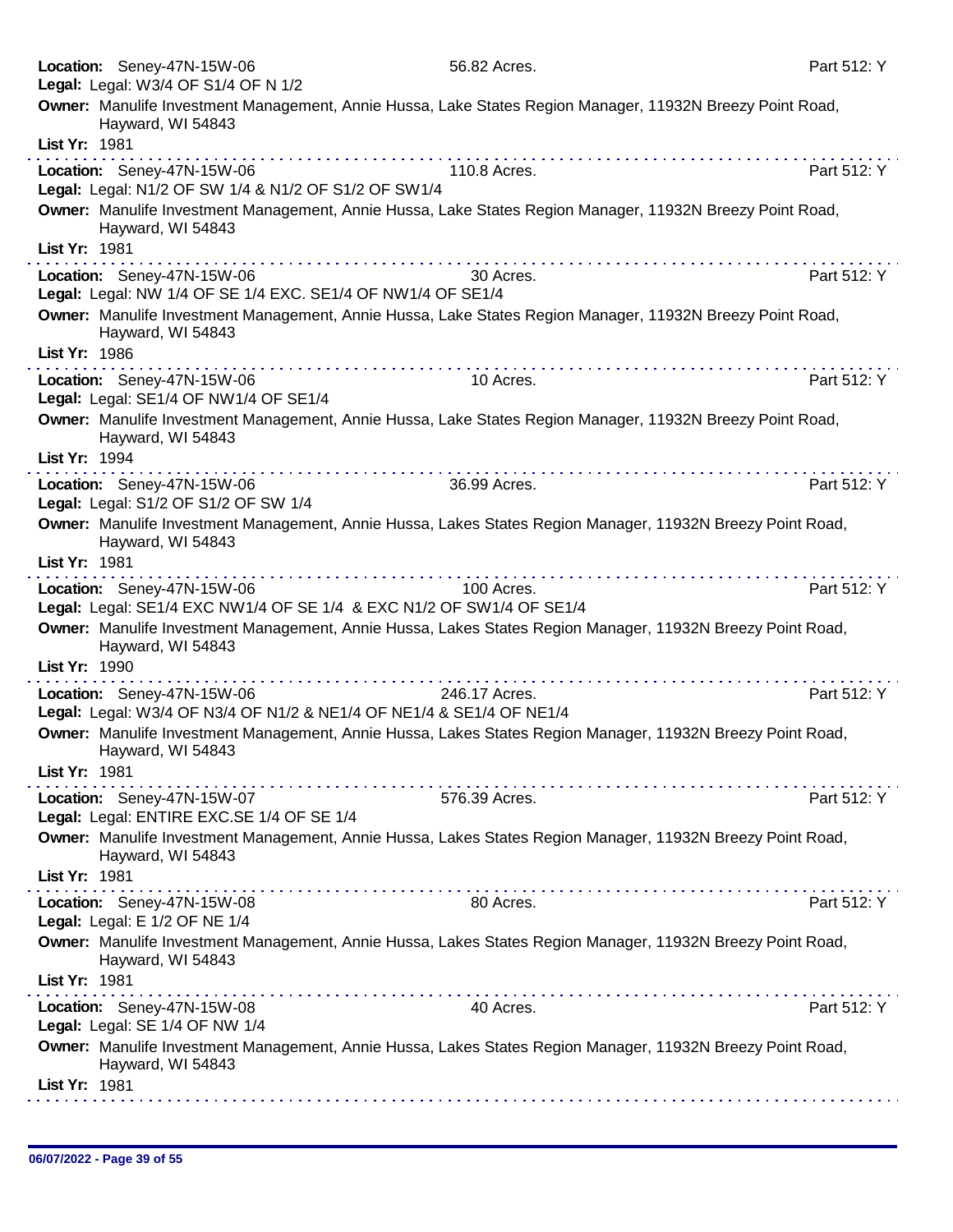|               | Location: Seney-47N-15W-08                                   | 80 Acres.                                                                                                  | Part 512: Y |
|---------------|--------------------------------------------------------------|------------------------------------------------------------------------------------------------------------|-------------|
|               | Legal: Legal: N 1/2 OF SW 1/4                                | Owner: Manulife Investment Management, Annie Hussa, Lakes States Region Manager, 11932N Breezy Point Road, |             |
|               | Hayward, WI 54843                                            |                                                                                                            |             |
| List Yr: 1981 |                                                              |                                                                                                            |             |
|               | Location: Seney-47N-15W-08                                   | 160 Acres.                                                                                                 | Part 512: Y |
|               | Legal: Legal: SE 1/4                                         |                                                                                                            |             |
|               | Hayward, WI 54843                                            | Owner: Manulife Investment Management, Annie Hussa, Lakes States Region Manager, 11932N Breezy Point Road, |             |
| List Yr: 1981 |                                                              |                                                                                                            |             |
|               | Location: Seney-47N-15W-08<br>Legal: Legal: W 1/2 OF NE 1/4  | 80 Acres.                                                                                                  | Part 512: Y |
|               | Hayward, WI 54843                                            | Owner: Manulife Investment Management, Annie Hussa, Lakes States Region Manager, 11932N Breezy Point Road, |             |
| List Yr: 1983 |                                                              |                                                                                                            |             |
|               | Location: Seney-47N-15W-08<br>Legal: Legal: N 1/2 OF NW 1/4  | 80 Acres.                                                                                                  | Part 512: Y |
|               | Hayward, WI 54843                                            | Owner: Manulife Investment Management, Annie Hussa, Lakes States Region Manager, 11932N Breezy Point Road, |             |
| List Yr: 1983 |                                                              |                                                                                                            |             |
|               | Location: Seney-47N-15W-08                                   | 40 Acres.                                                                                                  | Part 512: Y |
|               | Legal: Legal: SW 1/4 OF NW 1/4                               |                                                                                                            |             |
|               | Hayward, WI 54843                                            | Owner: Manulife Investment Management, Annie Hussa, Lakes States Region Manager, 11932N Breezy Point Road, |             |
| List Yr: 1983 |                                                              |                                                                                                            |             |
|               | Location: Seney-47N-15W-09<br>Legal: Legal: W 1/2            | 320 Acres.                                                                                                 | Part 512: Y |
|               | Hayward, WI 54843                                            | Owner: Manulife Investment Management, Annie Hussa, Lakes States Region Manager, 11932N Breezy Point Road, |             |
| List Yr: 1981 |                                                              |                                                                                                            |             |
|               | Location: Seney-47N-15W-09<br>Legal: Legal: NW 1/4 OF SE 1/4 | 40 Acres.                                                                                                  | Part 512: Y |
|               | Hayward, WI 54843                                            | Owner: Manulife Investment Management, Annie Hussa, Lakes States Region Manager, 11932N Breezy Point Road, |             |
| List Yr: 1981 |                                                              | .                                                                                                          |             |
|               | Location: Seney-47N-15W-09<br>Legal: Legal: S 1/2 OF SE 1/4  | 80 Acres.                                                                                                  | Part 512: Y |
|               | Hayward, WI 54843                                            | Owner: Manulife Investment Management, Annie Hussa, Lakes States Region Manager, 11932N Breezy Point Road, |             |
| List Yr: 1981 |                                                              |                                                                                                            |             |
|               | Location: Seney-47N-15W-16<br>Legal: Legal: NW 1/4 OF NE 1/4 | 40 Acres.                                                                                                  | Part 512: Y |
|               | Hayward, WI 54843                                            | Owner: Manulife Investment Management, Annie Hussa, Lakes States Region Manager, 11932N Breezy Point Road, |             |
| List Yr: 1981 |                                                              | .                                                                                                          |             |
|               | Location: Seney-47N-15W-16                                   | 80 Acres.                                                                                                  | Part 512: Y |
|               | Legal: Legal: N 1/2 OF NW 1/4                                |                                                                                                            |             |
|               | Hayward, WI 54843                                            | Owner: Manulife Investment Management, Annie Hussa, Lakes States Region Manager, 11932N Breezy Point Road, |             |
| List Yr: 1981 |                                                              |                                                                                                            |             |
|               |                                                              |                                                                                                            |             |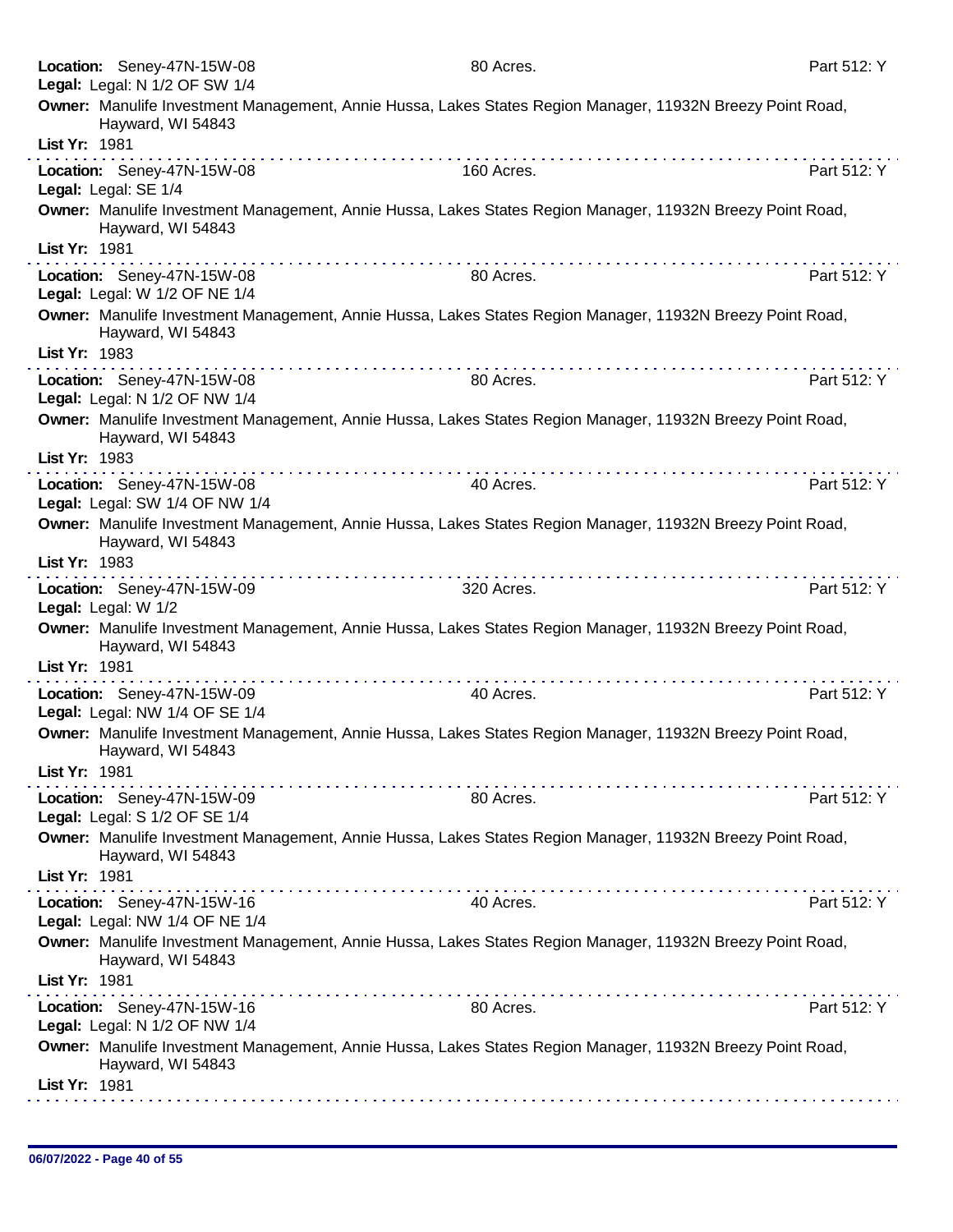| Location: Seney-47N-15W-16                                   | 40 Acres.                                                                                                                                                                                                                                                                                                                                                                                                                                                 | Part 512: Y |
|--------------------------------------------------------------|-----------------------------------------------------------------------------------------------------------------------------------------------------------------------------------------------------------------------------------------------------------------------------------------------------------------------------------------------------------------------------------------------------------------------------------------------------------|-------------|
| Legal: Legal: SE 1/4 OF NW 1/4                               |                                                                                                                                                                                                                                                                                                                                                                                                                                                           |             |
| Hayward, WI 54843                                            | Owner: Manulife Investment Management, Annie Hussa, Lakes States Region Manager, 11932N Breezy Point Road,                                                                                                                                                                                                                                                                                                                                                |             |
| List Yr: 1981                                                |                                                                                                                                                                                                                                                                                                                                                                                                                                                           |             |
| Location: Seney-47N-15W-17<br>Legal: Legal: W 1/2 OF E 1/2   | 160 Acres.                                                                                                                                                                                                                                                                                                                                                                                                                                                | Part 512: Y |
| Hayward, WI 54843                                            | Owner: Manulife Investment Management, Annie Hussa, Lakes States Region Manager, 11932N Breezy Point Road,                                                                                                                                                                                                                                                                                                                                                |             |
| List Yr: 1981                                                |                                                                                                                                                                                                                                                                                                                                                                                                                                                           |             |
| Location: Seney-47N-15W-17<br>Legal: Legal: E 1/2 OF NW 1/4  | 80 Acres.                                                                                                                                                                                                                                                                                                                                                                                                                                                 | Part 512: Y |
| Hayward, WI 54843<br>List Yr: 1981                           | Owner: Manulife Investment Management, Annie Hussa, Lakes States Region Manager, 11932N Breezy Point Road,                                                                                                                                                                                                                                                                                                                                                |             |
|                                                              |                                                                                                                                                                                                                                                                                                                                                                                                                                                           |             |
| Location: Seney-47N-15W-17<br>Legal: Legal: NE 1/4 OF SW 1/4 | 40 Acres.                                                                                                                                                                                                                                                                                                                                                                                                                                                 | Part 512: Y |
| Hayward, WI 54843<br>List Yr: 1981                           | Owner: Manulife Investment Management, Annie Hussa, Lakes States Region Manager, 11932N Breezy Point Road,                                                                                                                                                                                                                                                                                                                                                |             |
|                                                              |                                                                                                                                                                                                                                                                                                                                                                                                                                                           |             |
| Location: Seney-47N-15W-17                                   | 40 Acres.                                                                                                                                                                                                                                                                                                                                                                                                                                                 | Part 512: Y |
| Legal: Legal: NE 1/4 OF NE 1/4                               |                                                                                                                                                                                                                                                                                                                                                                                                                                                           |             |
| Hayward, WI 54843<br>List Yr: 1985                           | Owner: Manulife Investment Management, Annie Hussa, Lakes States Region Manager, 11932N Breezy Point Road,                                                                                                                                                                                                                                                                                                                                                |             |
|                                                              |                                                                                                                                                                                                                                                                                                                                                                                                                                                           |             |
| Location: Seney-47N-15W-17<br>Legal: Legal: SE 1/4 OF NE 1/4 | 40 Acres.                                                                                                                                                                                                                                                                                                                                                                                                                                                 | Part 512: Y |
| Hayward, WI 54843                                            | Owner: Manulife Investment Management, Annie Hussa, Lakes States Region Manager, 11932N Breezy Point Road,                                                                                                                                                                                                                                                                                                                                                |             |
| List Yr: 1985                                                | $\label{eq:2.1} \begin{array}{lllllllllllllllllll} \mathbf{1}_{\mathbf{1}} & \mathbf{1}_{\mathbf{1}} & \mathbf{1}_{\mathbf{1}} & \mathbf{1}_{\mathbf{1}} & \mathbf{1}_{\mathbf{1}} & \mathbf{1}_{\mathbf{1}} & \mathbf{1}_{\mathbf{1}} & \mathbf{1}_{\mathbf{1}} & \mathbf{1}_{\mathbf{1}} & \mathbf{1}_{\mathbf{1}} & \mathbf{1}_{\mathbf{1}} & \mathbf{1}_{\mathbf{1}} & \mathbf{1}_{\mathbf{1}} & \mathbf{1}_{\mathbf{1}} & \mathbf{1}_{\mathbf{1}} &$ |             |
| Location: Seney-47N-15W-17<br>Legal: Legal: NE 1/4 OF SE 1/4 | 40 Acres.                                                                                                                                                                                                                                                                                                                                                                                                                                                 | Part 512: Y |
| Hayward, WI 54843<br>List Yr: 1985                           | Owner: Manulife Investment Management, Annie Hussa, Lakes States Region Manager, 11932N Breezy Point Road,                                                                                                                                                                                                                                                                                                                                                |             |
|                                                              |                                                                                                                                                                                                                                                                                                                                                                                                                                                           |             |
| Location: Seney-47N-15W-17                                   | 40 Acres.                                                                                                                                                                                                                                                                                                                                                                                                                                                 | Part 512: Y |
| Legal: Legal: SE 1/4 OF SE 1/4                               |                                                                                                                                                                                                                                                                                                                                                                                                                                                           |             |
| Hayward, WI 54843                                            | Owner: Manulife Investment Management, Annie Hussa, Lakes States Region Manager, 11932N Breezy Point Road,                                                                                                                                                                                                                                                                                                                                                |             |
| List Yr: 1985                                                | $\mathcal{L}^{\mathcal{A}}(\mathcal{A}^{\mathcal{A}}(\mathcal{A}^{\mathcal{A}}(\mathcal{A}^{\mathcal{A}}(\mathcal{A}^{\mathcal{A}}(\mathcal{A}^{\mathcal{A}}(\mathcal{A}^{\mathcal{A}}(\mathcal{A}^{\mathcal{A}}(\mathcal{A}^{\mathcal{A}}(\mathcal{A}^{\mathcal{A}}(\mathcal{A}^{\mathcal{A}}(\mathcal{A}^{\mathcal{A}}(\mathcal{A}^{\mathcal{A}}(\mathcal{A}^{\mathcal{A}}(\mathcal{A}^{\mathcal{A}}(\mathcal{A}^{\mathcal{A}}(\mathcal{A}^{\mathcal{A$ |             |
| Location: Seney-47N-15W-18<br>Legal: Legal: W 1/2 OF NE 1/4  | 80 Acres.                                                                                                                                                                                                                                                                                                                                                                                                                                                 | Part 512: Y |
| Hayward, WI 54843                                            | Owner: Manulife Investment Management, Annie Hussa, Lakes States Region Manager, 11932N Breezy Point Road,                                                                                                                                                                                                                                                                                                                                                |             |
| List Yr: 1981                                                |                                                                                                                                                                                                                                                                                                                                                                                                                                                           |             |
| Location: Seney-47N-15W-18<br>Legal: Legal: N 1/2 OF NW 1/4  | 74.1 Acres.                                                                                                                                                                                                                                                                                                                                                                                                                                               | Part 512: Y |
| Hayward, WI 54843                                            | Owner: Manulife Investment Management, Annie Hussa, Lakes States Region Manager, 11932N Breezy Point Road,                                                                                                                                                                                                                                                                                                                                                |             |
| List Yr: 1981                                                |                                                                                                                                                                                                                                                                                                                                                                                                                                                           |             |
|                                                              |                                                                                                                                                                                                                                                                                                                                                                                                                                                           |             |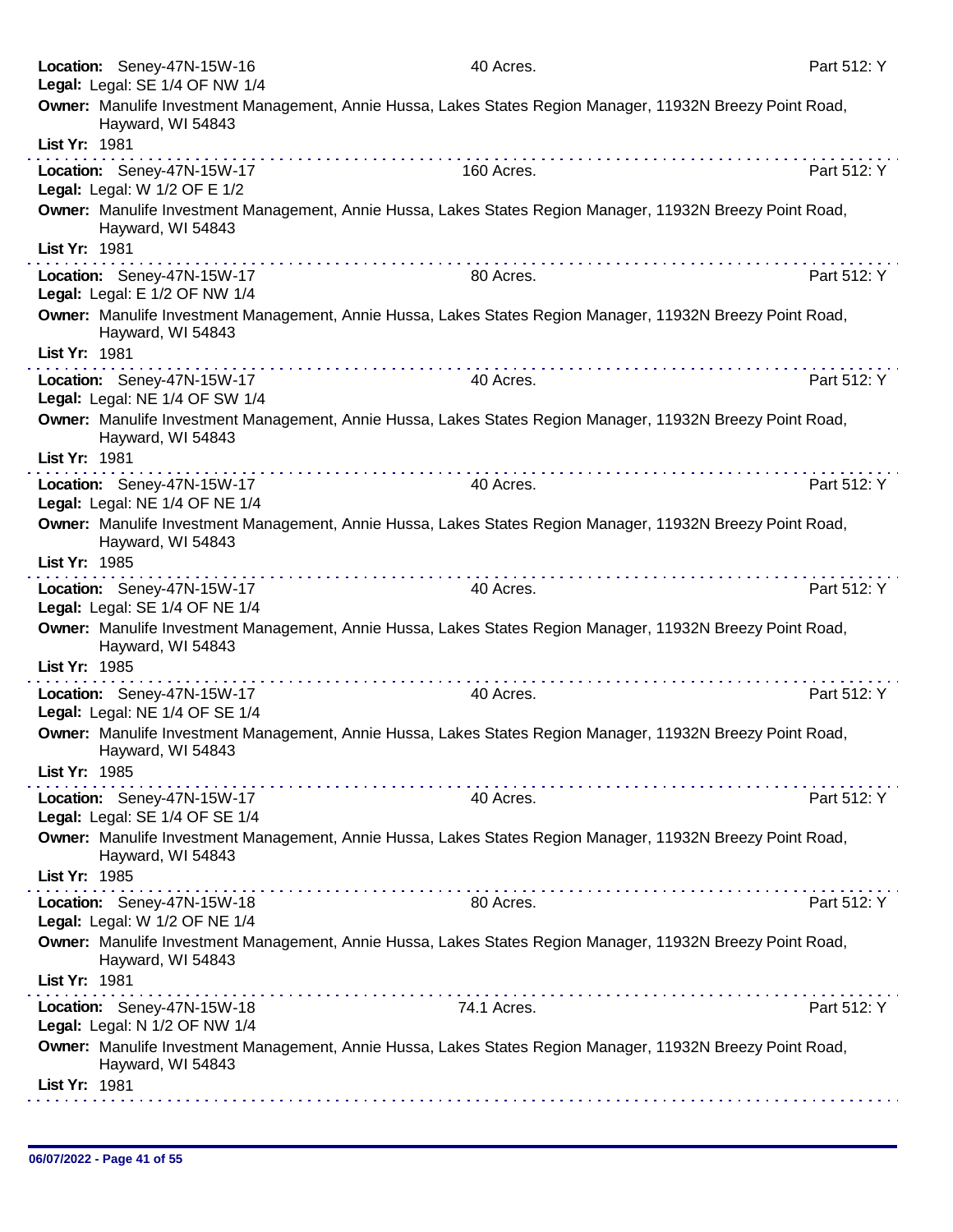|               | Location: Seney-47N-15W-22                                   | 80 Acres.                                                                                                  | Part 512: N |
|---------------|--------------------------------------------------------------|------------------------------------------------------------------------------------------------------------|-------------|
|               | Legal: Legal: N 1/2 OF SE 1/4                                |                                                                                                            |             |
|               | Hayward, WI 54843                                            | Owner: Manulife Investment Management, Annie Hussa, Lake States Region Manager, 11932N Breezy Point Road,  |             |
| List Yr: 1981 |                                                              |                                                                                                            |             |
|               | Location: Seney-47N-15W-23                                   | 240 Acres.                                                                                                 | Part 512: N |
|               | Legal: Legal: NE1/4 & N1/2 OF SE1/4                          |                                                                                                            |             |
|               |                                                              | Owner: Northern Timberland Ventures, Inc., Gerald Grossman, PO Box 426, Newberry, MI 49868                 |             |
| List Yr: 2016 |                                                              |                                                                                                            |             |
|               | Location: Seney-47N-15W-28<br>Legal: Legal: W 1/2 OF SW 1/4  | 80 Acres.                                                                                                  | Part 512: Y |
| List Yr: 1981 | Hayward, WI 54843                                            | Owner: Manulife Investment Management, Annie Hussa, Lakes States Region Manager, 11932N Breezy Point Road, |             |
|               |                                                              |                                                                                                            |             |
|               | Location: Seney-47N-15W-29                                   | 40 Acres.                                                                                                  | Part 512: Y |
|               | Legal: Legal: NE 1/4 OF NW 1/4                               |                                                                                                            |             |
|               | Hayward, WI 54843                                            | Owner: Manulife Investment Management, Annie Hussa, Lakes States Region Manager, 11932N Breezy Point Road, |             |
| List Yr: 1981 |                                                              |                                                                                                            |             |
|               | Location: Seney-47N-15W-29<br>Legal: Legal: S 1/2 OF NW 1/4  | 80 Acres.                                                                                                  | Part 512: Y |
|               | Hayward, WI 54843                                            | Owner: Manulife Investment Management, Annie Hussa, Lakes States Region Manager, 11932N Breezy Point Road, |             |
| List Yr: 1981 |                                                              | . <b>.</b>                                                                                                 |             |
|               | Location: Seney-47N-15W-29<br>Legal: Legal: SW 1/4           | 160 Acres.                                                                                                 | Part 512: Y |
|               | Hayward, WI 54843                                            | Owner: Manulife Investment Management, Annie Hussa, Lakes States Region Manager, 11932N Breezy Point Road, |             |
| List Yr: 1981 |                                                              |                                                                                                            |             |
|               | Location: Seney-47N-15W-29                                   | 80 Acres.                                                                                                  | Part 512: Y |
|               | Legal: Legal: S 1/2 OF SE 1/4                                |                                                                                                            |             |
|               | Hayward, WI 54843                                            | Owner: Manulife Investment Management, Annie Hussa, Lakes States Region Manager, 11932N Breezy Point Road, |             |
| List Yr: 1981 |                                                              |                                                                                                            |             |
|               |                                                              | 80 Acres.                                                                                                  | Part 512: Y |
|               | Location: Seney-47N-15W-30<br>Legal: Legal: S 1/2 OF NE 1/4  |                                                                                                            |             |
|               |                                                              | Owner: Manulife Investment Management, Annie Hussa, Lakes States Region Manager, 11932N Breezy Point Road, |             |
|               | Hayward, WI 54843                                            |                                                                                                            |             |
| List Yr: 1981 |                                                              |                                                                                                            |             |
|               | Location: Seney-47N-15W-30<br>Legal: Legal: N 1/2 OF SE 1/4  | 80 Acres.                                                                                                  | Part 512: Y |
|               | Hayward, WI 54843                                            | Owner: Manulife Investment Management, Annie Hussa, Lakes States Region Manager, 11932N Breezy Point Road, |             |
| List Yr: 1981 |                                                              |                                                                                                            |             |
|               | Location: Seney-47N-15W-30<br>Legal: Legal: NW 1/4 OF NE 1/4 | 40 Acres.                                                                                                  | Part 512: Y |
|               | Hayward, WI 54843                                            | Owner: Manulife Investment Management, Annie Hussa, Lakes States Region Manager, 11932N Breezy Point Road, |             |
| List Yr: 1983 |                                                              |                                                                                                            |             |
|               |                                                              |                                                                                                            |             |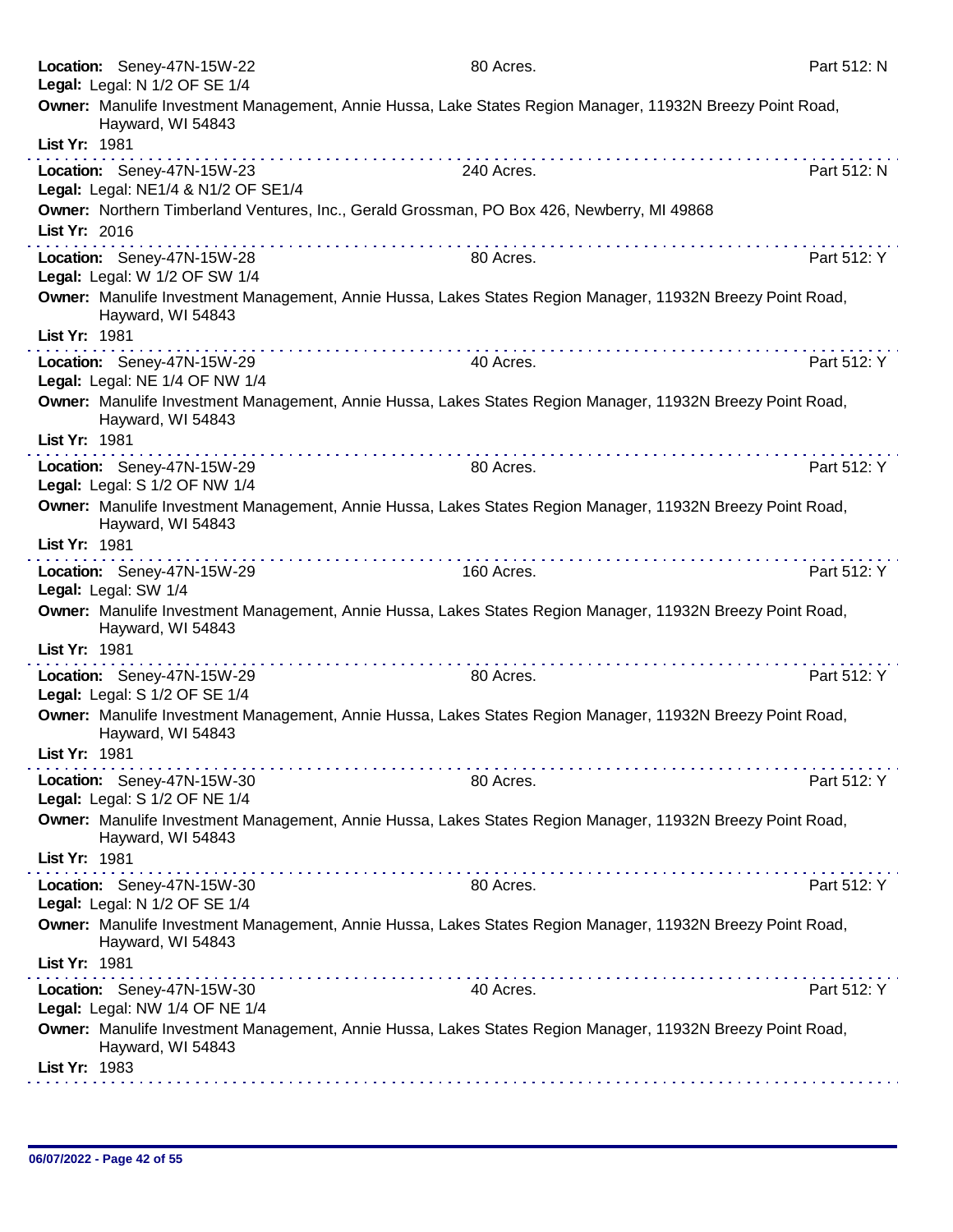|               | Location: Seney-47N-15W-30<br>Legal: Legal: NW 1/4           | 150.2 Acres.                                                                                                                                                                                                                                                                                                                                                                                                                                              | Part 512: Y |
|---------------|--------------------------------------------------------------|-----------------------------------------------------------------------------------------------------------------------------------------------------------------------------------------------------------------------------------------------------------------------------------------------------------------------------------------------------------------------------------------------------------------------------------------------------------|-------------|
| List Yr: 1983 | Hayward, WI 54843                                            | Owner: Manulife Investment Management, Annie Hussa, Lakes States Region Manager, 11932N Breezy Point Road,                                                                                                                                                                                                                                                                                                                                                |             |
|               |                                                              |                                                                                                                                                                                                                                                                                                                                                                                                                                                           |             |
|               | Location: Seney-47N-15W-31<br>Legal: Legal: W 1/2 OF NW 1/4  | 71.28 Acres.                                                                                                                                                                                                                                                                                                                                                                                                                                              | Part 512: Y |
|               | Hayward, WI 54843                                            | Owner: Manulife Investment Management, Annie Hussa, Lakes States Region Manager, 11932N Breezy Point Road,                                                                                                                                                                                                                                                                                                                                                |             |
| List Yr: 1981 |                                                              | $\mathcal{L}^{\mathcal{A}}(\mathcal{A}^{\mathcal{A}}(\mathcal{A}^{\mathcal{A}}(\mathcal{A}^{\mathcal{A}}(\mathcal{A}^{\mathcal{A}}(\mathcal{A}^{\mathcal{A}}(\mathcal{A}^{\mathcal{A}}(\mathcal{A}^{\mathcal{A}}(\mathcal{A}^{\mathcal{A}}(\mathcal{A}^{\mathcal{A}}(\mathcal{A}^{\mathcal{A}}(\mathcal{A}^{\mathcal{A}}(\mathcal{A}^{\mathcal{A}}(\mathcal{A}^{\mathcal{A}}(\mathcal{A}^{\mathcal{A}}(\mathcal{A}^{\mathcal{A}}(\mathcal{A}^{\mathcal{A$ |             |
|               | Location: Seney-47N-15W-32<br>Legal: Legal: N 1/2 OF NE 1/4  | 80 Acres.                                                                                                                                                                                                                                                                                                                                                                                                                                                 | Part 512: Y |
|               | Hayward, WI 54843                                            | Owner: Manulife Investment Management, Annie Hussa, Lakes States Region Manager, 11932N Breezy Point Road,                                                                                                                                                                                                                                                                                                                                                |             |
| List Yr: 1981 |                                                              |                                                                                                                                                                                                                                                                                                                                                                                                                                                           |             |
|               | Location: Seney-47N-15W-32<br>Legal: Legal: NE 1/4 OF NW 1/4 | 40 Acres.                                                                                                                                                                                                                                                                                                                                                                                                                                                 | Part 512: Y |
| List Yr: 1981 | Hayward, WI 54843                                            | Owner: Manulife Investment Management, Annie Hussa, Lakes States Region Manager, 11932N Breezy Point Road,                                                                                                                                                                                                                                                                                                                                                |             |
|               |                                                              |                                                                                                                                                                                                                                                                                                                                                                                                                                                           |             |
|               | Location: Seney-47N-15W-32                                   | 40 Acres.                                                                                                                                                                                                                                                                                                                                                                                                                                                 | Part 512: Y |
|               | Legal: Legal: SE 1/4 OF SE 1/4                               |                                                                                                                                                                                                                                                                                                                                                                                                                                                           |             |
| List Yr: 1981 | Hayward, WI 54843                                            | Owner: Manulife Investment Management, Annie Hussa, Lakes States Region Manager, 11932N Breezy Point Road,                                                                                                                                                                                                                                                                                                                                                |             |
|               |                                                              |                                                                                                                                                                                                                                                                                                                                                                                                                                                           |             |
|               | Location: Seney-47N-15W-33<br>Legal: Legal: W 1/2 OF NE 1/4  | 80 Acres.                                                                                                                                                                                                                                                                                                                                                                                                                                                 | Part 512: Y |
|               | Hayward, WI 54843                                            | Owner: Manulife Investment Management, Annie Hussa, Lakes States Region Manager, 11932N Breezy Point Road,                                                                                                                                                                                                                                                                                                                                                |             |
| List Yr: 1981 |                                                              |                                                                                                                                                                                                                                                                                                                                                                                                                                                           |             |
|               | Location: Seney-47N-15W-33<br>Legal: Legal: SE 1/4 OF NE 1/4 | 40 Acres.                                                                                                                                                                                                                                                                                                                                                                                                                                                 | Part 512: Y |
|               | Hayward, WI 54843                                            | Owner: Manulife Investment Management, Annie Hussa, Lakes States Region Manager, 11932N Breezy Point Road,                                                                                                                                                                                                                                                                                                                                                |             |
| List Yr: 1981 |                                                              |                                                                                                                                                                                                                                                                                                                                                                                                                                                           |             |
|               | Location: Seney-47N-15W-33<br>Legal: Legal: N 1/2 OF NW 1/4  | 80 Acres.                                                                                                                                                                                                                                                                                                                                                                                                                                                 | Part 512: Y |
|               | Hayward, WI 54843                                            | Owner: Manulife Investment Management, Annie Hussa, Lakes States Region Manager, 11932N Breezy Point Road,                                                                                                                                                                                                                                                                                                                                                |             |
| List Yr: 1981 |                                                              |                                                                                                                                                                                                                                                                                                                                                                                                                                                           |             |
|               | Location: Seney-47N-15W-33<br>Legal: Legal: S 1/2 OF S 1/2   | 160 Acres.                                                                                                                                                                                                                                                                                                                                                                                                                                                | Part 512: Y |
|               | Hayward, WI 54843                                            | Owner: Manulife Investment Management, Annie Hussa, Lakes States Region Manager, 11932N Breezy Point Road,                                                                                                                                                                                                                                                                                                                                                |             |
| List Yr: 1981 |                                                              |                                                                                                                                                                                                                                                                                                                                                                                                                                                           |             |
|               | Location: Seney-47N-15W-34<br>Legal: Legal: NW 1/4 OF NW 1/4 | 40 Acres.                                                                                                                                                                                                                                                                                                                                                                                                                                                 | Part 512: Y |
|               | Hayward, WI 54843                                            | Owner: Manulife Investment Management, Annie Hussa, Lakes States Region Manager, 11932N Breezy Point Road,                                                                                                                                                                                                                                                                                                                                                |             |
| List Yr: 1981 |                                                              |                                                                                                                                                                                                                                                                                                                                                                                                                                                           |             |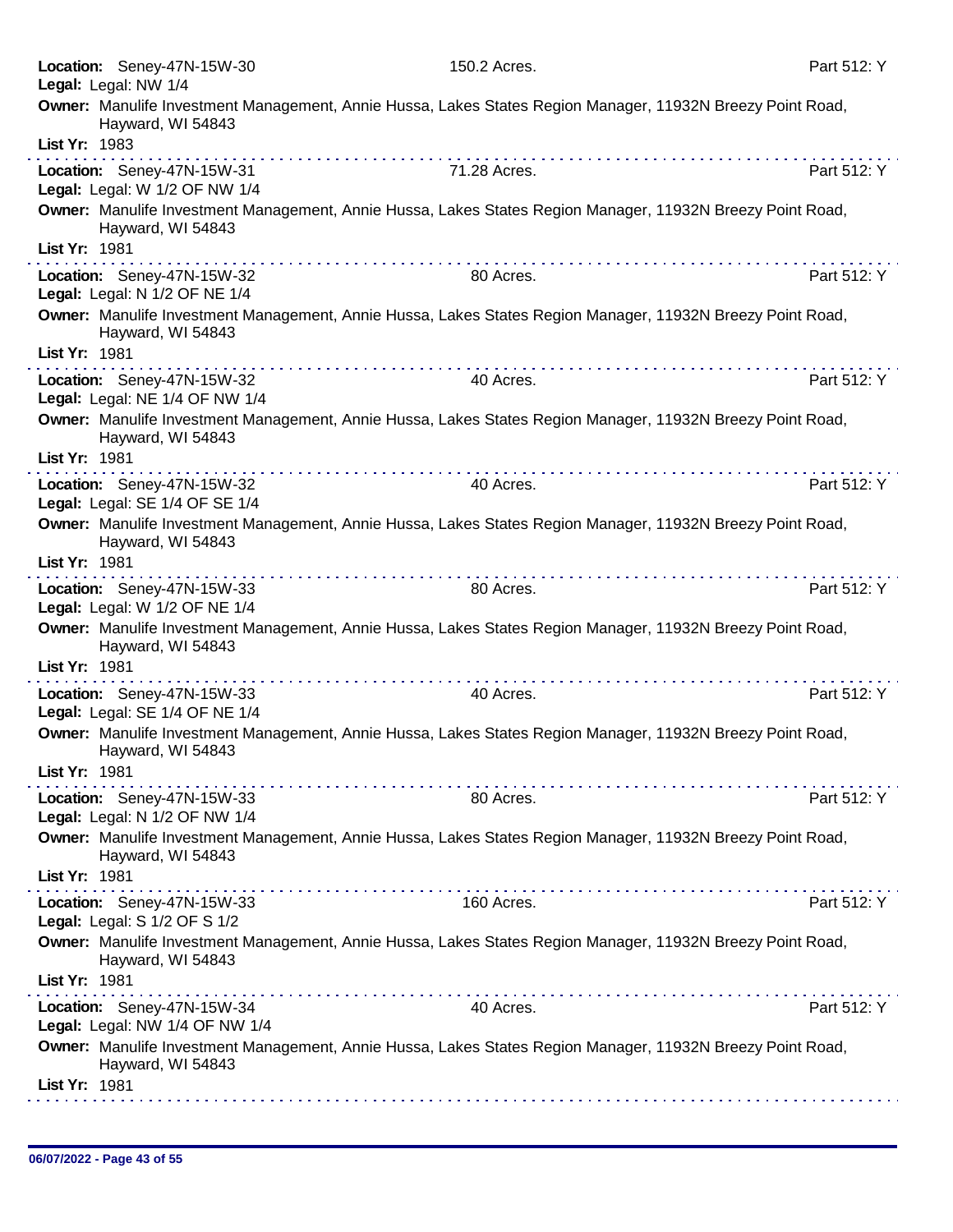| Location: Seney-47N-15W-34<br>Legal: Legal: SE 1/4 OF NW 1/4                                               | 40 Acres.                                                                                                  | Part 512: Y |
|------------------------------------------------------------------------------------------------------------|------------------------------------------------------------------------------------------------------------|-------------|
| Hayward, WI 54843                                                                                          | Owner: Manulife Investment Management, Annie Hussa, Lakes States Region Manager, 11932N Breezy Point Road, |             |
| List Yr: 1981                                                                                              |                                                                                                            |             |
| Location: Seney-47N-15W-34<br>Legal: Legal: W 1/2 OF SW 1/4                                                | 80 Acres.                                                                                                  | Part 512: Y |
| Hayward, WI 54843<br>List Yr: 1981                                                                         | Owner: Manulife Investment Management, Annie Hussa, Lakes States Region Manager, 11932N Breezy Point Road, |             |
| Location: Seney-47N-15W-34<br>Legal: Legal: W 1/2 OF SE 1/4                                                | 80 Acres.                                                                                                  | Part 512: Y |
| Hayward, WI 54843<br>List Yr: 1981                                                                         | Owner: Manulife Investment Management, Annie Hussa, Lakes States Region Manager, 11932N Breezy Point Road, |             |
| Location: Thompson-39N-17W-05<br>Legal: Legal: NW1/4 OF SE1/4                                              | 40 Acres.                                                                                                  | Part 512: N |
| List Yr: 1994                                                                                              | Owner: Lyme Great Lakes Timberlands LLC, Mr. Nathan Christie, 2831 North Lincoln Road, Escanaba, MI 49829  |             |
| Location: Thompson-39N-17W-05<br>Legal: Legal: SE1/4 OF SE1/4                                              | 40 Acres.                                                                                                  | Part 512: N |
| List Yr: 1994                                                                                              | Owner: Lyme Great Lakes Timberlands LLC, Mr. Nathan Christie, 2831 North Lincoln Road, Escanaba, MI 49829  |             |
| Location: Thompson-39N-17W-05<br>Legal: Legal: NE1/4 EXC. NE1/4 NE1/4; W1/2 EXC S1/2 SW1/4; SW1/4 SE1/4    | 400 Acres.                                                                                                 | Part 512: N |
| List Yr: 1956                                                                                              | Owner: Lyme Great Lakes Timberlands LLC, Mr. Nathan Christie, 2831 North Lincoln Road, Escanaba, MI 49829  |             |
| Location: Thompson-39N-17W-05<br>Legal: Legal: S1/2 SW1/4                                                  | .<br>80 Acres.                                                                                             | Part 512: N |
| List Yr: 1956                                                                                              | Owner: Lyme Great Lakes Land Company LLC, Mr. Nathan Christie, 2831 North Lincoln Road, Escanaba, MI 49829 |             |
| Location: Thompson-39N-17W-06<br>Legal: Legal: N1/2 OF NW1/4                                               | .<br>80 Acres.                                                                                             | Part 512: N |
| List Yr: 2000                                                                                              | Owner: Lyme Great Lakes Timberlands LLC, Mr. Nathan Christie, 2831 North Lincoln Road, Escanaba, MI 49829  |             |
| Location: Thompson-39N-17W-06<br>Legal: Legal: NE1/4; SW1/4 EXCEPT THE NE1/4 OF SW1/4; AND NW1/4 OF SE1/4. | 320 Acres.                                                                                                 | Part 512: N |
| List Yr: 1956                                                                                              | Owner: Lyme Great Lakes Timberlands LLC, Mr. Nathan Christie, 2831 North Lincoln Road, Escanaba, MI 49829  |             |
| Location: Thompson-39N-17W-06<br>Legal: Legal: NE 1/4 OF SE 1/4                                            | 40 Acres.                                                                                                  | Part 512: N |
| List Yr: 1983                                                                                              | Owner: Lyme Great Lakes Timberlands LLC, Mr. Nathan Christie, 2831 North Lincoln Road, Escanaba, MI 49829  |             |
| Location: Thompson-39N-17W-17<br>Legal: Legal: GOVT. LOT 3                                                 | 57.6 Acres.                                                                                                | Part 512: N |
| Owner: Bruce C. Marble, 3578 N Dublin Rd, , Midland, MI 48642<br>List Yr: 1994                             |                                                                                                            |             |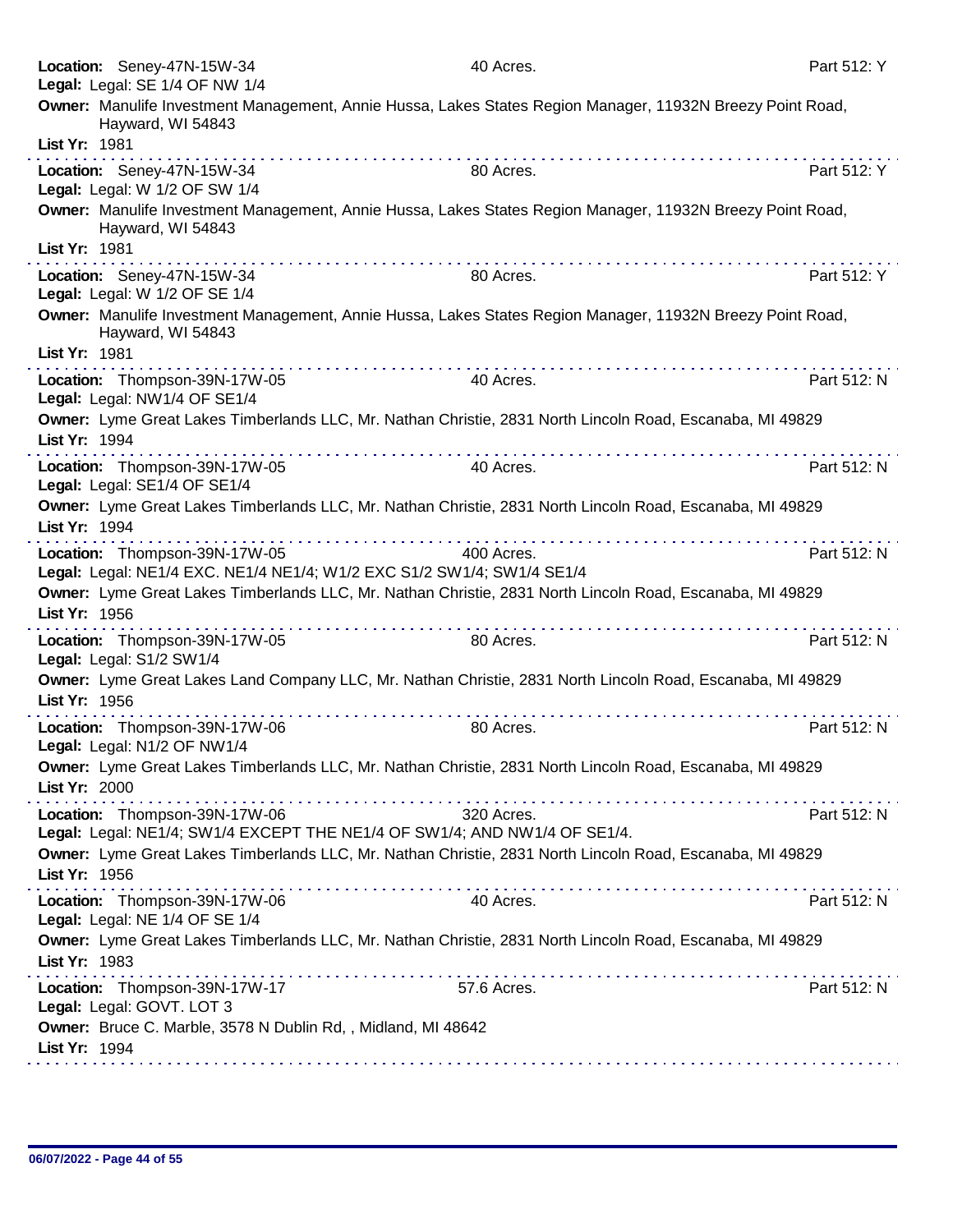| Location: Thompson-39N-17W-17<br>Legal: Legal: GOVT. LOT 4                                                                               | 42.4 Acres.   | Part 512: N                                                                                                                                                                                                                                                                                                                                                                                                                                                                 |
|------------------------------------------------------------------------------------------------------------------------------------------|---------------|-----------------------------------------------------------------------------------------------------------------------------------------------------------------------------------------------------------------------------------------------------------------------------------------------------------------------------------------------------------------------------------------------------------------------------------------------------------------------------|
| Owner: Bruce C. Marble, 3578 N Dublin Rd,, Midland, MI 48642                                                                             |               |                                                                                                                                                                                                                                                                                                                                                                                                                                                                             |
| List Yr: 1994                                                                                                                            |               |                                                                                                                                                                                                                                                                                                                                                                                                                                                                             |
| Location: Thompson-39N-17W-18<br>Legal: Legal: E1/2 OF SE1/4                                                                             | 80 Acres.     | Part 512: N                                                                                                                                                                                                                                                                                                                                                                                                                                                                 |
| Owner: Bruce C. Marble, 3578 N Dublin Rd, , Midland, MI 48642<br>List Yr: 1994                                                           |               |                                                                                                                                                                                                                                                                                                                                                                                                                                                                             |
| Location: Thompson-39N-17W-18<br>Legal: Legal: SW1/4 OF NE1/4                                                                            | 40 Acres.     | $\mathcal{L}^{\mathcal{A}}(\mathcal{A},\mathcal{A},\mathcal{A},\mathcal{A},\mathcal{A},\mathcal{A},\mathcal{A},\mathcal{A},\mathcal{A},\mathcal{A},\mathcal{A},\mathcal{A},\mathcal{A},\mathcal{A},\mathcal{A},\mathcal{A},\mathcal{A},\mathcal{A},\mathcal{A},\mathcal{A},\mathcal{A},\mathcal{A},\mathcal{A},\mathcal{A},\mathcal{A},\mathcal{A},\mathcal{A},\mathcal{A},\mathcal{A},\mathcal{A},\mathcal{A},\mathcal{A},\mathcal{A},\mathcal{A},\mathcal$<br>Part 512: N |
| Owner: Bruce C. Marble, 3578 N Dublin Rd,, Midland, MI 48642<br>List Yr: 1994                                                            |               |                                                                                                                                                                                                                                                                                                                                                                                                                                                                             |
| Location: Thompson-39N-17W-18<br>Legal: Legal: NW1/4 OF SE1/4                                                                            | 40 Acres.     | Part 512: N                                                                                                                                                                                                                                                                                                                                                                                                                                                                 |
| Owner: Bruce C. Marble, 3578 N Dublin Rd, , Midland, MI 48642<br>List Yr: 1994                                                           |               |                                                                                                                                                                                                                                                                                                                                                                                                                                                                             |
| Location: Thompson-39N-17W-18<br>Legal: Legal: S1/2 OF NW1/4, N1/2 OF SW1/4                                                              | 160 Acres.    | Part 512: N                                                                                                                                                                                                                                                                                                                                                                                                                                                                 |
| Owner: Greenleaf Timber Holding, Inc., Jordan Triest, President, P.O. Box 386, Powers, MI 49874<br>List Yr: 1956                         |               |                                                                                                                                                                                                                                                                                                                                                                                                                                                                             |
| Location: Thompson-40N-17W-01<br>Legal: Legal: NE1/4 OF SW1/4                                                                            | 40 Acres.     | Part 512: N                                                                                                                                                                                                                                                                                                                                                                                                                                                                 |
| Owner: Lyme Great Lakes Timberlands LLC, Mr. Nathan Christie, 2831 North Lincoln Road, Escanaba, MI 49829<br>List Yr: 1997               |               |                                                                                                                                                                                                                                                                                                                                                                                                                                                                             |
| .<br>Location: Thompson-40N-17W-01<br>Legal: Legal: EAST 20 FT OF THE SE1/4 OF SW1/4                                                     | 0.61 Acres.   | Part 512: N                                                                                                                                                                                                                                                                                                                                                                                                                                                                 |
| Owner: Lyme Great Lakes Timberlands LLC, Mr. Nathan Christie, 2831 North Lincoln Road, Escanaba, MI 49829<br>List Yr: 1997               |               |                                                                                                                                                                                                                                                                                                                                                                                                                                                                             |
| Location: Thompson-40N-17W-02<br>Legal: Legal: NW1/4 OF SW1/4                                                                            | 40 Acres.     | Part 512: N                                                                                                                                                                                                                                                                                                                                                                                                                                                                 |
| Owner: Robert R. Vertz, RTE 2 Box 2618, , Manistique, MI 49854<br>List Yr: 1979                                                          |               |                                                                                                                                                                                                                                                                                                                                                                                                                                                                             |
| Location: Thompson-40N-17W-02<br>Legal: Legal: SW1/4 OF NE1/4, NE1/4 OF NW1/4, E1/2 OF SW1/4, NW1/4 OF SE1/4                             | 198.22 Acres. | Part 512: N                                                                                                                                                                                                                                                                                                                                                                                                                                                                 |
| Owner: Lyme Great Lakes Timberlands LLC, Mr. Nathan Christie, 2831 North Lincoln Road, Escanaba, MI 49829<br>List Yr: 1956               |               |                                                                                                                                                                                                                                                                                                                                                                                                                                                                             |
| Location: Thompson-40N-17W-02<br>Legal: Legal: NW1/4 OF NE1/4, SE1/4 OF NW1/4                                                            | 78.27 Acres.  | Part 512: N                                                                                                                                                                                                                                                                                                                                                                                                                                                                 |
| Owner: Lyme Great Lakes Timberlands LLC, Mr. Nathan Christie, 2831 North Lincoln Road, Escanaba, MI 49829<br>List Yr: 1979               |               |                                                                                                                                                                                                                                                                                                                                                                                                                                                                             |
| Location: Thompson-40N-17W-02<br>Legal: Legal: S1/2 OF SE1/4                                                                             | 80 Acres.     | Part 512: N                                                                                                                                                                                                                                                                                                                                                                                                                                                                 |
| Owner: Lyme Great Lakes Timberlands LLC, Mr. Nathan Christie, 2831 North Lincoln Road, Escanaba, MI 49829<br>List Yr: 1969<br>. <b>.</b> |               |                                                                                                                                                                                                                                                                                                                                                                                                                                                                             |
| Location: Thompson-40N-17W-02<br>Legal: Legal: NE1/4 OF SE1/4                                                                            | 40 Acres.     | Part 512: N                                                                                                                                                                                                                                                                                                                                                                                                                                                                 |
| Owner: Lyme Great Lakes Timberlands LLC, Mr. Nathan Christie, 2831 North Lincoln Road, Escanaba, MI 49829<br>List Yr: 1972               |               |                                                                                                                                                                                                                                                                                                                                                                                                                                                                             |
|                                                                                                                                          |               |                                                                                                                                                                                                                                                                                                                                                                                                                                                                             |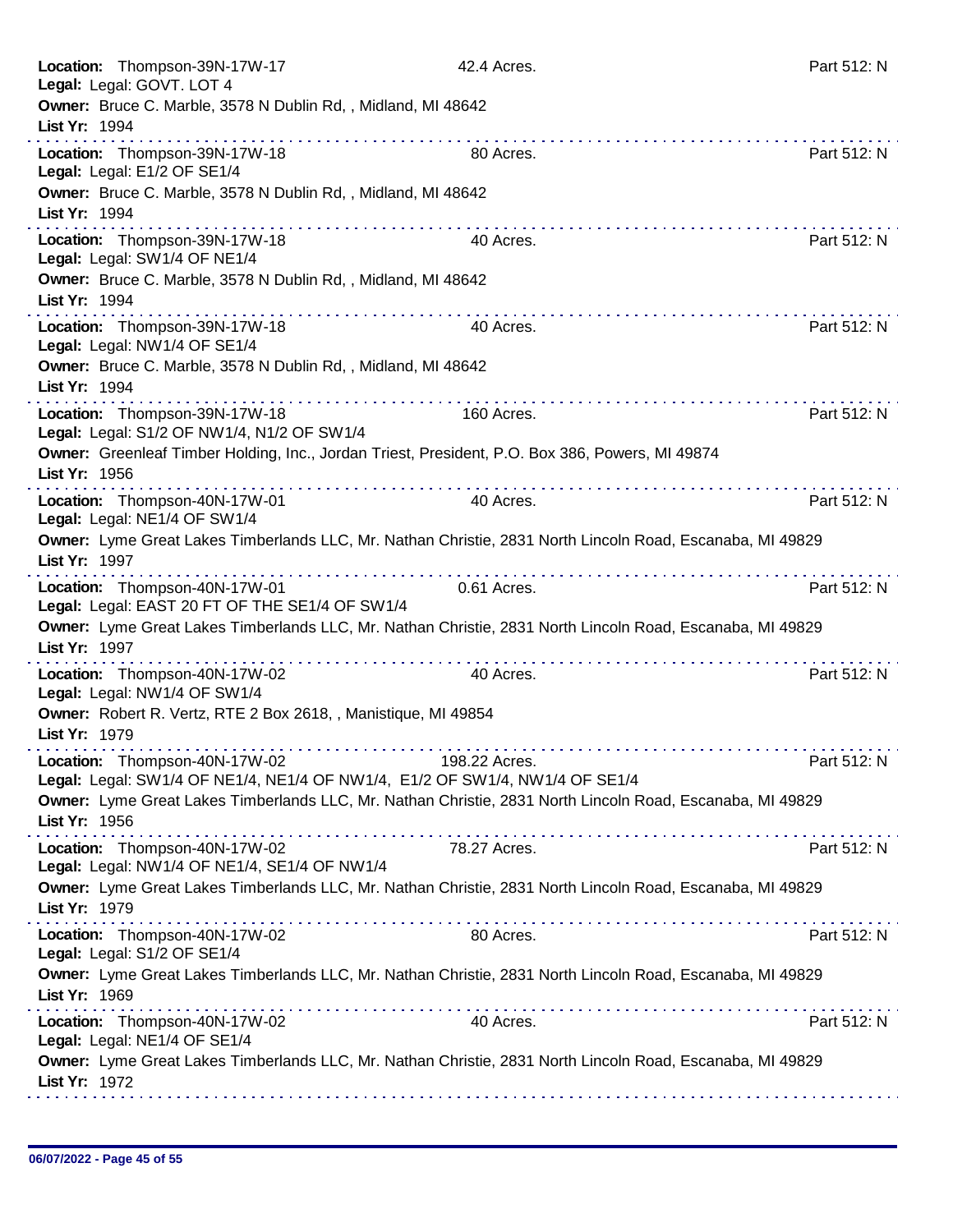| Location: Thompson-40N-17W-03<br>Legal: Legal: SE1/4 OF SE1/4                                                              | 40 Acres.      | Part 512: N |
|----------------------------------------------------------------------------------------------------------------------------|----------------|-------------|
| Owner: Robert Vertz and Deborah Dougovito, 1822 South Flodin Road, Manistique, MI 49854                                    |                |             |
| List Yr: 1972                                                                                                              |                | .           |
| Location: Thompson-40N-17W-03<br>Legal: Legal: NW1/4 OF SW1/4                                                              | 40 Acres.      | Part 512: N |
| Owner: Lyme Great Lakes Timberlands LLC, Mr. Nathan Christie, 2831 North Lincoln Road, Escanaba, MI 49829<br>List Yr: 1994 |                |             |
| Location: Thompson-40N-17W-03<br>Legal: Legal: SW1/4 OF SW1/4                                                              | .<br>40 Acres. | Part 512: N |
| Owner: Lyme Great Lakes Timberlands LLC, Mr. Nathan Christie, 2831 North Lincoln Road, Escanaba, MI 49829<br>List Yr: 1994 |                |             |
| Location: Thompson-40N-17W-03<br>Legal: Legal: SW 1/4 OF SE 1/4                                                            | 40 Acres.      | Part 512: N |
| Owner: Lyme Great Lakes Timberlands LLC, Mr. Nathan Christie, 2831 North Lincoln Road, Escanaba, MI 49829<br>List Yr: 1988 |                |             |
| Location: Thompson-40N-17W-04<br>Legal: Legal: NW1/4 OF SE1/4; & SE1/4 OF SW1/4 EXC SE1/4 OF SE1/4 OF SW1/4                | 70 Acres.      | Part 512: N |
| Owner: Greenleaf Timber Holding, Inc., Jordan Triest, President, P.O. Box 386, Powers, MI 49874<br>List Yr: 2018           |                |             |
| .<br>Location: Thompson-40N-17W-04<br>Legal: Legal: NE1/4 OF SE1/4                                                         | 40 Acres.      | Part 512: N |
| Owner: Lyme Great Lakes Timberlands LLC, Mr. Nathan Christie, 2831 North Lincoln Road, Escanaba, MI 49829<br>List Yr: 1994 |                |             |
| Location: Thompson-40N-17W-04<br>Legal: Legal: SW1/4 OF SE1/4                                                              | 40 Acres.      | Part 512: N |
| Owner: Lyme Great Lakes Timberlands LLC, Mr. Nathan Christie, 2831 North Lincoln Road, Escanaba, MI 49829<br>List Yr: 1994 |                |             |
| Location: Thompson-40N-17W-04<br>Legal: Legal: SE1/4 OF SE1/4 EXC. SE1/4 OF SE1/4 OF SE1/4                                 | 30 Acres.      | Part 512: N |
| Owner: Lyme Great Lakes Timberlands LLC, Mr. Nathan Christie, 2831 North Lincoln Road, Escanaba, MI 49829<br>List Yr: 1994 |                |             |
| Location: Thompson-40N-17W-04<br>Legal: Legal: NW1/4 SW1/4                                                                 | 40 Acres.      | Part 512: N |
| Owner: Lyme Great Lakes Timberlands LLC, Mr. Nathan Christie, 2831 North Lincoln Road, Escanaba, MI 49829<br>List Yr: 1972 |                |             |
| Location: Thompson-40N-17W-04<br>Legal: Legal: NW1/4 NW1/4                                                                 | 37.69 Acres.   | Part 512: N |
| Owner: Diane Madigan, 215 Oak Street, Sterling, MI 48659<br>List Yr: 1972                                                  |                |             |
| Location: Thompson-40N-17W-05<br>Legal: Legal: NE1/4 OF SE1/4                                                              | 40 Acres.      | Part 512: N |
| Owner: Lyme Great Lakes Timberlands LLC, Mr. Nathan Christie, 2831 North Lincoln Road, Escanaba, MI 49829<br>List Yr: 1997 |                |             |
| Location: Thompson-40N-17W-05<br>Legal: Legal: NW1/4 OF SE1/4                                                              | 40 Acres.      | Part 512: N |
| Owner: Lyme Great Lakes Timberlands LLC, Mr. Nathan Christie, 2831 North Lincoln Road, Escanaba, MI 49829<br>List Yr: 1997 |                |             |
|                                                                                                                            |                |             |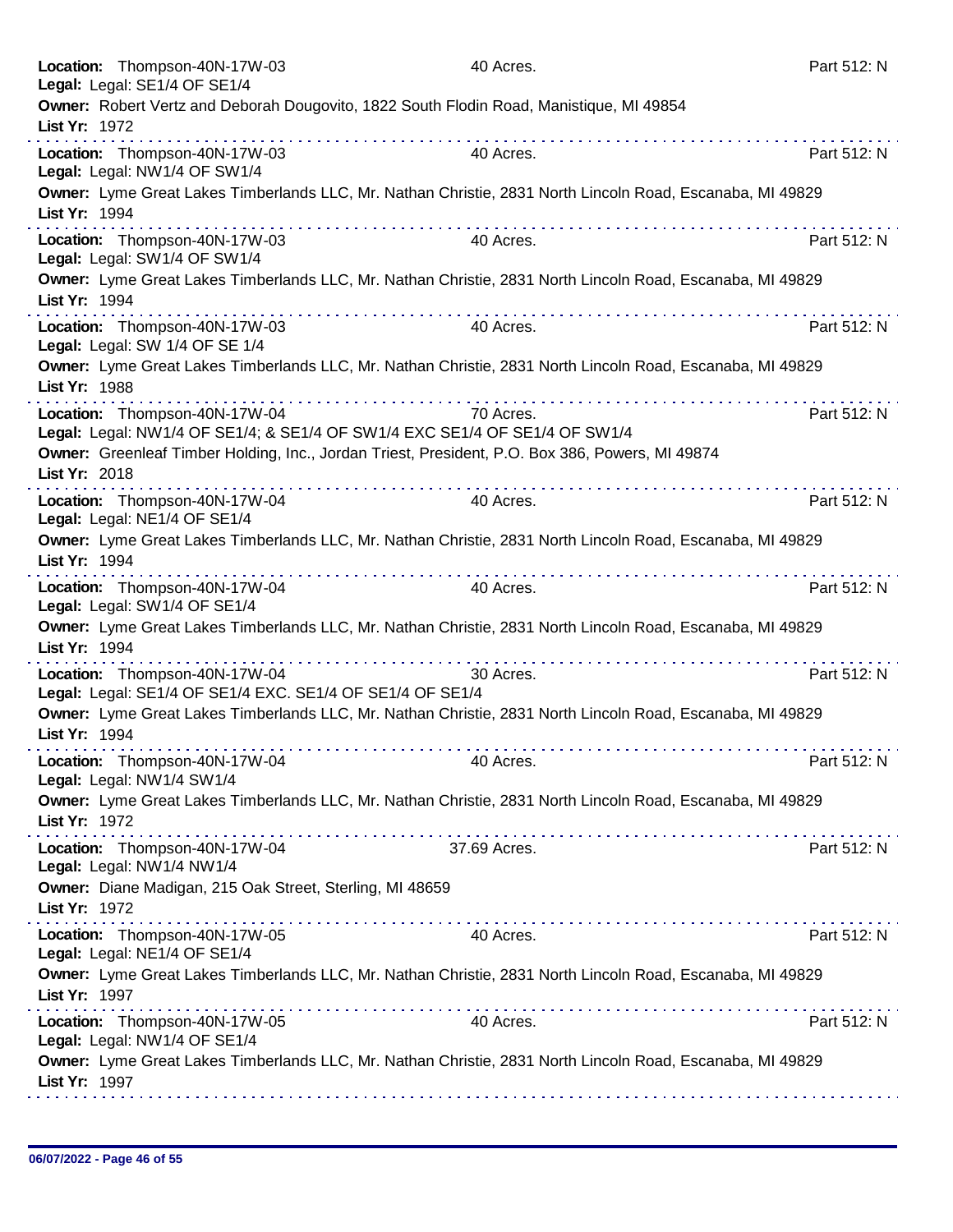|               | Location: Thompson-40N-17W-05<br>Legal: Legal: S1/2 OF NE1/4    | 80 Acres.                                                                                                                                                                                                                                                                                                                                                                                                                            | Part 512: N |
|---------------|-----------------------------------------------------------------|--------------------------------------------------------------------------------------------------------------------------------------------------------------------------------------------------------------------------------------------------------------------------------------------------------------------------------------------------------------------------------------------------------------------------------------|-------------|
| List Yr: 1980 |                                                                 | Owner: Lyme Great Lakes Timberlands LLC, Mr. Nathan Christie, 2831 North Lincoln Road, Escanaba, MI 49829                                                                                                                                                                                                                                                                                                                            |             |
|               | Location: Thompson-40N-17W-05<br>Legal: Legal: NE 1/4 OF NE 1/4 | .<br>37.99 Acres.                                                                                                                                                                                                                                                                                                                                                                                                                    | Part 512: N |
| List Yr: 1981 |                                                                 | Owner: Lyme Great Lakes Timberlands LLC, Mr. Nathan Christie, 2831 North Lincoln Road, Escanaba, MI 49829                                                                                                                                                                                                                                                                                                                            |             |
|               | Location: Thompson-40N-17W-05<br>Legal: Legal: NW 1/4 OF NE 1/4 | . <b>.</b><br>38.02 Acres.                                                                                                                                                                                                                                                                                                                                                                                                           | Part 512: N |
| List Yr: 1988 |                                                                 | Owner: Lyme Great Lakes Timberlands LLC, Mr. Nathan Christie, 2831 North Lincoln Road, Escanaba, MI 49829                                                                                                                                                                                                                                                                                                                            |             |
|               | Location: Thompson-40N-17W-06                                   | 196.85 Acres.<br>Legal: Legal: N1/2 OF NE1/4, SE1/4 OF NE1/4, NE1/4 OF SW1/4, SW1/4 OF SW1/4                                                                                                                                                                                                                                                                                                                                         | Part 512: N |
| List Yr: 1956 |                                                                 | Owner: Lyme Great Lakes Timberlands LLC, Mr. Nathan Christie, 2831 North Lincoln Road, Escanaba, MI 49829                                                                                                                                                                                                                                                                                                                            |             |
|               | Location: Thompson-40N-17W-06<br>Legal: Legal: SW1/4 OF NE1/4   | 40 Acres.                                                                                                                                                                                                                                                                                                                                                                                                                            | Part 512: N |
| List Yr: 1959 |                                                                 | Owner: Lyme Great Lakes Timberlands LLC, Mr. Nathan Christie, 2831 North Lincoln Road, Escanaba, MI 49829                                                                                                                                                                                                                                                                                                                            |             |
|               | Location: Thompson-40N-17W-06                                   | .<br>239.23 Acres.<br>Legal: Legal: NE1/4 OF NW1/4, NW1/4 OF NW1/4, S1/2 OF NW1/4, NW1/4 OF SW1/4, SE1/4 OF SW1/4                                                                                                                                                                                                                                                                                                                    | Part 512: N |
| List Yr: 1972 |                                                                 | Owner: Lyme Great Lakes Timberlands LLC, Mr. Nathan Christie, 2831 North Lincoln Road, Escanaba, MI 49829                                                                                                                                                                                                                                                                                                                            |             |
|               | Location: Thompson-40N-17W-06<br>Legal: Legal: SE 1/4           | 160 Acres.                                                                                                                                                                                                                                                                                                                                                                                                                           | Part 512: N |
| List Yr: 1988 |                                                                 | Owner: Lyme Great Lakes Timberlands LLC, Mr. Nathan Christie, 2831 North Lincoln Road, Escanaba, MI 49829                                                                                                                                                                                                                                                                                                                            |             |
|               | Location: Thompson-40N-17W-07<br>Legal: Legal: SW1/4 OF NE1/4   | a provincia de la caractería de la caractería<br>40 Acres.                                                                                                                                                                                                                                                                                                                                                                           | Part 512: N |
| List Yr: 1994 |                                                                 | Owner: Lyme Great Lakes Timberlands LLC, Mr. Nathan Christie, 2831 North Lincoln Road, Escanaba, MI 49829                                                                                                                                                                                                                                                                                                                            |             |
|               | Location: Thompson-40N-17W-07                                   | 360 Acres.<br>Legal: Legal: NE1/4 OF NE1/4, N1/2 OF NW1/4, SW1/4 OF NW1/4, E1/2 OF SW1/4, N1/2 OF SE1/4, SW1/4 OF SE1/4                                                                                                                                                                                                                                                                                                              | Part 512: N |
| List Yr: 1956 |                                                                 | Owner: Lyme Great Lakes Timberlands LLC, Mr. Nathan Christie, 2831 North Lincoln Road, Escanaba, MI 49829                                                                                                                                                                                                                                                                                                                            |             |
|               | Location: Thompson-40N-17W-07<br>Legal: Legal: SE1/4 OF NE1/4   | $\label{eq:reduced} \begin{split} \mathbf{u}^{\top} & \mathbf{u}^{\top} \mathbf{u}^{\top} \mathbf{u}^{\top} \mathbf{u}^{\top} \mathbf{u}^{\top} \mathbf{u}^{\top} \mathbf{u}^{\top} \mathbf{u}^{\top} \mathbf{u}^{\top} \mathbf{u}^{\top} \mathbf{u}^{\top} \mathbf{u}^{\top} \mathbf{u}^{\top} \mathbf{u}^{\top} \mathbf{u}^{\top} \mathbf{u}^{\top} \mathbf{u}^{\top} \mathbf{u}^{\top} \mathbf{u}^{\top} \mathbf{u}$<br>40 Acres. | Part 512: N |
| List Yr: 1960 |                                                                 | Owner: Lyme Great Lakes Timberlands LLC, Mr. Nathan Christie, 2831 North Lincoln Road, Escanaba, MI 49829                                                                                                                                                                                                                                                                                                                            |             |
|               | Location: Thompson-40N-17W-07<br>Legal: Legal: SE1/4 OF NW1/4   | 40 Acres.                                                                                                                                                                                                                                                                                                                                                                                                                            | Part 512: N |
| List Yr: 1959 |                                                                 | Owner: Lyme Great Lakes Timberlands LLC, Mr. Nathan Christie, 2831 North Lincoln Road, Escanaba, MI 49829                                                                                                                                                                                                                                                                                                                            |             |
|               | Location: Thompson-40N-17W-07<br>Legal: Legal: W 1/2 OF SW 1/4  | 80 Acres.                                                                                                                                                                                                                                                                                                                                                                                                                            | Part 512: N |
| List Yr: 1991 |                                                                 | Owner: Lyme Great Lakes Timberlands LLC, Mr. Nathan Christie, 2831 North Lincoln Road, Escanaba, MI 49829                                                                                                                                                                                                                                                                                                                            |             |
|               |                                                                 |                                                                                                                                                                                                                                                                                                                                                                                                                                      |             |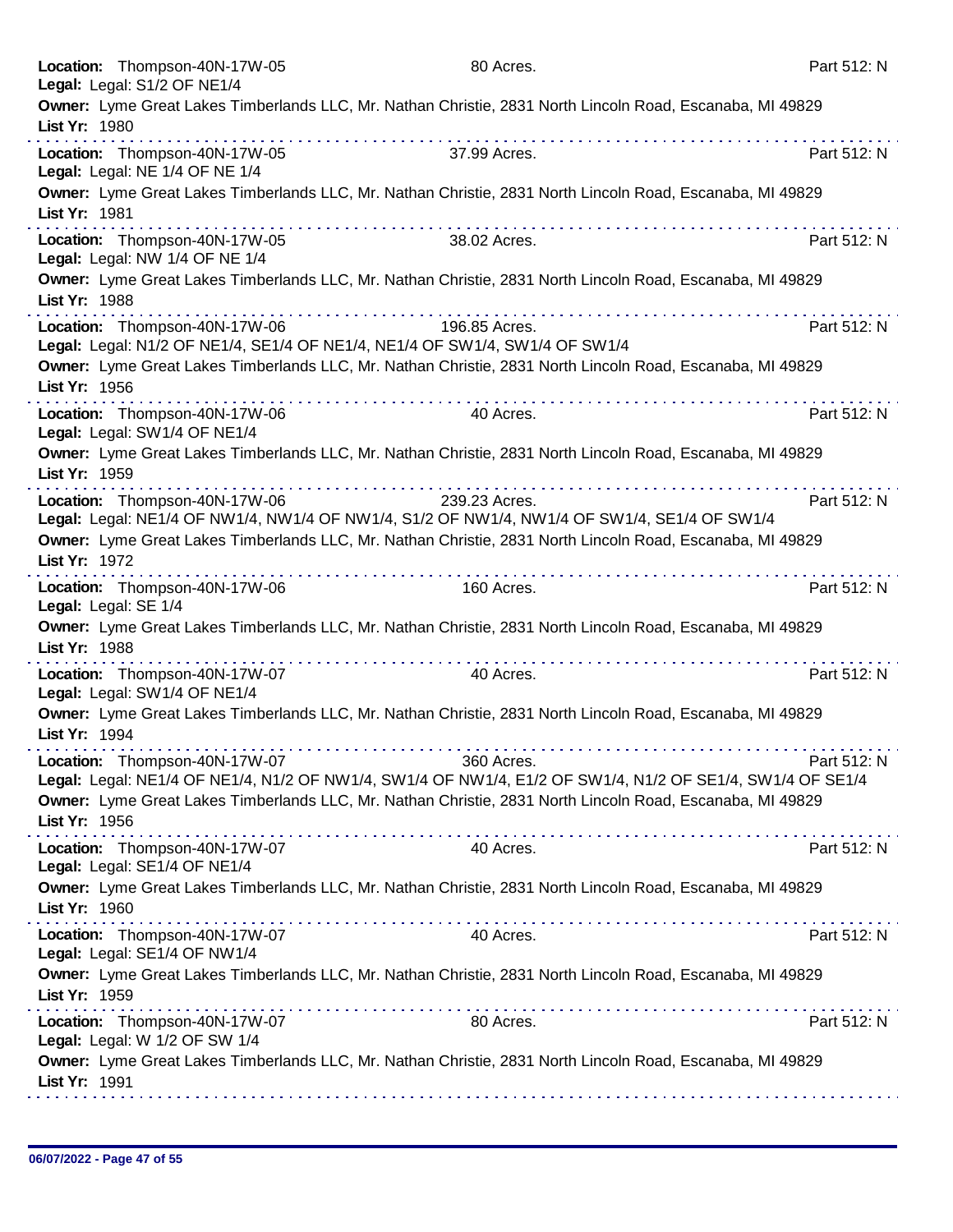|               | Location: Thompson-40N-17W-09<br>Legal: Legal: NE 1/4 OF SE 1/4                                           | 40 Acres.                                                                                                                                                                                                                                                                                                                                                                                                                                               | Part 512: N |
|---------------|-----------------------------------------------------------------------------------------------------------|---------------------------------------------------------------------------------------------------------------------------------------------------------------------------------------------------------------------------------------------------------------------------------------------------------------------------------------------------------------------------------------------------------------------------------------------------------|-------------|
|               | Owner: Lyme Great Lakes Timberlands LLC, Mr. Nathan Christie, 2831 North Lincoln Road, Escanaba, MI 49829 |                                                                                                                                                                                                                                                                                                                                                                                                                                                         |             |
| List Yr: 1991 |                                                                                                           |                                                                                                                                                                                                                                                                                                                                                                                                                                                         |             |
|               | Location: Thompson-40N-17W-10<br>Legal: Legal: SW1/4 OF SW1/4 EXC. NW1/4 OF SW1/4 OF SW1/4                | 30 Acres.                                                                                                                                                                                                                                                                                                                                                                                                                                               | Part 512: N |
| List Yr: 1994 | Owner: Lyme Great Lakes Timberlands LLC, Mr. Nathan Christie, 2831 North Lincoln Road, Escanaba, MI 49829 |                                                                                                                                                                                                                                                                                                                                                                                                                                                         |             |
|               | Location: Thompson-40N-17W-10<br>Legal: Legal: E1/2 OF NE1/4, NE1/4 OF SE1/4                              | 120 Acres.                                                                                                                                                                                                                                                                                                                                                                                                                                              | Part 512: N |
| List Yr: 1956 | Owner: Lyme Great Lakes Timberlands LLC, Mr. Nathan Christie, 2831 North Lincoln Road, Escanaba, MI 49829 |                                                                                                                                                                                                                                                                                                                                                                                                                                                         |             |
|               | Location: Thompson-40N-17W-10<br>Legal: Legal: W 1/2 OF NE 1/4                                            | 80 Acres.                                                                                                                                                                                                                                                                                                                                                                                                                                               | Part 512: N |
| List Yr: 1988 | Owner: Lyme Great Lakes Timberlands LLC, Mr. Nathan Christie, 2831 North Lincoln Road, Escanaba, MI 49829 |                                                                                                                                                                                                                                                                                                                                                                                                                                                         |             |
|               | Location: Thompson-40N-17W-10<br>Legal: Legal: E 1/2 OF SW 1/4                                            | 80 Acres.                                                                                                                                                                                                                                                                                                                                                                                                                                               | Part 512: N |
| List Yr: 1988 | Owner: Lyme Great Lakes Timberlands LLC, Mr. Nathan Christie, 2831 North Lincoln Road, Escanaba, MI 49829 |                                                                                                                                                                                                                                                                                                                                                                                                                                                         |             |
|               | Location: Thompson-40N-17W-10<br>Legal: Legal: W 1/2 OF SE 1/4                                            | 80 Acres.                                                                                                                                                                                                                                                                                                                                                                                                                                               | Part 512: N |
| List Yr: 1988 | Owner: Lyme Great Lakes Timberlands LLC, Mr. Nathan Christie, 2831 North Lincoln Road, Escanaba, MI 49829 |                                                                                                                                                                                                                                                                                                                                                                                                                                                         |             |
|               | Location: Thompson-40N-17W-10<br>Legal: Legal: SE 1/4 OF SE 1/4                                           | 40 Acres.                                                                                                                                                                                                                                                                                                                                                                                                                                               | Part 512: N |
| List Yr: 1988 | Owner: Lyme Great Lakes Timberlands LLC, Mr. Nathan Christie, 2831 North Lincoln Road, Escanaba, MI 49829 |                                                                                                                                                                                                                                                                                                                                                                                                                                                         |             |
|               | Location: Thompson-40N-17W-10<br>Legal: Legal: NW 1/4 OF SW 1/4                                           | 40 Acres.                                                                                                                                                                                                                                                                                                                                                                                                                                               | Part 512: N |
| List Yr: 1991 | Owner: Lyme Great Lakes Timberlands LLC, Mr. Nathan Christie, 2831 North Lincoln Road, Escanaba, MI 49829 |                                                                                                                                                                                                                                                                                                                                                                                                                                                         |             |
|               | Location: Thompson-40N-17W-11<br>Legal: Legal: SE1/4 SE1/4                                                | 40 Acres.                                                                                                                                                                                                                                                                                                                                                                                                                                               | Part 512: N |
| List Yr: 2019 | Owner: Greenleaf Timber Holding, Inc., Jordan Triest, President, P.O. Box 386, Powers, MI 49874           |                                                                                                                                                                                                                                                                                                                                                                                                                                                         |             |
|               | Location: Thompson-40N-17W-11<br>Legal: Legal: NW1/4, W1/2 OF SW1/4                                       | 240 Acres.                                                                                                                                                                                                                                                                                                                                                                                                                                              | Part 512: N |
| List Yr: 1956 | Owner: Lyme Great Lakes Timberlands LLC, Mr. Nathan Christie, 2831 North Lincoln Road, Escanaba, MI 49829 | $\label{eq:2.1} \mathcal{L}^{\mathcal{A}}(\mathcal{A},\mathcal{A},\mathcal{A},\mathcal{A},\mathcal{A},\mathcal{A},\mathcal{A},\mathcal{A},\mathcal{A},\mathcal{A},\mathcal{A},\mathcal{A},\mathcal{A},\mathcal{A},\mathcal{A},\mathcal{A},\mathcal{A},\mathcal{A},\mathcal{A},\mathcal{A},\mathcal{A},\mathcal{A},\mathcal{A},\mathcal{A},\mathcal{A},\mathcal{A},\mathcal{A},\mathcal{A},\mathcal{A},\mathcal{A},\mathcal{A},\mathcal{A},\mathcal{A},$ |             |
|               | Location: Thompson-40N-17W-11<br>Legal: Legal: N1/2 OF NE1/4                                              | 80 Acres.                                                                                                                                                                                                                                                                                                                                                                                                                                               | Part 512: N |
| List Yr: 1971 | Owner: Lyme Great Lakes Timberlands LLC, Mr. Nathan Christie, 2831 North Lincoln Road, Escanaba, MI 49829 |                                                                                                                                                                                                                                                                                                                                                                                                                                                         |             |
|               | Location: Thompson-40N-17W-11<br>Legal: Legal: SW1/4 OF NE1/4, E1/2 OF SW1/4                              | 120 Acres.                                                                                                                                                                                                                                                                                                                                                                                                                                              | Part 512: N |
| List Yr: 1972 | Owner: Lyme Great Lakes Timberlands LLC, Mr. Nathan Christie, 2831 North Lincoln Road, Escanaba, MI 49829 |                                                                                                                                                                                                                                                                                                                                                                                                                                                         |             |
|               |                                                                                                           |                                                                                                                                                                                                                                                                                                                                                                                                                                                         |             |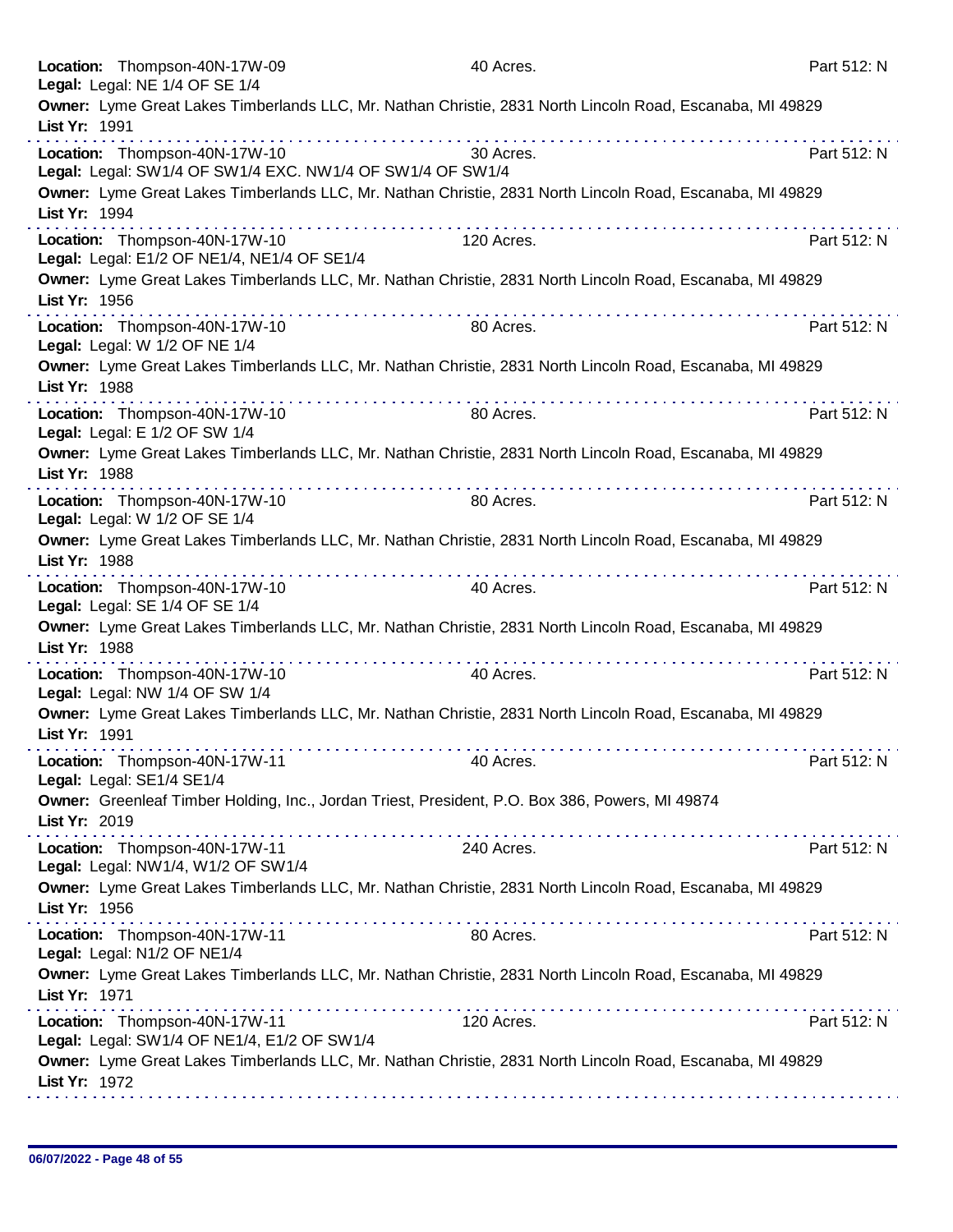| Location: Thompson-40N-17W-11                                 |                                                                                                 | 40 Acres.                                                                                                                                                                                                                                                                                                                                                                                                                                                                                                                                                                                                      | Part 512: N |
|---------------------------------------------------------------|-------------------------------------------------------------------------------------------------|----------------------------------------------------------------------------------------------------------------------------------------------------------------------------------------------------------------------------------------------------------------------------------------------------------------------------------------------------------------------------------------------------------------------------------------------------------------------------------------------------------------------------------------------------------------------------------------------------------------|-------------|
| Legal: Legal: SW 1/4 OF SE 1/4                                |                                                                                                 |                                                                                                                                                                                                                                                                                                                                                                                                                                                                                                                                                                                                                |             |
|                                                               |                                                                                                 | Owner: Lyme Great Lakes Timberlands LLC, Mr. Nathan Christie, 2831 North Lincoln Road, Escanaba, MI 49829                                                                                                                                                                                                                                                                                                                                                                                                                                                                                                      |             |
| List Yr: 1989                                                 |                                                                                                 |                                                                                                                                                                                                                                                                                                                                                                                                                                                                                                                                                                                                                |             |
| Location: Thompson-40N-17W-12                                 |                                                                                                 | 1.6 Acres.<br>Legal: Legal: South 435 ft of the following parcel: Part of the SW 1/4 SW 1/4 described as from the NE corner of SW 1/4 SW<br>1/4 measure S 89deg 55'21"W along the North line of said SW 1/4 SW 1/4 a distance of 1306.98 ft tothe NW corner of                                                                                                                                                                                                                                                                                                                                                 | Part 512: N |
|                                                               | a distance of 626.80 ft, thence West a distance of 307.62 ft to POB.                            | said SW 1/4 SW 1/4, thence measure S 00deg 16'16"E along the West line of said SW 1/4 SW 1/4 a distance of 488.50<br>ft to POB of the land herein described, thence continue S 00deg 16'16"E along said West line a distance of 828.48 ft<br>to SW corner of SW 1/4 SW 1/4, thence S 89deg 59'24"E along the South line of SW 1/4 SW 1/4 a distance of 102.37 ft<br>to centerline of County Road 435 and a point on a1068.50 ft radius curve to the left, thence NEIy along said curve a<br>chord bearing of N 18deg 07'50"E a chord distance of 227.73 ft, thence N 12deg 00'48"E, both along said centerline |             |
|                                                               | Owner: Greenleaf Timber Holding, Inc., Jordan Triest, President, P.O. Box 386, Powers, MI 49874 |                                                                                                                                                                                                                                                                                                                                                                                                                                                                                                                                                                                                                |             |
| List Yr: 2019                                                 |                                                                                                 |                                                                                                                                                                                                                                                                                                                                                                                                                                                                                                                                                                                                                |             |
|                                                               | Location: Thompson-40N-17W-12                                                                   | 0.05 Acres.                                                                                                                                                                                                                                                                                                                                                                                                                                                                                                                                                                                                    | Part 512: N |
|                                                               | ROADD 435 TO THE 1/4 LINE; THENCE NORTH ON THE 1/4 LINETO POB                                   | Legal: Legal: THAT PART OF THE NE1/4 OF NW1/4 DESCRIBED AS COMMENCING AT THE NE CORNER OF THE<br>NE1/4 OF NW1/4; THEN CE WEST ON SECTION LINE 33 FT; THENCE SOUTH TO CENTER OF COUNTY<br>ROADD 435 (LITTLE HARBOR ROAD); THENCE NORTHEASTERLY ALONG THE CENTER OF COUNTY                                                                                                                                                                                                                                                                                                                                       |             |
| List Yr: 1997                                                 |                                                                                                 | Owner: Lyme Great Lakes Timberlands LLC, Mr. Nathan Christie, 2831 North Lincoln Road, Escanaba, MI 49829                                                                                                                                                                                                                                                                                                                                                                                                                                                                                                      |             |
|                                                               | Location: Thompson-40N-17W-12                                                                   | 37.5 Acres.                                                                                                                                                                                                                                                                                                                                                                                                                                                                                                                                                                                                    | Part 512: N |
|                                                               | Legal: Legal: S1/2 NW1/4 Except that portion lying East of Little Harbor Rd                     |                                                                                                                                                                                                                                                                                                                                                                                                                                                                                                                                                                                                                |             |
|                                                               |                                                                                                 | Owner: Lyme Great Lakes Timberlands LLC, Mr. Nathan Christie, 2831 North Lincoln Road, Escanaba, MI 49829                                                                                                                                                                                                                                                                                                                                                                                                                                                                                                      |             |
| List Yr: 1998                                                 |                                                                                                 |                                                                                                                                                                                                                                                                                                                                                                                                                                                                                                                                                                                                                |             |
|                                                               | .                                                                                               | .                                                                                                                                                                                                                                                                                                                                                                                                                                                                                                                                                                                                              |             |
| Location: Thompson-40N-17W-12                                 |                                                                                                 | 142.05 Acres.                                                                                                                                                                                                                                                                                                                                                                                                                                                                                                                                                                                                  | Part 512: N |
| Legal: Legal: FRL NE1/4                                       |                                                                                                 |                                                                                                                                                                                                                                                                                                                                                                                                                                                                                                                                                                                                                |             |
|                                                               |                                                                                                 | Owner: Lyme Great Lakes Timberlands LLC, Mr. Nathan Christie, 2831 North Lincoln Road, Escanaba, MI 49829                                                                                                                                                                                                                                                                                                                                                                                                                                                                                                      |             |
| List Yr: 1956                                                 | .                                                                                               |                                                                                                                                                                                                                                                                                                                                                                                                                                                                                                                                                                                                                |             |
| Location: Thompson-40N-17W-12                                 | Legal: Legal: S1/2 NW1/4 lying East of Little Harbor Rd                                         | 42.5 Acres.                                                                                                                                                                                                                                                                                                                                                                                                                                                                                                                                                                                                    | Part 512: N |
|                                                               | Owner: Mr. and Mrs. Neal Magnuson, 14251 St. Mary's Street, Detroit, MI 48227                   |                                                                                                                                                                                                                                                                                                                                                                                                                                                                                                                                                                                                                |             |
| List Yr: 1998                                                 |                                                                                                 |                                                                                                                                                                                                                                                                                                                                                                                                                                                                                                                                                                                                                |             |
| Location: Thompson-40N-17W-14                                 |                                                                                                 | 547 Acres.                                                                                                                                                                                                                                                                                                                                                                                                                                                                                                                                                                                                     | Part 512: N |
|                                                               | ROAD, N1/2 OF NW1/4, SE1/4 OF NW1/4, S1/2                                                       | Legal: Legal: NW1/4 OF NE1/4, SW1/4 OF NE1/4, SE1/4 OF NE1/4 LYING WEST OF THE LITTLE HARBOR COUNTY                                                                                                                                                                                                                                                                                                                                                                                                                                                                                                            |             |
| List Yr: 1972                                                 |                                                                                                 | Owner: Lyme Great Lakes Timberlands LLC, Mr. Nathan Christie, 2831 North Lincoln Road, Escanaba, MI 49829                                                                                                                                                                                                                                                                                                                                                                                                                                                                                                      |             |
| Location: Thompson-40N-17W-14<br>Legal: Legal: SW1/4 OF NW1/4 |                                                                                                 | 40 Acres.                                                                                                                                                                                                                                                                                                                                                                                                                                                                                                                                                                                                      | Part 512: N |
| List Yr: 1956                                                 |                                                                                                 | Owner: Lyme Great Lakes Timberlands LLC, Mr. Nathan Christie, 2831 North Lincoln Road, Escanaba, MI 49829                                                                                                                                                                                                                                                                                                                                                                                                                                                                                                      |             |
| Location: Thompson-40N-17W-15<br>Legal: Legal: SW1/4 OF NW1/4 |                                                                                                 | 40 Acres.                                                                                                                                                                                                                                                                                                                                                                                                                                                                                                                                                                                                      | Part 512: N |
|                                                               |                                                                                                 |                                                                                                                                                                                                                                                                                                                                                                                                                                                                                                                                                                                                                |             |
| List Yr: 1956                                                 | Owner: James S. and Shirley M. Young, 3391n State Hwy M-94, , Manistique, MI 49854              |                                                                                                                                                                                                                                                                                                                                                                                                                                                                                                                                                                                                                |             |
|                                                               |                                                                                                 | the second complete state of the second complete state of the second contract of the second contract of the second contract of the second contract of the second contract of the second contract of the second contract of the                                                                                                                                                                                                                                                                                                                                                                                 |             |
| Location: Thompson-40N-17W-15                                 |                                                                                                 | 160 Acres.                                                                                                                                                                                                                                                                                                                                                                                                                                                                                                                                                                                                     | Part 512: N |
|                                                               |                                                                                                 | Legal: Legal: NE1/4 OF NE1/4, NW1/4 EXC. NE1/4 OF NW1/4 AND EXC SW1/4 OF NW1/4, NE1/4 OF SE1/4                                                                                                                                                                                                                                                                                                                                                                                                                                                                                                                 |             |
|                                                               |                                                                                                 | Owner: Lyme Great Lakes Timberlands LLC, Mr. Nathan Christie, 2831 North Lincoln Road, Escanaba, MI 49829                                                                                                                                                                                                                                                                                                                                                                                                                                                                                                      |             |
| List Yr: 1956                                                 |                                                                                                 |                                                                                                                                                                                                                                                                                                                                                                                                                                                                                                                                                                                                                |             |
|                                                               |                                                                                                 |                                                                                                                                                                                                                                                                                                                                                                                                                                                                                                                                                                                                                |             |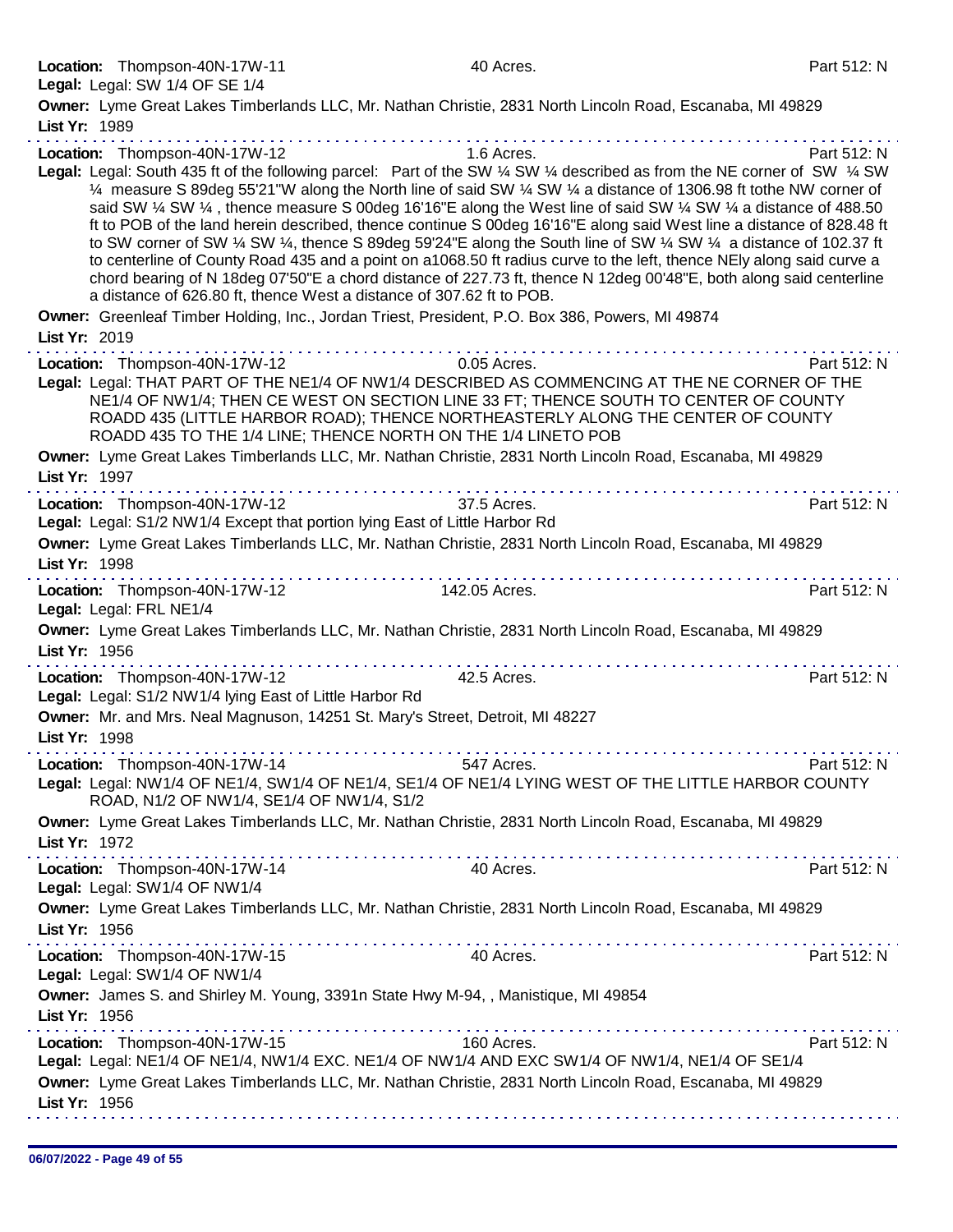| Location: Thompson-40N-17W-15<br>280 Acres.<br>Legal: Legal: NW1/4 OF NE1/4, S1/2 OF NE1/4, NE1/4 OF NW1/4, W1/2 OF SE1/4, SE1/4 OF SE1/4 | Part 512: N |
|-------------------------------------------------------------------------------------------------------------------------------------------|-------------|
| Owner: Lyme Great Lakes Timberlands LLC, Mr. Nathan Christie, 2831 North Lincoln Road, Escanaba, MI 49829<br>List Yr: 1972                |             |
| Location: Thompson-40N-17W-16<br>320 Acres.<br>Legal: Legal: S1/2                                                                         | Part 512: N |
| Owner: Lyme Great Lakes Timberlands LLC, Mr. Nathan Christie, 2831 North Lincoln Road, Escanaba, MI 49829<br>List Yr: 1956                |             |
| . <i>.</i> .<br>Location: Thompson-40N-17W-17<br>400 Acres.<br>Legal: Legal: S1/2 OF NE1/4, NE1/4 OF NW1/4, S1/2 EXC. SE1/4 OF SE1/4      | Part 512: N |
| Owner: Lyme Great Lakes Timberlands LLC, Mr. Nathan Christie, 2831 North Lincoln Road, Escanaba, MI 49829<br>List Yr: 1956                |             |
| .<br>Location: Thompson-40N-17W-17<br>40 Acres.<br>Legal: Legal: SE 1/4 OF SE 1/4                                                         | Part 512: N |
| Owner: Lyme Great Lakes Timberlands LLC, Mr. Nathan Christie, 2831 North Lincoln Road, Escanaba, MI 49829<br>List Yr: 1991                |             |
| Location: Thompson-40N-17W-18<br>280 Acres.<br>Legal: Legal: NW1/4, N1/2 OF SW1/4, SE1/4 OF SE1/4                                         | Part 512: N |
| Owner: Lyme Great Lakes Timberlands LLC, Mr. Nathan Christie, 2831 North Lincoln Road, Escanaba, MI 49829<br>List Yr: 1956                |             |
| <u>.</u><br>Location: Thompson-40N-17W-18<br>39 Acres.<br>Legal: Legal: NE1/4 OF SE1/4 EXC 1 ACRE IN SW CORNER                            | Part 512: N |
| Owner: Lyme Great Lakes Timberlands LLC, Mr. Nathan Christie, 2831 North Lincoln Road, Escanaba, MI 49829<br>List Yr: 1959                |             |
| Location: Thompson-40N-17W-22<br>40 Acres.<br>Legal: Legal: SE1/4 OF SE1/4                                                                | Part 512: N |
| Owner: Lyme Great Lakes Timberlands LLC, Mr. Nathan Christie, 2831 North Lincoln Road, Escanaba, MI 49829<br>List Yr: 1997                |             |
| Location: Thompson-40N-17W-22<br>40 Acres.<br>Legal: Legal: NE1/4 OF NW1/4                                                                | Part 512: N |
| Owner: Lyme Great Lakes Timberlands LLC, Mr. Nathan Christie, 2831 North Lincoln Road, Escanaba, MI 49829<br>List Yr: 1994                |             |
| Location: Thompson-40N-17W-22<br>30 Acres.<br>Legal: Legal: NORTH 3/4 OF SW1/4 OF SW1/4                                                   | Part 512: N |
| Owner: Lyme Great Lakes Timberlands LLC, Mr. Nathan Christie, 2831 North Lincoln Road, Escanaba, MI 49829<br>List Yr: 1994                |             |
| .<br>Location: Thompson-40N-17W-22<br>200 Acres.<br>Legal: Legal: NE1/4, NE1/4 OF SW1/4                                                   | Part 512: N |
| Owner: Lyme Great Lakes Timberlands LLC, Mr. Nathan Christie, 2831 North Lincoln Road, Escanaba, MI 49829<br>List Yr: 1956                |             |
| Location: Thompson-40N-17W-22<br>240 Acres.<br>Legal: Legal: S1/2 OF NW1/4, NW1/4 OF SW1/4, N1/2 OF SE1/4, SW1/4 OF SE1/4                 | Part 512: N |
| Owner: Lyme Great Lakes Timberlands LLC, Mr. Nathan Christie, 2831 North Lincoln Road, Escanaba, MI 49829<br>List Yr: 1972                |             |
| Location: Thompson-40N-17W-23<br>80 Acres.<br>Legal: Legal: S1/2 OF SW1/4                                                                 | Part 512: N |
| Owner: Lyme Great Lakes Timberlands LLC, Mr. Nathan Christie, 2831 North Lincoln Road, Escanaba, MI 49829<br>List Yr: 1997                |             |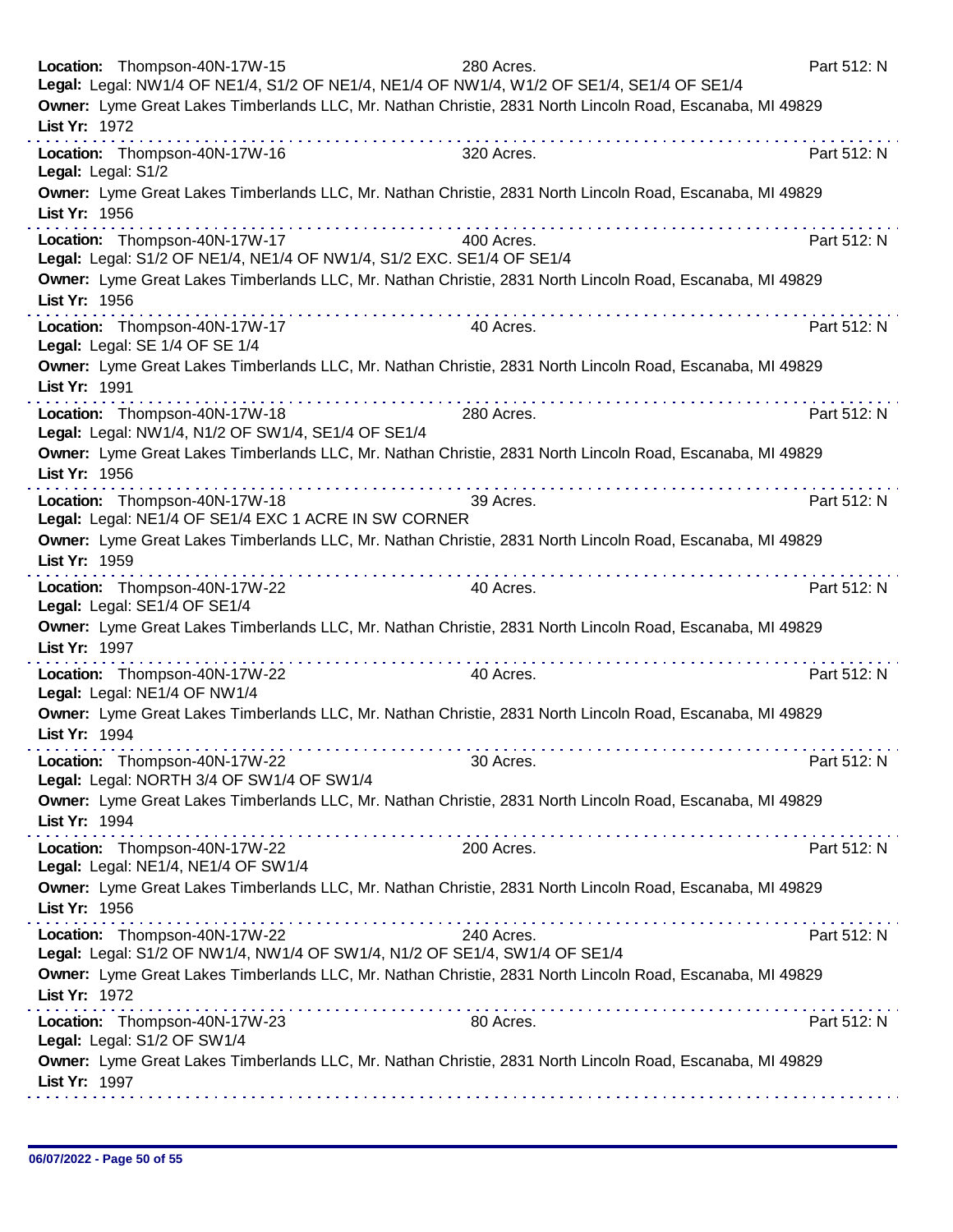| Location: Thompson-40N-17W-23<br>Legal: Legal: NE1/4 OF SE1/4                | 40 Acres.                                                                                                                                                                                                                  | Part 512: N |
|------------------------------------------------------------------------------|----------------------------------------------------------------------------------------------------------------------------------------------------------------------------------------------------------------------------|-------------|
| List Yr: 1997                                                                | Owner: Lyme Great Lakes Timberlands LLC, Mr. Nathan Christie, 2831 North Lincoln Road, Escanaba, MI 49829<br>. <b>.</b>                                                                                                    |             |
| Location: Thompson-40N-17W-23<br>Legal: Legal: S1/2 OF SE1/4                 | 80 Acres.                                                                                                                                                                                                                  | Part 512: N |
| List Yr: 1997                                                                | Owner: Lyme Great Lakes Timberlands LLC, Mr. Nathan Christie, 2831 North Lincoln Road, Escanaba, MI 49829                                                                                                                  |             |
| Location: Thompson-40N-17W-23<br>Legal: Legal: N1/2 EXC SW1/4 OF NE1/4       | 280 Acres.                                                                                                                                                                                                                 | Part 512: N |
| List Yr: 1956                                                                | Owner: Lyme Great Lakes Timberlands LLC, Mr. Nathan Christie, 2831 North Lincoln Road, Escanaba, MI 49829                                                                                                                  |             |
| Location: Thompson-40N-17W-24<br>Legal: Legal: W1/2 OF SW1/4                 | 80 Acres.                                                                                                                                                                                                                  | Part 512: N |
| List Yr: 1997                                                                | Owner: Lyme Great Lakes Timberlands LLC, Mr. Nathan Christie, 2831 North Lincoln Road, Escanaba, MI 49829                                                                                                                  |             |
| Location: Thompson-40N-17W-24<br>Legal: Legal: NW1/4 OF NW1/4                | 40 Acres.                                                                                                                                                                                                                  | Part 512: N |
| List Yr: 1956                                                                | Owner: Lyme Great Lakes Timberlands LLC, Mr. Nathan Christie, 2831 North Lincoln Road, Escanaba, MI 49829                                                                                                                  |             |
| Location: Thompson-40N-17W-26<br>Legal: Legal: NW1/4 OF NW1/4                | 40 Acres.                                                                                                                                                                                                                  | Part 512: N |
| List Yr: 1997                                                                | Owner: Lyme Great Lakes Timberlands LLC, Mr. Nathan Christie, 2831 North Lincoln Road, Escanaba, MI 49829                                                                                                                  | .           |
| Location: Thompson-40N-17W-26<br>Legal: Legal: SW1/4 OF SW1/4                | 40 Acres.                                                                                                                                                                                                                  | Part 512: N |
| List Yr: 1994                                                                | Owner: Lyme Great Lakes Timberlands LLC, Mr. Nathan Christie, 2831 North Lincoln Road, Escanaba, MI 49829<br>.                                                                                                             |             |
| Location: Thompson-40N-17W-27<br>Legal: Legal: SE1/4 OF SW1/4                | 40 Acres.                                                                                                                                                                                                                  | Part 512: N |
| List Yr: 1972                                                                | Owner: Lyme Great Lakes Timberlands LLC, Mr. Nathan Christie, 2831 North Lincoln Road, Escanaba, MI 49829                                                                                                                  |             |
| Location: Thompson-40N-17W-27<br>Legal: Legal: NE1/4 OF NE1/4                | 40 Acres.                                                                                                                                                                                                                  | Part 512: N |
| List Yr: 1997                                                                | Owner: Lyme Great Lakes Timberlands LLC, Mr. Nathan Christie, 2831 North Lincoln Road, Escanaba, MI 49829<br>. The second contract is a second contract of the second contract of the second contract of the $\mathcal{A}$ |             |
| Location: Thompson-40N-17W-27<br>Legal: Legal: S1/2 OF SE1/4                 | 80 Acres.                                                                                                                                                                                                                  | Part 512: N |
| List Yr: 1994                                                                | Owner: Lyme Great Lakes Timberlands LLC, Mr. Nathan Christie, 2831 North Lincoln Road, Escanaba, MI 49829                                                                                                                  |             |
| Location: Thompson-40N-17W-27<br>Legal: Legal: NW1/4 OF NE1/4, S1/2 OF NE1/4 | 120 Acres.                                                                                                                                                                                                                 | Part 512: N |
| List Yr: 1972                                                                | Owner: Lyme Great Lakes Timberlands LLC, Mr. Nathan Christie, 2831 North Lincoln Road, Escanaba, MI 49829                                                                                                                  |             |
| Location: Thompson-40N-17W-27<br>Legal: Legal: NW1/4 SE1/4                   | 40 Acres.                                                                                                                                                                                                                  | Part 512: N |
| List Yr: 2020                                                                | Owner: Keith Masserant, 7676 Strong Road, Newport, MI 48166                                                                                                                                                                |             |
|                                                                              |                                                                                                                                                                                                                            |             |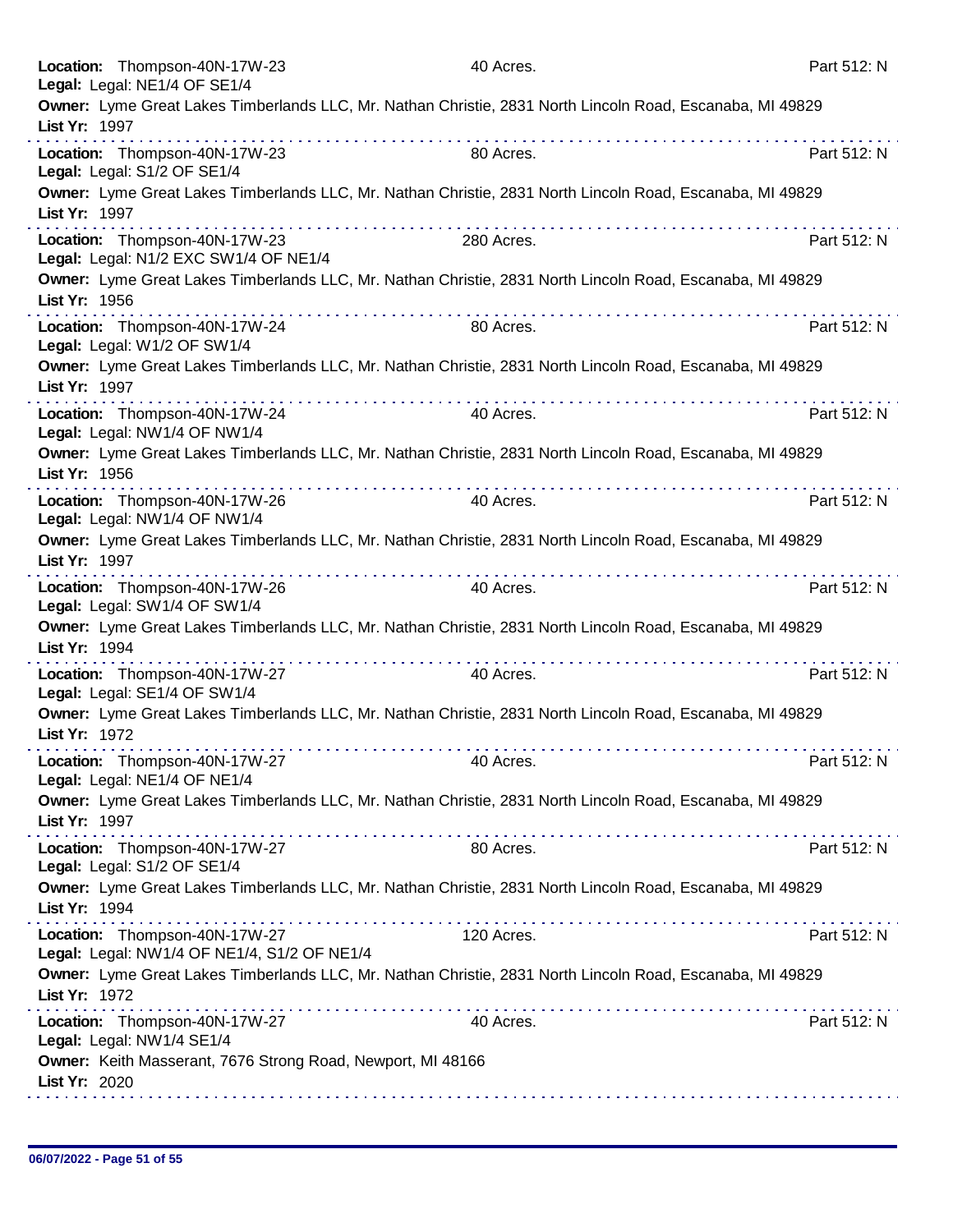| Location: Thompson-40N-17W-27<br>Legal: Legal: NE1/4 OF SW1/4            |                                                                                                                                                                                                                                                                                                                                                                                                                               | 40 Acres.                                                                                                 | Part 512: N |
|--------------------------------------------------------------------------|-------------------------------------------------------------------------------------------------------------------------------------------------------------------------------------------------------------------------------------------------------------------------------------------------------------------------------------------------------------------------------------------------------------------------------|-----------------------------------------------------------------------------------------------------------|-------------|
| List Yr: 1972                                                            | Owner: Keith Masserant, 7676 Strong Road, Newport, MI 48166                                                                                                                                                                                                                                                                                                                                                                   |                                                                                                           |             |
| Location: Thompson-40N-17W-28                                            |                                                                                                                                                                                                                                                                                                                                                                                                                               | 360 Acres.                                                                                                | Part 512: N |
| List Yr: 1956                                                            | Legal: Legal: W1/2 OF E1/2, NE1/4 OF NW1/4, S1/2 OF NW1/4, N1/2 OF SW1/4                                                                                                                                                                                                                                                                                                                                                      | Owner: Lyme Great Lakes Timberlands LLC, Mr. Nathan Christie, 2831 North Lincoln Road, Escanaba, MI 49829 |             |
| Location: Thompson-40N-17W-29                                            |                                                                                                                                                                                                                                                                                                                                                                                                                               | 40 Acres.                                                                                                 | Part 512: N |
| Legal: Legal: SE1/4 OF SE1/4                                             |                                                                                                                                                                                                                                                                                                                                                                                                                               | Owner: Mr. Michael Barnes, Ms. Stephanie Laski, 10611 West Foye Road, Manistique, MI 49854                |             |
| List Yr: 1956                                                            |                                                                                                                                                                                                                                                                                                                                                                                                                               | .                                                                                                         |             |
| Location: Thompson-40N-17W-29<br>Legal: Legal: NE1/4 OF SE1/4            |                                                                                                                                                                                                                                                                                                                                                                                                                               | 40 Acres.                                                                                                 | Part 512: N |
| List Yr: 1956                                                            |                                                                                                                                                                                                                                                                                                                                                                                                                               | Owner: Lyme Great Lakes Timberlands LLC, Mr. Nathan Christie, 2831 North Lincoln Road, Escanaba, MI 49829 |             |
| Location: Thompson-40N-17W-30<br>Legal: Legal: SW1/4 OF SW1/4            |                                                                                                                                                                                                                                                                                                                                                                                                                               | 40 Acres.                                                                                                 | Part 512: N |
| List Yr: 1994                                                            | .                                                                                                                                                                                                                                                                                                                                                                                                                             | Owner: Lyme Great Lakes Timberlands LLC, Mr. Nathan Christie, 2831 North Lincoln Road, Escanaba, MI 49829 |             |
| Location: Thompson-40N-17W-30                                            | Legal: Legal: NE1/4 OF SW1/4, SE1/4 OF SE1/4                                                                                                                                                                                                                                                                                                                                                                                  | 80 Acres.                                                                                                 | Part 512: N |
| List Yr: 1956                                                            |                                                                                                                                                                                                                                                                                                                                                                                                                               | Owner: Lyme Great Lakes Timberlands LLC, Mr. Nathan Christie, 2831 North Lincoln Road, Escanaba, MI 49829 |             |
| Location: Thompson-40N-17W-31                                            | .<br>Legal: Legal: ENTIRE EXC. SE1/4 OF NE1/4                                                                                                                                                                                                                                                                                                                                                                                 | 600 Acres.                                                                                                | Part 512: N |
| List Yr: 1956                                                            | .                                                                                                                                                                                                                                                                                                                                                                                                                             | Owner: Lyme Great Lakes Timberlands LLC, Mr. Nathan Christie, 2831 North Lincoln Road, Escanaba, MI 49829 |             |
| Location: Thompson-40N-17W-31<br>Legal: Legal: SE 1/4 OF NE 1/4          |                                                                                                                                                                                                                                                                                                                                                                                                                               | 40 Acres.                                                                                                 | Part 512: N |
| List Yr: 1988                                                            |                                                                                                                                                                                                                                                                                                                                                                                                                               | Owner: Lyme Great Lakes Timberlands LLC, Mr. Nathan Christie, 2831 North Lincoln Road, Escanaba, MI 49829 |             |
| Location: Thompson-40N-17W-32<br>Legal: Legal: S1/2 OF S1/2, NE1/4 SW1/4 |                                                                                                                                                                                                                                                                                                                                                                                                                               | 200 Acres.                                                                                                | Part 512: N |
| List Yr: 1956                                                            |                                                                                                                                                                                                                                                                                                                                                                                                                               | Owner: Lyme Great Lakes Timberlands LLC, Mr. Nathan Christie, 2831 North Lincoln Road, Escanaba, MI 49829 |             |
| Location: Thompson-40N-17W-32<br>Legal: Legal: NW 1/4 OF SW 1/4          | $\label{eq:2.1} \begin{array}{lllllllllllllllllllll} \mathbf{1}_{\mathbf{1}}&\mathbf{1}_{\mathbf{1}}&\mathbf{1}_{\mathbf{1}}&\mathbf{1}_{\mathbf{1}}&\mathbf{1}_{\mathbf{1}}&\mathbf{1}_{\mathbf{1}}&\mathbf{1}_{\mathbf{1}}&\mathbf{1}_{\mathbf{1}}&\mathbf{1}_{\mathbf{1}}&\mathbf{1}_{\mathbf{1}}&\mathbf{1}_{\mathbf{1}}&\mathbf{1}_{\mathbf{1}}&\mathbf{1}_{\mathbf{1}}&\mathbf{1}_{\mathbf{1}}&\mathbf{1}_{\mathbf{1}}$ | 40 Acres.                                                                                                 | Part 512: N |
| List Yr: 1988                                                            |                                                                                                                                                                                                                                                                                                                                                                                                                               | Owner: Lyme Great Lakes Timberlands LLC, Mr. Nathan Christie, 2831 North Lincoln Road, Escanaba, MI 49829 |             |
| Location: Thompson-40N-17W-33<br>Legal: Legal: S1/2 OF NE1/4             |                                                                                                                                                                                                                                                                                                                                                                                                                               | 80 Acres.                                                                                                 | Part 512: N |
| List Yr: 2018                                                            | Owner: St. John Real Estate Company, Mr. Trevor St. John, P.O. Box 130, Spalding, MI 49886                                                                                                                                                                                                                                                                                                                                    |                                                                                                           |             |
| Location: Thompson-40N-17W-33<br>Legal: Legal: SW1/4 OF SE1/4            | the second complete state of the second complete state of the second contract of the second contract of the second contract of the second contract of the second contract of the second contract of the second contract of the                                                                                                                                                                                                | 40 Acres.                                                                                                 | Part 512: N |
| List Yr: 1956                                                            | Owner: Stephen and Patsy I. Martin, 14200 40th Ave, , Coopersville, MI 49404                                                                                                                                                                                                                                                                                                                                                  |                                                                                                           |             |
|                                                                          |                                                                                                                                                                                                                                                                                                                                                                                                                               |                                                                                                           |             |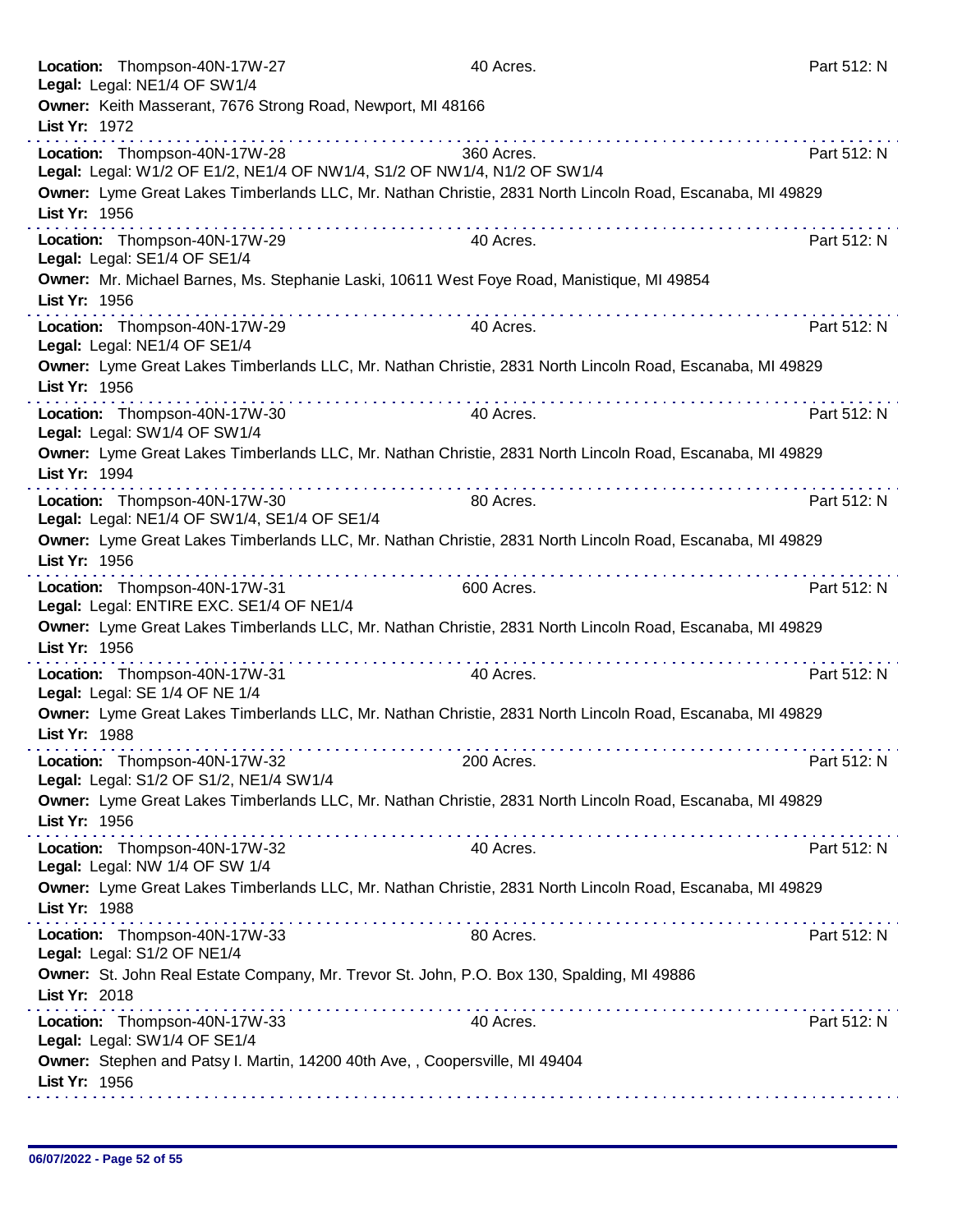|               | Location: Thompson-40N-17W-33<br>Legal: Legal: N1/2 OF NE1/4, SE1/4 EXC. SW1/4 OF SE1/4 |                                                                                                                                                                                                                                                                                                                                                                                                                                                           | 200 Acres.                                                                                                | Part 512: N |
|---------------|-----------------------------------------------------------------------------------------|-----------------------------------------------------------------------------------------------------------------------------------------------------------------------------------------------------------------------------------------------------------------------------------------------------------------------------------------------------------------------------------------------------------------------------------------------------------|-----------------------------------------------------------------------------------------------------------|-------------|
|               |                                                                                         |                                                                                                                                                                                                                                                                                                                                                                                                                                                           | Owner: Lyme Great Lakes Timberlands LLC, Mr. Nathan Christie, 2831 North Lincoln Road, Escanaba, MI 49829 |             |
| List Yr: 1956 |                                                                                         |                                                                                                                                                                                                                                                                                                                                                                                                                                                           |                                                                                                           |             |
|               | Location: Thompson-40N-17W-34                                                           |                                                                                                                                                                                                                                                                                                                                                                                                                                                           | 40 Acres.                                                                                                 | Part 512: N |
|               | Legal: Legal: NW1/4 OF SE1/4                                                            |                                                                                                                                                                                                                                                                                                                                                                                                                                                           |                                                                                                           |             |
|               |                                                                                         |                                                                                                                                                                                                                                                                                                                                                                                                                                                           | Owner: St. John Real Estate Company, Mr. Trevor St. John, P.O. Box 130, Spalding, MI 49886                |             |
| List Yr: 2018 |                                                                                         |                                                                                                                                                                                                                                                                                                                                                                                                                                                           |                                                                                                           |             |
|               | Location: Thompson-40N-17W-34                                                           | 40.27 Acres.                                                                                                                                                                                                                                                                                                                                                                                                                                              |                                                                                                           | Part 512: N |
|               |                                                                                         |                                                                                                                                                                                                                                                                                                                                                                                                                                                           | Legal: Legal: N1/2 OF NE1/4 EXCEPT COMMENCING AT A POINT 27 RODS SOUTH OF NE CORNER OF NE1/4 OF           |             |
|               | RODS TO THE POB                                                                         |                                                                                                                                                                                                                                                                                                                                                                                                                                                           | NE1/4; THENCE WEST 120 RODS; THENCE SOUTH 53 RODS; THENCE EAST 120 RODS; THENCE NORTH 53                  |             |
|               |                                                                                         |                                                                                                                                                                                                                                                                                                                                                                                                                                                           | Owner: Lyme Great Lakes Timberlands LLC, Mr. Nathan Christie, 2831 North Lincoln Road, Escanaba, MI 49829 |             |
| List Yr: 1998 |                                                                                         |                                                                                                                                                                                                                                                                                                                                                                                                                                                           |                                                                                                           |             |
|               | Location: Thompson-40N-17W-34                                                           |                                                                                                                                                                                                                                                                                                                                                                                                                                                           | 40 Acres.                                                                                                 | Part 512: N |
|               | Legal: Legal: NE1/4 OF SE1/4                                                            |                                                                                                                                                                                                                                                                                                                                                                                                                                                           |                                                                                                           |             |
|               |                                                                                         |                                                                                                                                                                                                                                                                                                                                                                                                                                                           | Owner: Lyme Great Lakes Timberlands LLC, Mr. Nathan Christie, 2831 North Lincoln Road, Escanaba, MI 49829 |             |
| List Yr: 1998 |                                                                                         |                                                                                                                                                                                                                                                                                                                                                                                                                                                           |                                                                                                           |             |
|               | Location: Thompson-40N-17W-34                                                           |                                                                                                                                                                                                                                                                                                                                                                                                                                                           | 40 Acres.                                                                                                 | Part 512: N |
|               | Legal: Legal: SE1/4 OF NE1/4                                                            |                                                                                                                                                                                                                                                                                                                                                                                                                                                           |                                                                                                           |             |
|               |                                                                                         |                                                                                                                                                                                                                                                                                                                                                                                                                                                           | Owner: Lyme Great Lakes Timberlands LLC, Mr. Nathan Christie, 2831 North Lincoln Road, Escanaba, MI 49829 |             |
| List Yr: 1997 |                                                                                         | .                                                                                                                                                                                                                                                                                                                                                                                                                                                         |                                                                                                           |             |
|               | Location: Thompson-40N-17W-34                                                           |                                                                                                                                                                                                                                                                                                                                                                                                                                                           | 40 Acres.                                                                                                 | Part 512: N |
|               | Legal: Legal: NE1/4 OF NW1/4                                                            |                                                                                                                                                                                                                                                                                                                                                                                                                                                           |                                                                                                           |             |
| List Yr: 1997 |                                                                                         |                                                                                                                                                                                                                                                                                                                                                                                                                                                           | Owner: Lyme Great Lakes Timberlands LLC, Mr. Nathan Christie, 2831 North Lincoln Road, Escanaba, MI 49829 |             |
|               |                                                                                         |                                                                                                                                                                                                                                                                                                                                                                                                                                                           |                                                                                                           |             |
|               | Location: Thompson-40N-17W-34<br>Legal: Legal: SE1/4 OF NW1/4                           |                                                                                                                                                                                                                                                                                                                                                                                                                                                           | 40 Acres.                                                                                                 | Part 512: N |
|               |                                                                                         |                                                                                                                                                                                                                                                                                                                                                                                                                                                           | Owner: Lyme Great Lakes Timberlands LLC, Mr. Nathan Christie, 2831 North Lincoln Road, Escanaba, MI 49829 |             |
| List Yr: 1997 |                                                                                         |                                                                                                                                                                                                                                                                                                                                                                                                                                                           |                                                                                                           |             |
|               | Location: Thompson-40N-17W-34                                                           | . <b>.</b>                                                                                                                                                                                                                                                                                                                                                                                                                                                | 40 Acres.                                                                                                 | Part 512: N |
|               | Legal: Legal: SW1/4 OF NE1/4                                                            |                                                                                                                                                                                                                                                                                                                                                                                                                                                           |                                                                                                           |             |
|               |                                                                                         |                                                                                                                                                                                                                                                                                                                                                                                                                                                           | Owner: Lyme Great Lakes Timberlands LLC, Mr. Nathan Christie, 2831 North Lincoln Road, Escanaba, MI 49829 |             |
| List Yr: 1994 |                                                                                         | $\label{eq:2.1} \begin{array}{lllllllllllllllllllll} \mathbf{1}_{\mathbf{1}} & \mathbf{1}_{\mathbf{1}} & \mathbf{1}_{\mathbf{1}} & \mathbf{1}_{\mathbf{1}} & \mathbf{1}_{\mathbf{1}} & \mathbf{1}_{\mathbf{1}} & \mathbf{1}_{\mathbf{1}} & \mathbf{1}_{\mathbf{1}} & \mathbf{1}_{\mathbf{1}} & \mathbf{1}_{\mathbf{1}} & \mathbf{1}_{\mathbf{1}} & \mathbf{1}_{\mathbf{1}} & \mathbf{1}_{\mathbf{1}} & \mathbf{1}_{\mathbf{1}} & \mathbf{1}_{\mathbf{1}}$ |                                                                                                           |             |
|               | Location: Thompson-40N-17W-34                                                           |                                                                                                                                                                                                                                                                                                                                                                                                                                                           | 40 Acres.                                                                                                 | Part 512: N |
|               | Legal: Legal: SW1/4 OF NW1/4                                                            |                                                                                                                                                                                                                                                                                                                                                                                                                                                           |                                                                                                           |             |
| List Yr: 1956 |                                                                                         |                                                                                                                                                                                                                                                                                                                                                                                                                                                           | Owner: Lyme Great Lakes Timberlands LLC, Mr. Nathan Christie, 2831 North Lincoln Road, Escanaba, MI 49829 |             |
|               |                                                                                         |                                                                                                                                                                                                                                                                                                                                                                                                                                                           |                                                                                                           |             |
|               | Location: Thompson-40N-17W-35<br>Legal: Legal: NW1/4 OF SW1/4                           |                                                                                                                                                                                                                                                                                                                                                                                                                                                           | 40 Acres.                                                                                                 | Part 512: N |
|               |                                                                                         |                                                                                                                                                                                                                                                                                                                                                                                                                                                           | Owner: Mr. and Mrs. Allen C. Thomas, 516 College Avenue, , Winthrop Harbor, IL 60096                      |             |
| List Yr: 1956 |                                                                                         |                                                                                                                                                                                                                                                                                                                                                                                                                                                           |                                                                                                           |             |
|               | Location: Thompson-41N-16W-09                                                           |                                                                                                                                                                                                                                                                                                                                                                                                                                                           | 40 Acres.                                                                                                 | Part 512: N |
|               | Legal: Legal: NE 1/4 OF NE 1/4                                                          |                                                                                                                                                                                                                                                                                                                                                                                                                                                           |                                                                                                           |             |
|               |                                                                                         |                                                                                                                                                                                                                                                                                                                                                                                                                                                           | Owner: Lyme Great Lakes Timberlands LLC, Mr. Nathan Christie, 2831 North Lincoln Road, Escanaba, MI 49829 |             |
| List Yr: 1983 |                                                                                         |                                                                                                                                                                                                                                                                                                                                                                                                                                                           |                                                                                                           |             |
|               | Location: Thompson-41N-16W-10                                                           |                                                                                                                                                                                                                                                                                                                                                                                                                                                           | 80 Acres.                                                                                                 | Part 512: N |
|               | Legal: Legal: NE1/4 OF SW1/4, NW1/4 OF SE1/4                                            |                                                                                                                                                                                                                                                                                                                                                                                                                                                           |                                                                                                           |             |
|               |                                                                                         | Owner: Mr. Gary Stochowitz, 9900 Bray Road, , Millington, MI 48746                                                                                                                                                                                                                                                                                                                                                                                        |                                                                                                           |             |
| List Yr: 1956 |                                                                                         |                                                                                                                                                                                                                                                                                                                                                                                                                                                           |                                                                                                           |             |
|               |                                                                                         |                                                                                                                                                                                                                                                                                                                                                                                                                                                           |                                                                                                           |             |